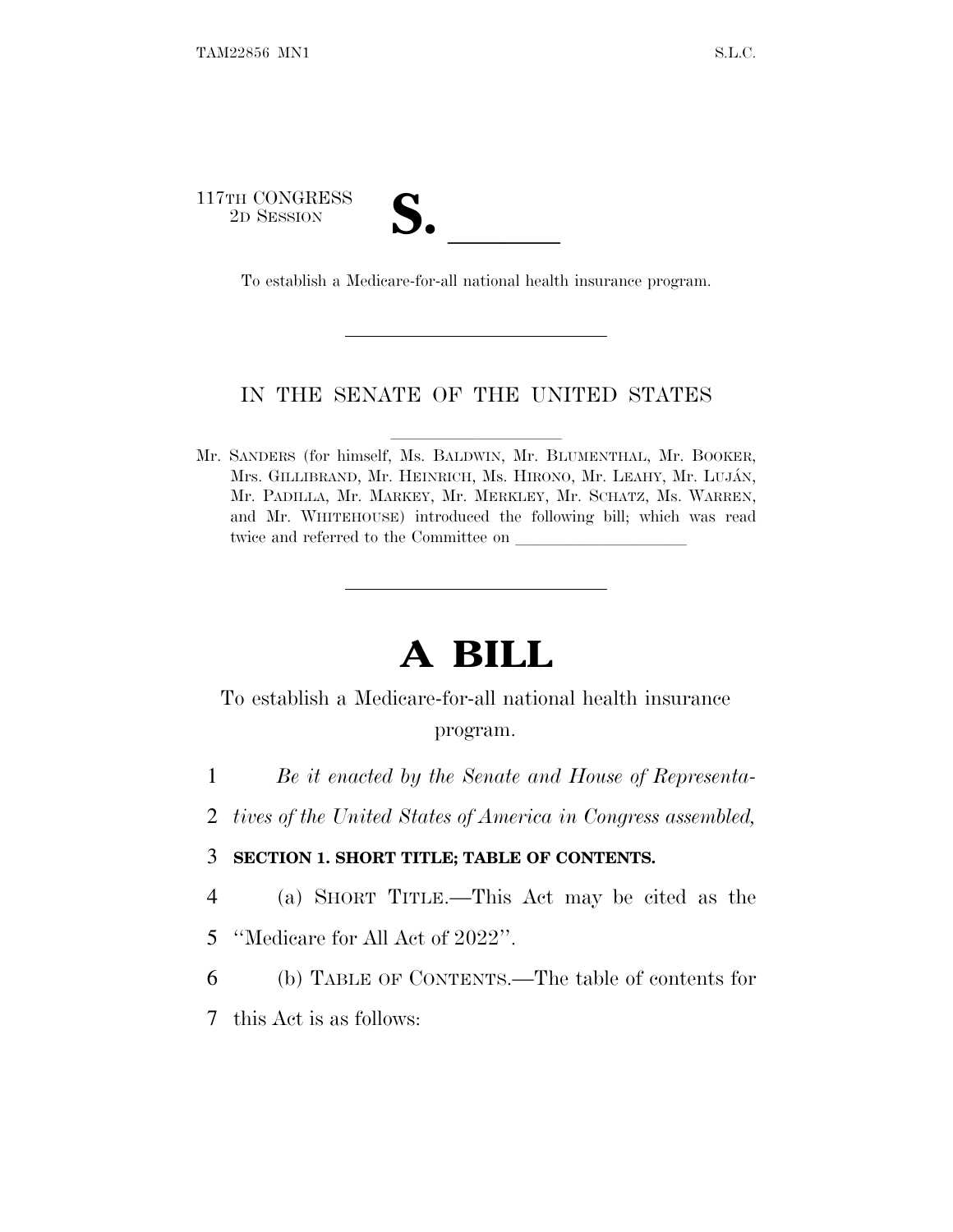Sec. 1. Short title; table of contents.

### TITLE I—ESTABLISHMENT OF THE MEDICARE FOR ALL PRO-GRAM; UNIVERSAL ENTITLEMENT TO BENEFITS; ENROLLMENT

- Sec. 101. Establishment of the Medicare for All Program.
- Sec. 102. Universal entitlement to benefits.
- Sec. 103. Freedom of choice.
- Sec. 104. Non-discrimination.
- Sec. 105. Enrollment.
- Sec. 106. Effective date of benefits.
- Sec. 107. Prohibition against duplicating coverage.

### TITLE II—COMPREHENSIVE BENEFITS, INCLUDING BENEFITS FOR LONG-TERM CARE

- Sec. 201. Comprehensive benefits.
- Sec. 202. No patient cost-sharing.
- Sec. 203. Exclusions and limitations.
- Sec. 204. Continued coverage of institutional long-term care and other services under Medicaid.
- Sec. 205. Prohibiting recovery of correctly paid Medicaid benefits.
- Sec. 206. Additional State standards.

### TITLE III—PROVIDER PARTICIPATION

- Sec. 301. Provider participation and standards; whistleblower protections.
- Sec. 302. Qualifications for providers.
- Sec. 303. Use of private contracts.

### TITLE IV—ADMINISTRATION

### Subtitle A—General Administration Provisions

- Sec. 401. Administration.
- Sec. 402. Consultation.
- Sec. 403. Regional administration.
- Sec. 404. Beneficiary ombudsman.
- Sec. 405. Conduct of related health programs.

#### Subtitle B—Control Over Fraud and Abuse

Sec. 411. Application of Federal sanctions to all fraud and abuse under Medicare for All Program.

### TITLE V—QUALITY OF CARE

Sec. 501. Quality standards.

Sec. 502. Addressing health care disparities.

### TITLE VI—NATIONAL HEALTH BUDGET; PROVIDER PAYMENTS; COST CONTAINMENT MEASURES

#### Subtitle A—Budgeting

Sec. 601. National health budget.

Sec. 602. Temporary worker assistance.

Subtitle B—Payments to Providers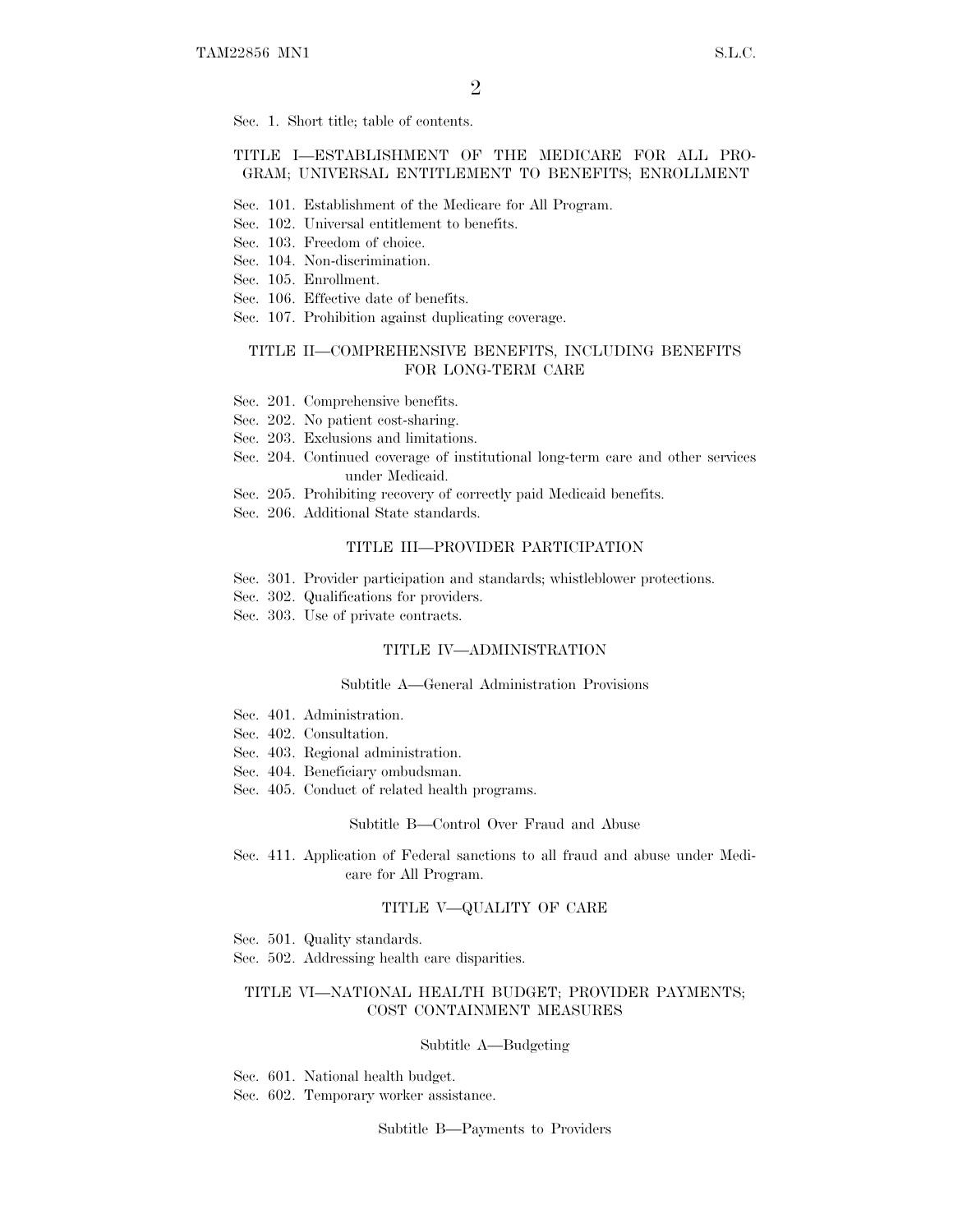- Sec. 611. Payments to institutional providers based on global budgets.
- Sec. 612. Payments to individual providers through fee-for-service.
- Sec. 613. Accurate valuation of services under the Medicare physician fee schedule.
- Sec. 614. Payments for prescription drugs and approved devices and equipment.
- Sec. 615. Payment prohibitions; capital expenditures; special projects.
- Sec. 616. Office of Health Equity.
- Sec. 617. Office of Primary Health Care.

#### TITLE VII—UNIVERSAL MEDICARE TRUST FUND

Sec. 701. Universal Medicare Trust Fund.

### TITLE VIII—CONFORMING AMENDMENTS TO THE EMPLOYEE RETIREMENT INCOME SECURITY ACT OF 1974

- Sec. 801. Prohibition of employee benefits duplicative of benefits under the Medicare for All Program; coordination in case of workers' compensation.
- Sec. 802. Repeal of continuation coverage requirements under ERISA and certain other requirements relating to group health plans.
- Sec. 803. Effective date of title.

### TITLE IX—ADDITIONAL CONFORMING AMENDMENTS

- Sec. 901. Relationship to existing Federal health programs.
- Sec. 902. Sunset of provisions related to the State Exchanges.

### TITLE X—TRANSITION TO MEDICARE FOR ALL

### Subtitle A—Improvements to Medicare

- Sec. 1001. Protecting Medicare fee-for-service beneficiaries from high out-ofpocket costs.
- Sec. 1002. Reducing Medicare part D annual out-of-pocket threshold and eliminating cost-sharing above that threshold.
- Sec. 1003. Expanding Medicare to cover dental and vision services and hearing aids and examinations under part B.
- Sec. 1004. Eliminating the 24-month waiting period for Medicare coverage for individuals with disabilities.
- Sec. 1005. Guaranteed issue of Medigap policies.

### Subtitle B—Temporary Medicare Buy-In Option and Temporary Public Option

- Sec. 1011. Lowering the Medicare age.
- Sec. 1012. Establishment of the Medicare transition plan.

Subtitle C—Patient Protections During Medicare for All Transition Period

- Sec. 1021. Minimizing disruptions to patient care.
- Sec. 1022. Public consultation.
- Sec. 1023. Definitions.

### TITLE XI—MISCELLANEOUS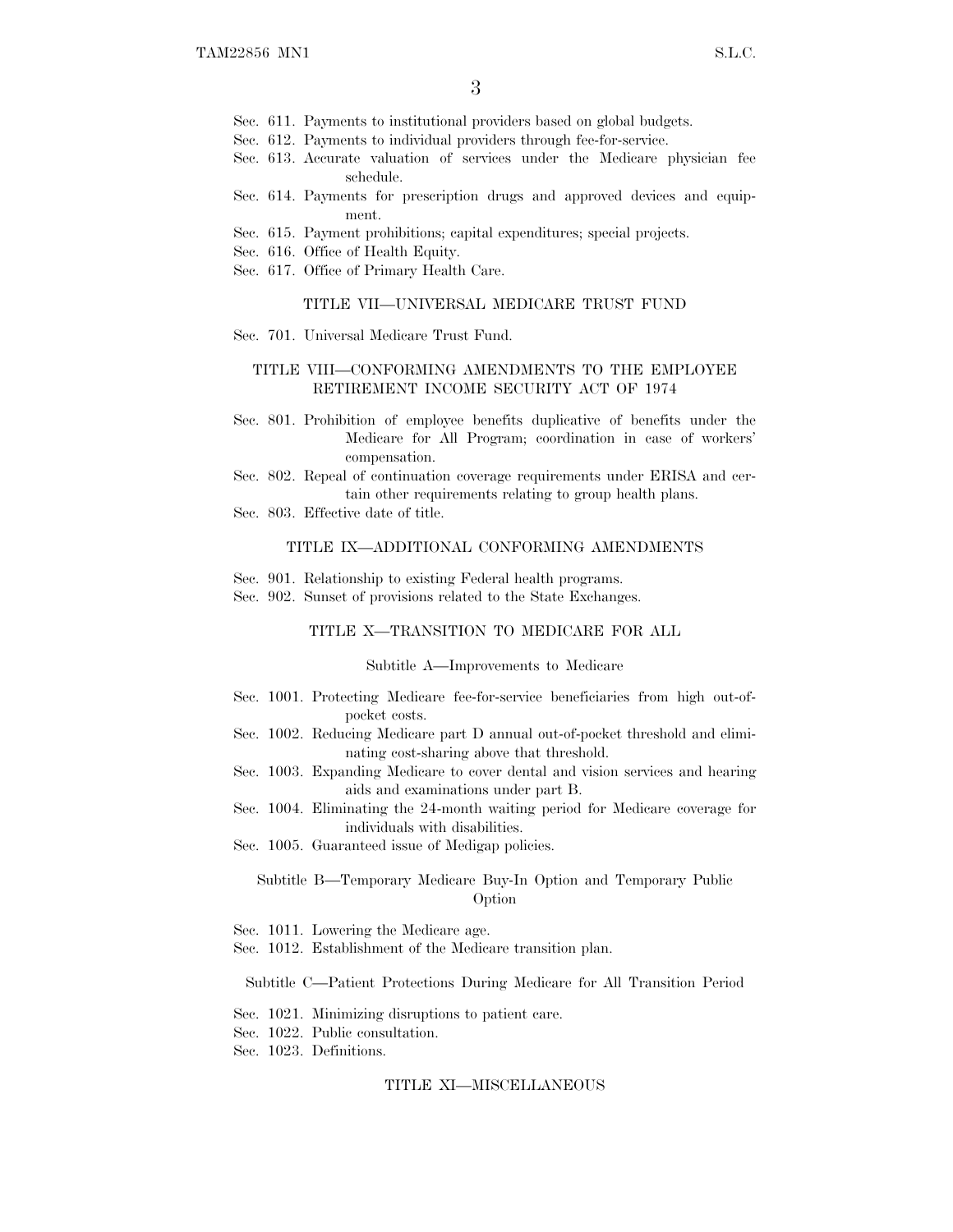Sec. 1101. Updating resource limits for Supplemental Security Income eligibility (SSI).

Sec. 1102. Definitions.

# **TITLE I—ESTABLISHMENT OF THE MEDICARE FOR ALL PRO- GRAM; UNIVERSAL ENTITLE- MENT TO BENEFITS; ENROLL-MENT**

## **SEC. 101. ESTABLISHMENT OF THE MEDICARE FOR ALL**

## **PROGRAM.**

 There is hereby established a national health insur- ance program to provide comprehensive protection against the costs of health care and health-related services, in ac- cordance with the standards specified in, or established under, this Act.

## **SEC. 102. UNIVERSAL ENTITLEMENT TO BENEFITS.**

 (a) I<sup>N</sup> GENERAL.—Every individual who is a resident of the United States is entitled to benefits for health care services under this Act. The Secretary shall promulgate a rule that provides criteria for determining residency for eligibility purposes under this Act.

 (b) TREATMENT OF OTHER INDIVIDUALS.—The Sec-retary—

 (1) may make eligible for benefits for health 22 care services under this Act other individuals not de-scribed in subsection (a) and regulate their eligibility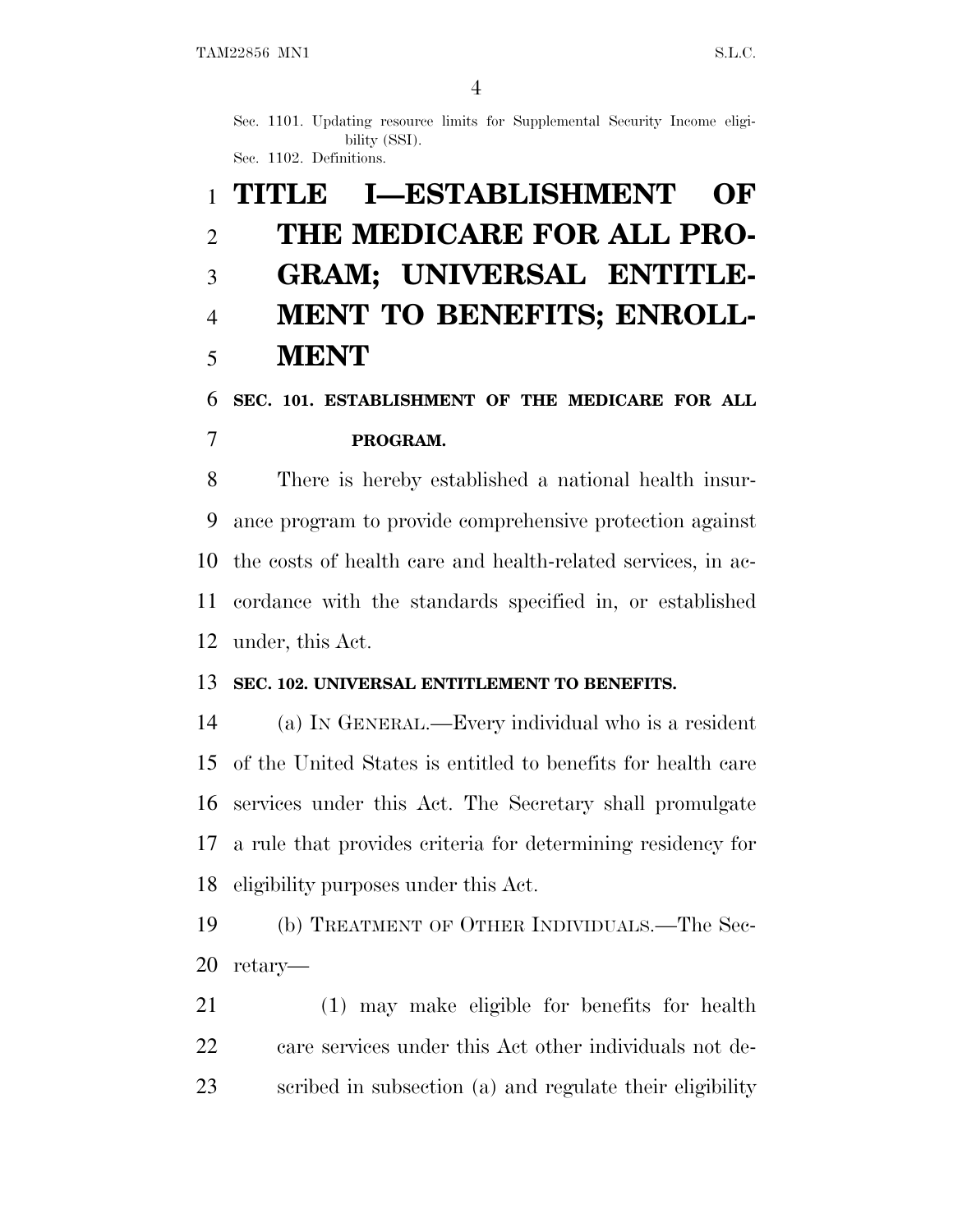to ensure that every person in the United States has access to health care; and

 (2) shall promulgate a rule, consistent with Federal immigration laws, to prevent an individual from traveling to the United States for the sole pur- pose of obtaining health care services provided under this Act.

## **SEC. 103. FREEDOM OF CHOICE.**

 Any individual entitled to benefits under this Act may obtain health services from any institution, agency, or in-dividual qualified to participate under this Act.

## **SEC. 104. NON-DISCRIMINATION.**

 (a) I<sup>N</sup> GENERAL.—No person shall, on the basis of race, color, national origin, age, disability, marital status, citizenship status, primary language use, genetic condi- tions, previous or existing medical conditions, religion, or sex, including sex stereotyping, gender identity, sexual ori- entation, and pregnancy and related medical conditions (including termination of pregnancy), be excluded from participation in or be denied the benefits of the program established under this Act (except as expressly authorized by this Act for purposes of enforcing eligibility standards described in section 102), or be subject to any reduction of benefits or other discrimination by any participating provider (as defined in section 301), or any entity con-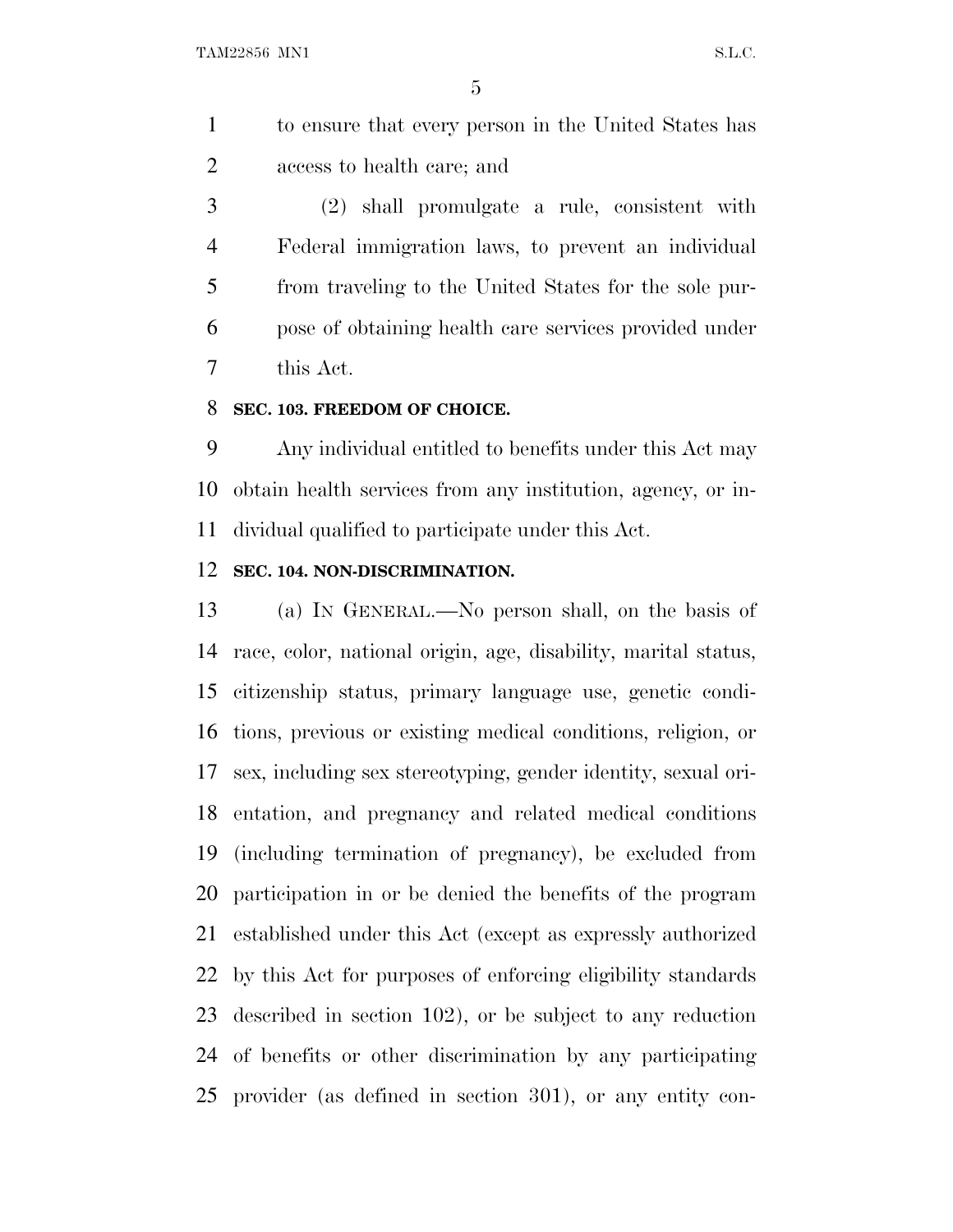ducting, administering, or funding a health program or activity, including contracts of insurance, pursuant to this Act.

(b) CLAIMS OF DISCRIMINATION.—

 (1) IN GENERAL.—The Secretary shall establish a procedure for adjudication of administrative com-plaints alleging a violation of subsection (a).

 (2) JURISDICTION.—Any person aggrieved by a violation of subsection (a) by a covered entity may file suit in any district court of the United States having jurisdiction of the parties. A person may bring an action under this paragraph concurrently as such administrative remedies as established in paragraph (1).

 (3) DAMAGES.—If the court finds a violation of subsection (a), the court may grant compensatory and punitive damages, declaratory relief, injunctive relief, attorneys' fees and costs, or other relief as ap-propriate.

 (c) CONTINUED APPLICATION OF LAWS.—Nothing in this title (or an amendment made by this title) shall be construed to invalidate or otherwise limit any of the rights, remedies, procedures, or legal standards available to indi- viduals aggrieved under section 1557 of the Patient Pro-tection and Affordable Care Act (42 U.S.C. 18116), title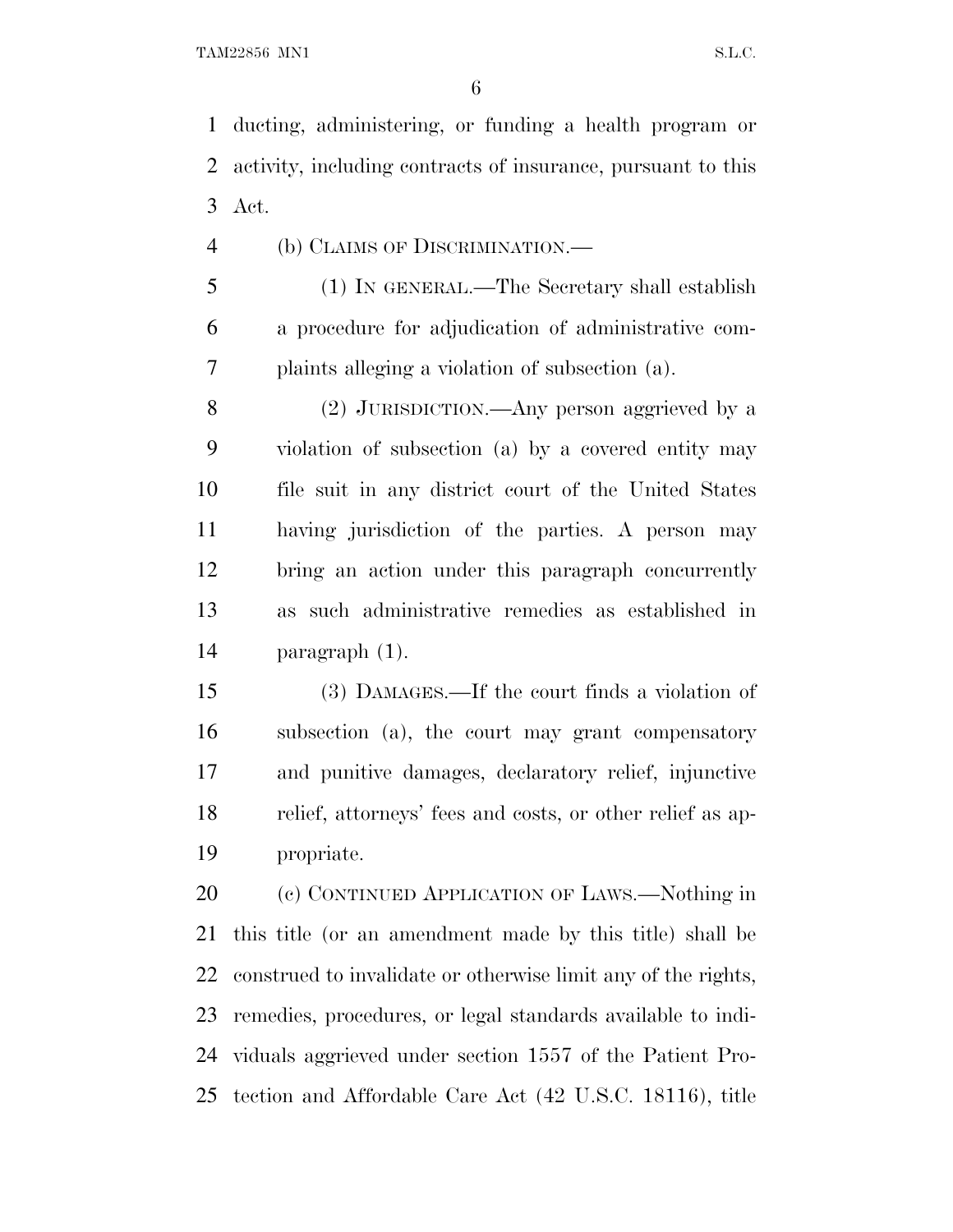TAM22856 MN1 S.L.C.

 VI of the Civil Rights Act of 1964 (42 U.S.C. 2000d et seq.), title VII of the Civil Rights Act of 1964 (42 U.S.C. 2000e et seq.), title IX of the Education Amendments of 1972 (20 U.S.C. 1681 et seq.), section 504 of the Reha- bilitation Act of 1973 (29 U.S.C. 794), or the Age Dis- crimination Act of 1975 (42 U.S.C. 611 et seq.). Nothing in this title (or an amendment to this title) shall be con- strued to supersede State laws that provide additional pro- tections against discrimination on any basis described in subsection (a).

## **SEC. 105. ENROLLMENT.**

 (a) I<sup>N</sup> GENERAL.—The Secretary shall provide a mechanism for the enrollment of individuals eligible for benefits under this Act. The mechanism shall—

 (1) include a process for the automatic enroll- ment of individuals at the time of birth in the United States (or upon establishment of residency in 18 the United States);

 (2) provide for the enrollment, as of the date described in section 106, of all individuals who are eligible to be enrolled as of such date; and

 (3) include a process for the enrollment of indi- viduals made eligible for health care services under section 102(b).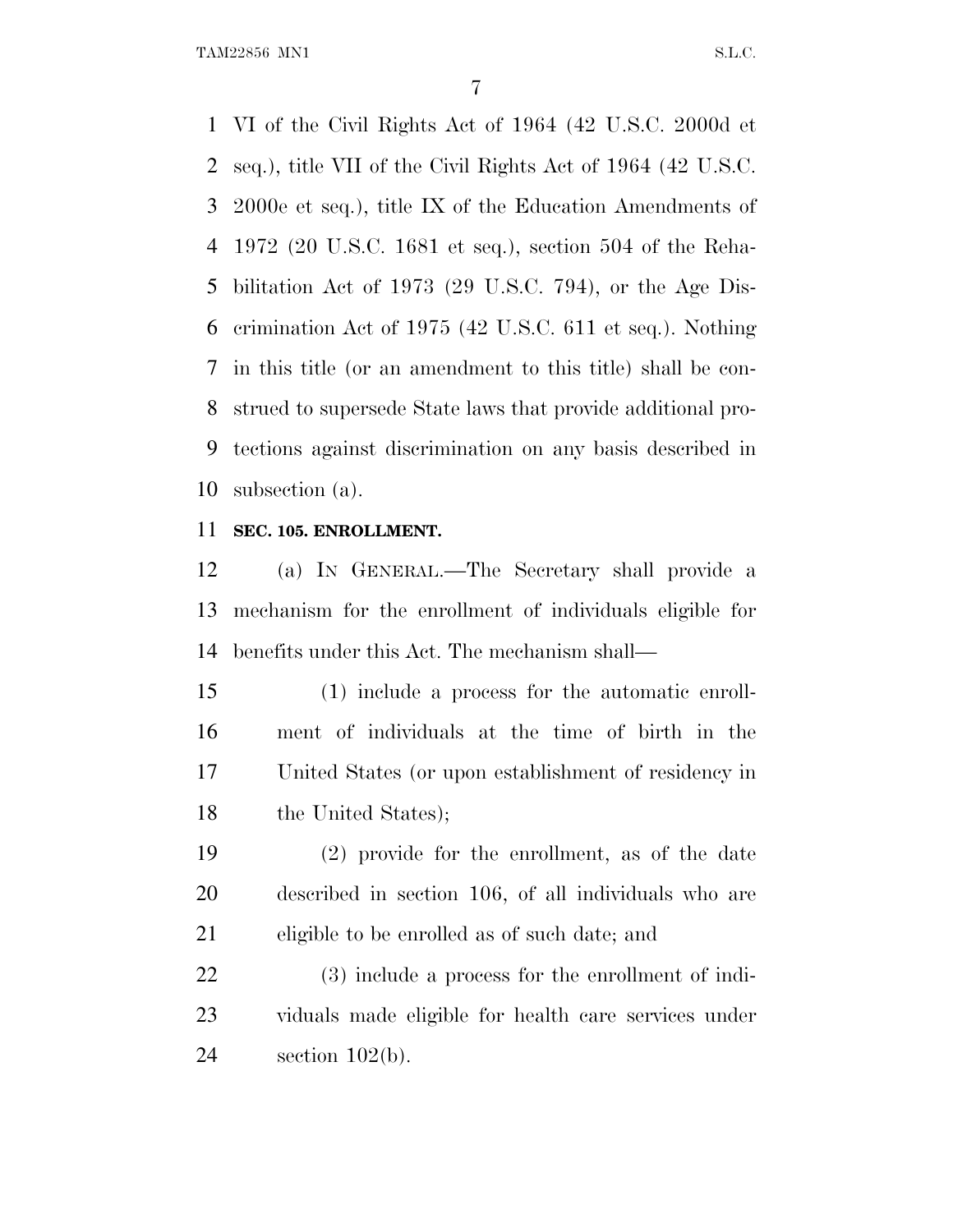TAM22856 MN1 S.L.C.

 (b) ISSUANCE OF MEDICARE FOR ALL CARDS.—In conjunction with an individual's enrollment for benefits under this Act, the Secretary shall provide for the issuance of a Medicare for All card that shall be used for purposes of identification and processing of claims for benefits under this program. The card shall not include an individ-ual's Social Security number.

## **SEC. 106. EFFECTIVE DATE OF BENEFITS.**

 (a) I<sup>N</sup> GENERAL.—Except as provided in subsection (b), benefits shall first be available under this Act for items and services furnished on January 1 of the fourth calendar year that begins after the date of enactment of this Act.

(b) IMMEDIATE COVERAGE OF CHILDREN.—

 (1) IN GENERAL.—For any eligible individual who has not yet attained the age of 19 as of the date that is 1 year after the date of enactment of this Act, benefits shall first be available under this Act for items and services furnished on January 1 of the first calendar year that begins after the date of enactment of this Act.

22 (2) OPTION TO CONTINUE IN OTHER COVERAGE DURING TRANSITION PERIOD.—Any person who is eligible to receive benefits as described in paragraph (1) may opt to maintain any coverage described in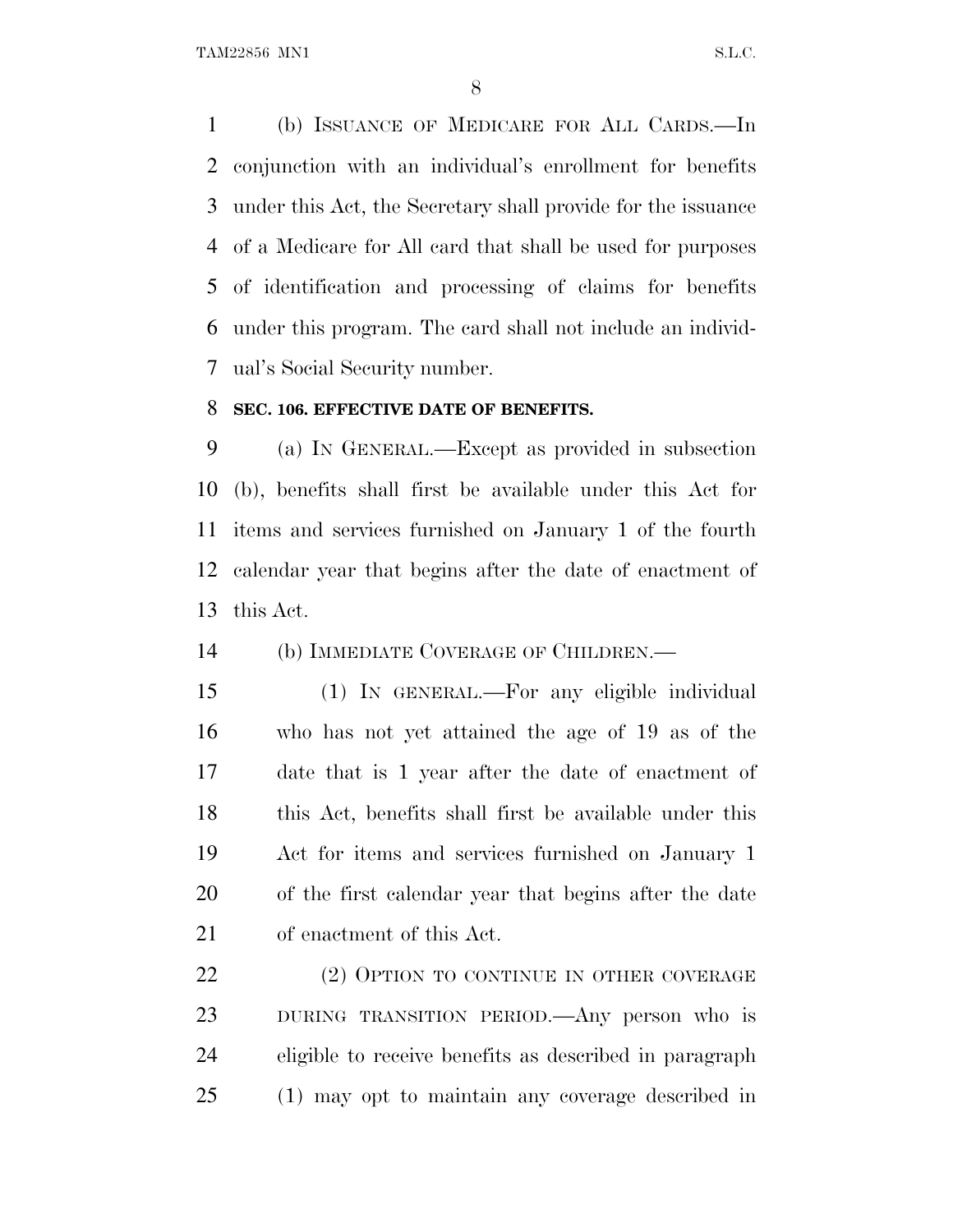section 901, private health insurance coverage, or coverage offered pursuant to subtitle A of title X (including the amendments made by such subtitle) until the date on which benefits are first available under subsection (a).

### **SEC. 107. PROHIBITION AGAINST DUPLICATING COVERAGE.**

 (a) I<sup>N</sup> GENERAL.—Beginning on the date on which benefits are first available under section 106(a), it shall be unlawful for—

 (1) a private health insurer to sell health insur- ance coverage that duplicates the benefits provided under this Act; or

 (2) an employer to provide benefits for an em- ployee, former employee, or the dependents of an employee or former employee that duplicate the ben-efits provided under this Act.

 (b) CONSTRUCTION.—Nothing in this Act shall be construed as prohibiting the sale of health insurance cov- erage for any additional benefits not covered by this Act, including additional benefits that an employer may provide to employees or their dependents, or to former employees or their dependents.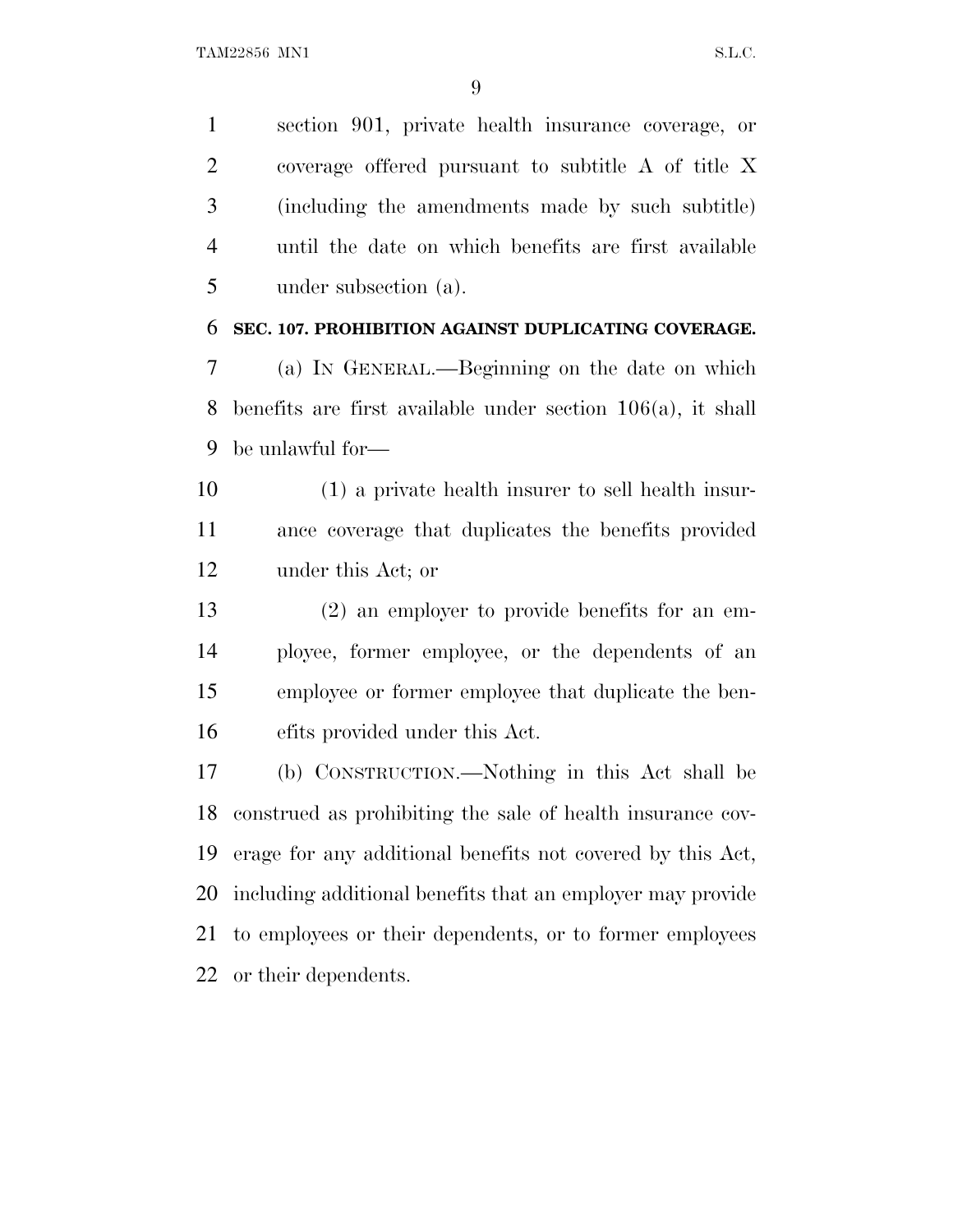# **TITLE II—COMPREHENSIVE BEN- EFITS, INCLUDING BENEFITS FOR LONG-TERM CARE**

## **SEC. 201. COMPREHENSIVE BENEFITS.**

 (a) I<sup>N</sup> GENERAL.—Subject to the other provisions of this title and titles IV through IX, individuals enrolled for benefits under this Act are entitled to have payment made by the Secretary to an eligible provider for the following items and services if medically necessary or appropriate for the maintenance of health or for the diagnosis, treat-ment, or rehabilitation of a health condition:

 (1) Hospital services, including inpatient and outpatient hospital care, including 24-hour-a-day emergency services and inpatient prescription drugs.

(2) Ambulatory patient services.

 (3) Primary and preventive services, including chronic disease management.

 (4) Prescription drugs and medical devices, in-cluding outpatient drugs and devices.

 (5) Mental health and substance use treatment services, including inpatient care and treatment for co-occurring mental illness and substance use dis-orders.

(6) Laboratory and diagnostic services.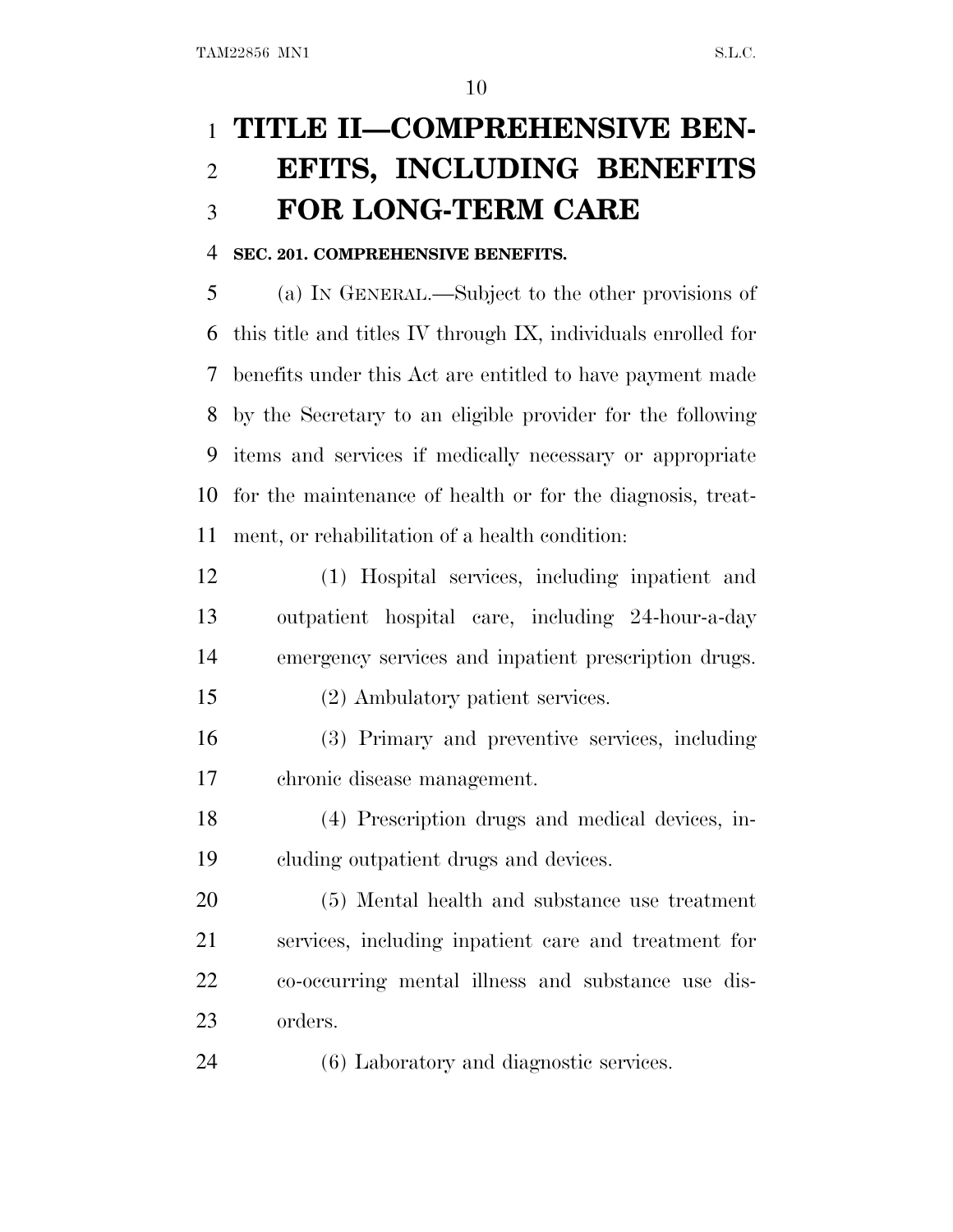| $\mathbf{1}$   | (7) Comprehensive reproductive, maternity, and           |
|----------------|----------------------------------------------------------|
| $\overline{2}$ | newborn care.                                            |
| 3              | (8) Pediatrics, including early and periodic             |
| $\overline{4}$ | screening, diagnostic, and treatment services (as de-    |
| 5              | fined in section $1905(r)$ of the Social Security Act    |
| 6              | $(42 \text{ U.S.C. } 1396d(r))$ .                        |
| 7              | (9) Oral health, audiology, and vision services.         |
| 8              | (10) Rehabilitative and habilitative services and        |
| 9              | devices.                                                 |
| 10             | (11) Emergency services and transportation.              |
| 11             | (12) Necessary transportation to receive health          |
| 12             | care services for persons with disabilities, older indi- |
| 13             | viduals with functional limitations, and low-income      |
| 14             | individuals (as determined by the Secretary).            |
| 15             | (13) Services provided by a licensed marriage            |
| 16             | and family therapist or a licensed mental health         |
| 17             | counselor.                                               |
| 18             | (14) Home and community-based long-term                  |
| 19             | services and supports (to be provided in accordance      |
| 20             | with the requirements for home and community-            |
| 21             | based settings under sections 441.530 and 441.710        |
| 22             | of title 42, Code of Federal Regulations), includ-       |
| 23             | $ing$ —                                                  |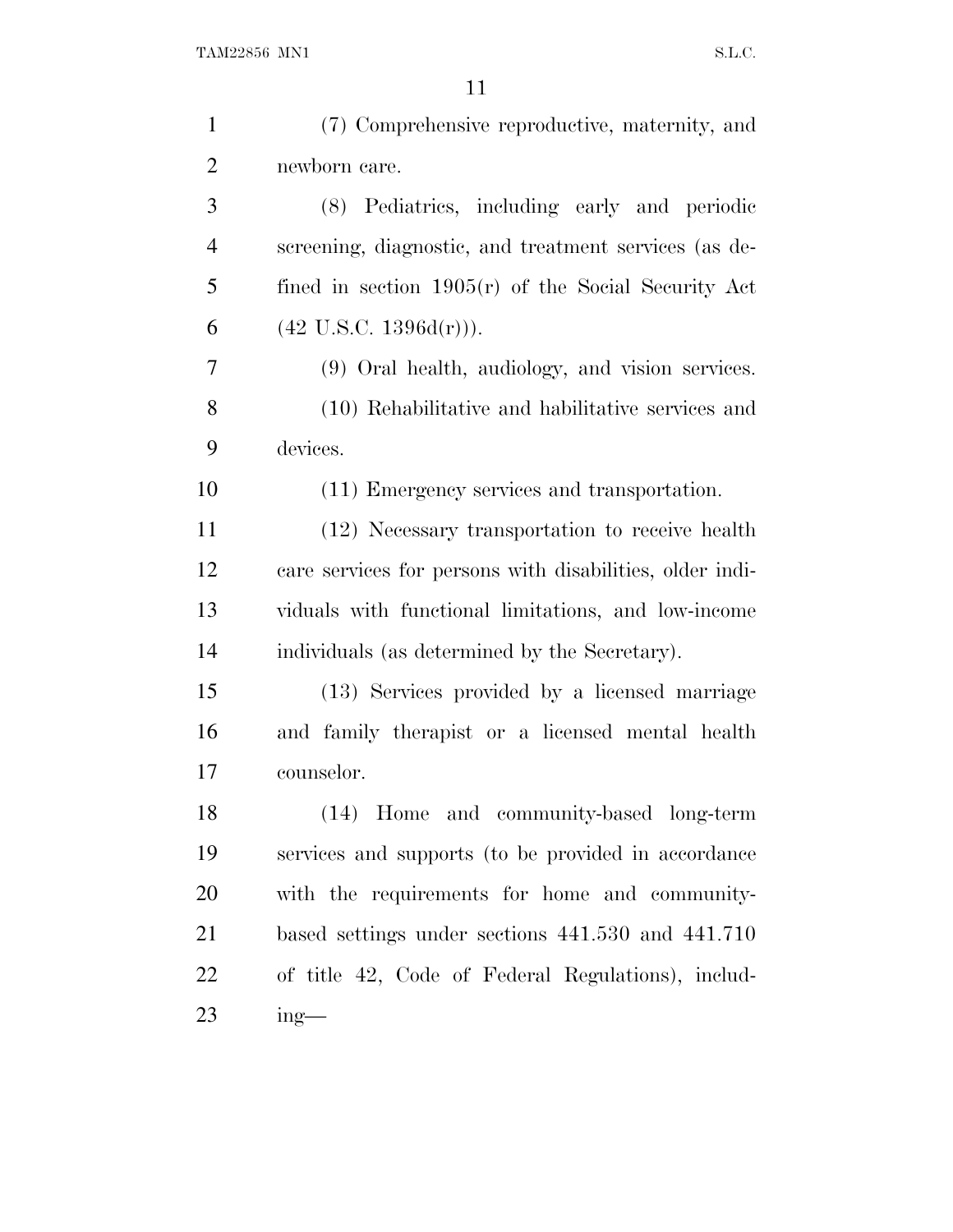| $\mathbf{1}$   | $(A)$ services described in paragraphs $(7)$ ,               |
|----------------|--------------------------------------------------------------|
| $\overline{2}$ | $(8)$ , $(13)$ , $(19)$ , and $(24)$ of section $1905(a)$ of |
| 3              | the Social Security Act $(42 \text{ U.S.C. } 1396d(a));$     |
| $\overline{4}$ | (B) home and community-based services                        |
| 5              | described in subsection $(c)(4)(B)$ of section               |
| 6              | 1915 of the Social Security Act (including ha-               |
| $\overline{7}$ | bilitation services defined in subsection $(c)(5)$ of        |
| 8              | such section);                                               |
| 9              | (C) self-directed home and community-                        |
| 10             | based services described in subsection (i) of sec-           |
| 11             | tion 1915 of the Social Security Act;                        |
| 12             | (D) self-directed personal assistance serv-                  |
| 13             | ices (as defined in subsection $(j)(4)(A)$ of sec-           |
| 14             | tion 1915 of the Social Security Act); and                   |
| 15             | (E) home and community-based attendant                       |
| 16             | services and supports described in subsection                |
| 17             | (k) of section 1915 of the Social Security Act.              |
| 18             | (b) REVISION.—The Secretary shall, at least on an            |
| 19             | annual basis, evaluate whether the benefits package should   |
| 20             | be improved to promote the health of beneficiaries, ac-      |
| 21             | count for changes in medical practice or new information     |
| 22             | from medical research, or respond to other relevant devel-   |
| 23             | opments in health science, and shall make recommenda-        |
| 24             | tions to Congress regarding any such improvements.           |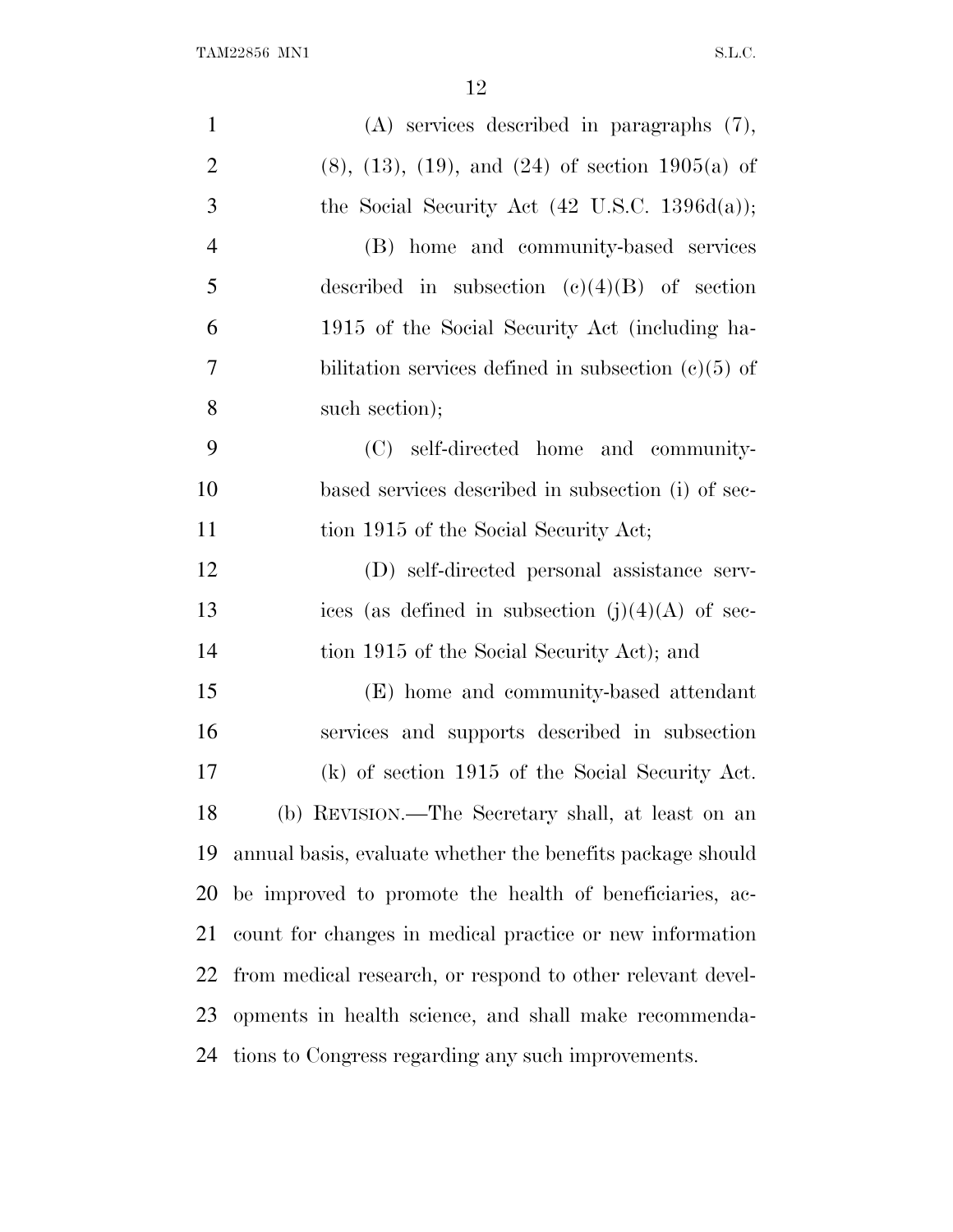| $\mathbf{1}$   | (c) COMPLEMENTARY AND ALTERNATIVE MEDI-               |
|----------------|-------------------------------------------------------|
| $\overline{2}$ | CINE.                                                 |
| 3              | (1) IN GENERAL.—In carrying out subsection            |
| $\overline{4}$ | (b), the Secretary shall consult with the persons de- |
| 5              | scribed in paragraph $(1)$ with respect to-           |
| 6              | (A) identifying specific complementary and            |
| 7              | integrative medicine practices that are appro-        |
| 8              | priate to include in the benefits package; and        |
| 9              | (B) identifying barriers to the effective             |
| 10             | provision and integration of such practices into      |
| 11             | the delivery of health care, and identifying          |
| 12             | mechanisms for overcoming such barriers.              |
| 13             | (2) CONSULTATION.—In accordance with para-            |
| 14             | graph $(1)$ , the Secretary shall consult with—       |
| 15             | (A) the Director of the National Center for           |
| 16             | Complementary and Integrative Health;                 |
| 17             | (B) the Commissioner of Food and Drugs;               |
| 18             | (C) institutions of higher education, pri-            |
| 19             | vate research institutes, and individual re-          |
| 20             | searchers with extensive experience in com-           |
| 21             | plementary and integrative medicine and the in-       |
| 22             | tegration of such practices into the delivery of      |
| 23             | health care;                                          |
| 24             | (D) nationally recognized providers of com-           |
| 25             | plementary and alternative medicine; and              |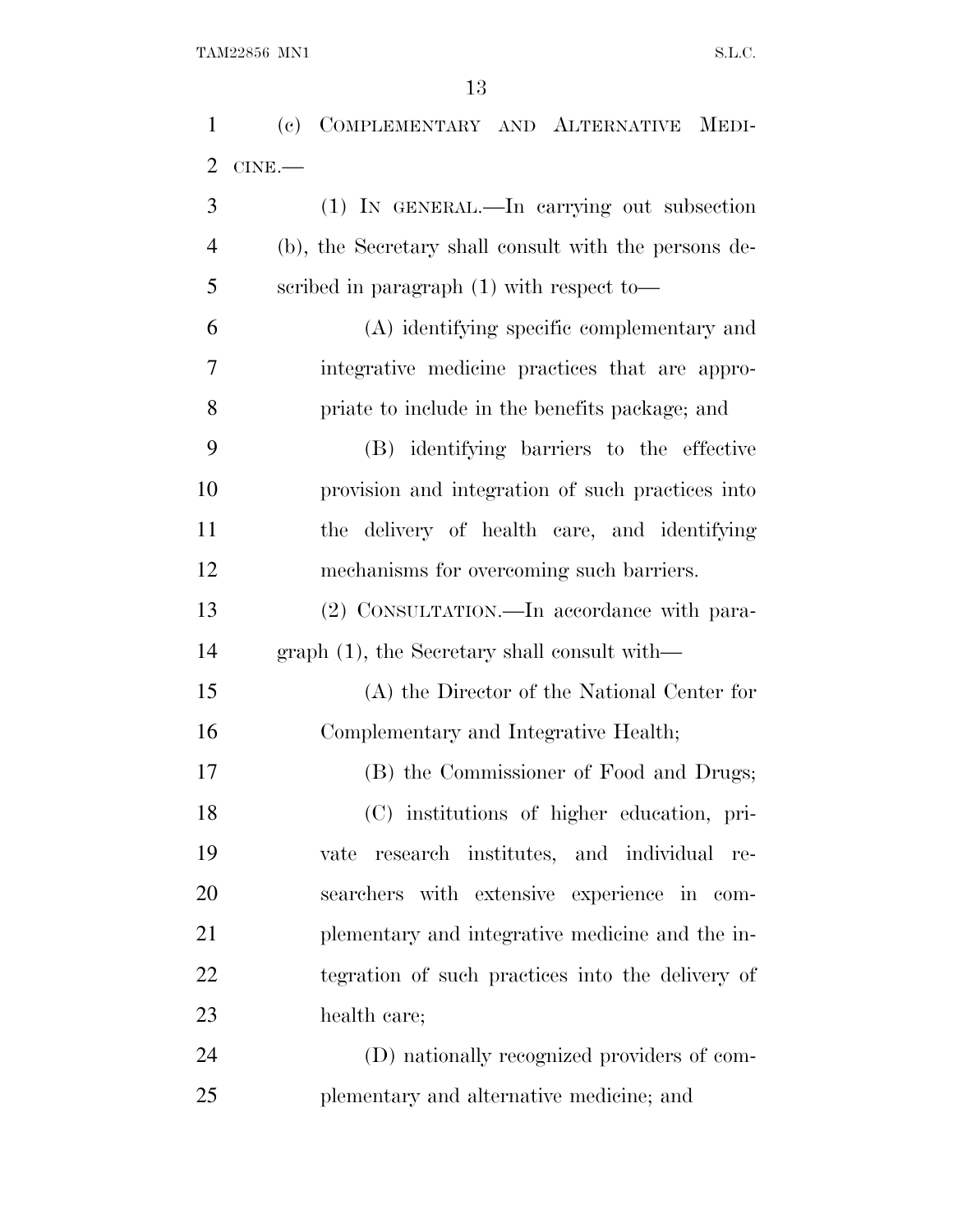(E) such other officials, entities, and indi- viduals with expertise on complementary and integrative medicine as the Secretary deter-mines appropriate.

 (d) STATES MAY PROVIDE ADDITIONAL BENE- FITS.—Individual States may provide additional benefits for the residents of such States, as determined by such State, and may provide benefits to individuals not eligible for benefits under this Act at the expense of the State.

## **SEC. 202. NO PATIENT COST-SHARING.**

 (a) I<sup>N</sup> GENERAL.—The Secretary shall ensure that no cost-sharing, including deductibles, coinsurance, copay- ments, or similar charges, be imposed on an individual for any benefits provided under this Act, except as described in subsection (b).

 (b) EXCEPTIONS.—The Secretary may set a cost-sharing schedule for prescription drugs—

(1) provided that—

 (A) such schedule is evidence-based, pa- tient-centered, and encourages the use of ge-neric drugs;

 (B) such cost-sharing does not apply to preventive drugs;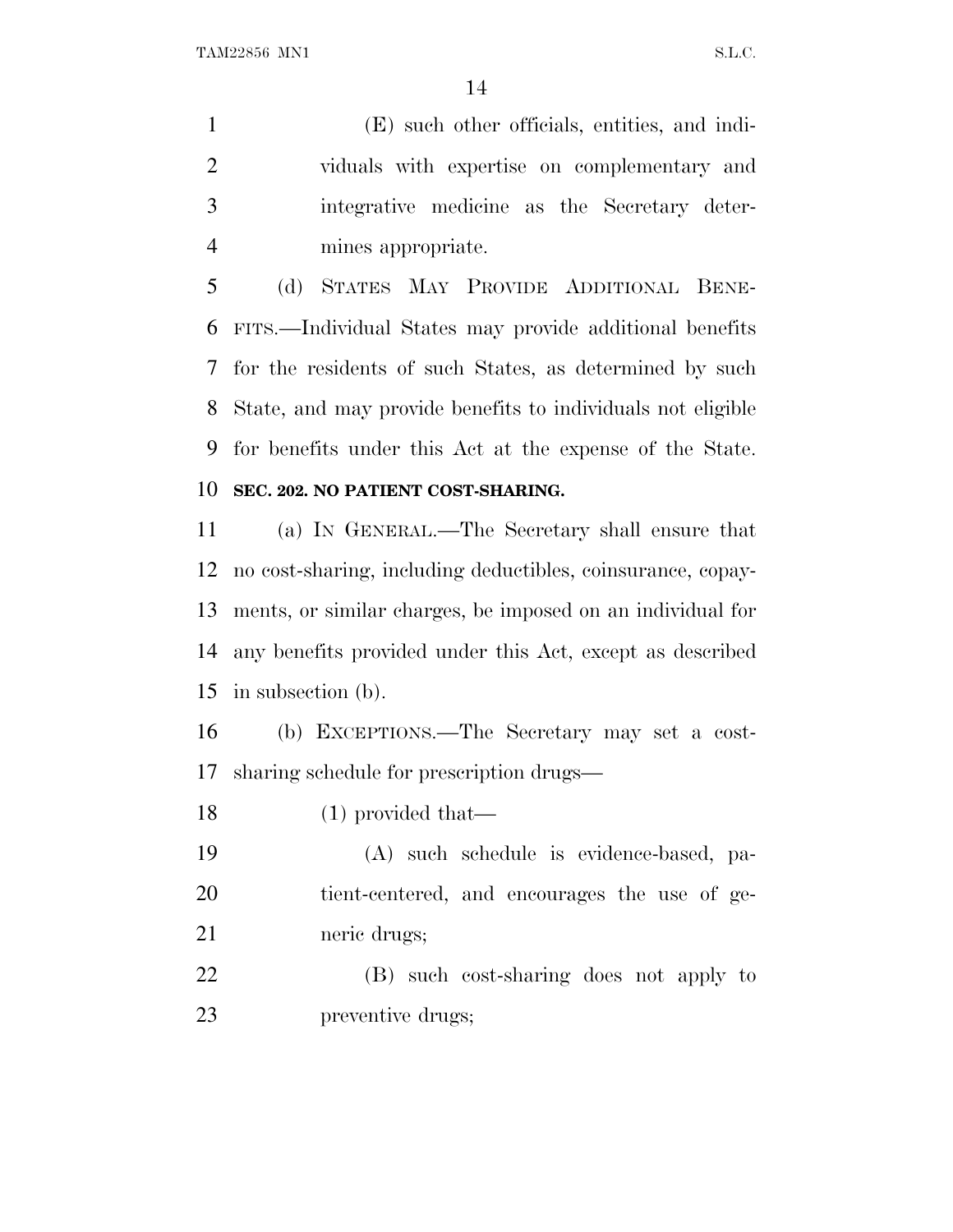| $\mathbf{1}$   | (C) such cost-sharing does not exceed \$200                 |
|----------------|-------------------------------------------------------------|
| $\overline{2}$ | annually per individual, adjusted annually for              |
| 3              | inflation; and                                              |
| $\overline{4}$ | (D) such cost-sharing is not imposed on in-                 |
| 5              | dividuals with a household income equal to or               |
| 6              | below 250 percent of the poverty line for a fam-            |
| $\tau$         | ily of the size involved; and                               |
| 8              | $(2)$ under which the Secretary may—                        |
| 9              | (A) exempt brand-name drugs from consid-                    |
| 10             | eration in determining whether an individual                |
| 11             | has reached any out-of-pocket limit if a safe               |
| 12             | and appropriate generic version of such drug is             |
| 13             | available to such individual; and                           |
| 14             | (B) waive cost-sharing in response to a                     |
| 15             | coverage appeal under section $203(b)(2)$ .                 |
| 16             | (c) NO BALANCE BILLING.—Notwithstanding con-                |
| 17             | tracts in accordance with section 303, no provider may      |
| 18             | impose a charge to an enrolled individual for covered serv- |
| 19             | ices for which benefits are provided under this Act.        |
| 20             | SEC. 203. EXCLUSIONS AND LIMITATIONS.                       |
| 21             | (a) IN GENERAL.—Benefits for items and services             |
| 22             | are not available under this Act unless the services meet   |
| 23             | the standards developed by the Secretary pursuant to sec-   |
| 24             | tion $201(a)$ .                                             |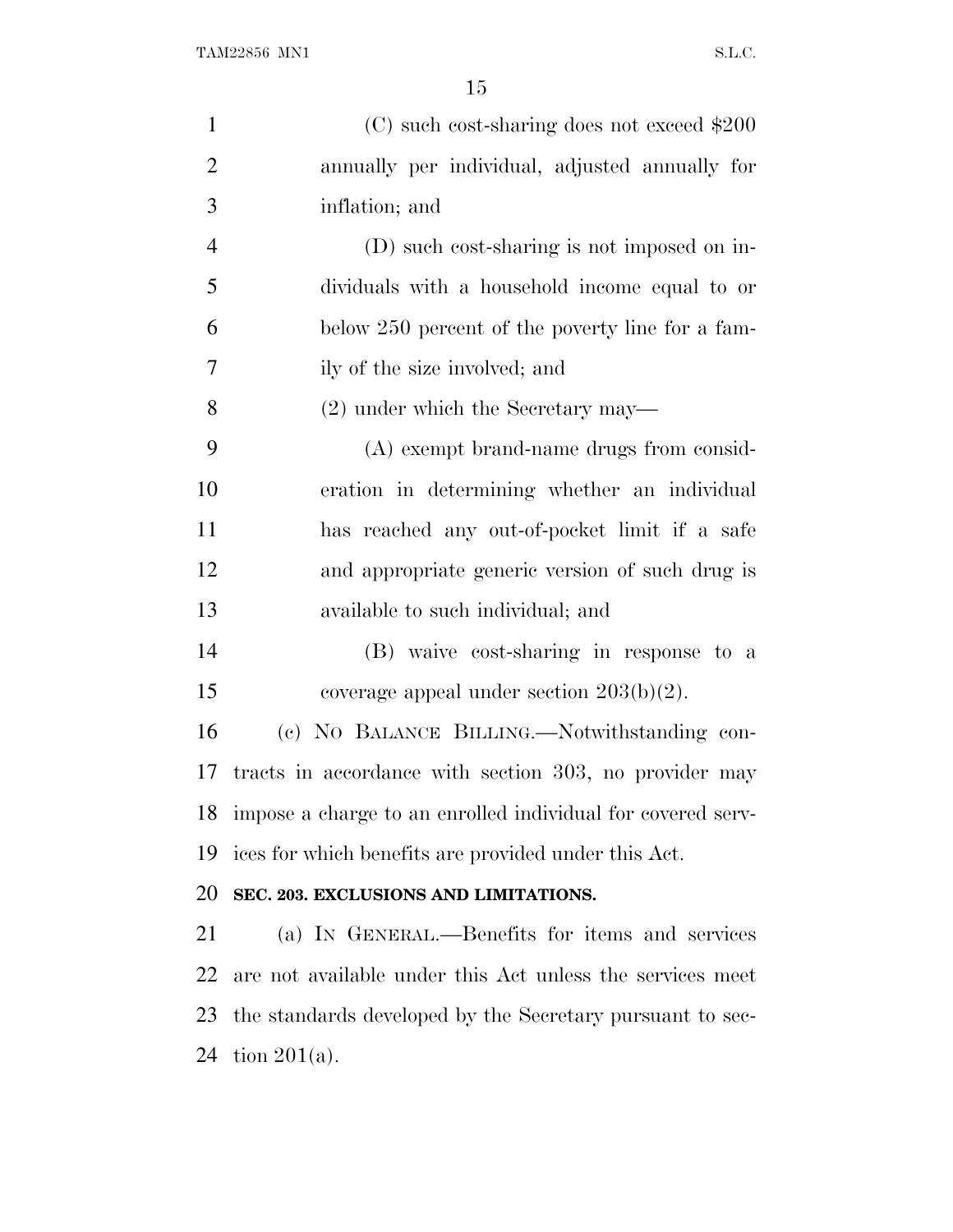(b) TREATMENT OF EXPERIMENTAL SERVICES AND DRUGS.—

 (1) IN GENERAL.—In applying subsection (a), the Secretary shall make national coverage deter- minations with respect to services that are experi- mental in nature. Such determinations shall be con- sistent with the national coverage determination 8 process as defined in section  $1869(f)(1)(B)$  of the 9 Social Security Act  $(42 \text{ U.S.C. } 1395 \text{ ff(f)}(1)(B)).$ 

 (2) APPEALS PROCESS.—The Secretary shall establish a process by which individuals can appeal coverage decisions. The process shall, as much as is feasible, follow the process for appeals under the Medicare program described in section 1869 of the Social Security Act (42 U.S.C. 1395ff).

16 (c) APPLICATION OF PRACTICE GUIDELINES.

 (1) IN GENERAL.—In the case of items and services for which the Department of Health and Human Services has recognized a national practice guideline, such items and services are considered to meet the standards specified in section 201(a) if they have been provided in accordance with such guideline.

24 (2) CERTAIN EXCEPTIONS.—For purposes of this subsection, an item or service not provided in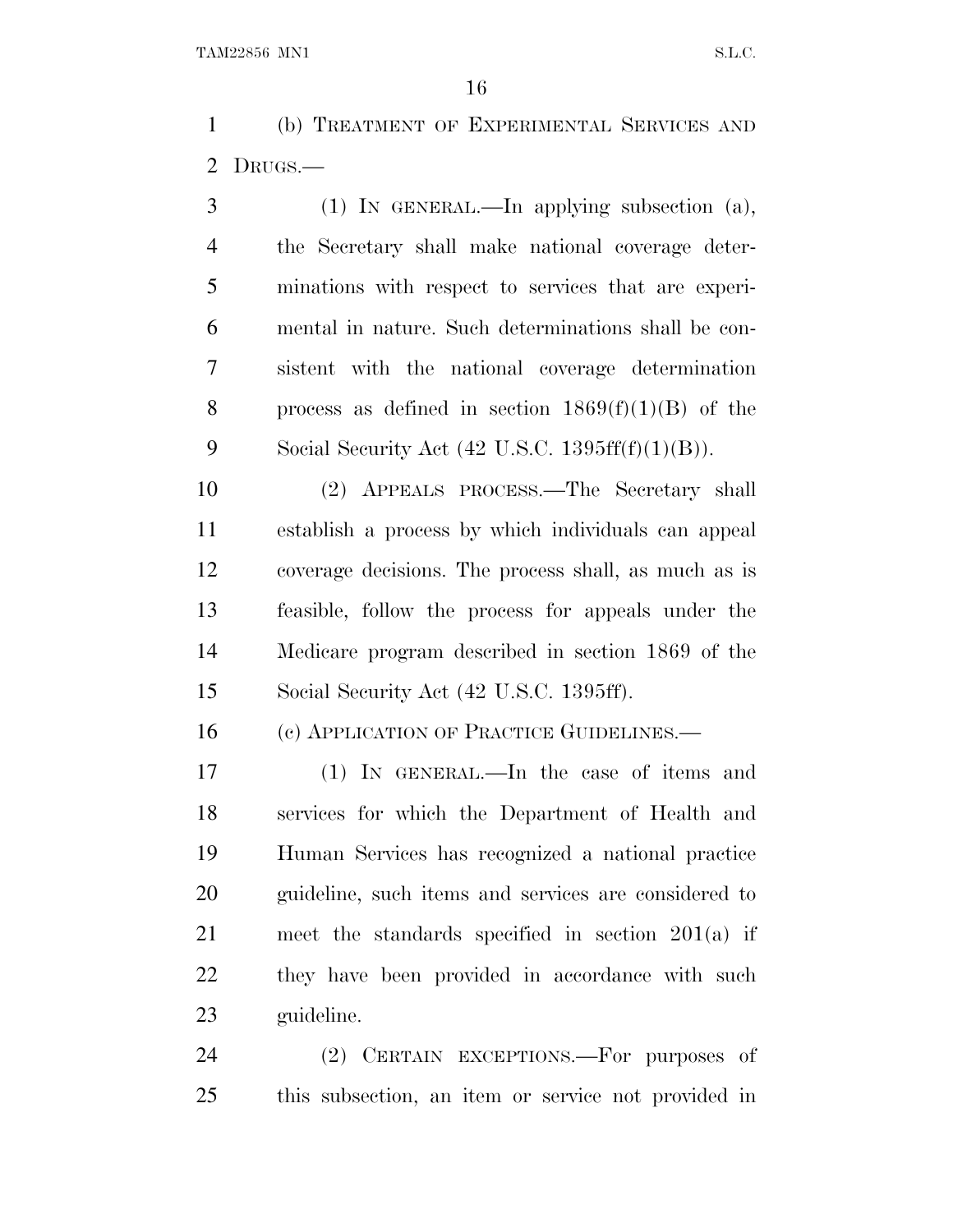| $\mathbf{1}$   | accordance with a national practice guideline shall          |
|----------------|--------------------------------------------------------------|
| $\overline{2}$ | be considered to have been provided in accordance            |
| 3              | with such guideline if the health care provider pro-         |
| $\overline{4}$ | viding the item or service—                                  |
| 5              | (A) exercised appropriate professional dis-                  |
| 6              | cretion to deviate from the guideline in a man-              |
| 7              | ner authorized or anticipated by the guideline;              |
| 8              | (B) acted in accordance with the laws and                    |
| 9              | requirements in which such item or service is                |
| 10             | furnished                                                    |
| 11             | (C) acted in the best interests of the indi-                 |
| 12             | vidual receiving the item or service; and                    |
| 13             | (D) acted in a manner consistent with the                    |
|                |                                                              |
| 14             | individual's wishes.                                         |
| 15             | SEC. 204. CONTINUED COVERAGE OF INSTITUTIONAL                |
| 16             | LONG-TERM CARE AND OTHER SERVICES                            |
| 17             | <b>UNDER MEDICAID.</b>                                       |
| 18             | Title XIX of the Social Security Act (42 U.S.C. 1396)        |
| 19             | et seq.) is amended by inserting the following section after |
| 20             | section 1947:                                                |
| 21             | "STATE PLAN FOR PROVIDING INSTITUTIONAL LONG-                |
| 22             | TERM CARE SERVICES                                           |
| 23             | "SEC. 1948. (a) IN GENERAL.—For quarters begin-              |
| 24             | ning on or after the date on which benefits are first avail- |
| 25             | able under section $106(a)$ of the Medicare for All Act of   |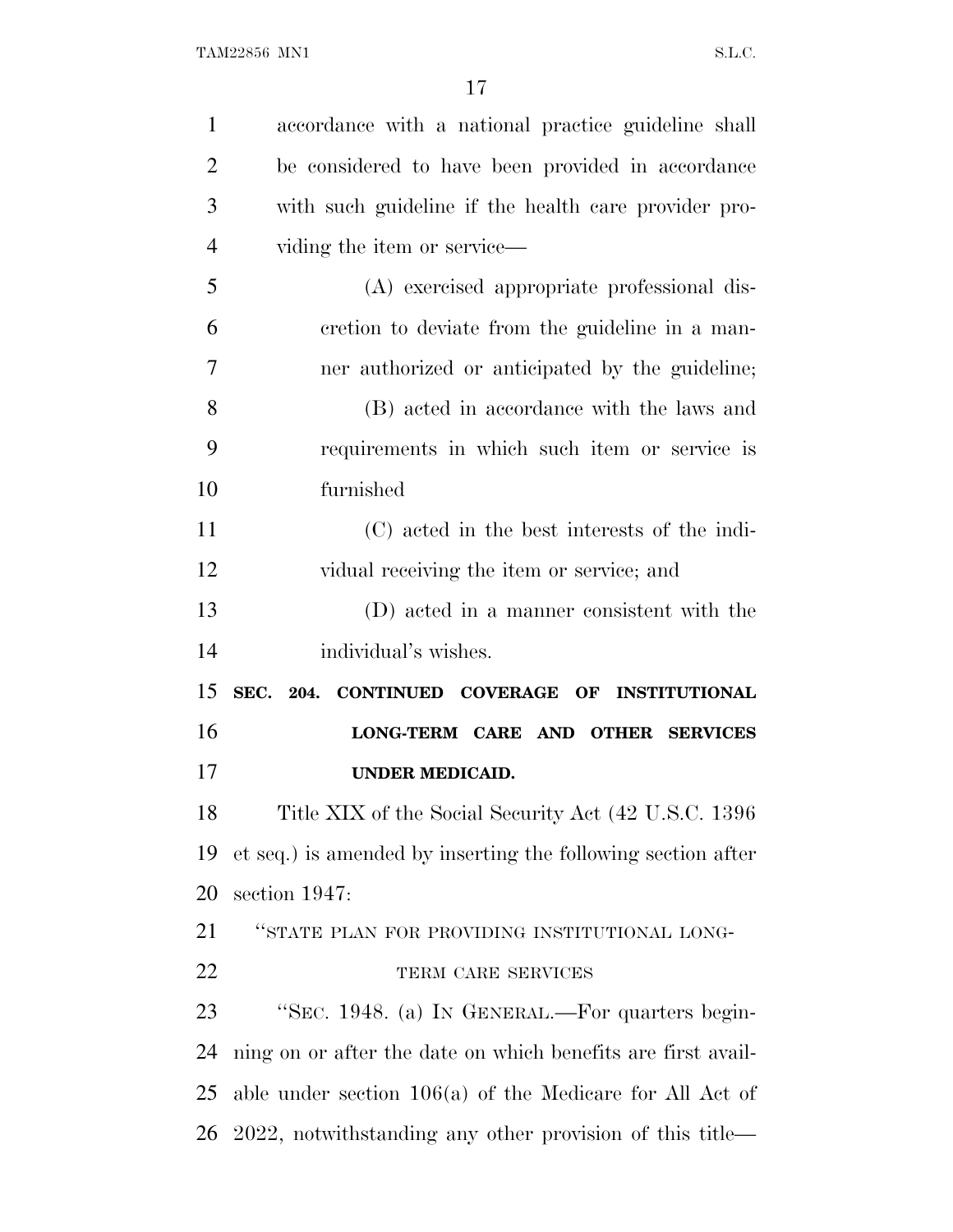| $\mathbf{1}$   | $f'(1)$ a State plan for medical assistance shall       |
|----------------|---------------------------------------------------------|
| $\overline{2}$ | provide for making medical assistance available for     |
| 3              | services that are institutional long-term care services |
| $\overline{4}$ | in a manner consistent with this section; and           |
| 5              | $\lq(2)$ no payment to a State shall be made            |
| 6              | under this title with respect to expenditures incurred  |
| 7              | by the State in providing medical assistance on or      |
| 8              | after such date for services that are not—              |
| 9              | "(A) institutional long-term care services;             |
| 10             | <b>or</b>                                               |
| 11             | $\lq\lq$ other services for which benefits are          |
| 12             | not available under the Medicare for All Act of         |
| 13             | 2022 and which are furnished under a State              |
| 14             | plan for medical assistance which provided for          |
| 15             | medical assistance for such services on Sep-            |
| 16             | tember 1, 2021.                                         |
| 17             | "(b) INSTITUTIONAL LONG-TERM CARE SERVICES              |
| 18             | DEFINED.—In this section, the term 'institutional long- |
| 19             | term care services' means the following:                |
| 20             | $\lq(1)$ Nursing facility services for individuals 21   |
| 21             | years of age or over described in subparagraph (A)      |
| 22             | of section $1905(a)(4)$ .                               |
| 23             | $\lq(2)$ Inpatient services for individuals 65 years    |
| 24             | of age or over provided in an institution for mental    |
| 25             | disease described in section $1905(a)(14)$ .            |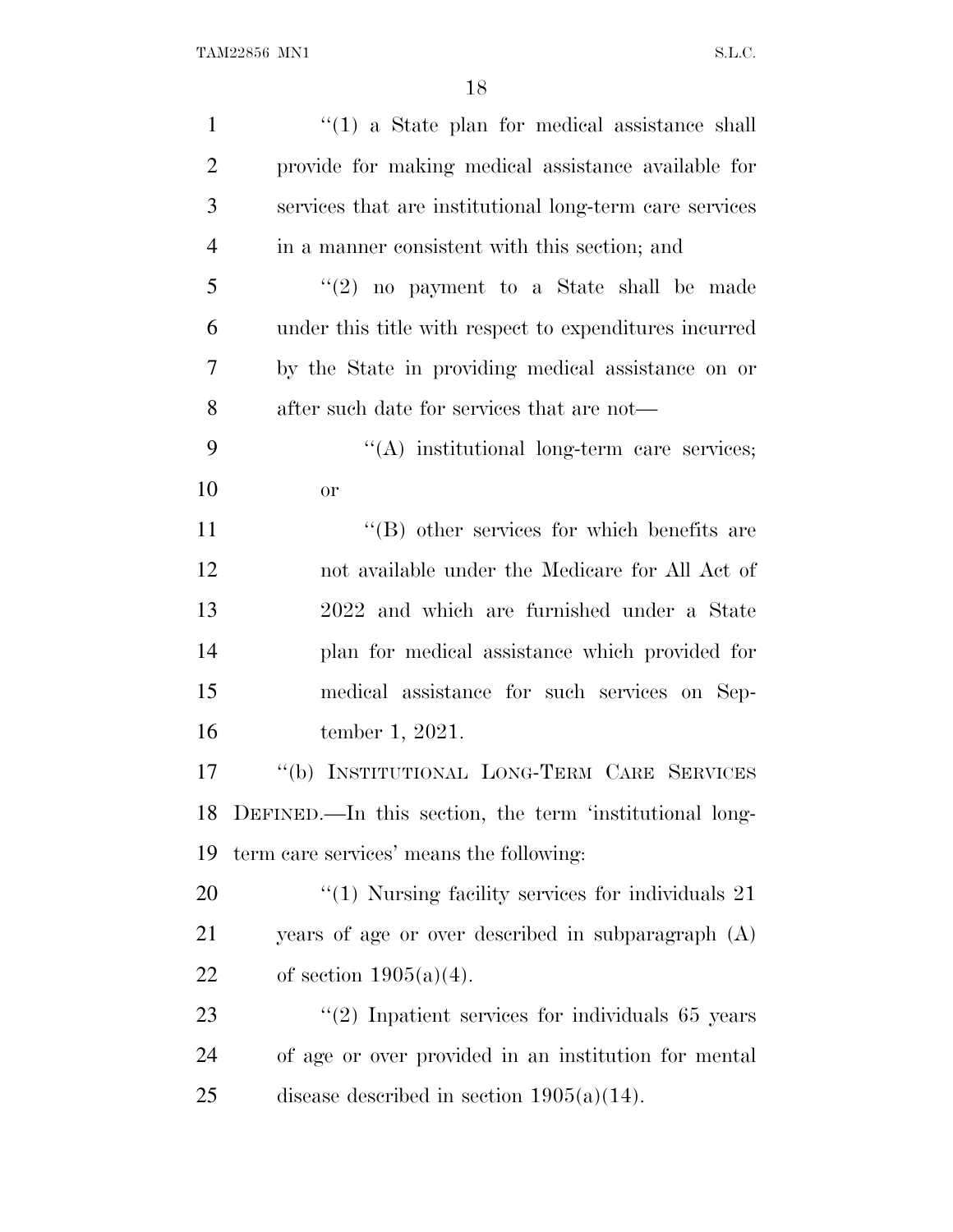| $\mathbf{1}$   | "(3) Intermediate care facility services de-            |
|----------------|---------------------------------------------------------|
| $\overline{2}$ | scribed in section $1905(a)(15)$ .                      |
| 3              | $\cdot$ (4) Inpatient psychiatric hospital services for |
| $\overline{4}$ | individuals under age 21 described in section           |
| 5              | $1905(a)(16)$ .                                         |
| 6              | $\lq(5)$ Nursing facility services described in sec-    |
| 7              | tion $1905(a)(29)$ .                                    |
| 8              | "(c) STATE MAINTENANCE OF EFFORT REQUIRE-               |
| 9              | MENT.-                                                  |
| 10             | $\cdot\cdot(1)$ ELIGIBILITY STANDARDS.—                 |
| 11             | "(A) IN GENERAL.—Beginning on the date                  |
| 12             | described in subsection (a), no payment may be          |
| 13             | made under section 1903 with respect to med-            |
| 14             | ical assistance provided under a State plan for         |
| 15             | medical assistance if the State adopts income,          |
| 16             | resource, or other standards and methodologies          |
| 17             | for purposes of determining an individual's eli-        |
| 18             | gibility for medical assistance under the State         |
| 19             | plan that are more restrictive than those ap-           |
| 20             | plied as of January 1, 2022.                            |
| 21             | "(B) INDEXING OF AMOUNTS OF INCOME                      |
| 22             | AND RESOURCE STANDARDS.—In determining                  |
| 23             | whether a State has adopted income or resource          |
| 24             | standards that are more restrictive than the            |
| 25             | standards which applied as of January 1, 2022,          |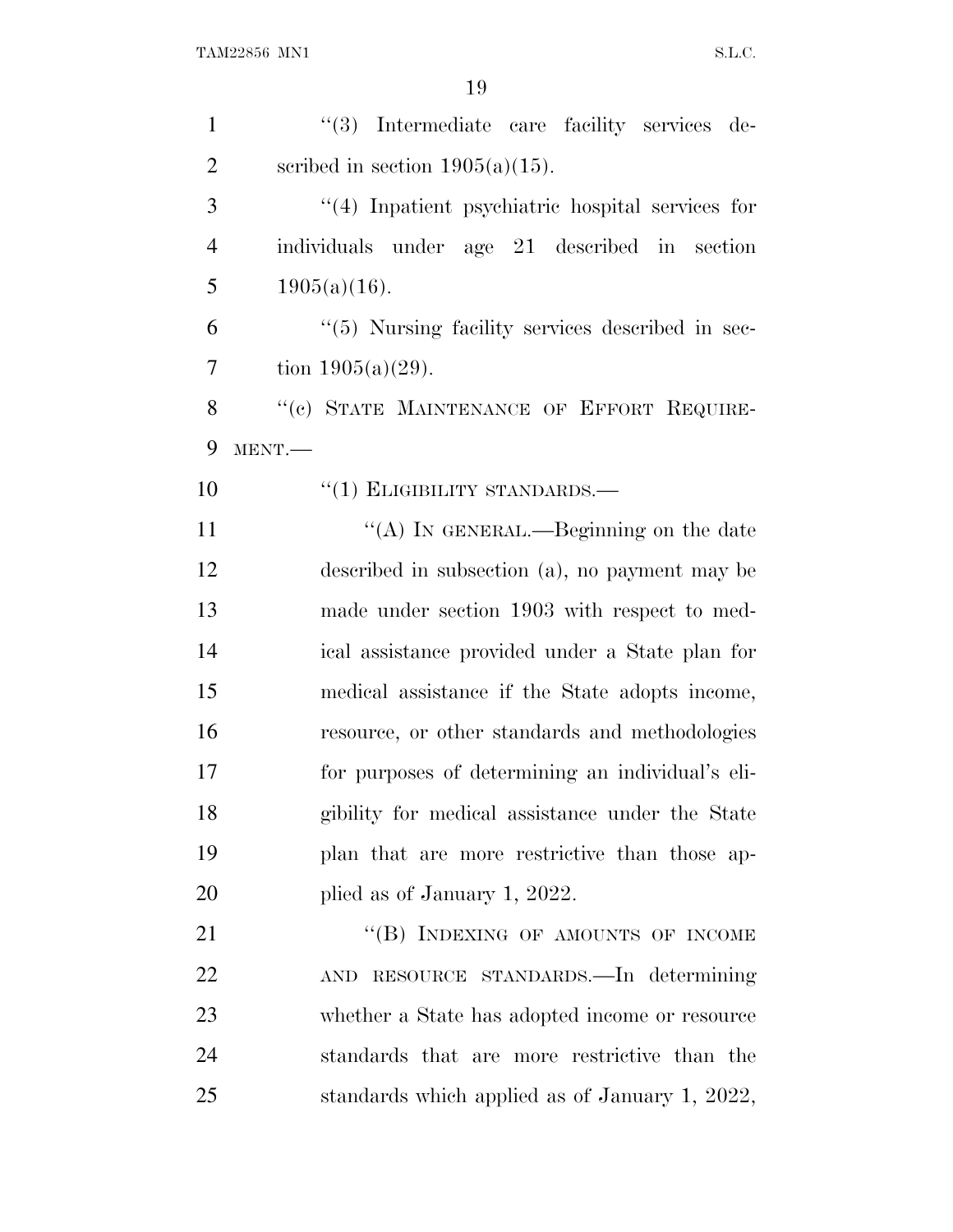| $\mathbf{1}$   | the Secretary shall deem the amount of any        |
|----------------|---------------------------------------------------|
| $\overline{2}$ | such standard that was applied as of such date    |
| 3              | to be increased by the percentage increase in     |
| $\overline{4}$ | the medical care component of the consumer        |
| 5              | price index for all urban consumers (U.S. city    |
| 6              | average) from September of 2021 to September      |
| 7              | of the fiscal year for which the Secretary is     |
| 8              | making such determination.                        |
| 9              | $``(2)$ EXPENDITURES.—                            |
| 10             | "(A) IN GENERAL.—For each fiscal year             |
| 11             | or portion of a fiscal year that occurs during    |
| 12             | the period that begins on the first day of the    |
| 13             | first fiscal quarter that begins on or after the  |
| 14             | date on which benefits are first available under  |
| 15             | section 106(a) of the Medicare for All Act of     |
| 16             | 2022, as a condition of receiving payments        |
| 17             | under section $1903(a)$ , a State shall make ex-  |
| 18             | penditures for medical assistance for services    |
| 19             | that are institutional long-term care services in |
| 20             | an amount that is not less than the expenditure   |
| 21             | floor determined for the State and fiscal year    |
| 22             | (or portion of a fiscal year) under subparagraph  |
| 23             | (B).                                              |
| 24             | $\lq$ <sup>"</sup> (B) EXPENDITURE FLOOR.—        |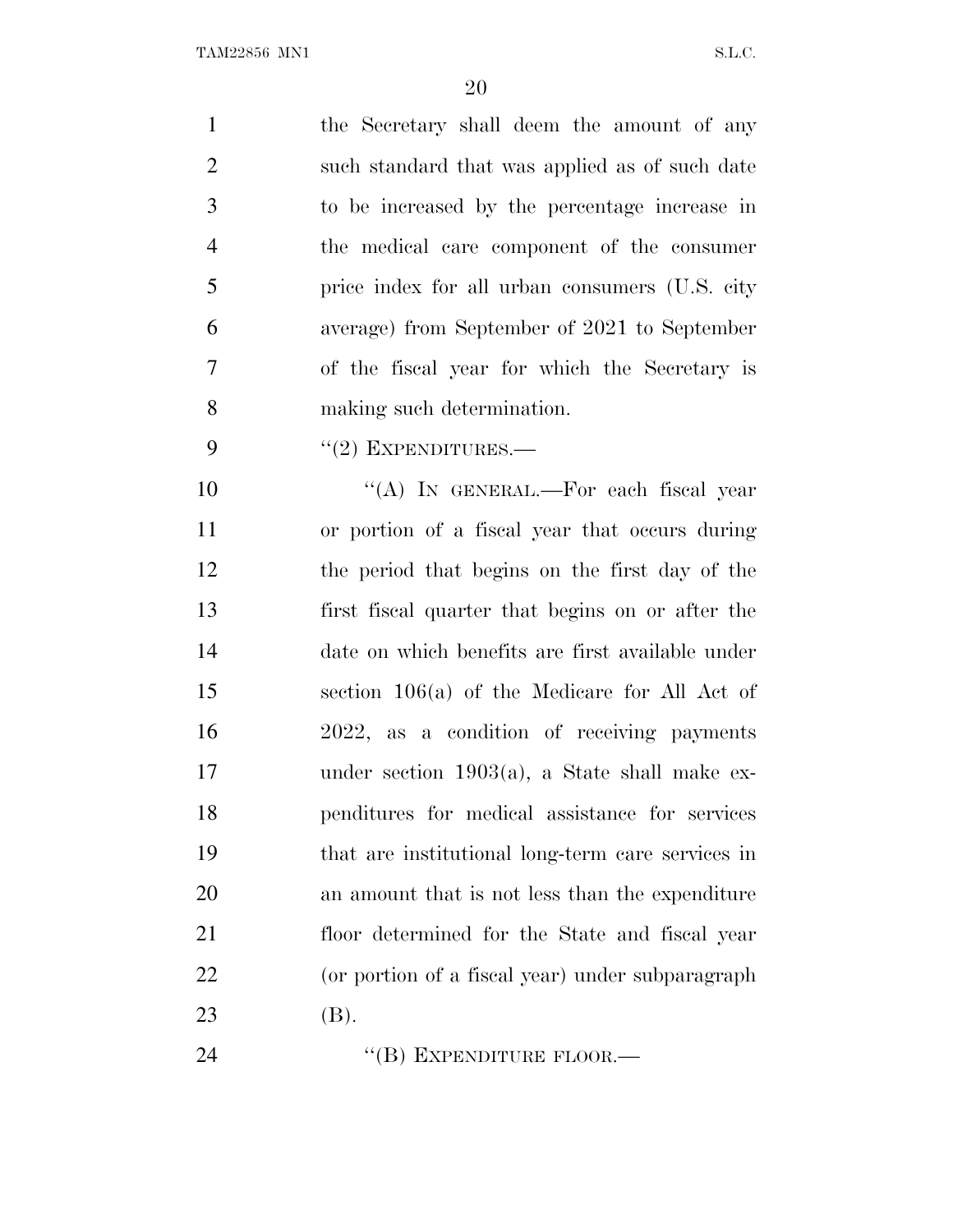| $\mathbf{1}$   | "(i) IN GENERAL.—For each fiscal              |
|----------------|-----------------------------------------------|
| $\overline{2}$ | year or portion of a fiscal year described in |
| 3              | subparagraph $(A)$ , the Secretary shall de-  |
| $\overline{4}$ | termine for each State an expenditure floor   |
| 5              | that shall be equal to—                       |
| 6              | $\lq\lq$ the amount of the State's            |
| 7              | expenditures for fiscal year 2021 on          |
| 8              | medical assistance for institutional          |
| 9              | long-term care services; increased by         |
| 10             | $\lq\lq$ (II) the growth factor deter-        |
| 11             | mined under subclause (ii).                   |
| 12             | "(ii) GROWTH FACTOR.—For each fis-            |
| 13             | cal year or portion of a fiscal year de-      |
| 14             | scribed in subparagraph $(A)$ , the Secretary |
| 15             | shall, not later than September 1 of the      |
| 16             | fiscal year preceding such fiscal year or     |
| 17             | portion of a fiscal year, determine a         |
| 18             | growth factor for each State that takes       |
| 19             | into account—                                 |
| 20             | $\lq\lq$ (I) the percentage increase in       |
| 21             | health care costs in the State;               |
| 22             | "(II) the total amount expended               |
| 23             | by the State for the previous fiscal          |
| 24             | year on medical assistance for institu-       |
| 25             | tional long-term care services;               |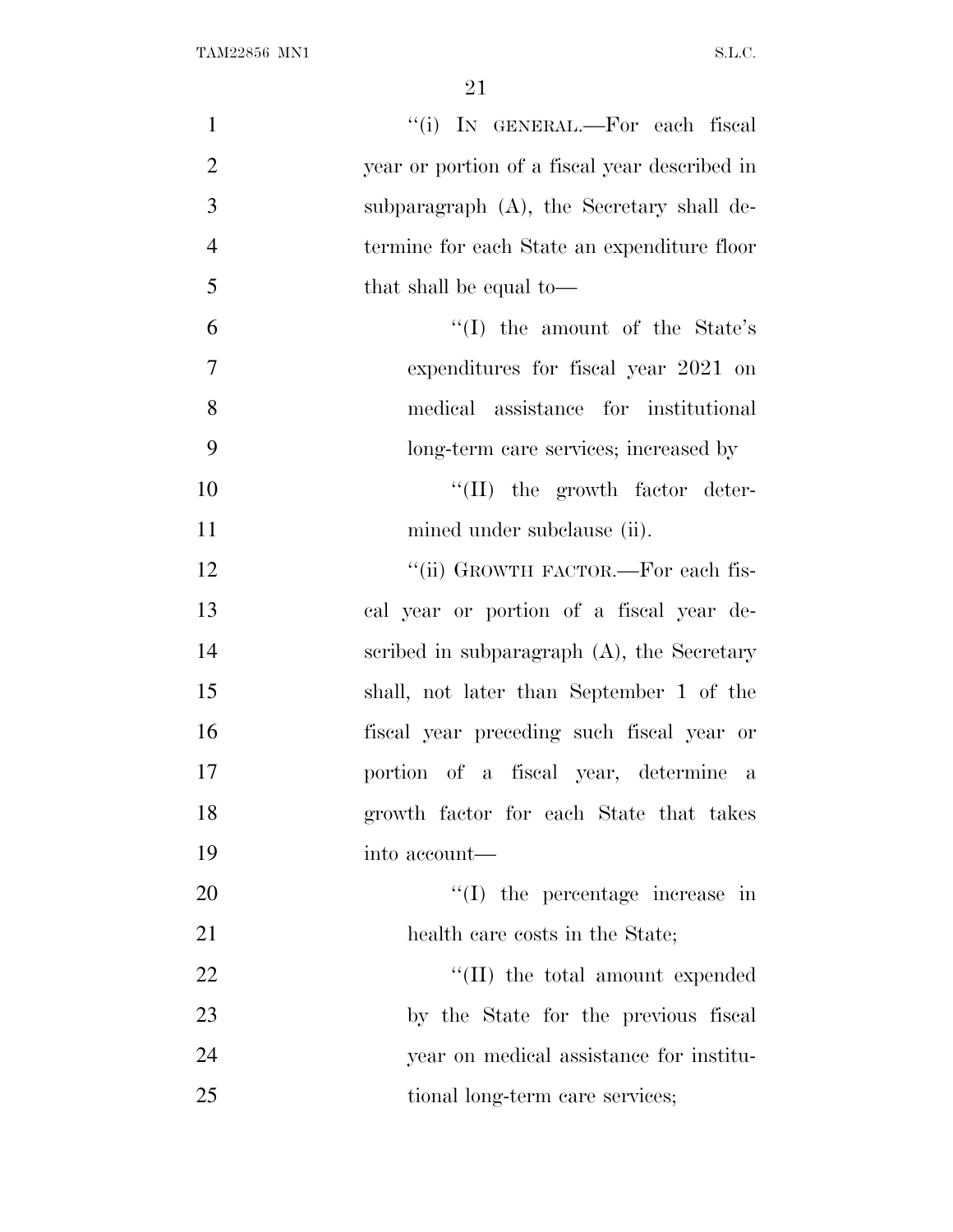| $\mathbf{1}$   | $\lq\lq$ (III) the increase, if any, in the          |
|----------------|------------------------------------------------------|
| $\overline{2}$ | total population of the State from                   |
| 3              | July of 2021 to July of the fiscal year              |
| $\overline{4}$ | preceding the fiscal year involved;                  |
| 5              | $\lq\lq$ (IV) the increase, if any, in the           |
| 6              | population of individuals aged 65 and                |
| $\overline{7}$ | older of the State from July of 2021                 |
| 8              | to July of the fiscal year preceding                 |
| 9              | the fiscal year involved; and                        |
| 10             | $\lq\lq(V)$ the decrease, if any, in the             |
| 11             | population of the State that requires                |
| 12             | medical assistance for institutional                 |
| 13             | long-term care services that is attrib-              |
| 14             | utable to the availability of coverage               |
| 15             | for the services described in section                |
| 16             | $201(a)(13)$ of the Medicare for All                 |
| 17             | Act of 2022.                                         |
| 18             | "(iii) PRORATION RULE.—Any                           |
| 19             | amount determined under this subpara-                |
| 20             | graph for a portion of a fiscal year shall be        |
| 21             | prorated based on the length of such por-            |
| 22             | tion of a fiscal year relative to a complete         |
| 23             | fiscal year.                                         |
| 24             | "(d) NONAPPLICATION OF CERTAIN REQUIRE-              |
| 25             | MENTS.—Beginning on the date described in subsection |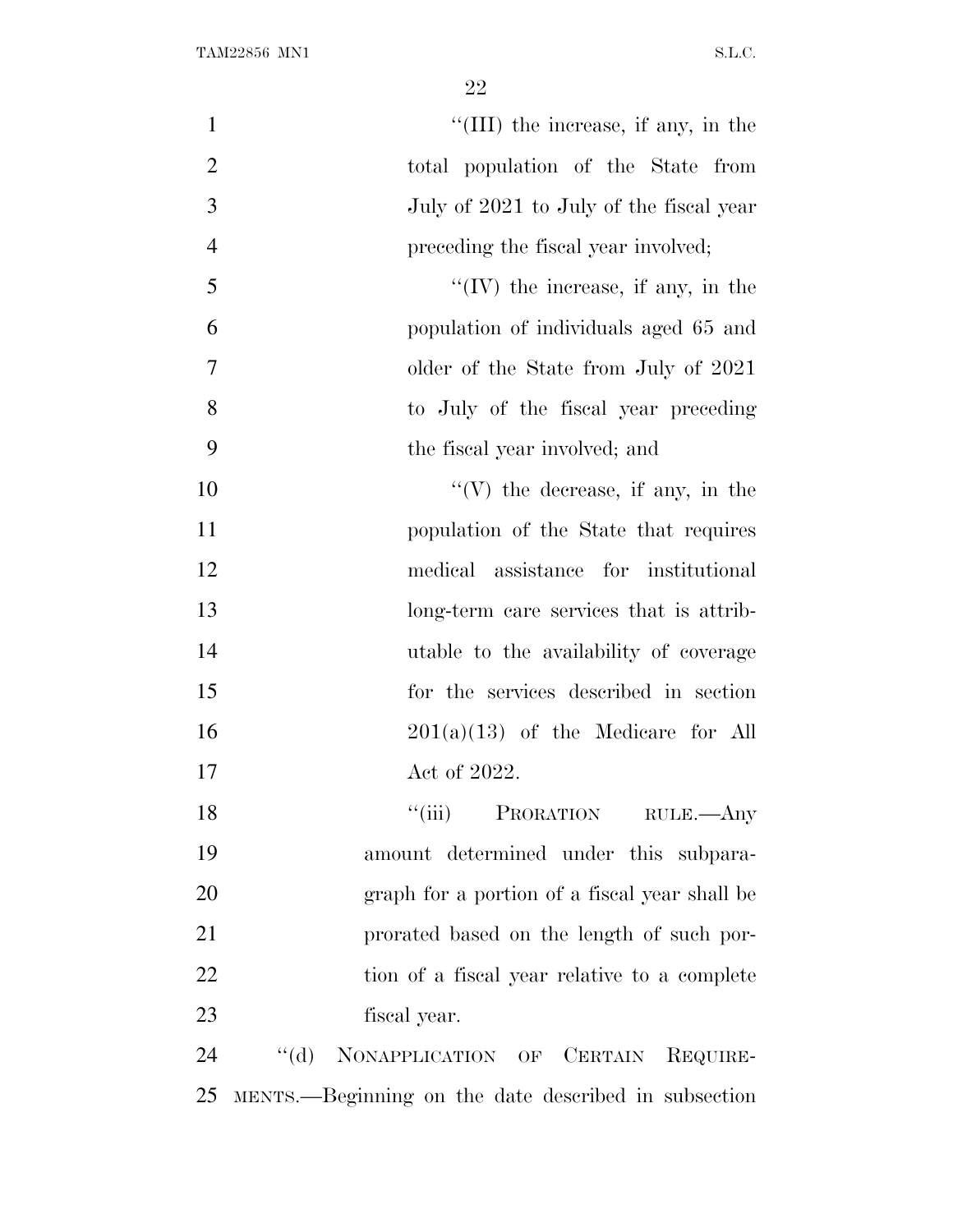TAM22856 MN1 S.L.C.

 (a), any provision of this title requiring a State plan for medical assistance to make available medical assistance for services that are not institutional long-term care serv-4 ices or services described in section  $901(a)(3)(A)(ii)$  of the Medicare for All Act of 2022 shall have no effect.''.

## **SEC. 205. PROHIBITING RECOVERY OF CORRECTLY PAID MEDICAID BENEFITS.**

 Section 1917 of the Social Security Act (42 U.S.C. 1396p) is amended—

 (1) by amending subsection (a) to read as fol-lows:

 ''(a) No lien may be imposed against the property of any individual prior to his death on account of medical assistance paid or to be paid on his behalf under the State plan, except pursuant to the judgment of a court on ac- count of benefits incorrectly paid on behalf of such indi-vidual.''; and

 (2) by amending subsection (b) to read as fol-lows:

20  $\qquad$  "(b) No adjustment or recovery of any medical assist- ance correctly paid on behalf of an individual under the State plan may be made.''.

## **SEC. 206. ADDITIONAL STATE STANDARDS.**

 (a) I<sup>N</sup> GENERAL.—Nothing in this Act shall prohibit individual States from setting additional standards, with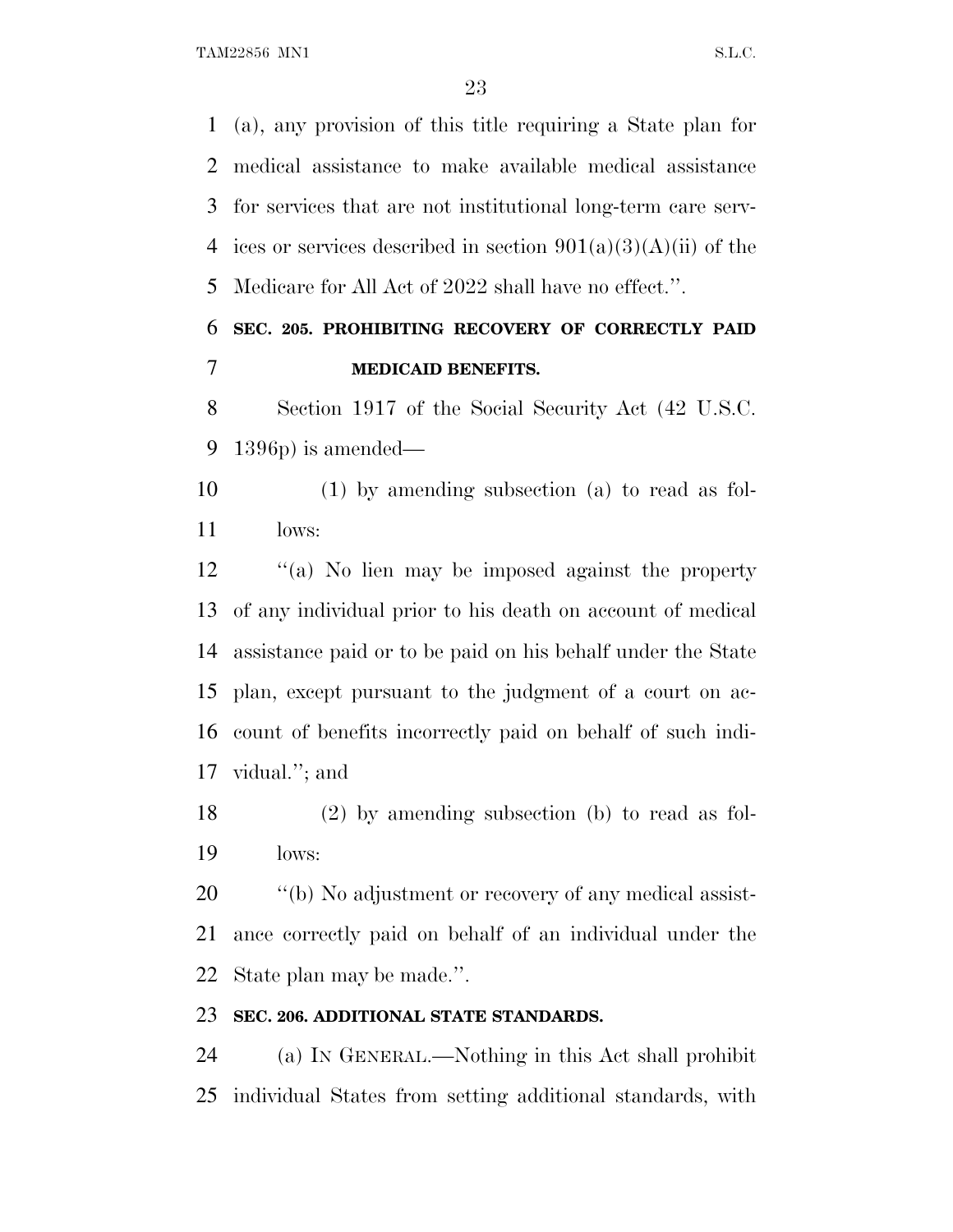respect to eligibility, benefits, and minimum provider standards, consistent with the purposes of this Act, pro- vided that such standards do not restrict eligibility or re-duce access to benefits for items and services.

 (b) RESTRICTIONS ON PROVIDERS.—With respect to any individuals or entities certified to provide services cov- ered under section 201(a)(7), a State may not prohibit an individual or entity from participating in the program under this Act, for reasons other than the ability of the individual or entity to provide such services.

## **TITLE III—PROVIDER PARTICIPATION**

**SEC. 301. PROVIDER PARTICIPATION AND STANDARDS;**

## **WHISTLEBLOWER PROTECTIONS.**

 (a) I<sup>N</sup> GENERAL.—An individual or other entity fur- nishing any covered item or service under this Act is not a qualified provider unless the individual or entity—

 (1) is a qualified provider of the items or serv-ices under section 302;

 (2) has filed with the Secretary a participation agreement described in subsection (b); and

 (3) meets, as applicable, such other qualifica- tions and conditions with respect to a provider of services under title XVIII of the Social Security Act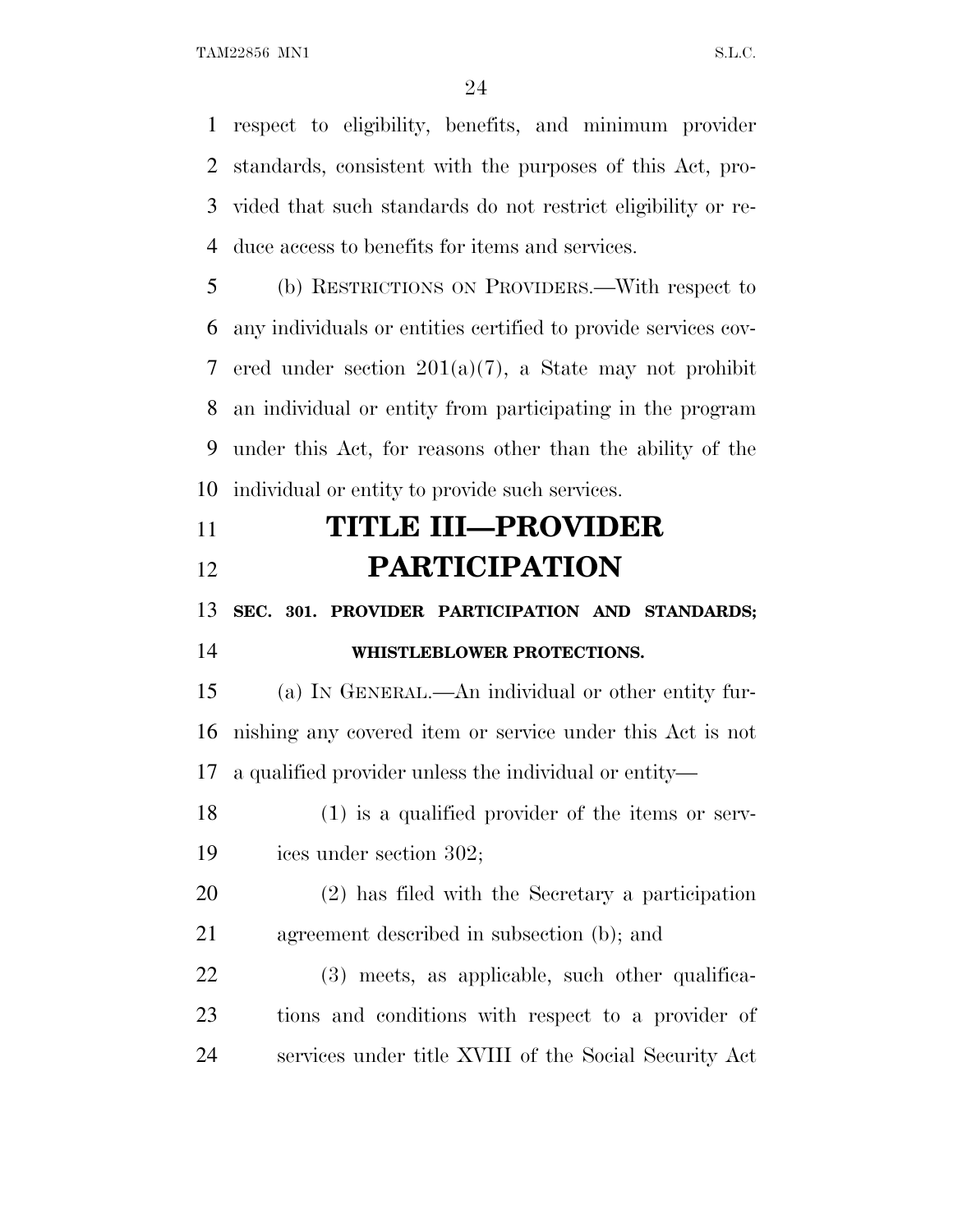as described in section 1866 of the Social Security 2 Act (42 U.S.C. 1395cc). (b) REQUIREMENTS IN PARTICIPATION AGREE- MENT.— (1) IN GENERAL.—A participation agreement described in this subsection between the Secretary and a provider shall provide at least for the fol- lowing: (A) Items and services to eligible persons shall be furnished by the provider without dis- crimination, in accordance with section 104(a). Nothing in this subparagraph shall be con- strued as requiring the provision of a type or class of items or services that are outside the scope of the provider's normal practice. (B) No charge will be made to any enrolled individual for any covered items or services other than for payment authorized by this Act. (C) The provider agrees to furnish such in- formation as may be reasonably required by the Secretary, in accordance with uniform reporting standards established under section 401(b)(1), for— (i) quality review by designated enti-25 ties: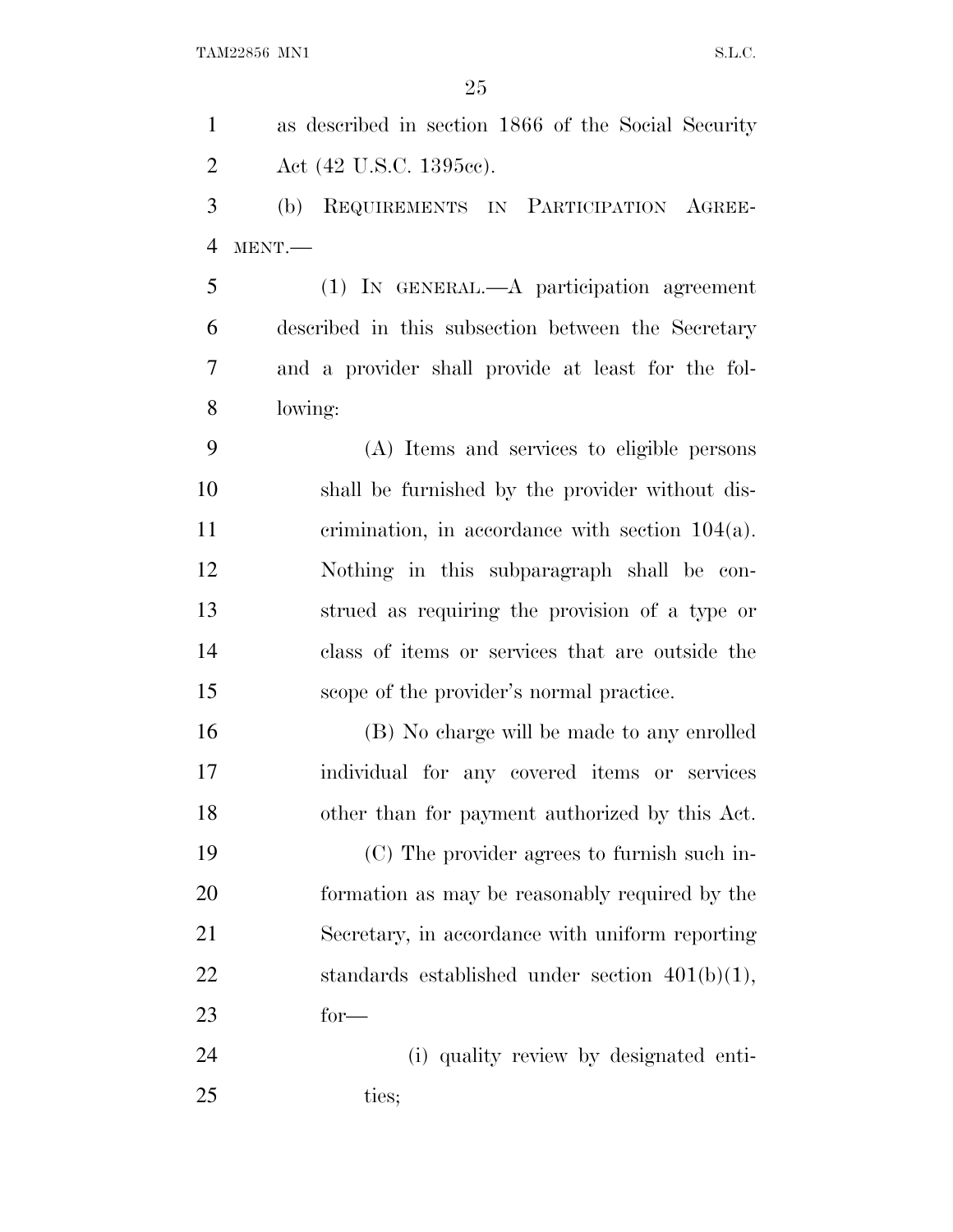| $\mathbf{1}$   | (ii) making payments under this Act,             |
|----------------|--------------------------------------------------|
| $\overline{2}$ | including the examination of records as          |
| 3              | may be necessary for the verification of in-     |
| $\overline{4}$ | formation on which such payments are             |
| 5              | based;                                           |
| 6              | (iii) statistical or other studies re-           |
| $\overline{7}$ | quired for the implementation of this Act;       |
| 8              | and                                              |
| 9              | (iv) such other purposes as the Sec-             |
| 10             | retary may specify.                              |
| 11             | (D) In the case of a provider that is not        |
| 12             | an individual, the provider agrees not to employ |
| 13             | or use for the provision of health services any  |
| 14             | individual or other provider that has had a par- |
| 15             | ticipation agreement under this subsection ter-  |
| 16             | minated for cause. The Secretary may authorize   |
| 17             | such employment or use on a case-by-case         |
| 18             | basis.                                           |
| 19             | (E) In the case of a provider paid under         |
| 20             | a fee-for-service basis for items and services   |
| 21             | furnished under this Act, the provider agrees to |
| 22             | submit bills and any required supporting docu-   |
| 23             | mentation relating to the provision of covered   |
| 24             | items and services within 30 days after the date |
| 25             | of providing such items and services.            |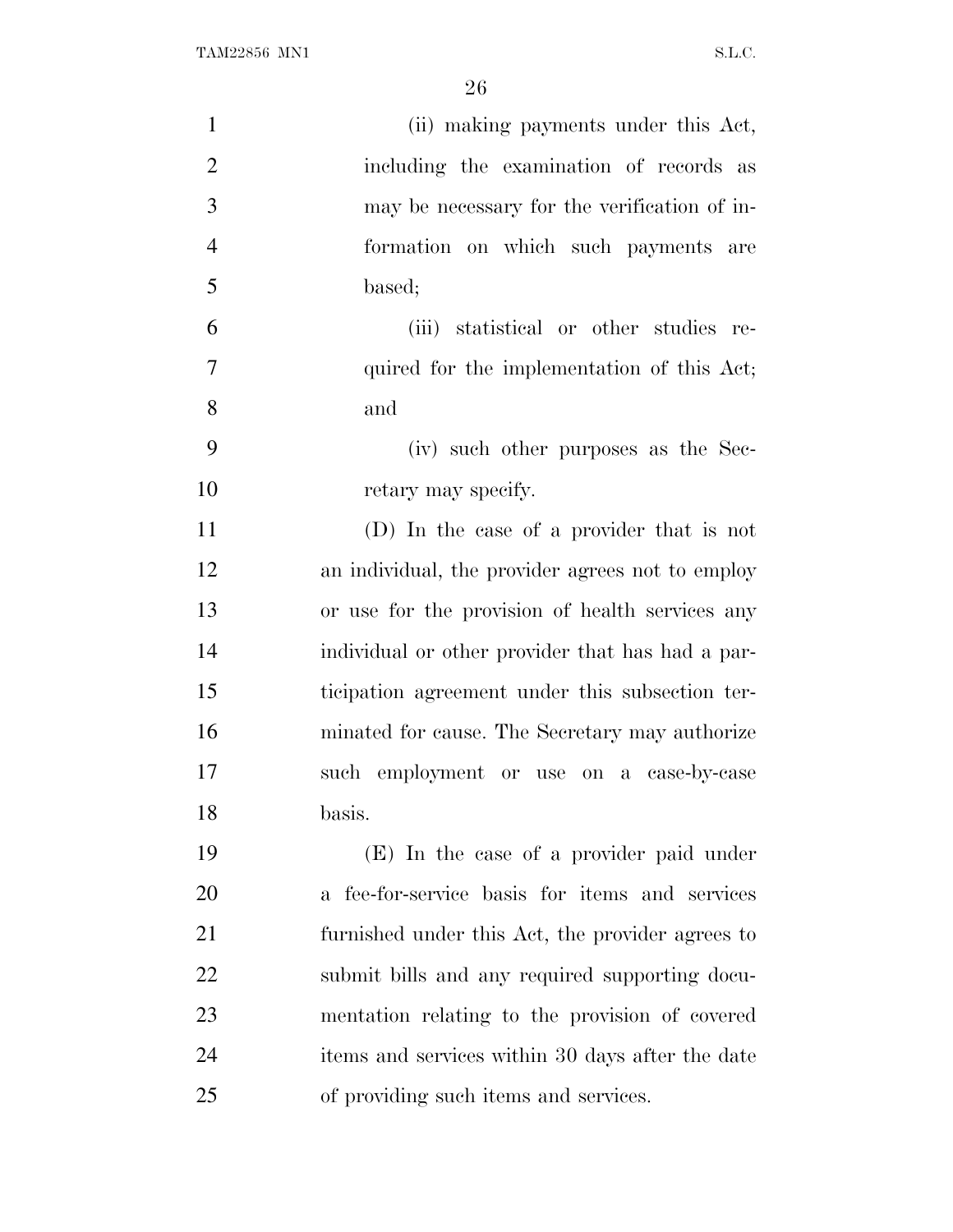| $\mathbf{1}$   | $(F)$ In the case of an institutional provider     |
|----------------|----------------------------------------------------|
| $\overline{2}$ | paid pursuant to section 611, the provider         |
| 3              | agrees to submit information and any other re-     |
| $\overline{4}$ | quired supporting documentation as may be          |
| 5              | reasonably required by the Secretary within 30     |
| 6              | days after the date of providing such items and    |
| 7              | services and in accordance with the uniform re-    |
| 8              | porting standards established under section        |
| 9              | $401(b)(1)$ , including information on a quarterly |
| 10             | basis that-                                        |
| 11             | (i) relates to the provision of covered            |
| 12             | items and services; and                            |
| 13             | (ii) describes items and services fur-             |
| 14             | nished with respect to specific individuals.       |
| 15             | (G) In the case of a provider that receives        |
| 16             | payment for items and services furnished under     |
| 17             | this Act based on diagnosis-related coding, pro-   |
| 18             | cedure coding, or other coding system or data,     |
| 19             | the provider agrees—                               |
| 20             | (i) to disclose to the Secretary any               |
| 21             | system or index of coding or classifying pa-       |
| 22             | tient symptoms, diagnoses, clinical inter-         |
| 23             | ventions, episodes, or procedures that such        |
| 24             | provider utilizes for global budget negotia-       |
| 25             | tions under title VI or for meeting any            |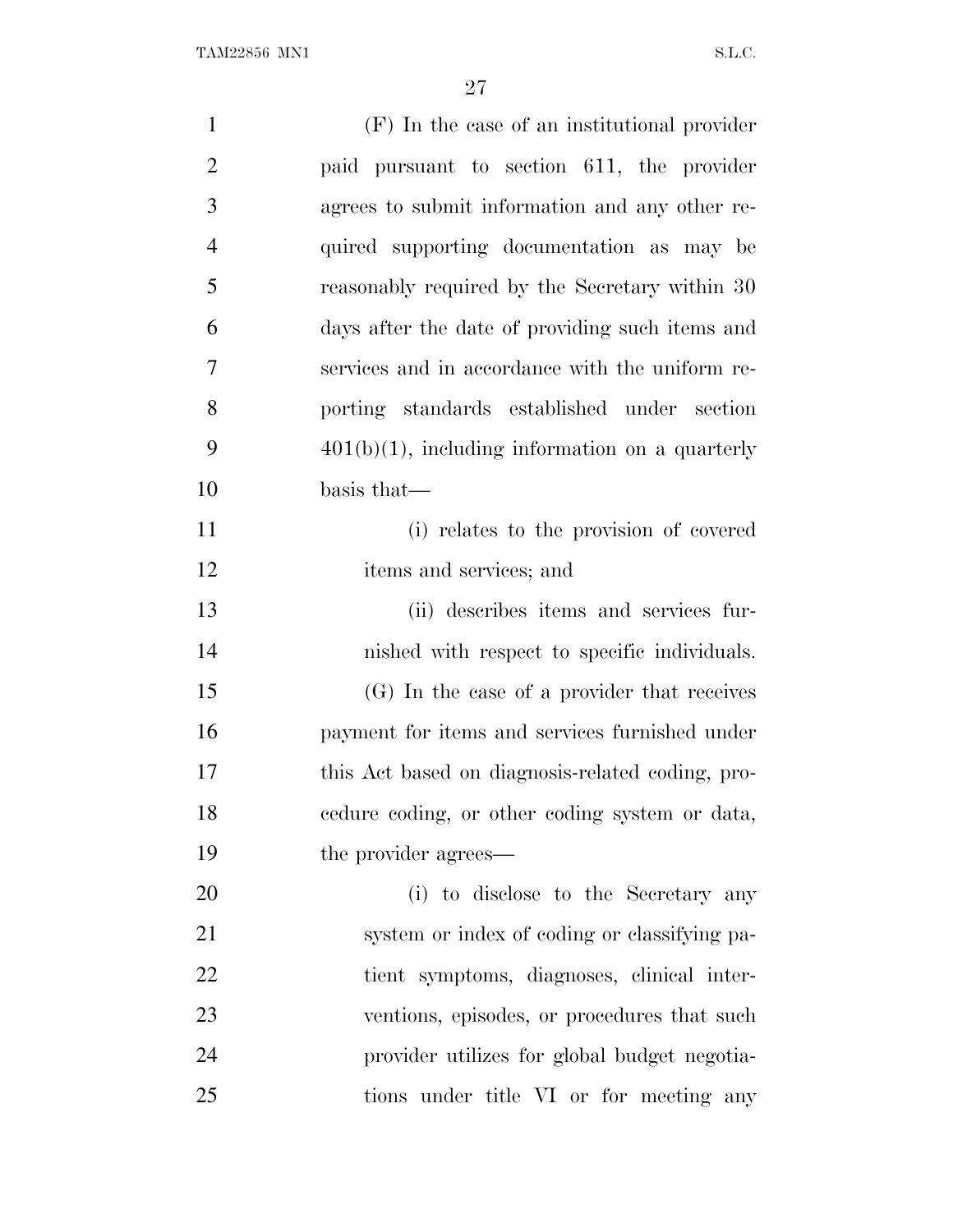| $\mathbf{1}$   | other payment, documentation, or data col-              |
|----------------|---------------------------------------------------------|
| $\mathfrak{2}$ | lection requirements under this Act; and                |
| 3              | (ii) not to use any such system or                      |
| $\overline{4}$ | index to establish financial incentives or              |
| 5              | disincentives for health care professionals,            |
| 6              | or that is proprietary, interferes with the             |
| $\tau$         | medical or nursing process, or is designed              |
| 8              | to increase the amount or number of pay-                |
| 9              | ments.                                                  |
| 10             | (H) The provider complies with the duty of              |
| 11             | provider ethics and reporting requirements de-          |
| 12             | scribed in paragraph $(2)$ .                            |
| 13             | (I) In the case of a provider that is not an            |
| 14             | individual, the provider agrees that no board           |
| 15             | member, executive, or administrator of such             |
| 16             | provider receives compensation from, owns               |
| 17             | stock or has other financial investments in, or         |
| 18             | serves as a board member of any entity that             |
| 19             | contracts with or provides items or services, in-       |
| 20             | cluding pharmaceutical products and medical             |
| 21             | devices or equipment, to such provider.                 |
| 22             | (2) PROVIDER DUTY OF ETHICS.—Each health                |
| 23             | care provider, including institutional providers, has a |
| 24             | duty to advocate for and to act in the exclusive in-    |
| 25             | terest of each individual under the care of such pro-   |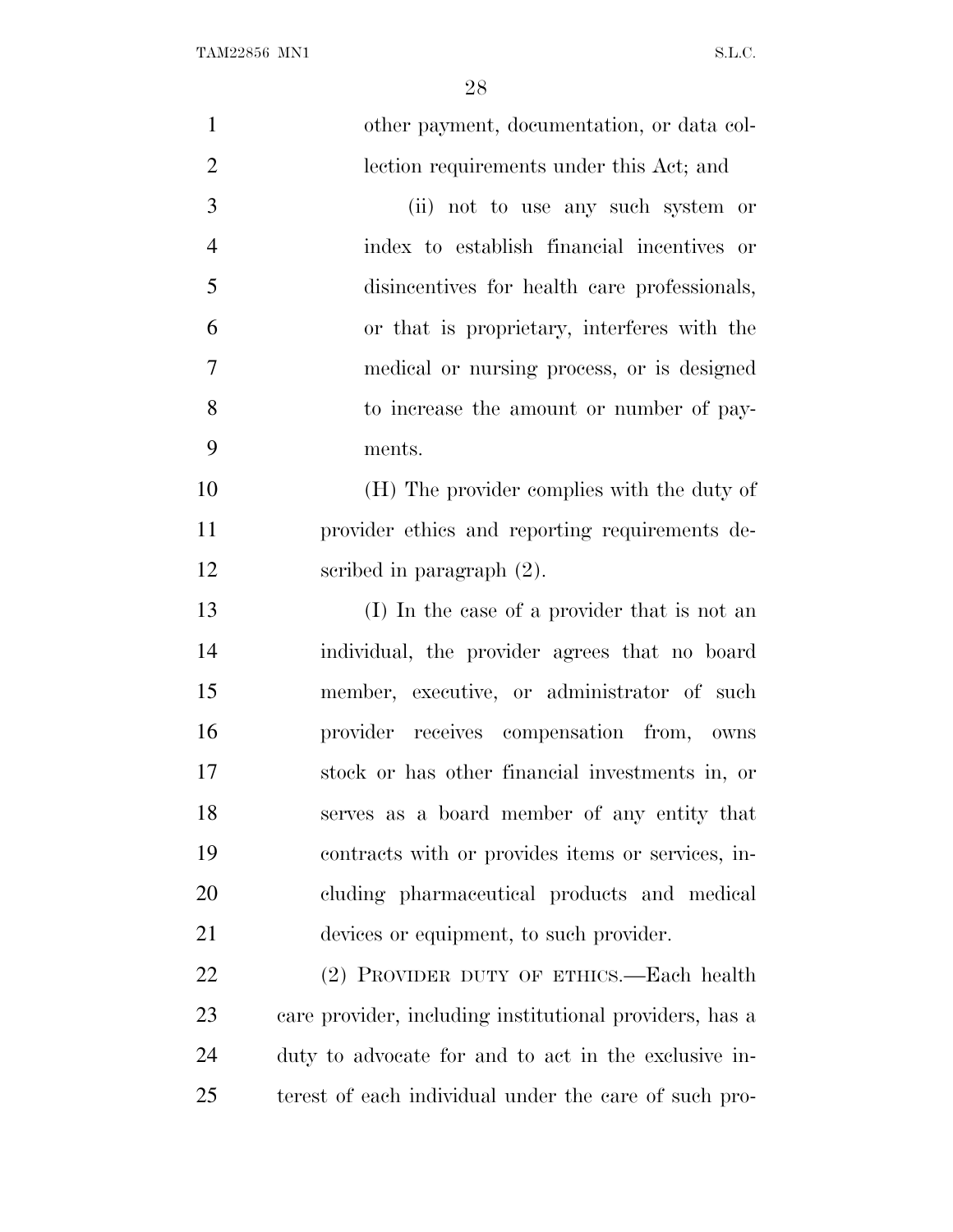| $\mathbf{1}$   | vider according to the applicable legal standard of   |
|----------------|-------------------------------------------------------|
| $\overline{2}$ | care, such that no financial interest or relationship |
| 3              | impairs any health care provider's ability to furnish |
| $\overline{4}$ | necessary and appropriate care to such individual.    |
| 5              | To implement the duty established in this para-       |
| 6              | graph, the Secretary shall—                           |
| $\tau$         | (A) promulgate reasonable reporting rules             |
| 8              | to evaluate participating provider compliance         |
| 9              | with this paragraph;                                  |
| 10             | prohibit participating providers,<br>(B)              |
| 11             | spouses, and immediate family members of par-         |
| 12             | ticipating providers, from accepting or entering      |
| 13             | into any arrangement for any bonus, incentive         |
| 14             | payment, profit-sharing, or compensation based        |
| 15             | on patient utilization or based on financial out-     |
| 16             | comes of any other provider or entity; and            |
| 17             | (C) prohibit participating providers or any           |
| 18             | board member or representative of such pro-           |
| 19             | vider from serving as board members for or re-        |
| 20             | ceiving any compensation, stock, or other finan-      |
| 21             | cial investment in an entity that contracts with      |
| 22             | or provides items or services (including pharma-      |
| 23             | equal products and medical devices or equip-          |
| 24             | ment) to such provider.                               |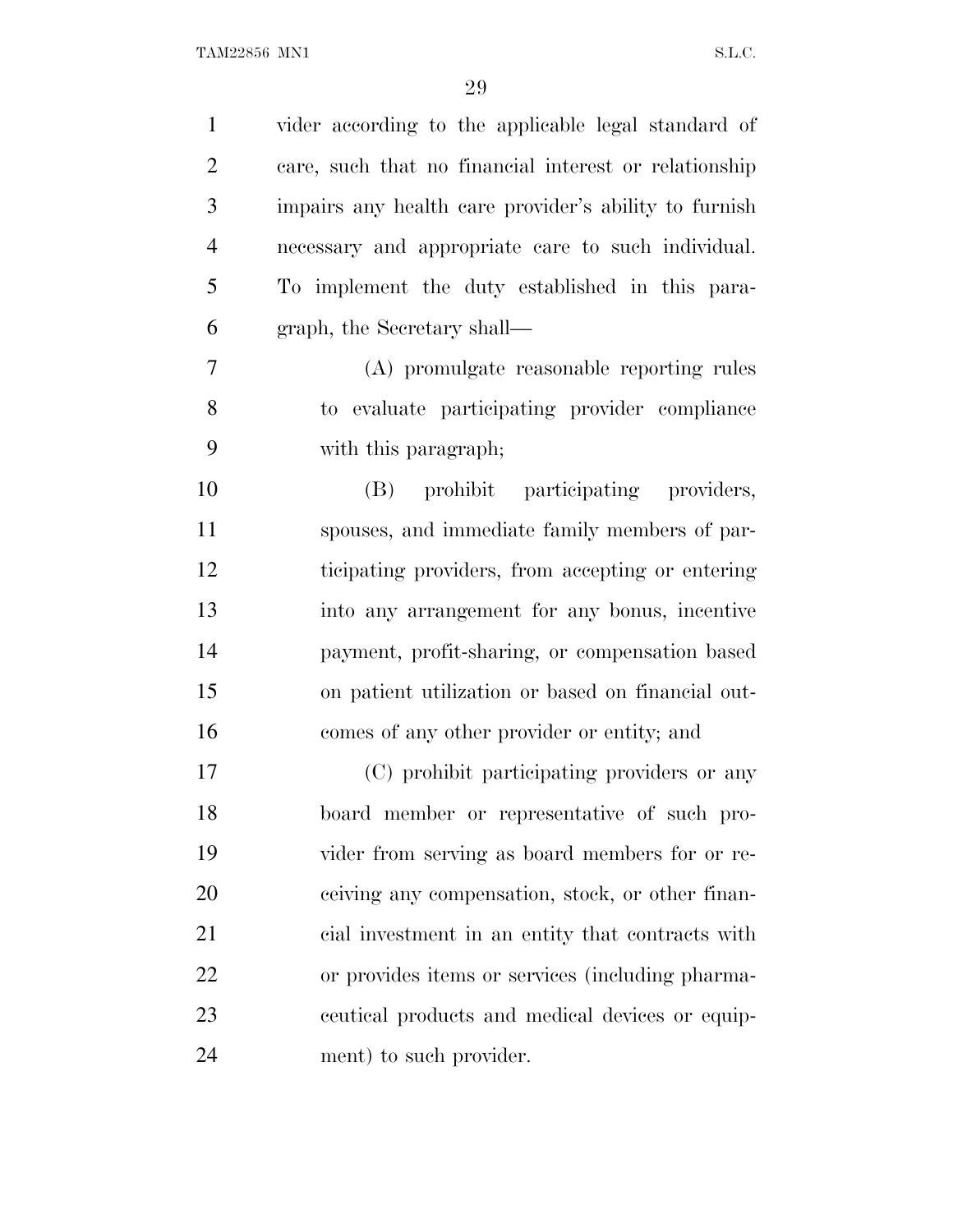| $\mathbf{1}$   | (3) TERMINATION OF PARTICIPATION AGREE-          |
|----------------|--------------------------------------------------|
| $\overline{2}$ | MENT.                                            |
| 3              | (A) IN GENERAL.—Participation agree-             |
| $\overline{4}$ | ments may be terminated, with appropriate no-    |
| 5              | tice—                                            |
| 6              | (i) by the Secretary for failure to meet         |
| 7              | the requirements of this Act;                    |
| 8              | (ii) in accordance with the provisions           |
| 9              | described in section 411; or                     |
| 10             | (iii) by a provider.                             |
| 11             | TERMINATION PROCESS.-Providers<br>(B)            |
| 12             | shall be provided notice and a reasonable oppor- |
| 13             | tunity to correct deficiencies before the Sec-   |
| 14             | retary terminates an agreement unless a more     |
| 15             | immediate termination is required for public     |
| 16             | safety or similar reasons.                       |
| 17             | (C) PROVIDER PROTECTIONS.—                       |
| 18             | (i) PROHIBITION.—The Secretary may               |
| 19             | not terminate a participation agreement or       |
| 20             | in any other way discriminate against, or        |
| 21             | cause to be discriminated against, any cov-      |
| 22             | ered provider or authorized representative       |
| 23             | of the provider, on account of such pro-         |
| 24             | vider or representative—                         |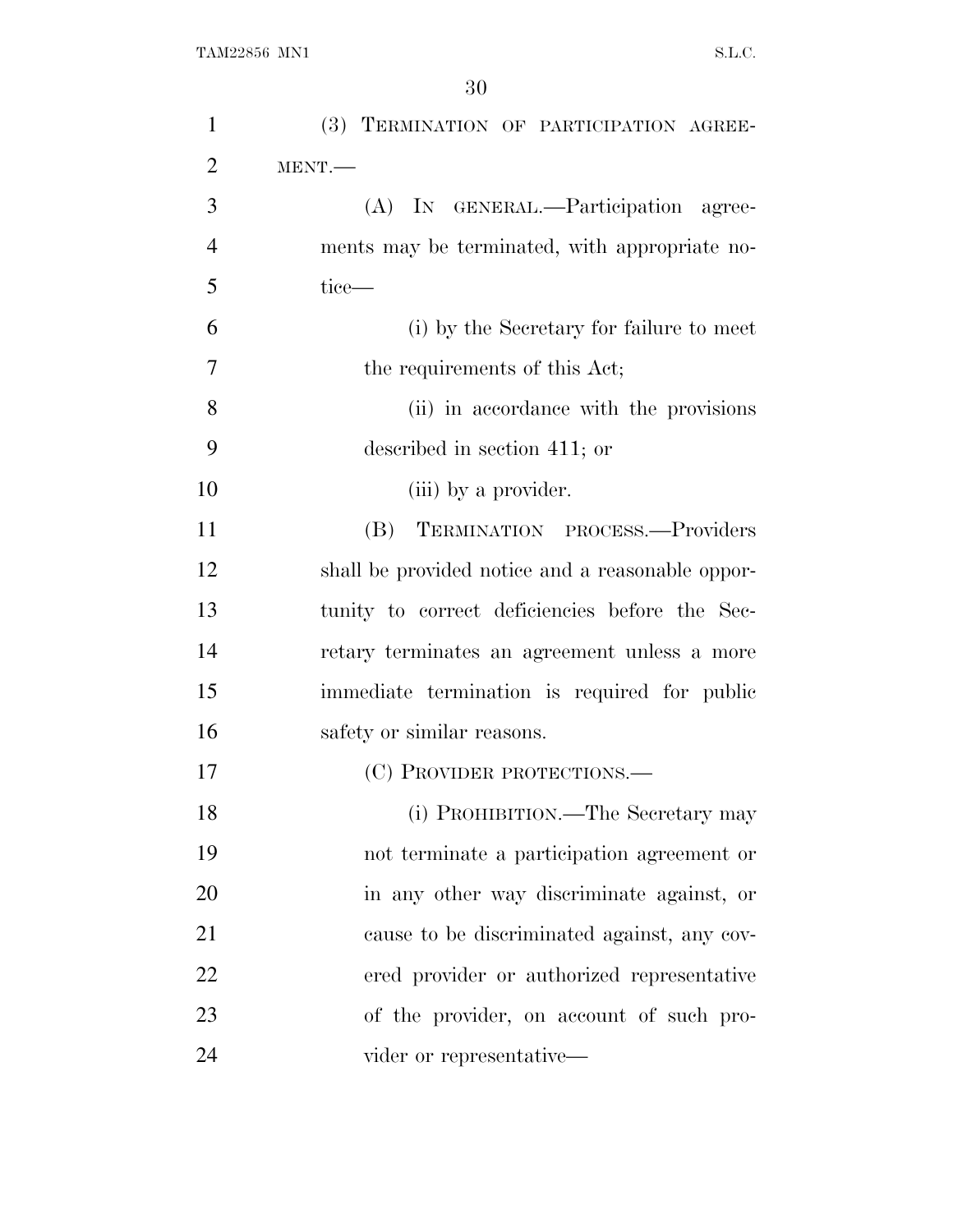| $\mathbf{1}$   | (I) providing, causing to be pro-         |
|----------------|-------------------------------------------|
| $\overline{2}$ | vided, or being about to provide or       |
| 3              | cause to be provided to the provider,     |
| $\overline{4}$ | the Federal Government, or the attor-     |
| 5              | ney general of a State information re-    |
| 6              | lating to any violation of, or any act    |
| 7              | or omission the provider or represent-    |
| 8              | ative reasonably believes to be a viola-  |
| 9              | tion of, any provision of this title (or  |
| 10             | an amendment made by this title);         |
| 11             | (II) testifying or being about to         |
| 12             | testify in a proceeding concerning        |
| 13             | such violation;                           |
| 14             | (III) assisting or participating, or      |
| 15             | being about to assist or participate, in  |
| 16             | such a proceeding; or                     |
| 17             | (IV) objecting to, or refusing to         |
| 18             | participate in, any activity, policy,     |
| 19             | practice, or assigned task that the       |
| 20             | provider or representative reasonably     |
| 21             | believes to be in violation of any provi- |
| 22             | sion of this Act (including any amend-    |
| 23             | ment made by this Act), or any order,     |
| 24             | rule, regulation, standard, or ban        |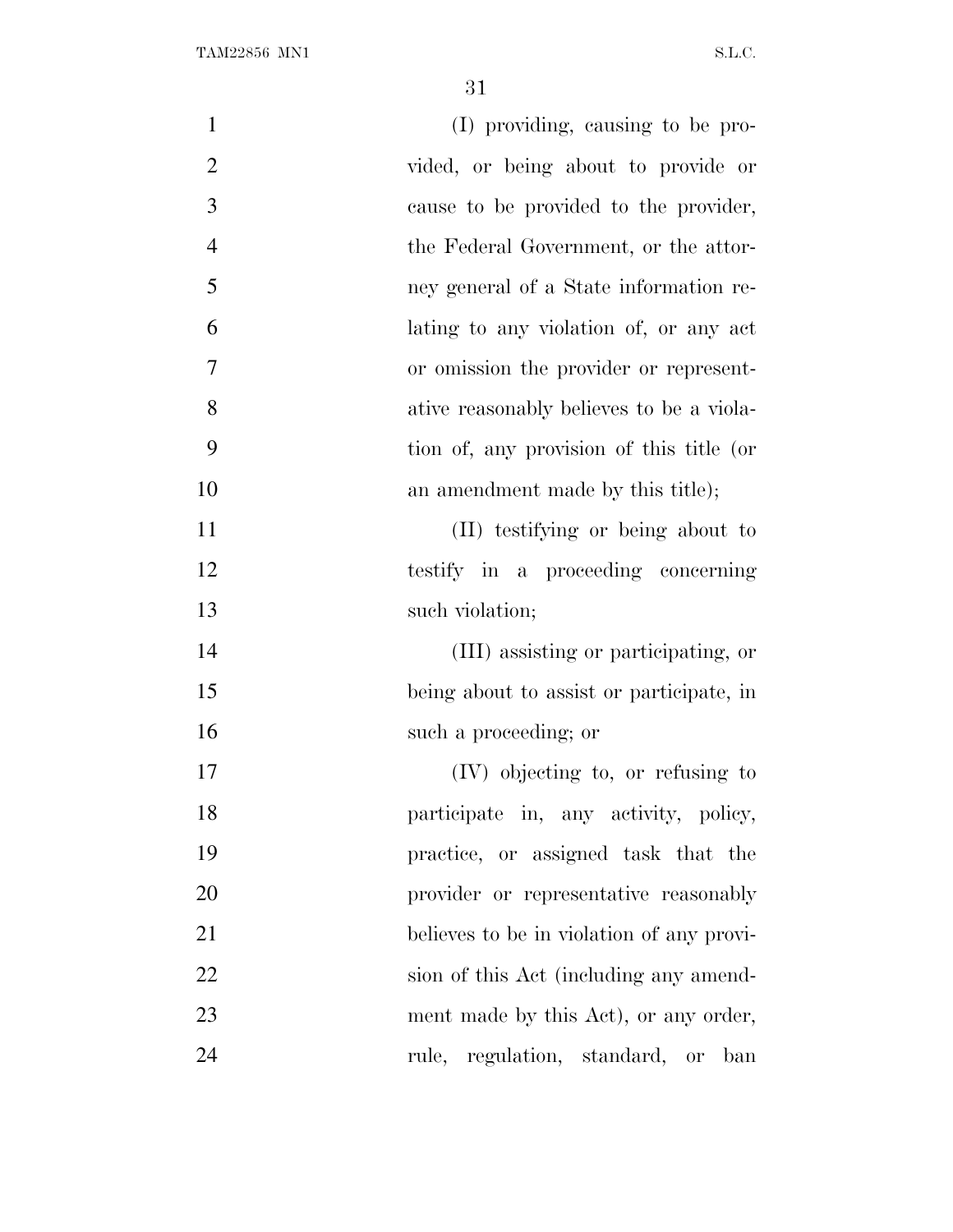$\begin{minipage}{0.9\linewidth} \textbf{TAM22856} \textbf{ MNI} \end{minipage}$ 

| $\mathbf{1}$   | under this Act (including any amend-                |
|----------------|-----------------------------------------------------|
| $\overline{2}$ | ment made by this Act).                             |
| 3              | (ii) COMPLAINT PROCEDURE.—A pro-                    |
| $\overline{4}$ | vider or representative who believes that he        |
| 5              | or she has been discriminated against in            |
| 6              | violation of this section may seek relief in        |
| 7              | accordance with the procedures, notifica-           |
| 8              | tions, burdens of proof, remedies, and stat-        |
| 9              | utes of limitation set forth in section             |
| 10             | $2087(b)$ of title 15, United States Code.          |
| 11             | (c) WHISTLEBLOWER PROTECTIONS.—                     |
| 12             | RETALIATION PROHIBITED. No person<br>(1)            |
| 13             | may discharge or otherwise discriminate against any |
| 14             | employee because the employee or any person acting  |
| 15             | pursuant to a request of the employee—              |
| 16             | (A) notified the Secretary or the employ-           |
| 17             | ee's employer of any alleged violation of this      |
| 18             | title, including communications related to car-     |
| 19             | rying out the employee's job duties;                |
| 20             | (B) refused to engage in any practice made          |
| 21             | unlawful by this title, if the employee has iden-   |
| 22             | tified the alleged illegality to the employer;      |
| 23             | (C) testified before or otherwise provided          |
| 24             | information relevant for Congress or for any        |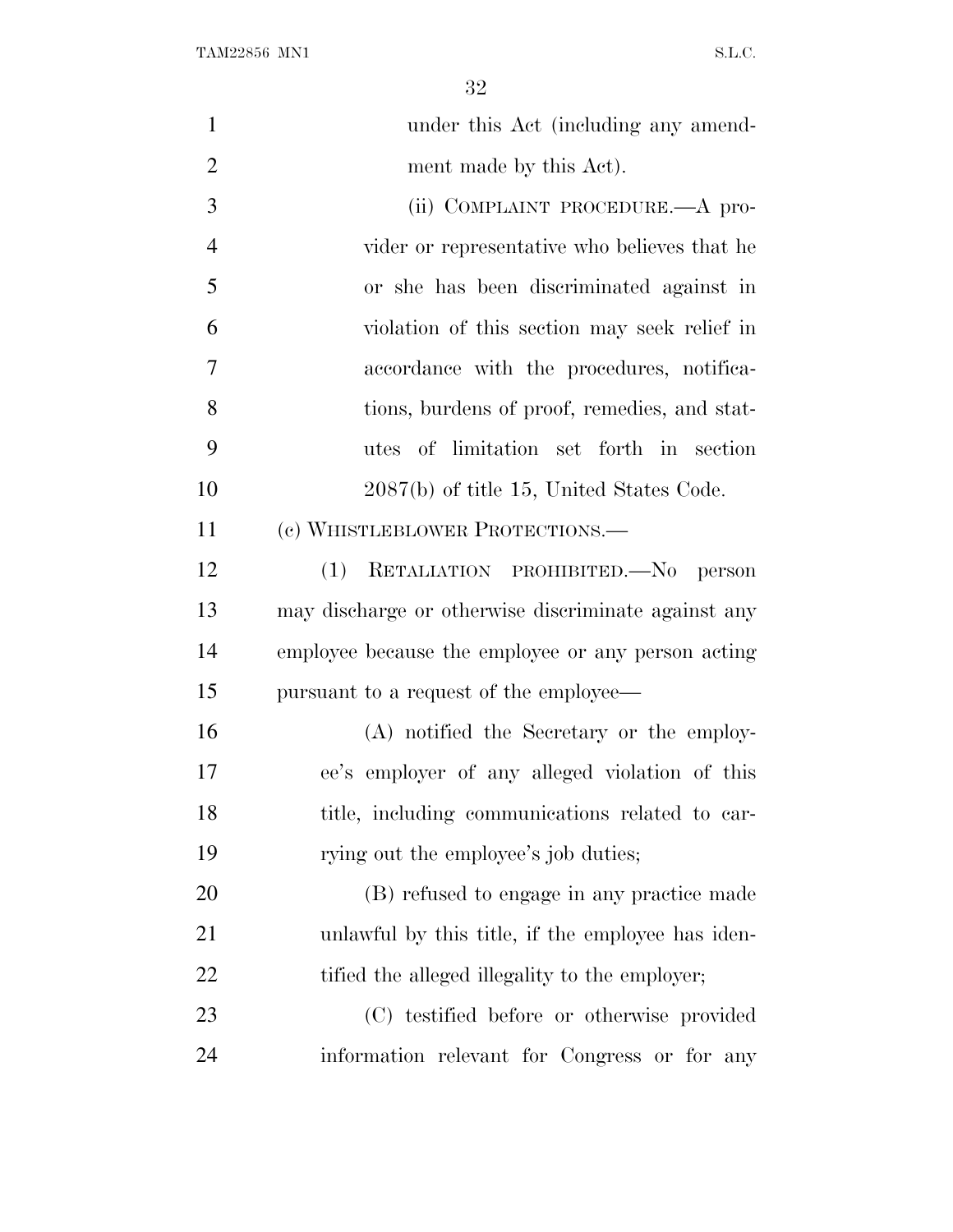| $\mathbf{1}$   | Federal or State proceeding regarding any pro-          |
|----------------|---------------------------------------------------------|
| $\overline{2}$ | vision (or proposed provision) of this title;           |
| 3              | (D) commenced, caused to be commenced,                  |
| $\overline{4}$ | or is about to commence or cause to be com-             |
| 5              | menced a proceeding under this title;                   |
| 6              | (E) testified or is about to testify in any             |
| 7              | such proceeding; or                                     |
| 8              | (F) assisted or participated or is about to             |
| 9              | assist or participate in any manner in such a           |
| 10             | proceeding or in any other manner in such a             |
| 11             | proceeding or in any other action to carry out          |
| 12             | the purposes of this title.                             |
| 13             | ENFORCEMENT ACTION. Any employee<br>(2)                 |
| 14             | covered by this section who alleges discrimination by   |
| 15             | an employer in violation of paragraph (1) may bring     |
| 16             | an action, subject to the statute of limitations in the |
| 17             | anti-retaliation provisions of the False Claims Act     |
| 18             | and the rules and procedures, legal burdens of proof,   |
| 19             | and remedies applicable under the employee protec-      |
| 20             | tions provisions of the Surface Transportation As-      |
| 21             | sistance Act.                                           |
| 22             | $(3)$ APPLICATION.—                                     |
| 23             | (A) Nothing in this subsection shall be                 |
| 24             | construed to diminish the rights, privileges, or        |
| 25             | remedies of any employee under any Federal or           |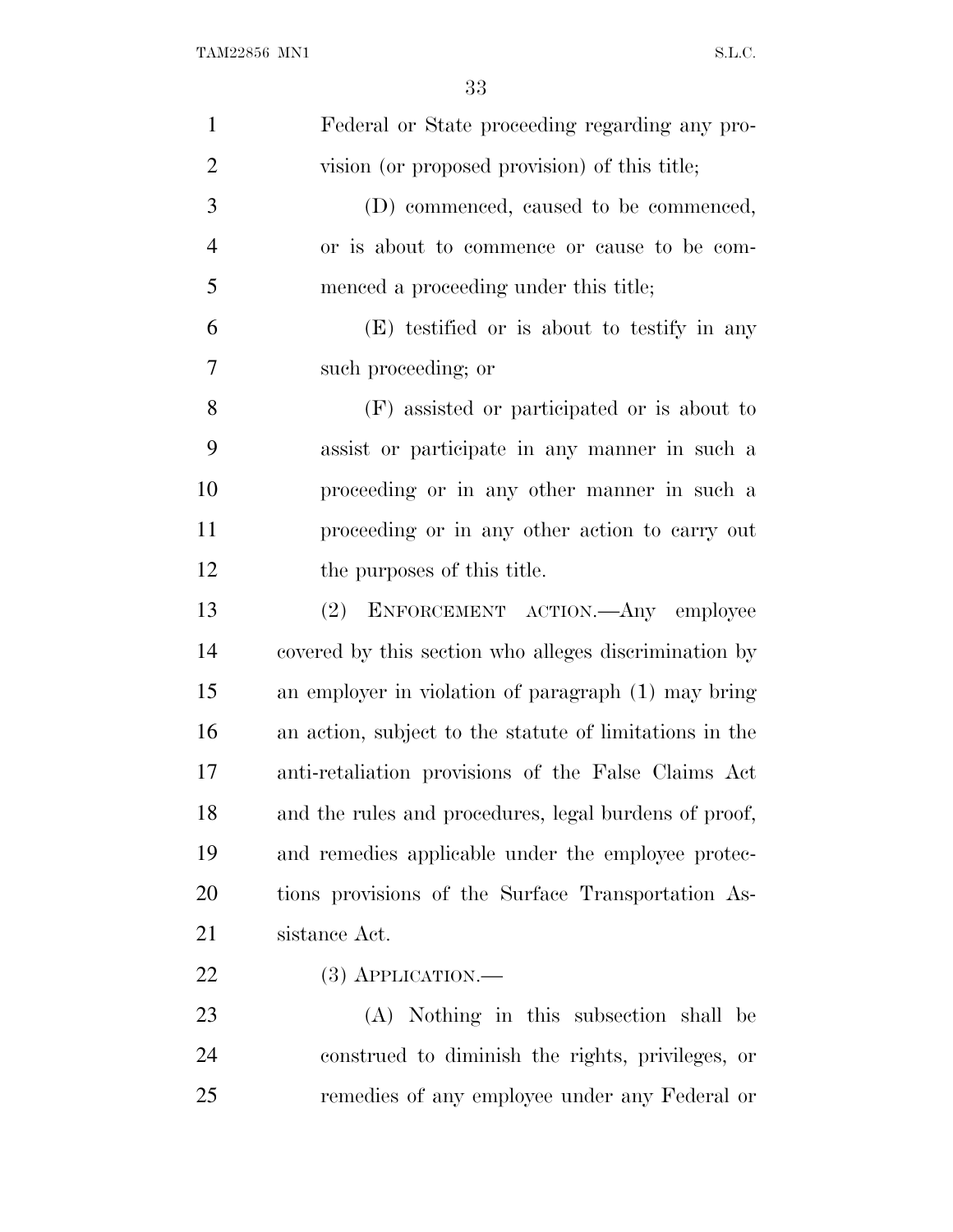State law or regulation, including the rights and remedies against retaliatory action under the False Claims Act (31 U.S.C. 3730(h)), or under any collective bargaining agreement. The rights and remedies in this section may not be waived by any agreement, policy, form, or con-dition of employment.

 (B) Nothing in this subsection shall be construed to preempt or diminish any other Federal or State law or regulation against dis- crimination, demotion, discharge, suspension, threats, harassment, reprimand, retaliation, or any other manner of discrimination, including the rights and remedies against retaliatory ac- tion under the False Claims Act (31 U.S.C. 16  $3730(h)$ .

(4) DEFINITIONS.—In this subsection:

 (A) EMPLOYER.—The term ''employer'' means any person engaged in profit or non- profit business or industry, including one or more individuals, partnerships, associations, corporations, trusts, professional membership organization including a certification, discipli- nary, or other professional body, unincorporated organizations, nongovernmental organizations,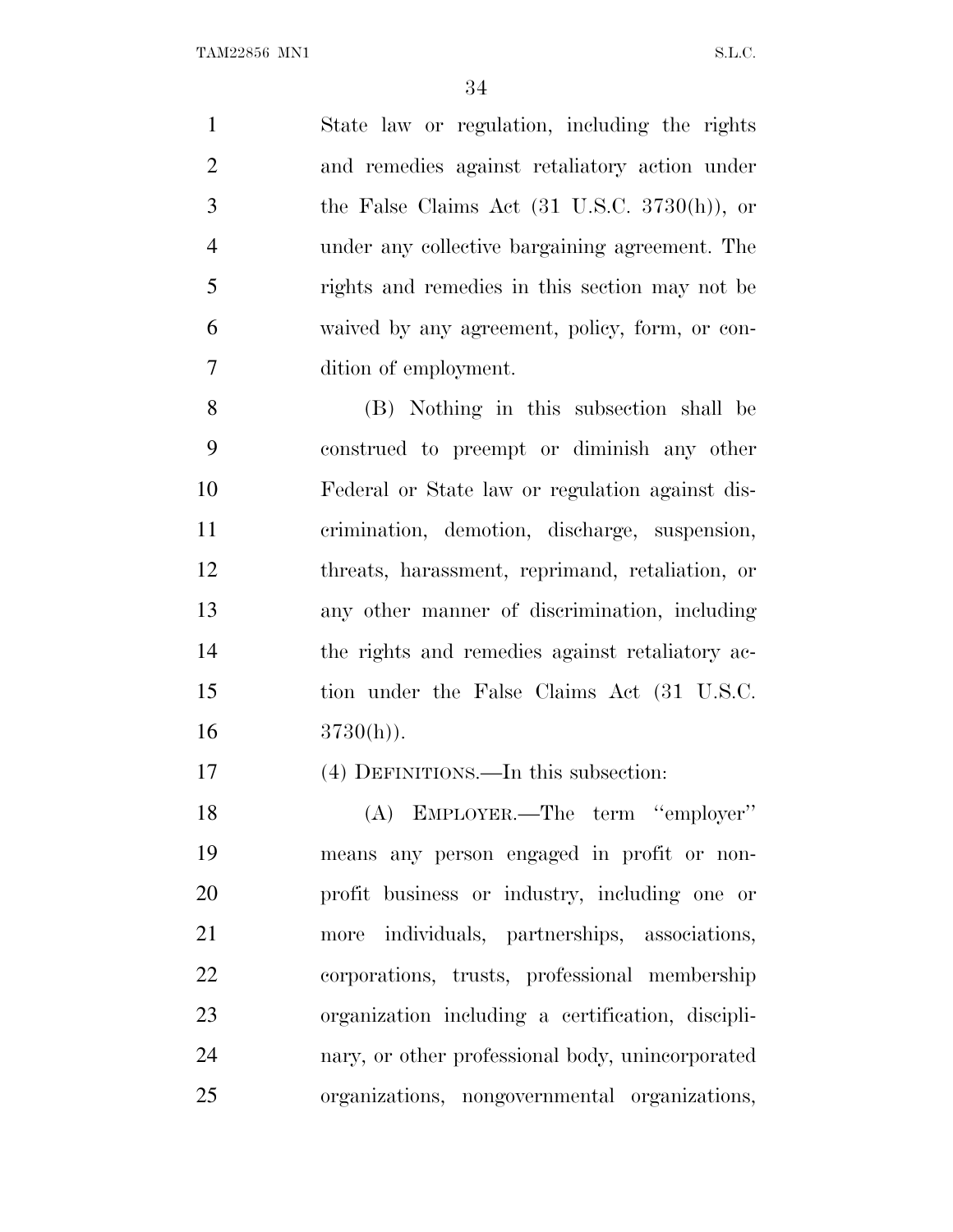|   | or trustees, and subject to liability for violating |
|---|-----------------------------------------------------|
|   | the provisions of this Act.                         |
| 3 | (B) EMPLOYEE.—The term "employee"                   |
|   | any individual performing activities<br>means       |
|   | under this Act on behalf of an employer.            |

## **SEC. 302. QUALIFICATIONS FOR PROVIDERS.**

 (a) I<sup>N</sup> GENERAL.—A health care provider is consid- ered a qualified provider to furnish covered items and services under this Act if the provider is licensed or cer- tified to furnish such items and services in the State in which the individual receiving such items and services is located and meets—

 (1) the requirements of such State law's to fur-nish such items and services; and

 (2) applicable requirements of Federal law to furnish such items and services.

 (b) FEDERAL PROVIDERS.—Any provider qualified to provide health care items and services at a facility of the Department of Veterans Affairs, the Indian Health Serv- ice, or the uniformed services (as defined in section 1072(1) of title 10, United States Code) (with respect to the direct care component of the TRICARE program) is a qualified provider under this section with respect to any individual who qualifies for such items and services under applicable Federal law.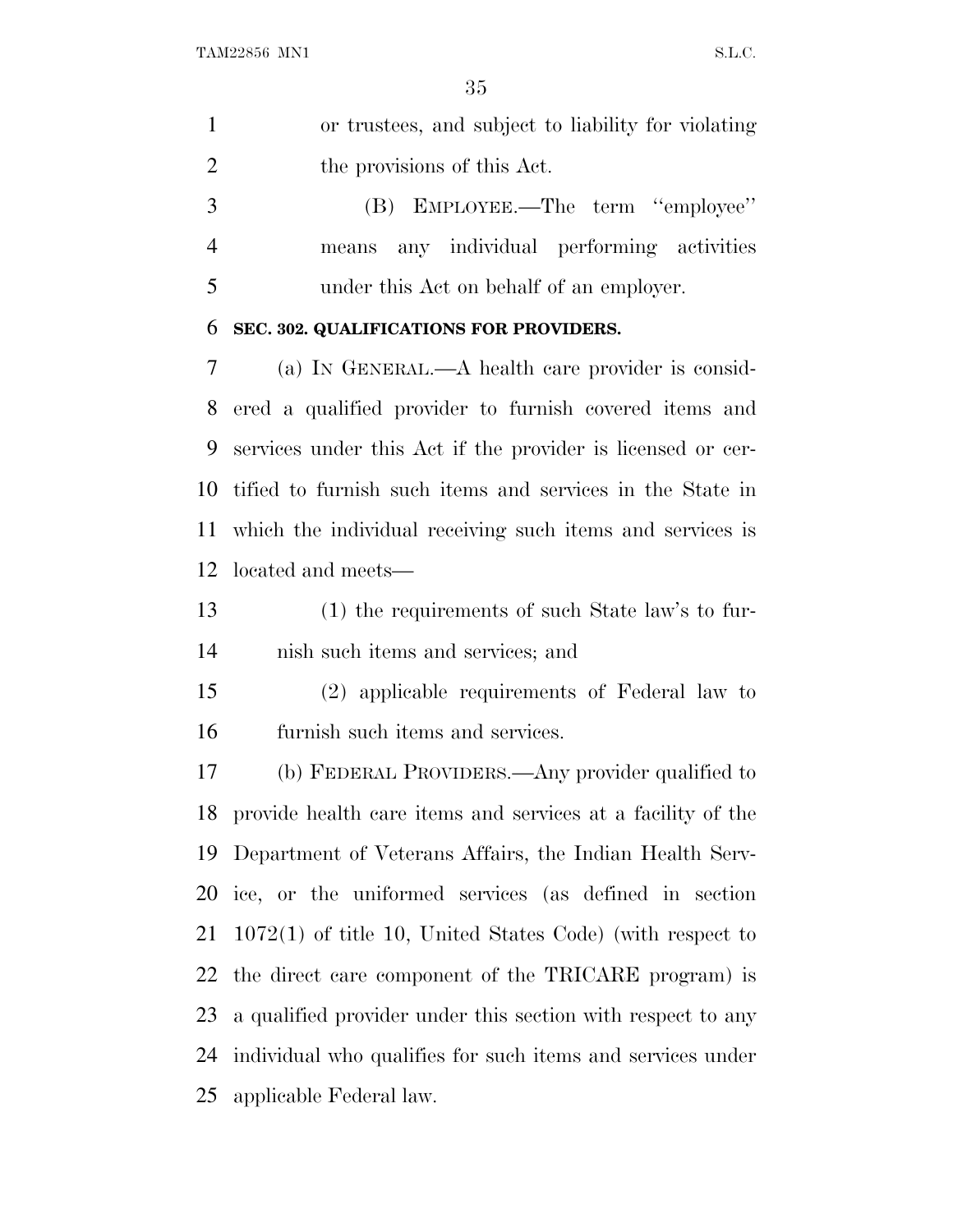(c) MINIMUM PROVIDER STANDARDS.—

 (1) IN GENERAL.—The Secretary shall estab- lish, evaluate, and update national minimum stand- ards to ensure the quality of items and services pro- vided under this Act and to monitor efforts by States to ensure the quality of items and such serv- ices. A State may also establish additional minimum standards which providers shall meet with respect to services provided in such State.

 (2) NATIONAL MINIMUM STANDARDS.—The Secretary shall establish national minimum stand- ards under paragraph (1) for institutional providers of services and individual health care practitioners. Except as the Secretary may specify in order to carry out this Act, a hospital, skilled nursing facility, or other institutional provider of services shall meet standards applicable to such a provider under the Medicare program under title XVIII of the Social Security Act (42 U.S.C. 1395 et seq.). Such stand- ards also may include, where appropriate, elements relating to—

22 (A) adequacy and quality of facilities; (B) training and competence of personnel (including requirements related to the number or type of required continuing education hours);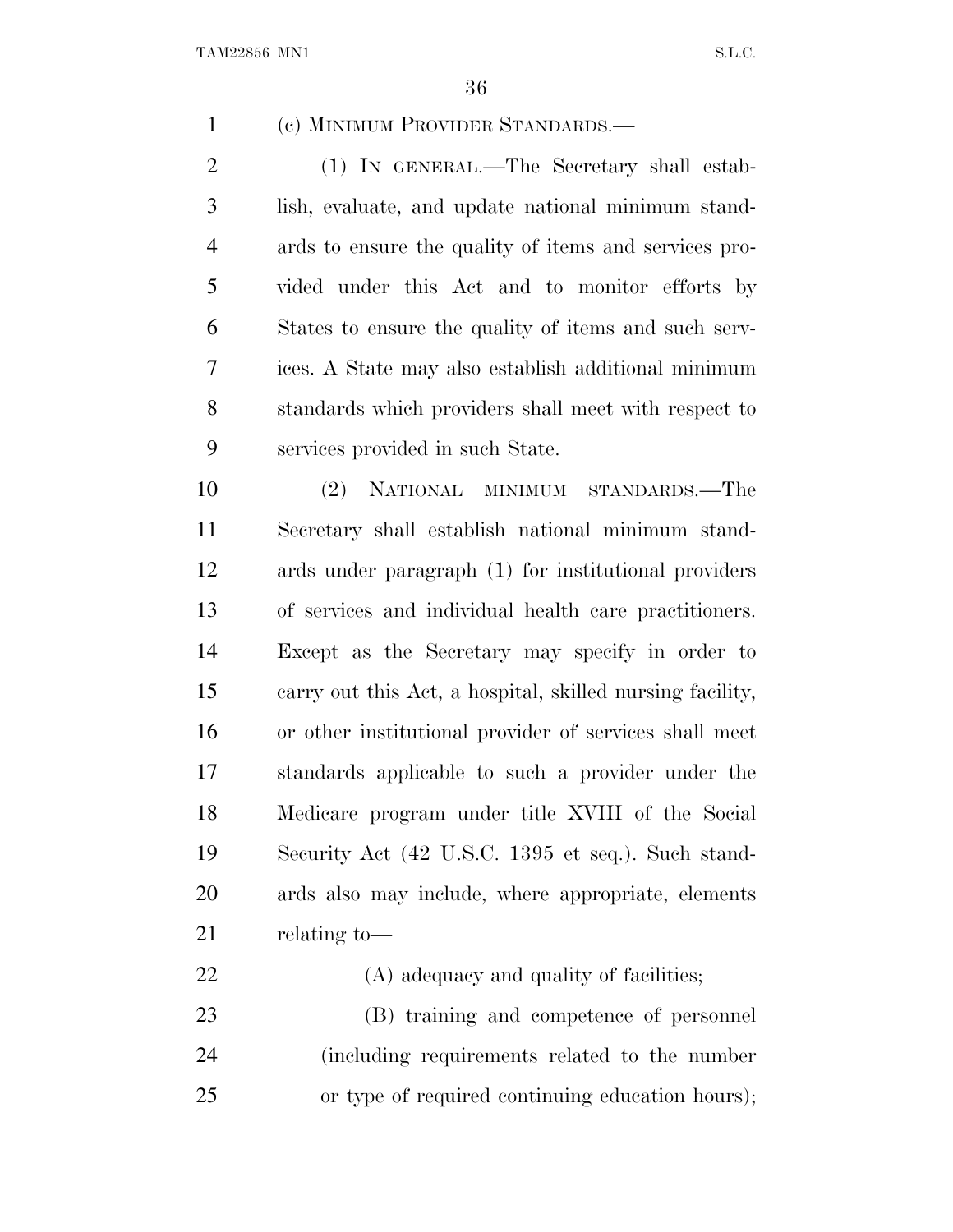$\begin{minipage}{0.9\linewidth} \textbf{TAM22856} \textbf{ MNI} \end{minipage}$ 

| $\mathbf{1}$   | (C) comprehensiveness of service;                             |
|----------------|---------------------------------------------------------------|
| $\overline{2}$ | (D) continuity of service;                                    |
| 3              | (E) patient waiting time, access to service,                  |
| $\overline{4}$ | and references; and                                           |
| 5              | (F) performance standards, including orga-                    |
| 6              | nization, facilities, structure of services, effi-            |
| 7              | ciency of operation, and outcome in palliation,               |
| 8              | improvement of health, stabilization, cure, or                |
| 9              | rehabilitation.                                               |
| 10             | (3) TRANSITION IN APPLICATION.—If the Sec-                    |
| 11             | retary provides for additional requirements for pro-          |
| 12             | viders under this subsection, any such additional re-         |
| 13             | quirement shall be implemented in a manner that               |
| 14             | provides for a reasonable period during which a pre-          |
| 15             | viously qualified provider is permitted to meet such          |
| 16             | an additional requirement.                                    |
| 17             | SEC. 303. USE OF PRIVATE CONTRACTS.                           |
| 18             | (a) IN GENERAL.—This section shall apply beginning            |
| 19             | on the date on which benefits are first available under sec-  |
| 20             | tion $106(a)$ , subject to the provisions of this subsection, |
| 21             | nothing in this Act shall prohibit an institutional or indi-  |
| 22             | vidual provider from entering into a private contract with    |
| 23             | an enrolled individual for any item or service—               |
| 24             | $(1)$ for which no claim for payment is to be sub-            |
| 25             | mitted under this Act; and                                    |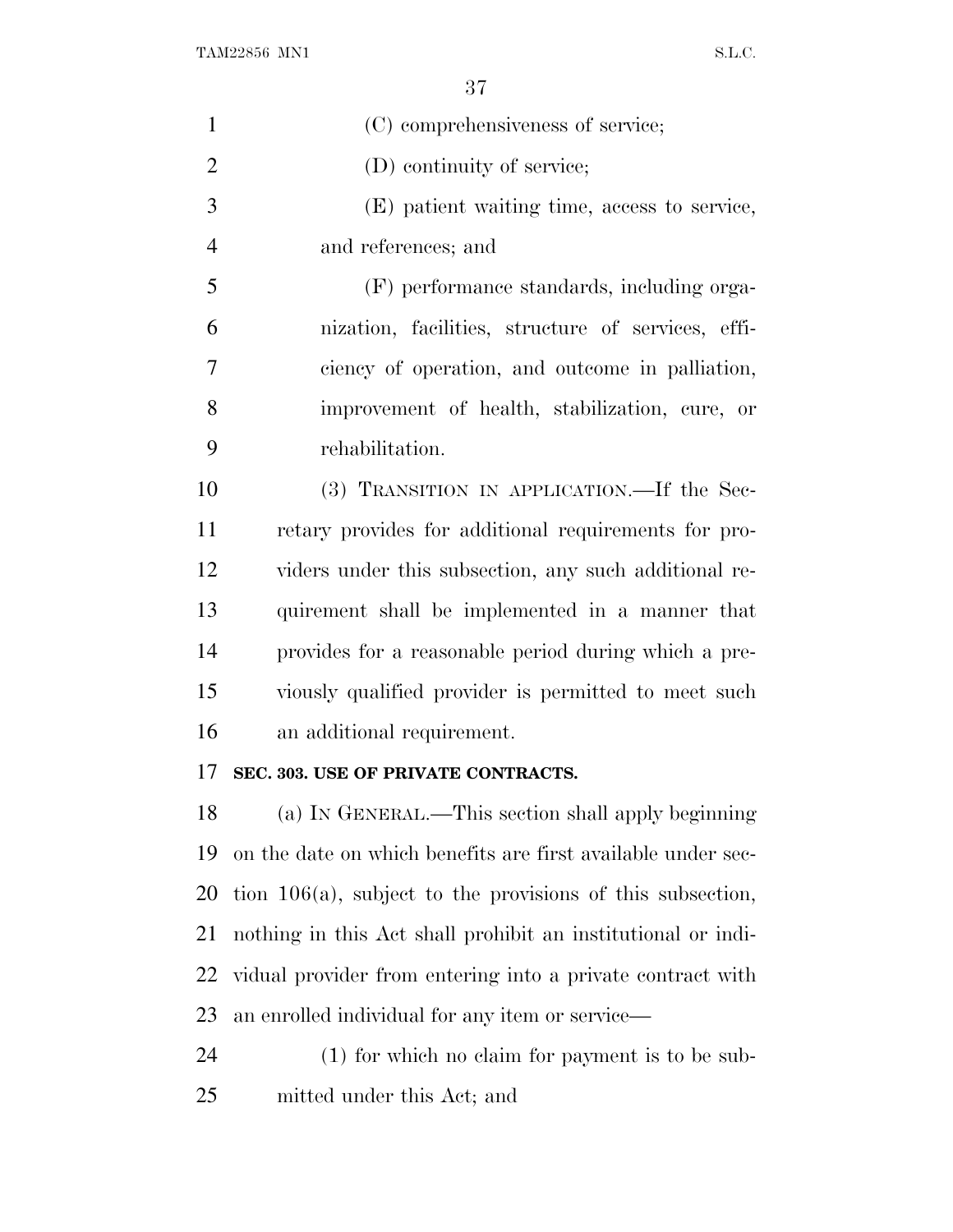| $\mathbf{1}$   | $(2)$ for which the provider receives—                 |
|----------------|--------------------------------------------------------|
| $\overline{2}$ | $(A)$ no reimbursement under this Act di-              |
| 3              | rectly or on a capitated basis; and                    |
| $\overline{4}$ | (B) receives no amount for such item or                |
| 5              | service from an organization which receives re-        |
| 6              | imbursement for such items or service under            |
| 7              | this Act directly or on a capitated basis.             |
| 8              | (b) CONTRACT REQUIREMENTS.—                            |
| 9              | (1) IN GENERAL.—Any contract to provide                |
| 10             | items and services under subsection (a) shall—         |
| 11             | $(A)$ be in writing and signed by the indi-            |
| 12             | vidual (or authorized representative of the indi-      |
| 13             | vidual) receiving the item or service before the       |
| 14             | item or service is furnished pursuant to the           |
| 15             | contract;                                              |
| 16             | (B) be entered into at a time when the in-             |
| 17             | dividual is facing an emergency health care sit-       |
| 18             | uation; and                                            |
| 19             | (C) contain the items described in para-               |
| 20             | graph(2).                                              |
| 21             | (2) ITEMS REQUIRED TO BE INCLUDED IN CON-              |
| 22             | TRACT.—Any contract to provide items and services      |
| 23             | to which subsection (a) applies shall clearly indicate |
| 24             | to the individual that by signing such contract the    |
| 25             | individual—                                            |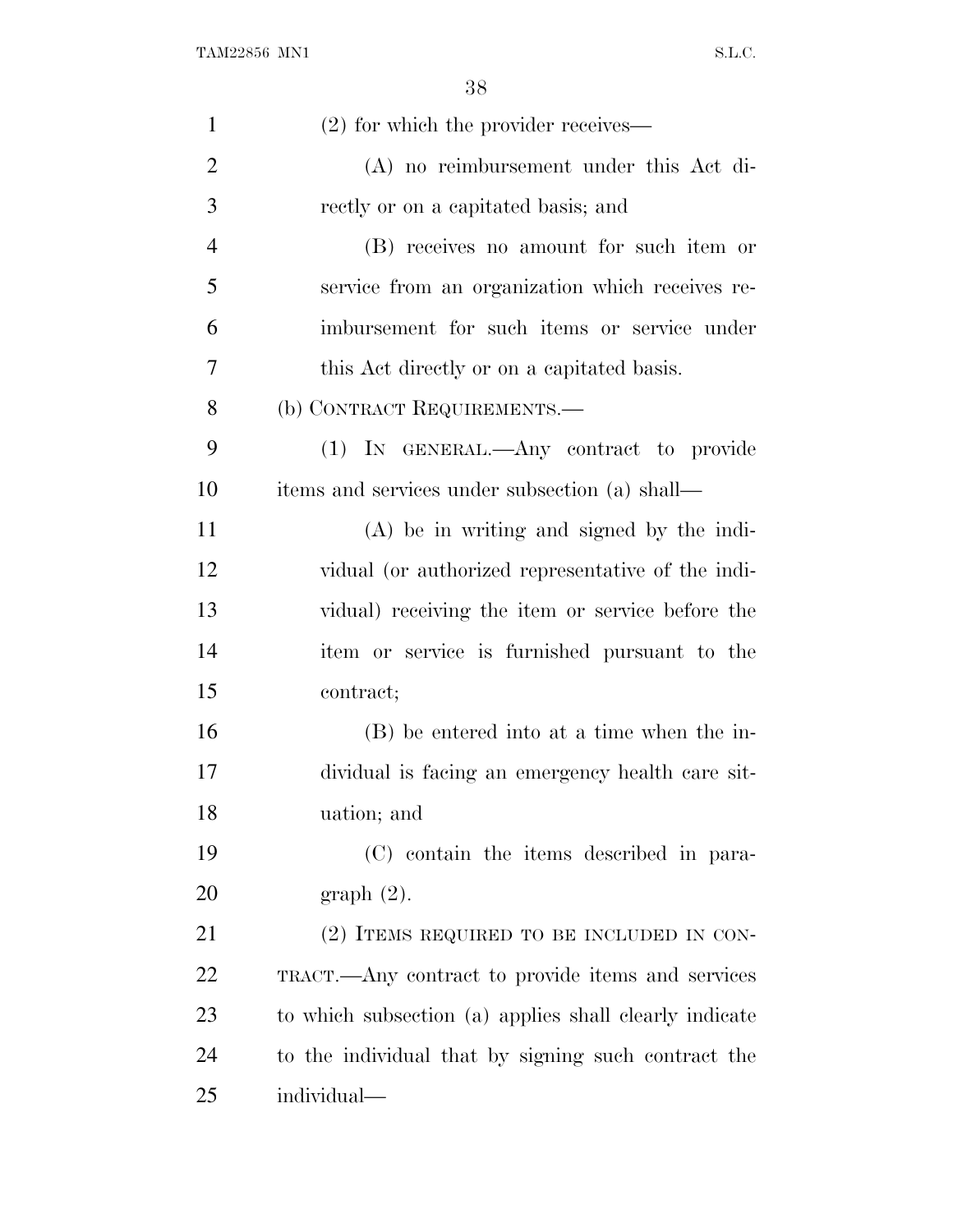| $\mathbf{1}$   | $(A)$ agrees not to submit a claim (or to re-       |
|----------------|-----------------------------------------------------|
| $\overline{2}$ | quest that the provider submit a claim) under       |
| 3              | this Act for such items or services even if such    |
| $\overline{4}$ | items or services are otherwise covered by this     |
| 5              | Act;                                                |
| 6              | (B) agrees to be responsible, whether               |
| 7              | through insurance offered under section $107(b)$    |
| 8              | or otherwise, for payment of such items or serv-    |
| 9              | ices and understands that no reimbursement          |
| 10             | will be provided under this Act for such items      |
| 11             | or services;                                        |
| 12             | (C) acknowledges that no limits under this          |
| 13             | Act apply to amounts that may be charged for        |
| 14             | such items or services;                             |
| 15             | (D) if the provider is a non-participating          |
| 16             | provider, acknowledges that the beneficiary has     |
| 17             | the right to have such items or services pro-       |
| 18             | vided by other providers for whom payment           |
| 19             | would be made under this Act; and                   |
| 20             | (E) acknowledges that the provider is pro-          |
| 21             | viding services outside the scope of the program    |
| <u>22</u>      | under this Act.                                     |
| 23             | (c) PROVIDER REQUIREMENTS.—                         |
| 24             | (1) IN GENERAL.—Subsection (a) shall not            |
| 25             | apply to any contract unless an affidavit described |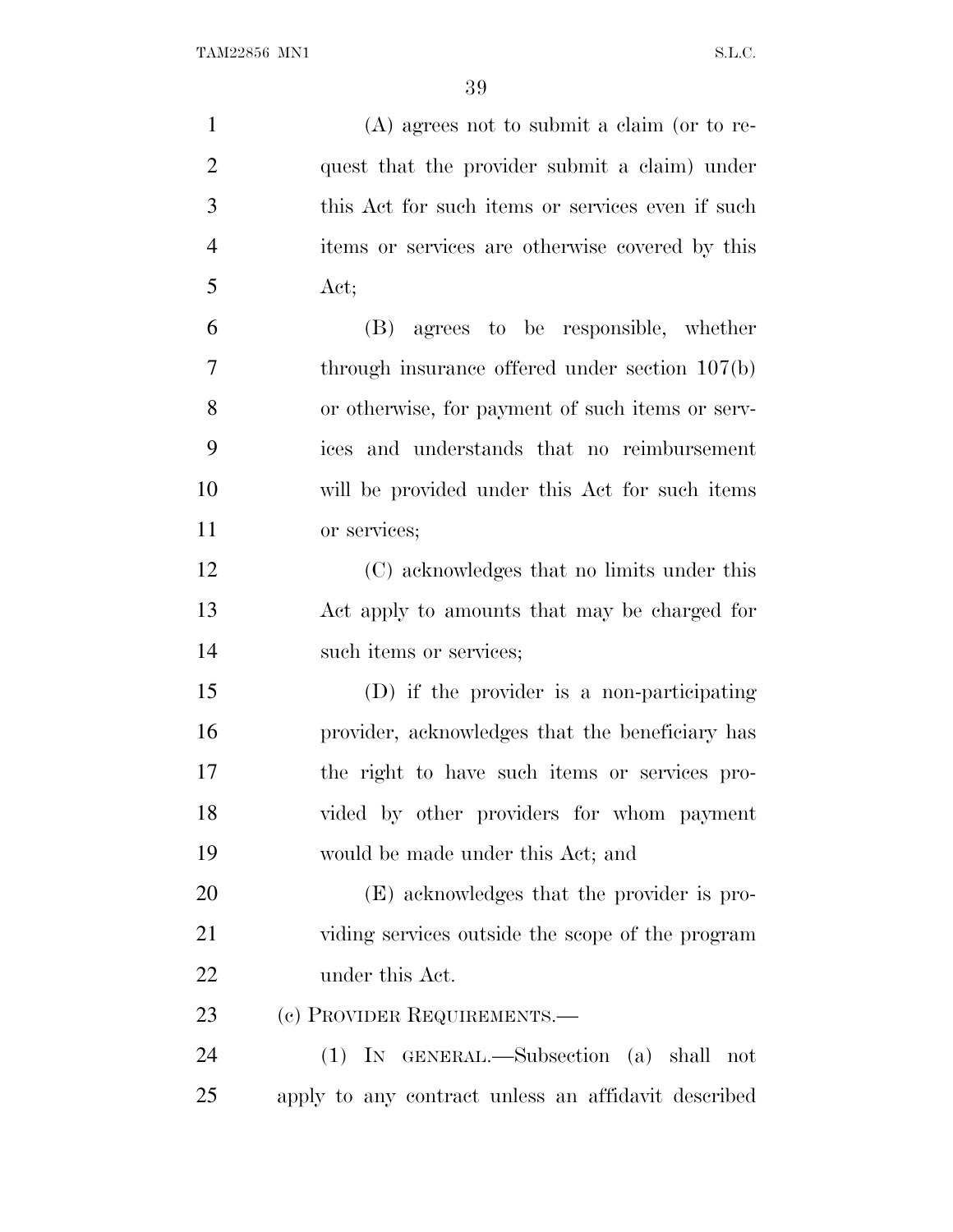| $\mathbf{1}$   | in paragraph $(2)$ is in effect during the period any  |
|----------------|--------------------------------------------------------|
| $\overline{2}$ | item or service is to be provided pursuant to the      |
| 3              | contract.                                              |
| $\overline{4}$ | $(2)$ AFFIDAVIT.—An affidavit is described in          |
| 5              | this subparagraph shall—                               |
| 6              | (A) identify the practitioner, and be signed           |
| 7              | by such practitioner;                                  |
| 8              | (B) provide that the practitioner will not             |
| 9              | submit any claim under this title for any item         |
| 10             | or service provided to any beneficiary (and will       |
| 11             | not receive any reimbursement or amount de-            |
| 12             | scribed in paragraph $(1)(B)$ for any such item        |
| 13             | or service) during the 1-year period beginning         |
| 14             | on the date the affidavit is signed; and               |
| 15             | (C) be filed with the Secretary no later               |
| 16             | than 10 days after the first contract to which         |
| 17             | such affidavit applies is entered into.                |
| 18             | (3) ENFORCEMENT.—If a physician or practi-             |
| 19             | tioner signing an affidavit described in paragraph     |
| 20             | (2) knowingly and willfully submits a claim under      |
| 21             | this title for any item or service provided during the |
| 22             | 1-year period described in paragraph $(2)(B)$ (or re-  |
| 23             | ceives any reimbursement or amount described in        |
| 24             | subsection $(a)(2)$ for any such item or service) with |
| 25             | respect to such affidavit—                             |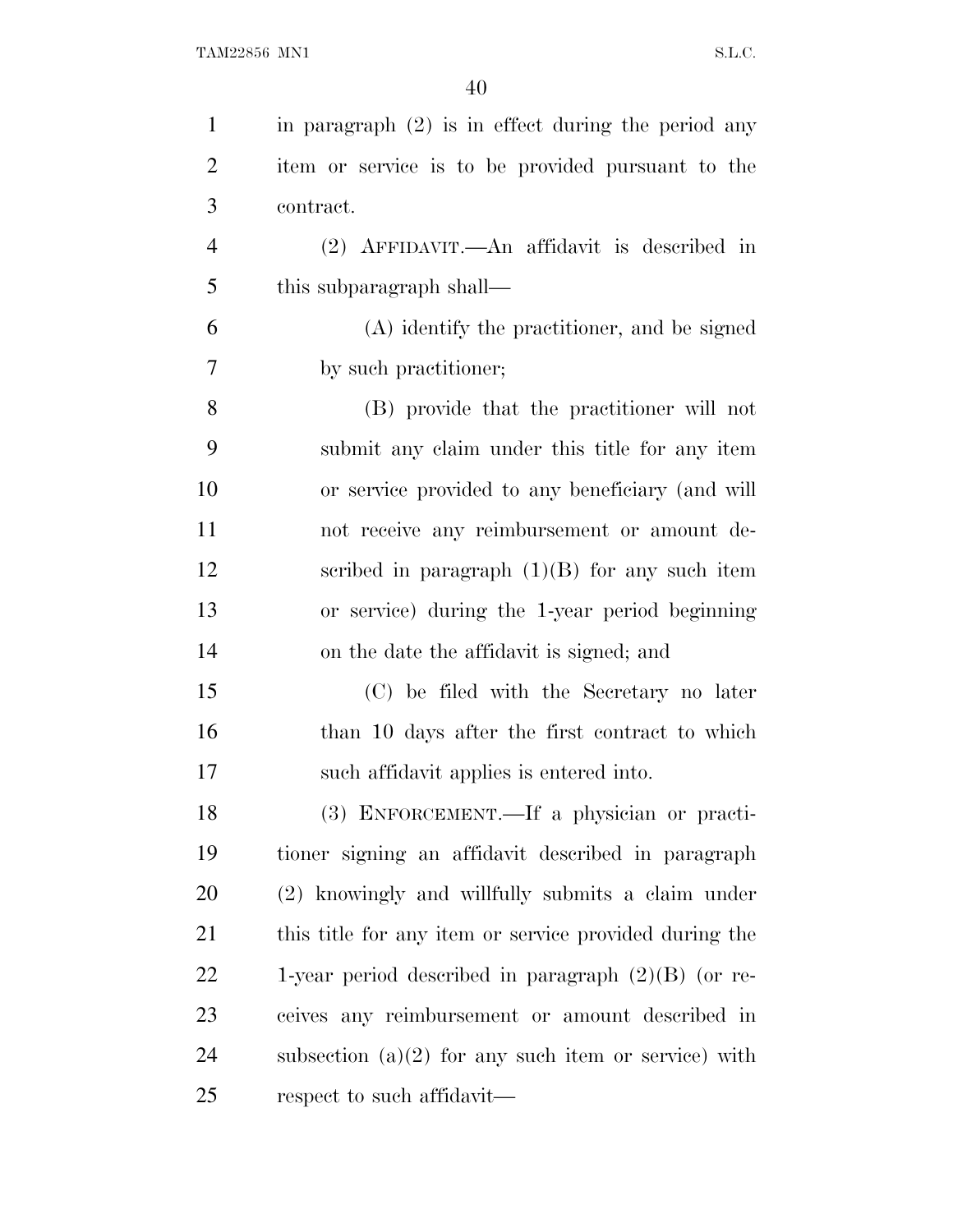| $\mathbf{1}$   | (A) this subsection shall not apply with re-          |
|----------------|-------------------------------------------------------|
| $\overline{2}$ | spect to any items and services provided by the       |
| 3              | physician or practitioner pursuant to any con-        |
| $\overline{4}$ | tract on and after the date of such submission        |
| 5              | and before the end of such period; and                |
| 6              | (B) no payment shall be made under this               |
| 7              | title for any item or service furnished by the        |
| 8              | physician or practitioner during the period de-       |
| 9              | scribed in clause (i) (and no reimbursement or        |
| 10             | payment of any amount described in subsection         |
| 11             | $(a)(2)$ shall be made for any such item or serv-     |
| 12             | ice).                                                 |
| 13             | TITLE IV—ADMINISTRATION                               |
| 14             | <b>Subtitle A–General</b>                             |
| 15             | <b>Administration Provisions</b>                      |
| 16             | SEC. 401. ADMINISTRATION.                             |
| 17             | (a) GENERAL DUTIES OF THE SECRETARY.—                 |
| 18             | (1) IN GENERAL.—The Secretary shall develop           |
| 19             | policies, procedures, guidelines, and requirements to |
| 20             | earry out this Act, including related to-             |
| 21             | $(A)$ eligibility for benefits;                       |
| 22             | (B) enrollment;                                       |
| 23             | (C) benefits provided;                                |
| 24             | (D) provider participation standards and              |
| 25             | qualifications, as described in title III;            |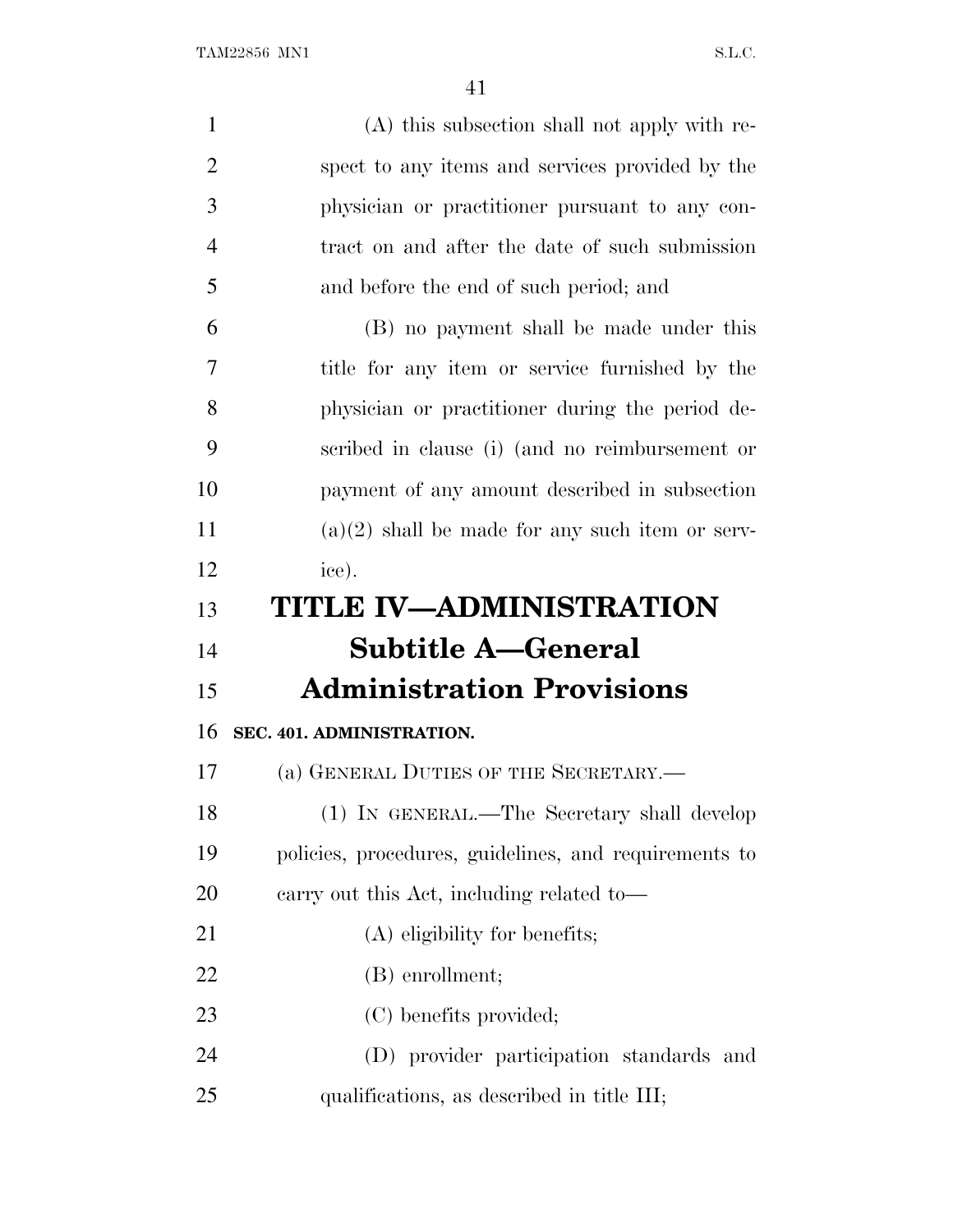| $\mathbf{1}$   | $(E)$ levels of funding;                              |
|----------------|-------------------------------------------------------|
| $\overline{2}$ | (F) methods for determining amounts of                |
| 3              | payments to providers of covered items and            |
| $\overline{4}$ | services, consistent with subtitle B;                 |
| 5              | (G) a process for appealing or petitioning            |
| 6              | for a determination of coverage for items and         |
| 7              | services under this Act;                              |
| 8              | (H) planning for capital expenditures and             |
| 9              | service delivery;                                     |
| 10             | (I) planning for health professional edu-             |
| 11             | cation funding;                                       |
| 12             | (J) encouraging States to develop regional            |
| 13             | planning mechanisms; and                              |
| 14             | (K) any other regulations necessary to                |
| 15             | carry out the purposes of this Act.                   |
| 16             | (2) REGULATIONS.—Regulations authorized by            |
| 17             | this Act shall be issued by the Secretary in accord-  |
| 18             | ance with section 553 of title 5, United States Code. |
| 19             | (b) UNIFORM REPORTING STANDARDS; ANNUAL RE-           |
| 20             | PORT; STUDIES.—                                       |
| 21             | (1) UNIFORM REPORTING STANDARDS.—                     |
| 22             | (A) IN GENERAL.—The Secretary shall es-               |
| 23             | tablish uniform State reporting requirements,         |
| 24             | provider reporting requirements, and national         |
| 25             | standards to ensure an adequate national data-        |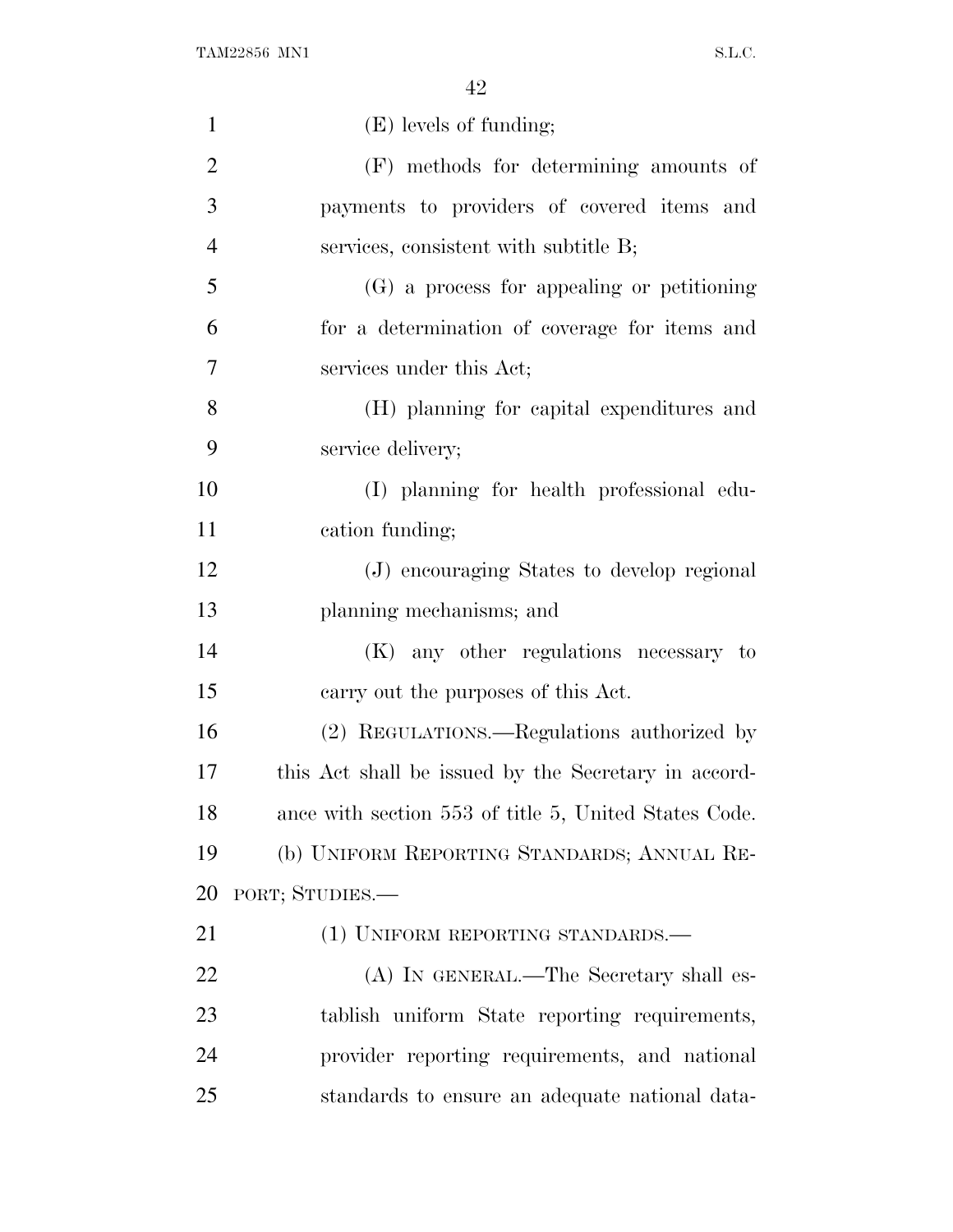| $\mathbf{1}$   | containing information pertaining to<br>base          |
|----------------|-------------------------------------------------------|
| $\overline{2}$ | health services practitioners, approved pro-          |
| 3              | viders, the costs of facilities and practitioners     |
| $\overline{4}$ | providing such items and services, the quality of     |
| 5              | such items and services, the outcomes of such         |
| 6              | items and services, and the equity of health          |
| 7              | among population groups. Such database shall          |
| 8              | include, to the maximum extent feasible without       |
| 9              | compromising patient privacy, health outcome          |
| 10             | measures used under this Act, and to the max-         |
| 11             | imum extent feasible without excessively bur-         |
| 12             | dening providers, the measures described in           |
| 13             | subparagraphs $(D)$ through $(F)$ of subsection       |
| 14             | (a)(1).                                               |
| 15             | (B) REPORTS.—The Secretary shall—                     |
| 16             | (i) regularly analyze information re-                 |
| 17             | ported to the Secretary; and                          |
| 18             | (ii) define rules and procedures to                   |
| 19             | researchers, scholars, health care<br>allow           |
| 20             | providers, and others to access and analyze           |
| 21             | data for purposes consistent with quality             |
| 22             | and outcomes research, without compro-                |
| 23             | mising patient privacy.                               |
| 24             | (2) ANNUAL REPORT.—Beginning January 1 of             |
| 25             | the second year beginning after the effective date of |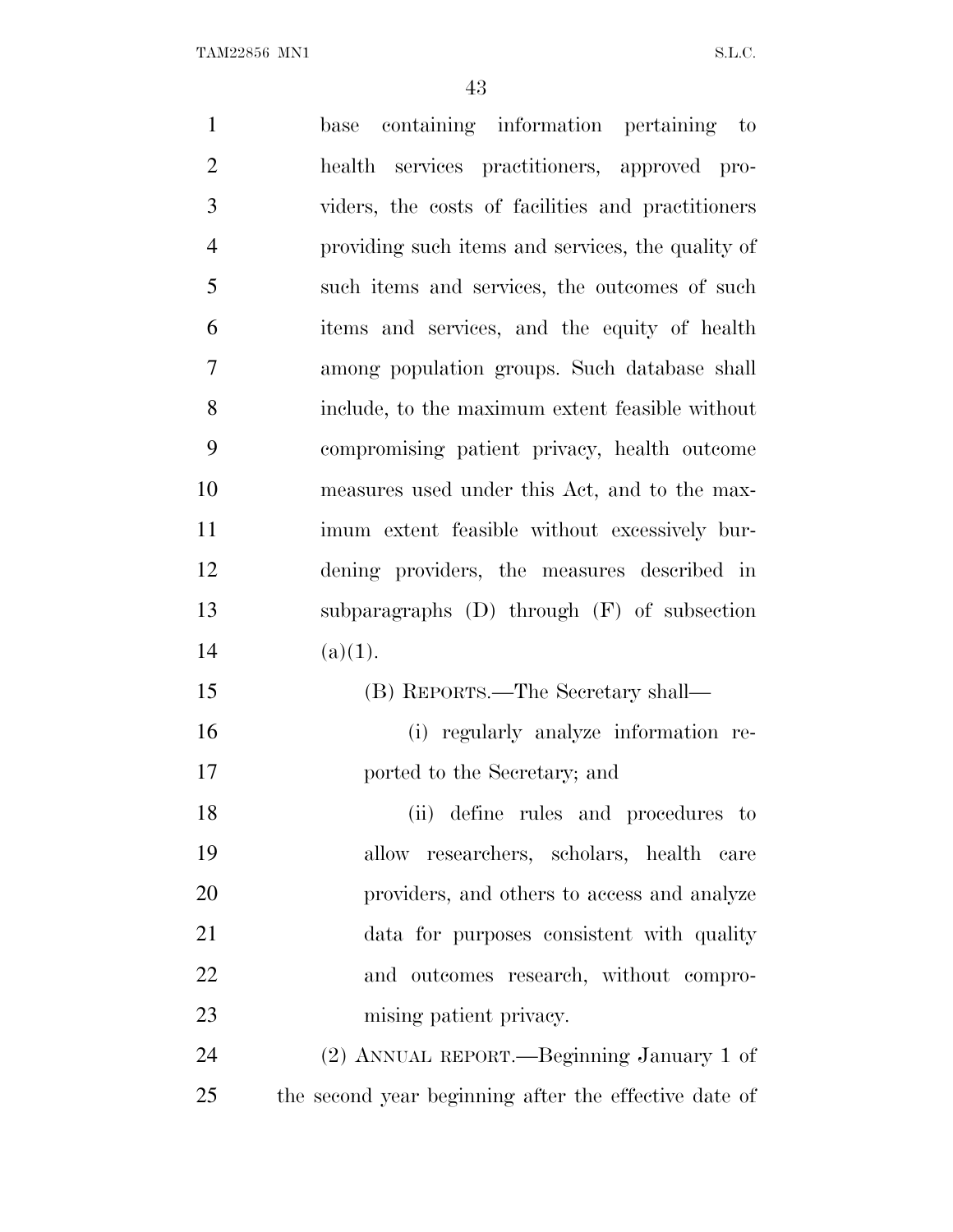| $\mathbf{1}$   | this Act, the Secretary shall annually report to Con- |
|----------------|-------------------------------------------------------|
| $\overline{2}$ | gress on the following:                               |
| 3              | (A) The status of implementation of the               |
| $\overline{4}$ | Act.                                                  |
| 5              | (B) Enrollment under this Act.                        |
| 6              | (C) Benefits under this Act.                          |
| 7              | (D) Expenditures and financing under this             |
| 8              | Act.                                                  |
| 9              | Cost-containment measures<br>(E)<br>and               |
| 10             | achievements under this Act.                          |
| 11             | (F) Quality assurance.                                |
| 12             | (G) Health care utilization patterns, in-             |
| 13             | cluding any changes attributable to the pro-          |
| 14             | gram.                                                 |
| 15             | (H) Changes in the per-capita costs of                |
| 16             | health care.                                          |
| 17             | (I) Differences in the health status of the           |
| 18             | populations of the different States, by demo-         |
| 19             | graphic characteristics, including race, eth-         |
| 20             | nicity, gender, national origin, primary lan-         |
| 21             | guage use, age, disability, sex (including gender     |
| 22             | identity and sexual orientation), geography, or       |
| 23             | socioeconomic status.                                 |
| 24             | (J) Progress on implementing quality and              |
| 25             | outcome measures under this Act, and long-            |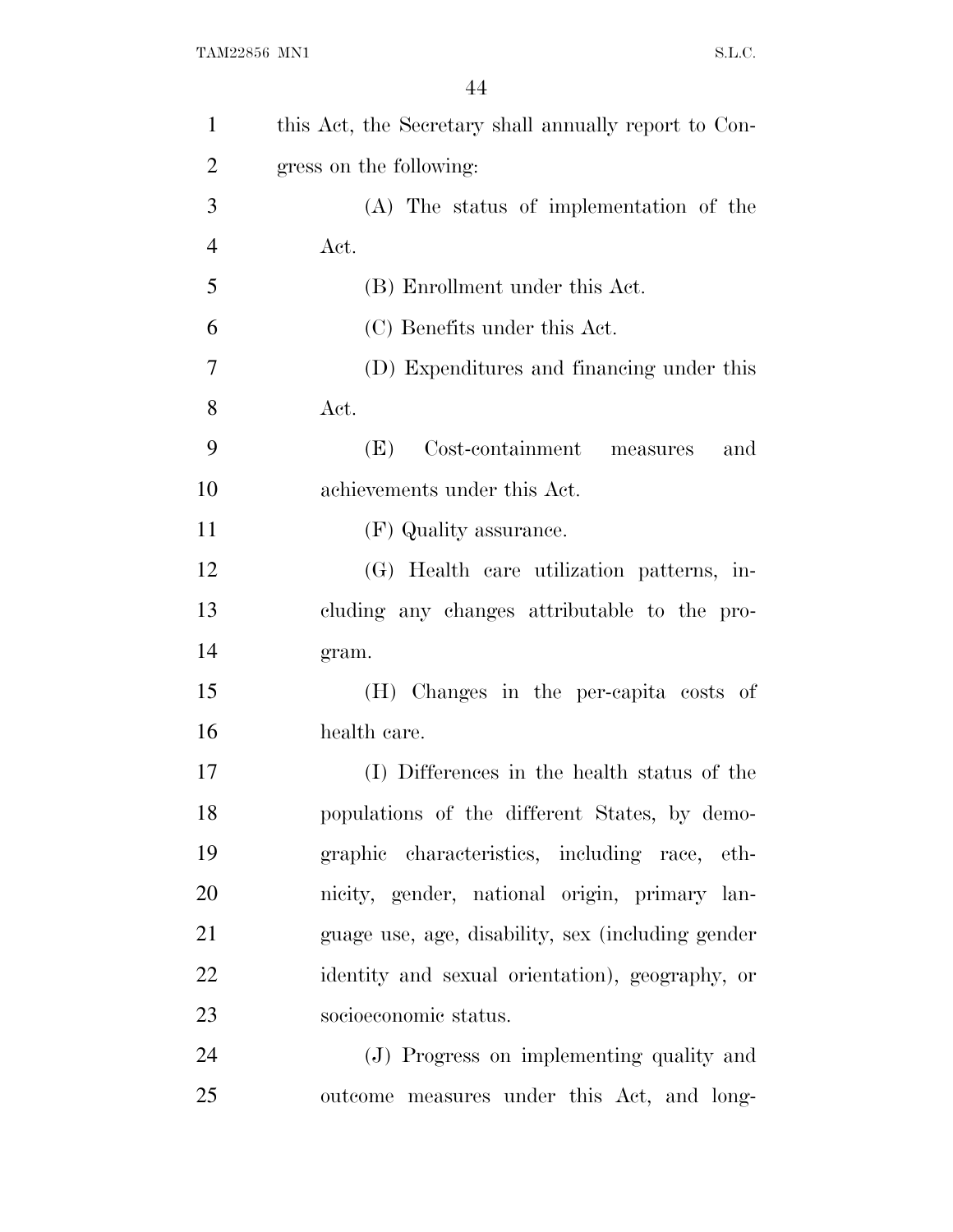| $\mathbf{1}$   | range plans and goals for achievements in such      |
|----------------|-----------------------------------------------------|
| $\overline{2}$ | areas.                                              |
| 3              | (K) Plans for improving service to medi-            |
| 4              | cally underserved populations.                      |
| 5              | (L) Transition problems as a result of im-          |
| 6              | plementation of this Act.                           |
| 7              | (M) Opportunities for improvements under            |
| 8              | this Act.                                           |
| 9              | (3) STATISTICAL ANALYSES AND OTHER STUD-            |
| 10             | IES.—The Secretary may, either directly or by con-  |
| 11             | tract—                                              |
| 12             | (A) make statistical and other studies, on          |
| 13             | a nationwide, regional, State, or local basis, of   |
| 14             | any aspect of the operation of this Act;            |
| 15             | (B) develop and test methods of delivery of         |
| 16             | items and services as the Secretary may con-        |
| 17             | sider necessary or promising for the evaluation,    |
| 18             | or for the improvement, of the operation of this    |
| 19             | Act; and                                            |
| 20             | (C) develop methodological standards for            |
| 21             | evidence-based policymaking.                        |
| 22             | $(e)$ AUDITS.—                                      |
| 23             | (1) IN GENERAL.—The Comptroller General of          |
| 24             | the United States shall conduct an audit of the De- |
| 25             | partment of Health and Human Services every fifth   |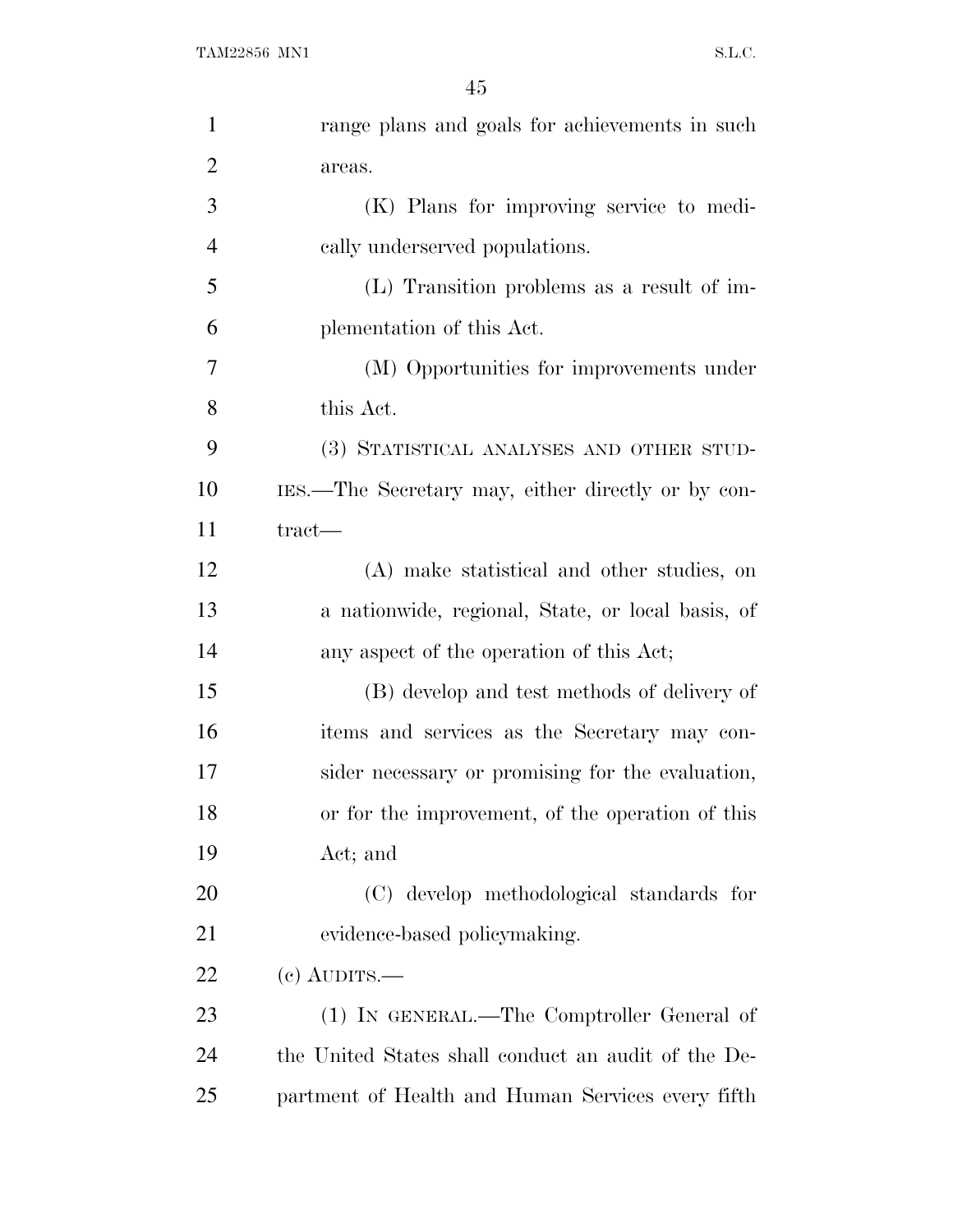fiscal year following the effective date of this Act to determine the effectiveness of the program in car-rying out the duties under subsection (a).

 (2) REPORTS.—The Comptroller General of the United States shall submit a report to Congress con- cerning the results of each audit conducted under this subsection.

#### **SEC. 402. CONSULTATION.**

 The Secretary shall consult with Federal agencies, Indian Tribes and urban Indian health organizations, and private entities, such as labor organizations representing health care workers, professional societies, national asso- ciations, nationally recognized associations of health care experts, medical schools and academic health centers, con- sumer groups, and labor business organizations in the for- mulation of guidelines, regulations, policy initiatives, and information gathering to ensure the broadest and most in- formed input in the administration of this Act. Nothing in this Act shall prevent the Secretary from adopting guidelines, consistent with section 203(c), developed by such a private entity if, in the Secretary's judgment, such guidelines are generally accepted as reasonable and pru-dent and consistent with this Act.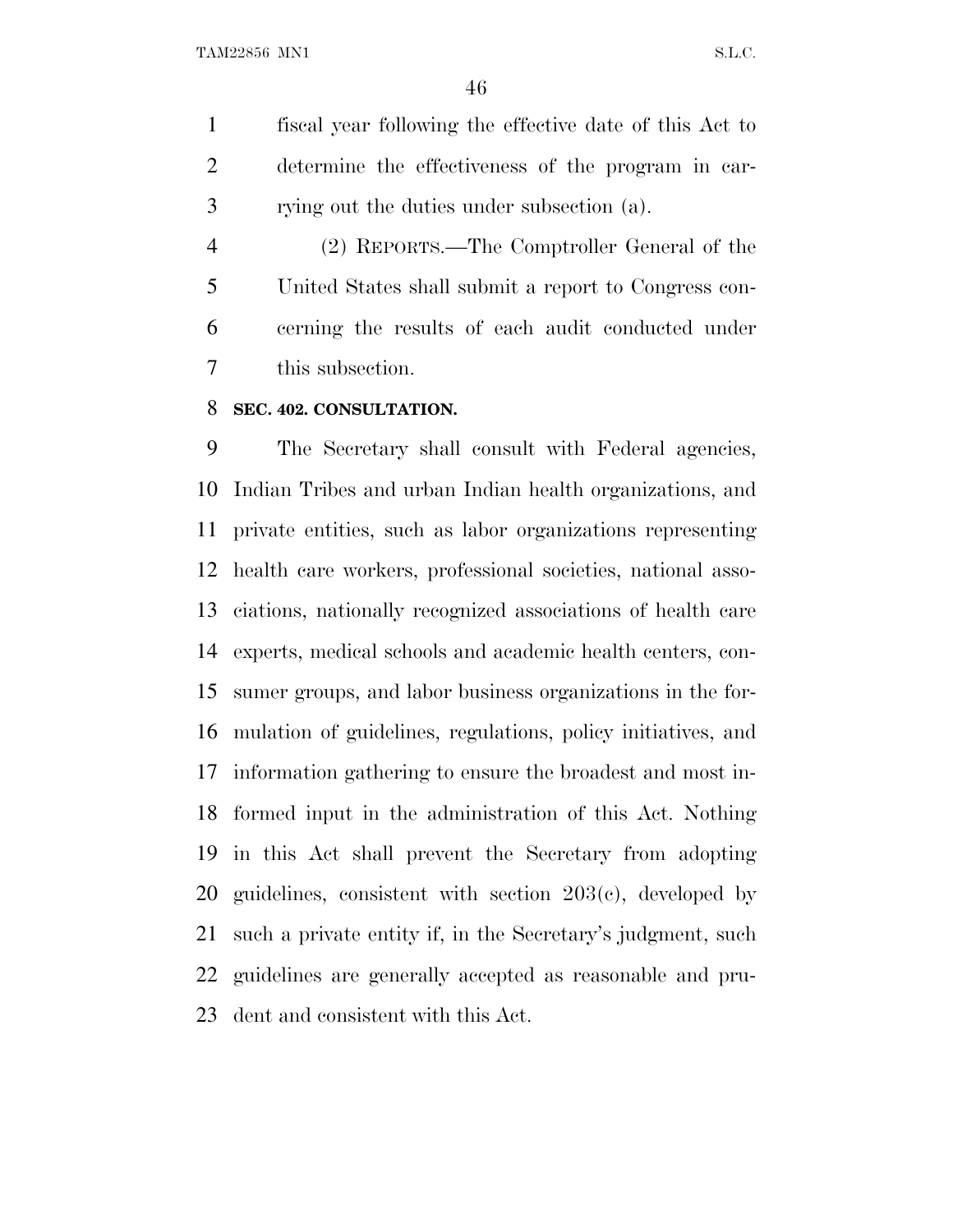#### **SEC. 403. REGIONAL ADMINISTRATION.**

 (a) REGIONAL MEDICARE FOR ALL OFFICES.—The Secretary shall establish and maintain regional offices for the purpose of carrying out the duties specified in sub- section (c) and promoting adequate access to, and efficient use of, tertiary care facilities, equipment, items, and serv-ices by individuals enrolled under this Act.

 (b) COORDINATION.—Wherever possible, the Sec- retary shall incorporate the regional offices and the ad- ministrative processes of the Centers for Medicare & Med- icaid Services for the purposes of carrying out subsection (a).

 (c) APPOINTMENT OF REGIONAL DIRECTORS.—In each regional office established under subsection (a) there shall be—

 (1) one regional director appointed by the Sec-retary;

 (2) one deputy director appointed by the re- gional director to represent the Indian and Alaska Native Tribes in the region, if any; and

 (3) one deputy director appointed by the re- gional director to oversee home- and community-based services and supports.

(d) DUTIES.—Each regional director shall—

 (1) submit an annual regional health care needs assessment report to the Secretary, after a thorough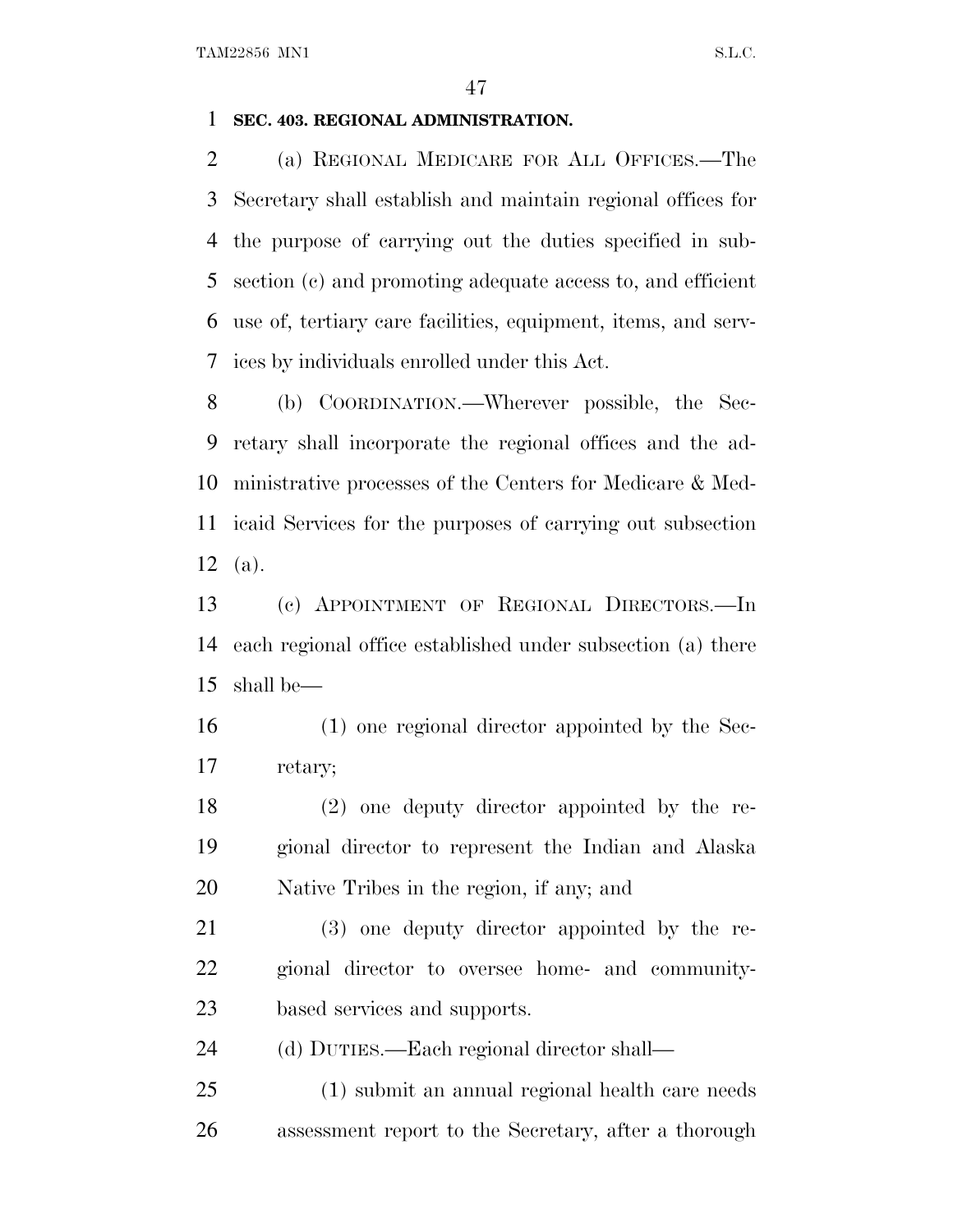examination of health needs and consultation with public health officials, clinicians, patients, and pa-tient advocates;

 (2) recommend any changes in provider reim- bursement or payment for delivery of health items and services determined appropriate by the regional director, subject to the requirements of title VI; and

 (3) establish a quality assurance mechanism in each such region in order to minimize both under- utilization and over-utilization of health care items and services and to ensure that all providers meet the quality and other standards established pursuant to this Act.

#### **SEC. 404. BENEFICIARY OMBUDSMAN.**

 (a) I<sup>N</sup> GENERAL.—The Secretary shall appoint a Beneficiary Ombudsman who shall have expertise and ex- perience in the fields of health care and education of, and assistance to, individuals entitled to benefits under this Act.

(b) DUTIES.—The Beneficiary Ombudsman shall—

 (1) receive complaints, grievances, and requests for information submitted by individuals entitled to benefits under this Act with respect to any aspect of the Medicare for All Program;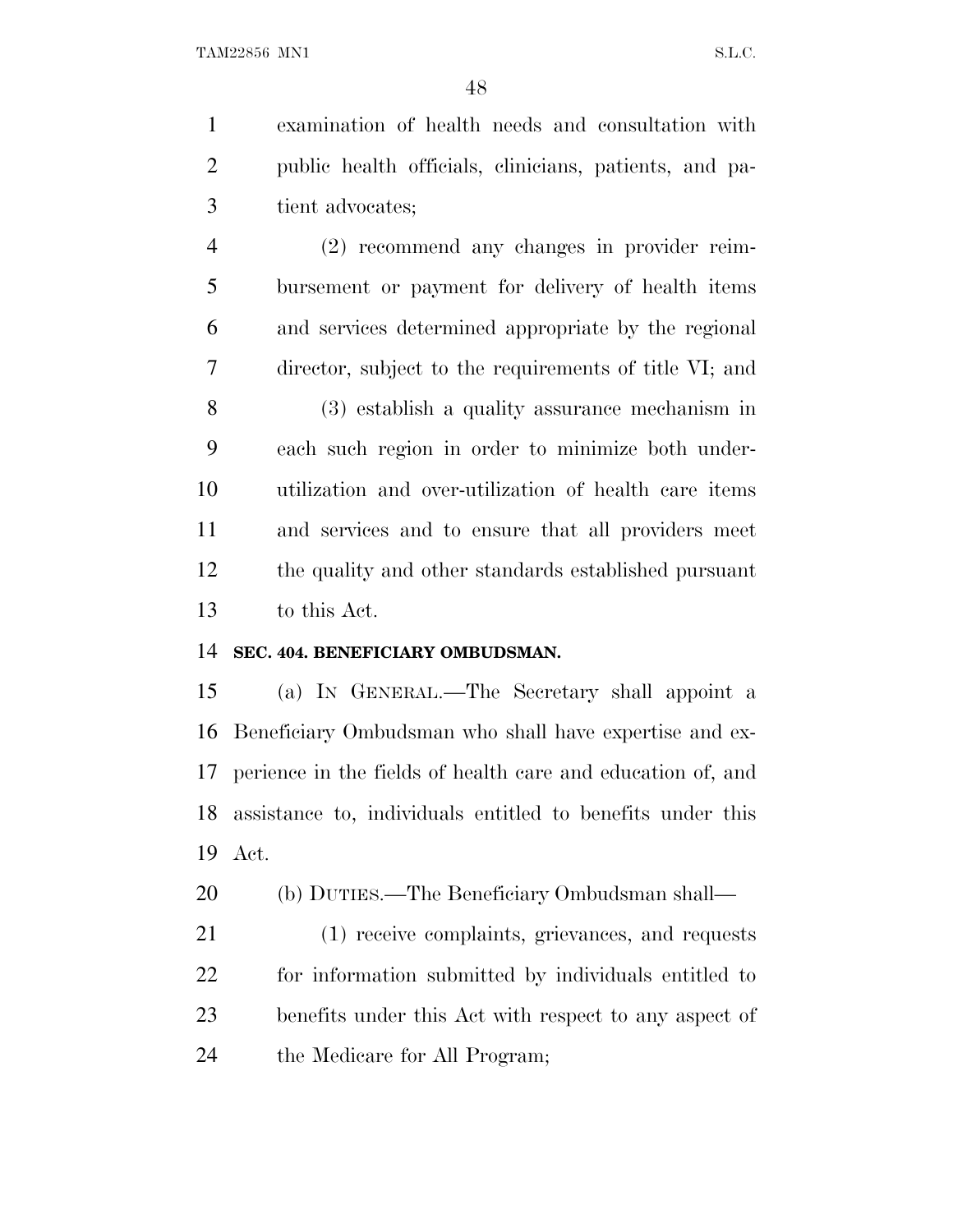| $\mathbf{1}$   | (2) provide assistance with respect to com-                   |
|----------------|---------------------------------------------------------------|
| $\overline{2}$ | plaints, grievances, and requests referred to in sub-         |
| 3              | $\frac{1}{2}$ paragraph (a), including—                       |
| $\overline{4}$ | (A) assistance in collecting relevant infor-                  |
| 5              | mation for such individuals, to seek an appeal                |
| 6              | of a decision or determination made by a re-                  |
| 7              | gional office or the Secretary; and                           |
| 8              | (B) assistance to such individuals in pre-                    |
| 9              | senting information under relating to cost-shar-              |
| 10             | ing; and                                                      |
| 11             | (3) submit annual reports to Congress and the                 |
| 12             | Secretary that describe the activities of the Office          |
| 13             | and that include such recommendations for improve-            |
| 14             | ment in the administration of this Act as the Om-             |
| 15             | budsman determines appropriate. The Ombudsman                 |
| 16             | shall not serve as an advocate for any increases in           |
| 17             | payments or new coverage of services, but may iden-           |
| 18             | tify issues and problems in payment or coverage               |
| 19             | policies.                                                     |
| 20             | SEC. 405. CONDUCT OF RELATED HEALTH PROGRAMS.                 |
| 21             | In performing functions with respect to health per-           |
| 22             | sonnel education and training, health research, environ-      |
| 23             | mental health, disability insurance, vocational rehabilita-   |
| 24             | tion, the regulation of food and drugs, and all other mat-    |
| 25             | ters pertaining to health, the Secretary shall direct the ac- |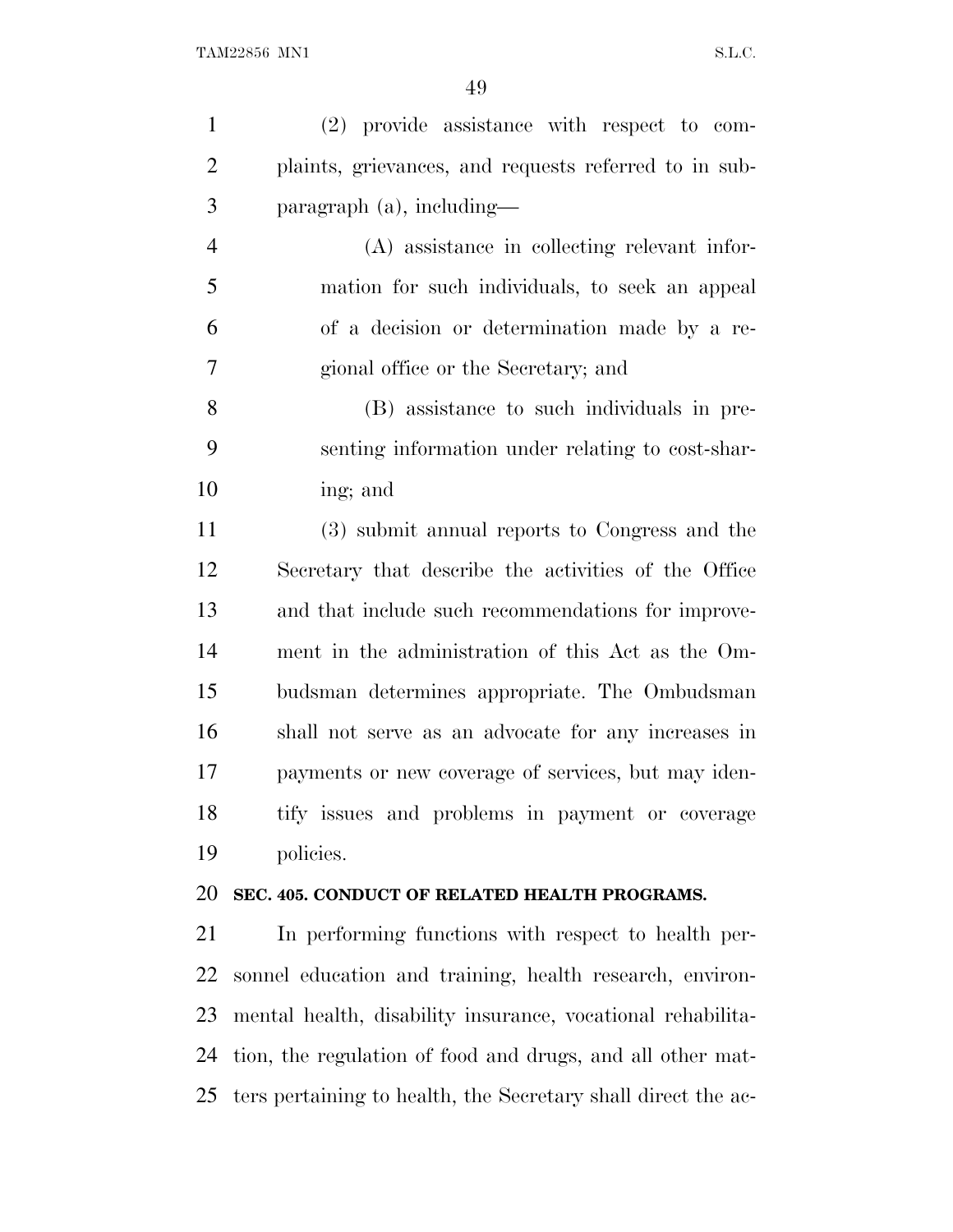tivities of the Department of Health and Human Services toward contributions to the health of the people com-plementary to this Act.

# **Subtitle B—Control Over Fraud and Abuse**

### **SEC. 411. APPLICATION OF FEDERAL SANCTIONS TO ALL FRAUD AND ABUSE UNDER MEDICARE FOR ALL PROGRAM.**

 The following sections of the Social Security Act shall apply to this Act in the same manner as they apply to State medical assistance plans under title XIX of such Act:

 (1) Section 1128 (relating to exclusion of indi-viduals and entities).

(2) Section 1128A (civil monetary penalties).

(3) Section 1128B (criminal penalties).

 (4) Section 1124 (relating to disclosure of own-ership and related information).

 (5) Section 1126 (relating to disclosure of cer-tain owners).

 (6) Section 1877 (relating to physician refer-rals).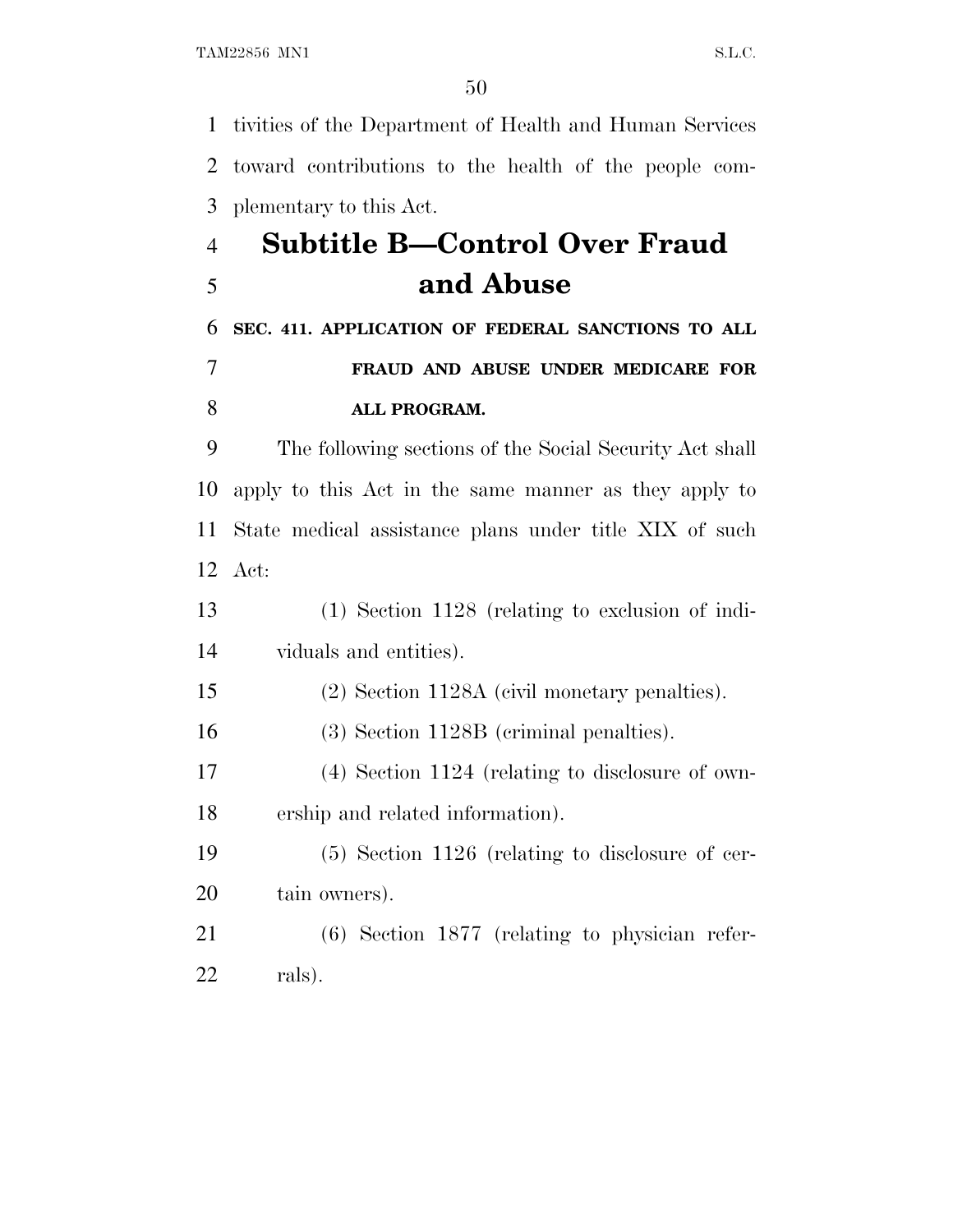### **TITLE V—QUALITY OF CARE**

#### **SEC. 501. QUALITY STANDARDS.**

 (a) I<sup>N</sup> GENERAL.—All standards and quality meas- ures under this Act shall be implemented and evaluated by the Center for Clinical Standards and Quality of the Centers for Medicare and Medicaid Services (referred to in this title as the ''Center'') or such other agencies deter- mined appropriate by the Secretary, in coordination with the Agency for Healthcare Research and Quality and other offices of the Department of Health and Human Services. (b) DUTIES OF THE CENTER.—The Center shall per-form the following duties:

 (1) Review and evaluate each practice guideline developed under part B of title IX of the Public Health Service Act (42 U.S.C. 299b et seq.). In so reviewing and evaluating, the Center shall determine whether the guideline should be recognized as a na- tional practice guideline in accordance with and sub-19 ject to section  $203(e)$ .

 (2) Review and evaluate each standard of qual- ity, performance measure, and medical review cri- terion developed under part B of title IX of the Pub- lic Health Service Act (42 U.S.C. 299b et seq.). In so reviewing and evaluating, the Center shall deter-mine whether the standard, measure, or criterion is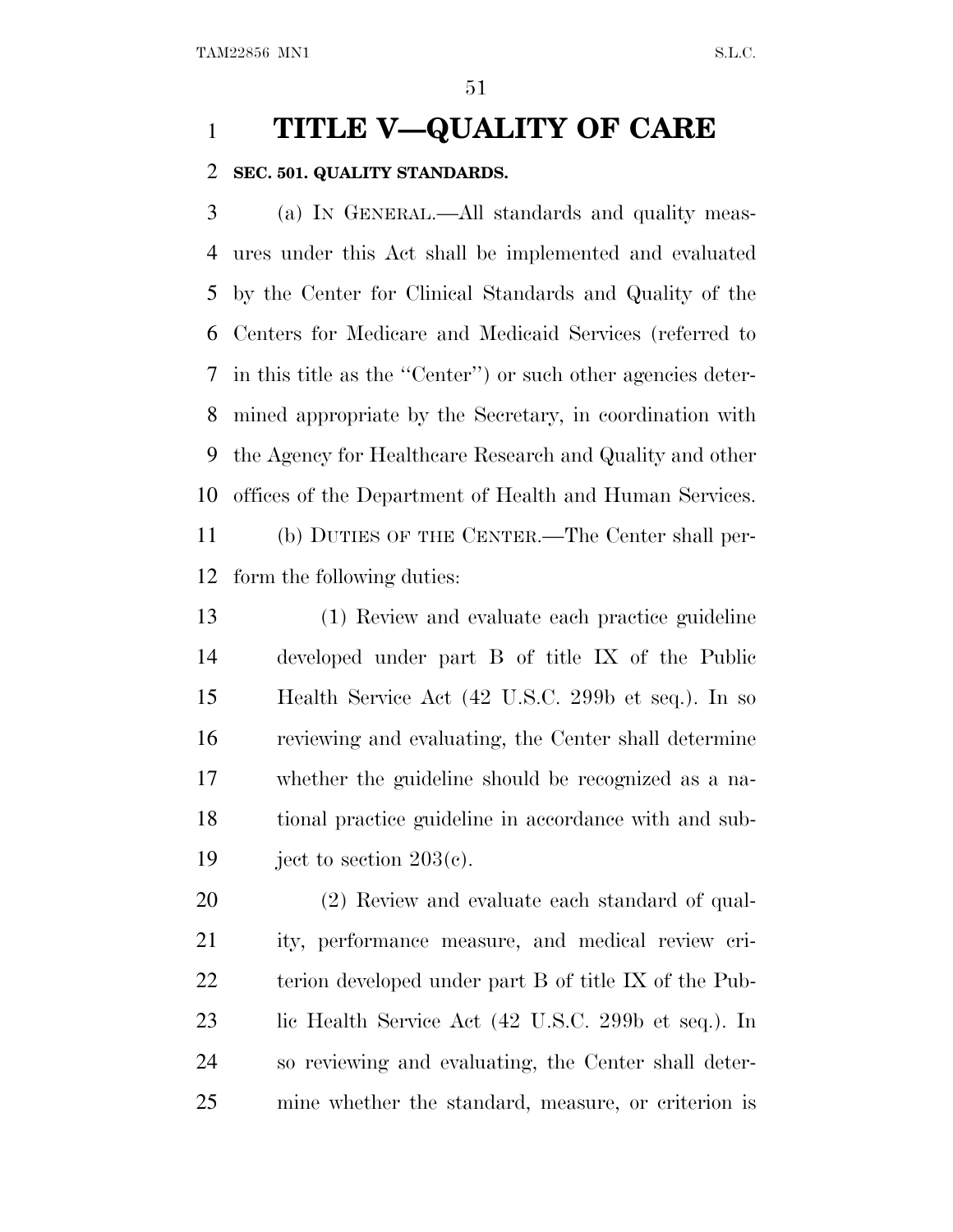TAM22856 MN1 S.L.C.

 appropriate for use in assessing or reviewing the quality of items and services provided by health care institutions or health care professionals. The use of mechanisms that discriminate against people with disabilities is prohibited for use in any value or cost- effectiveness assessments. The Center shall consider the evidentiary basis for the standard, and the valid- ity, reliability, and feasibility of measuring the standard. (3) Adoption of methodologies for profiling the patterns of practice of health care professionals and for identifying and notifying outliers. (4) Development of minimum criteria for com- petence for entities that can qualify to conduct ongo-ing and continuous external quality reviews in the

 administrative regions. Such criteria shall require such an entity to be administratively independent of the individual or board that administers the region and shall ensure that such entities do not provide fi- nancial incentives to reviewers to favor one pattern of practice over another. The Center shall ensure co- ordination and reporting by such entities to ensure national consistency in quality standards.

 (5) Submission of a report to the Secretary an-nually specifically on findings from outcomes re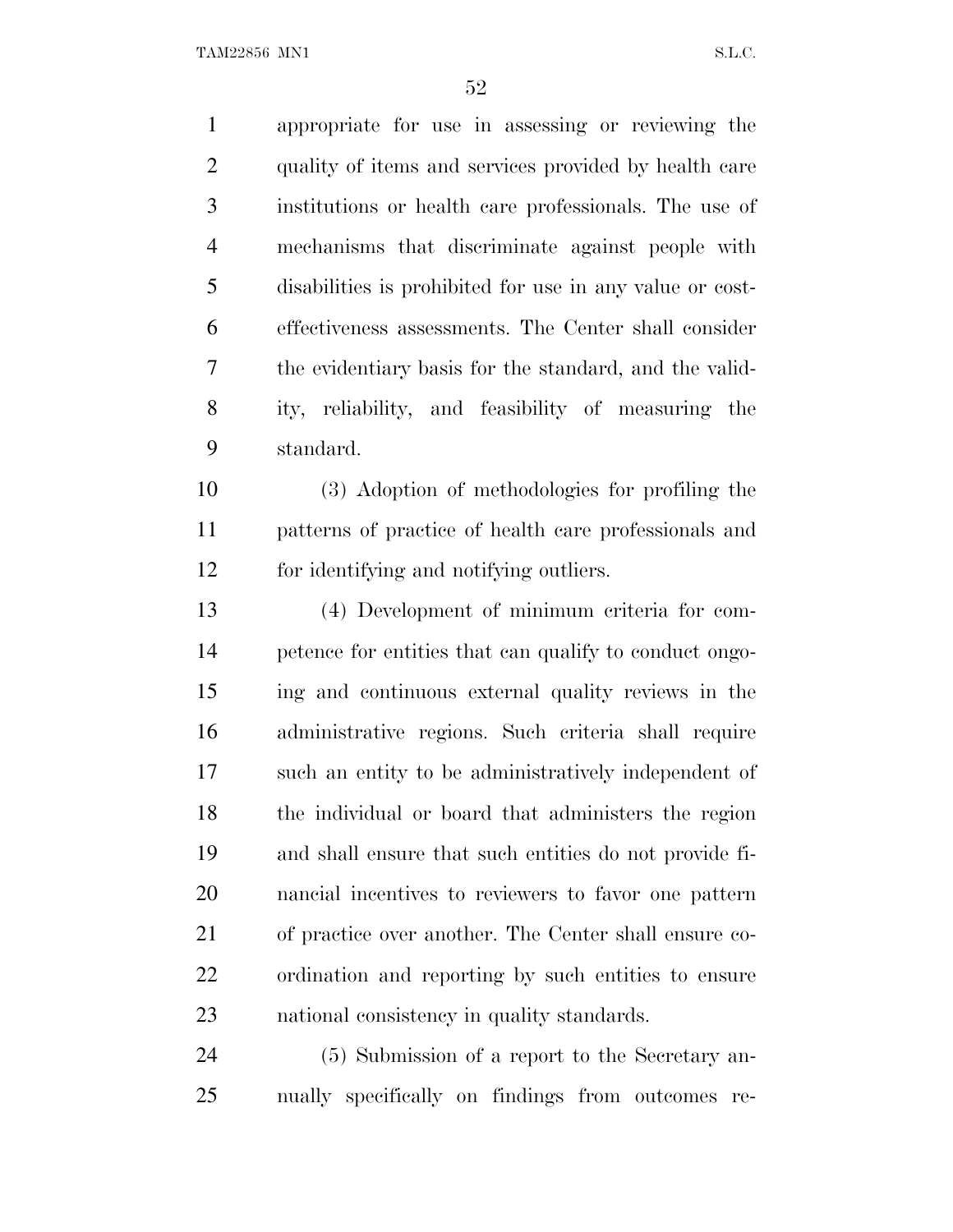TAM22856 MN1 S.L.C.

 search and development of practice guidelines that may affect the Secretary's determination of coverage 3 of services under section  $401(a)(1)(G)$ .

#### **SEC. 502. ADDRESSING HEALTH CARE DISPARITIES.**

 (a) EVALUATING DATA COLLECTION AP- PROACHES.—The Center, in coordination with the Office of Health Equity established under section 615 and other agencies in the Department of Health and Human Serv- ices deemed relevant by the Secretary, shall evaluate ap- proaches for the collection of data under this Act, to be performed in conjunction with existing quality reporting requirements and programs under this Act, that allow for the ongoing, accurate, and timely collection of data on dis- parities in health care services and performance on the basis of race, ethnicity, gender, national origin, primary language use, age, disability, sex (including gender iden- tity and sexual orientation), geography, or socioeconomic status. In conducting such evaluation, the Center shall consider the following objectives:

- (1) Protecting patient privacy.
- (2) Minimizing the administrative burdens of data collection and reporting on providers under this Act.

 (3) Improving data on race, ethnicity, national origin, primary language use, age, disability, sex (in-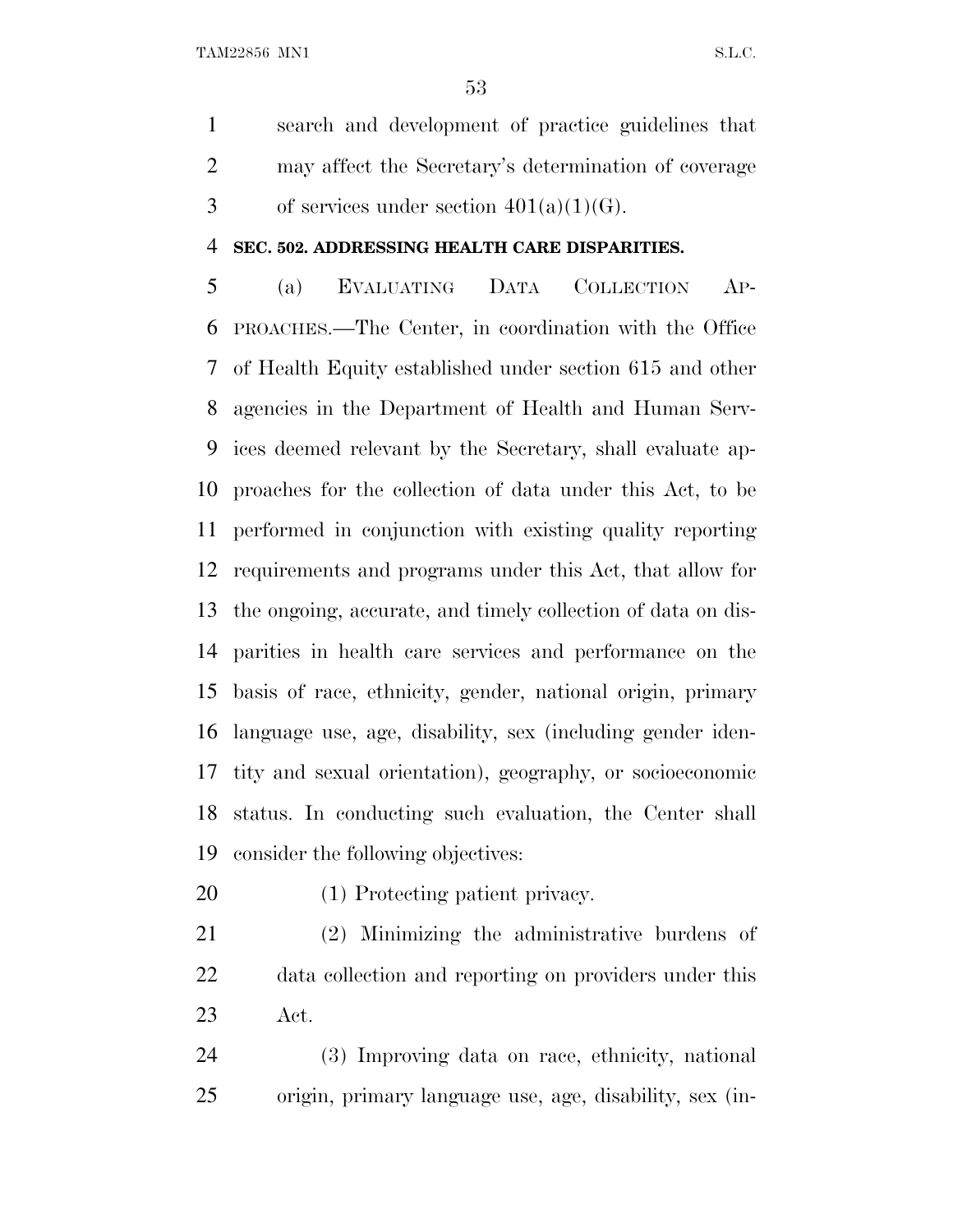| $\mathbf{1}$   | cluding gender identity and sexual orientation), ge-     |
|----------------|----------------------------------------------------------|
| $\overline{2}$ | ography, and socioeconomic status.                       |
| 3              | (b) REPORTS TO CONGRESS.—                                |
| $\overline{4}$ | (1) REPORT ON EVALUATION.—Not later than                 |
| 5              | 18 months after the date on which benefits are first     |
| 6              | available under section $106(a)$ , the Center shall sub- |
| 7              | mit to Congress and the Secretary a report on the        |
| 8              | evaluation conducted under subsection (a). Such re-      |
| 9              | port shall, taking into consideration the results of     |
| 10             | such evaluation—                                         |
| 11             | (A) identify approaches (including defining              |
| 12             | methodologies) for identifying and collecting            |
| 13             | and evaluating data on health care disparities           |
| 14             | on the basis of race, ethnicity, gender national         |
| 15             | origin, primary language use, age, disability,           |
| 16             | sex (including gender identity and sexual ori-           |
| 17             | entation), geography, or socioeconomic status            |
| 18             | under the Medicare for All Program; and                  |
| 19             | (B) include recommendations on the most                  |
| 20             | effective strategies and approaches to reporting         |
| 21             | quality measures, as appropriate, on the basis           |
| 22             | of race, ethnicity, gender national origin, pri-         |

mary language use, age, disability, sex (includ-

ing gender identity and sexual orientation), ge-

ography, or socioeconomic status.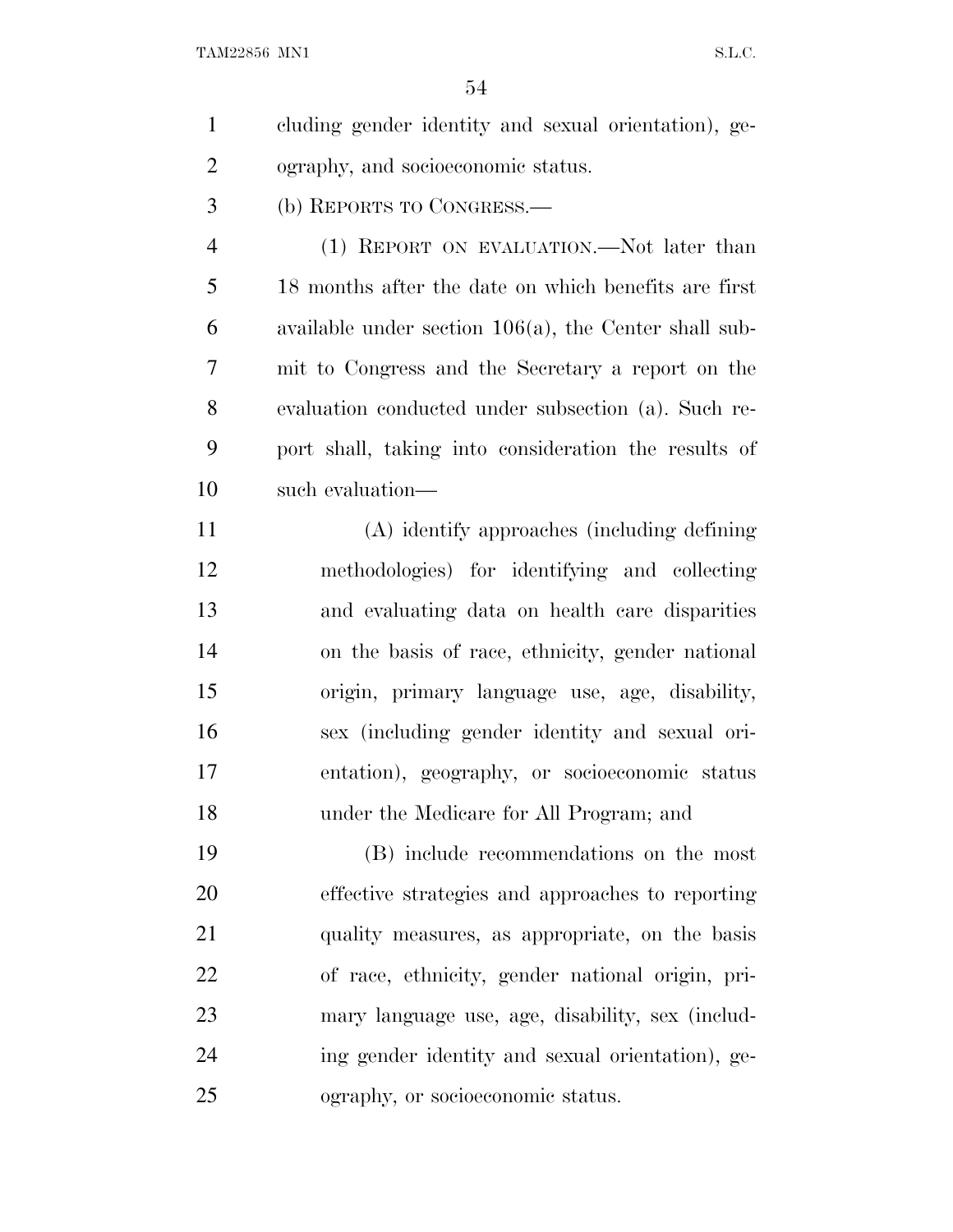(2) REPORT ON DATA ANALYSES.—Not later than 4 years after the submission of the report under subsection (b)(1), and every 4 years there- after, the Center shall submit to Congress and the Secretary a report that includes recommendations for improving the identification of health care dis- parities based on the analyses of data collected under subsection (c).

 (c) IMPLEMENTING EFFECTIVE APPROACHES.—Not later than 2 years after the date on which benefits are first available under section 106(a), the Secretary shall implement the approaches identified in the report sub- mitted under subsection (b)(1) for the ongoing, accurate, and timely collection and evaluation of data on health care disparities on the basis of race, ethnicity, gender national origin, primary language use, age, disability, sex (includ- ing gender identity and sexual orientation), geography, or socioeconomic status.

# **TITLE VI—NATIONAL HEALTH BUDGET; PROVIDER PAY- MENTS; COST CONTAINMENT MEASURES Subtitle A—Budgeting SEC. 601. NATIONAL HEALTH BUDGET.** (a) NATIONAL HEALTH BUDGET.—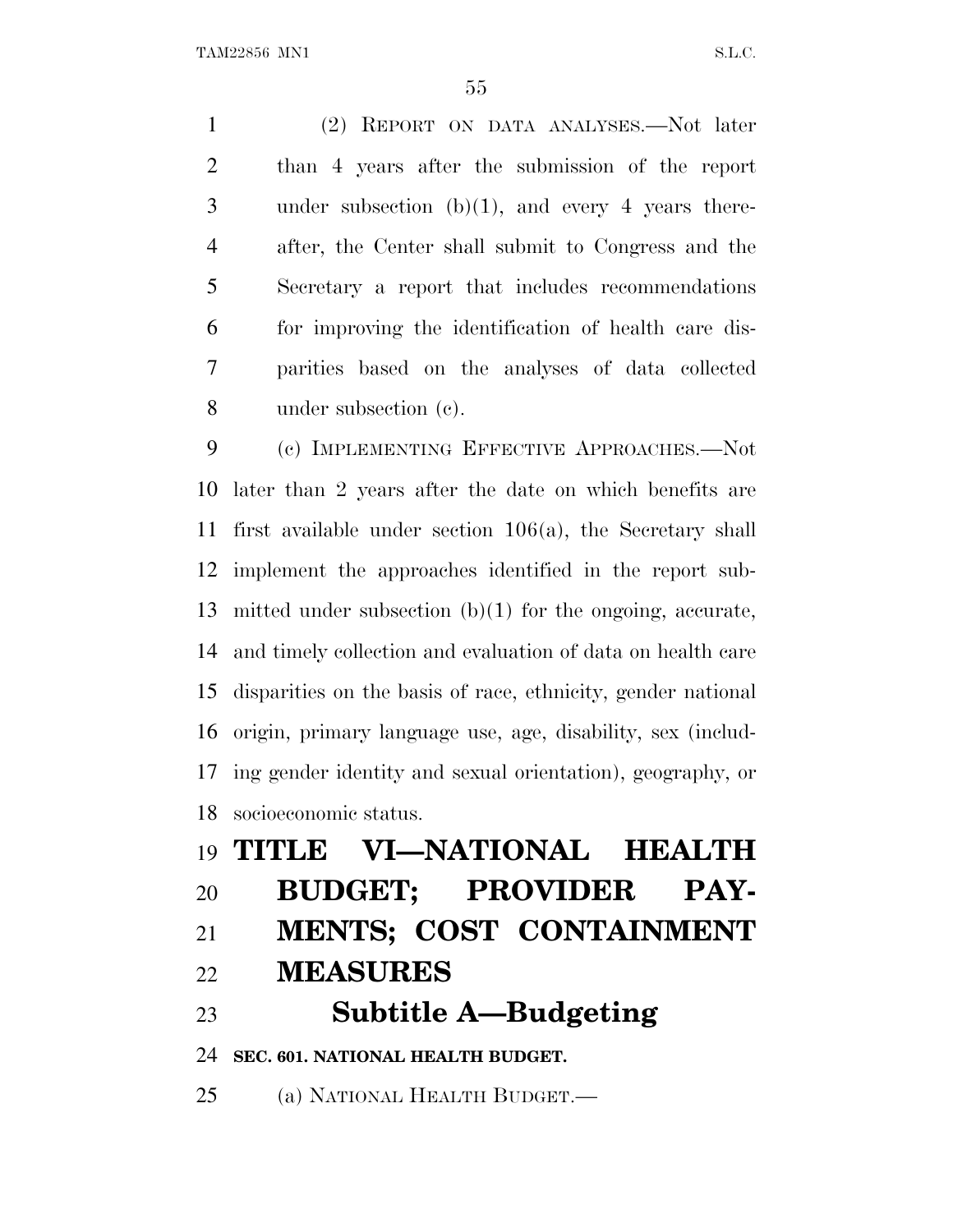| $\mathbf{1}$   | (1) IN GENERAL.—By not later than September              |
|----------------|----------------------------------------------------------|
| $\overline{2}$ | 1 of each year, beginning with the year prior to the     |
| 3              | date on which benefits are first available under sec-    |
| $\overline{4}$ | tion $106(a)$ , the Secretary shall establish a national |
| 5              | health budget, which specifies a budget for the total    |
| 6              | expenditures to be made for covered health care          |
| 7              | items and services under this Act.                       |
| 8              | (2) DIVISION OF BUDGET INTO COMPONENTS.—                 |
| 9              | The national health budget shall consist of at least     |
| 10             | the following components:                                |
| 11             | (A) An operating budget.                                 |
| 12             | (B) A capital expenditures budget.                       |
| 13             | (C) A special projects budget.                           |
| 14             | Quality assessment activities under<br>(D)               |
| 15             | title V.                                                 |
| 16             | (E) Health professional education expendi-               |
| 17             | tures.                                                   |
| 18             | (F) Administrative costs, including costs                |
| 19             | related to the operation of regional offices.            |
| 20             | $(G)$ A reserve fund.                                    |
| 21             | (H) Prevention and public health activities.             |
| 22             | (3) ALLOCATION AMONG COMPONENTS.-The                     |
| 23             | Secretary shall allocate the funds received for pur-     |
| 24             | poses of carrying out this Act among the compo-          |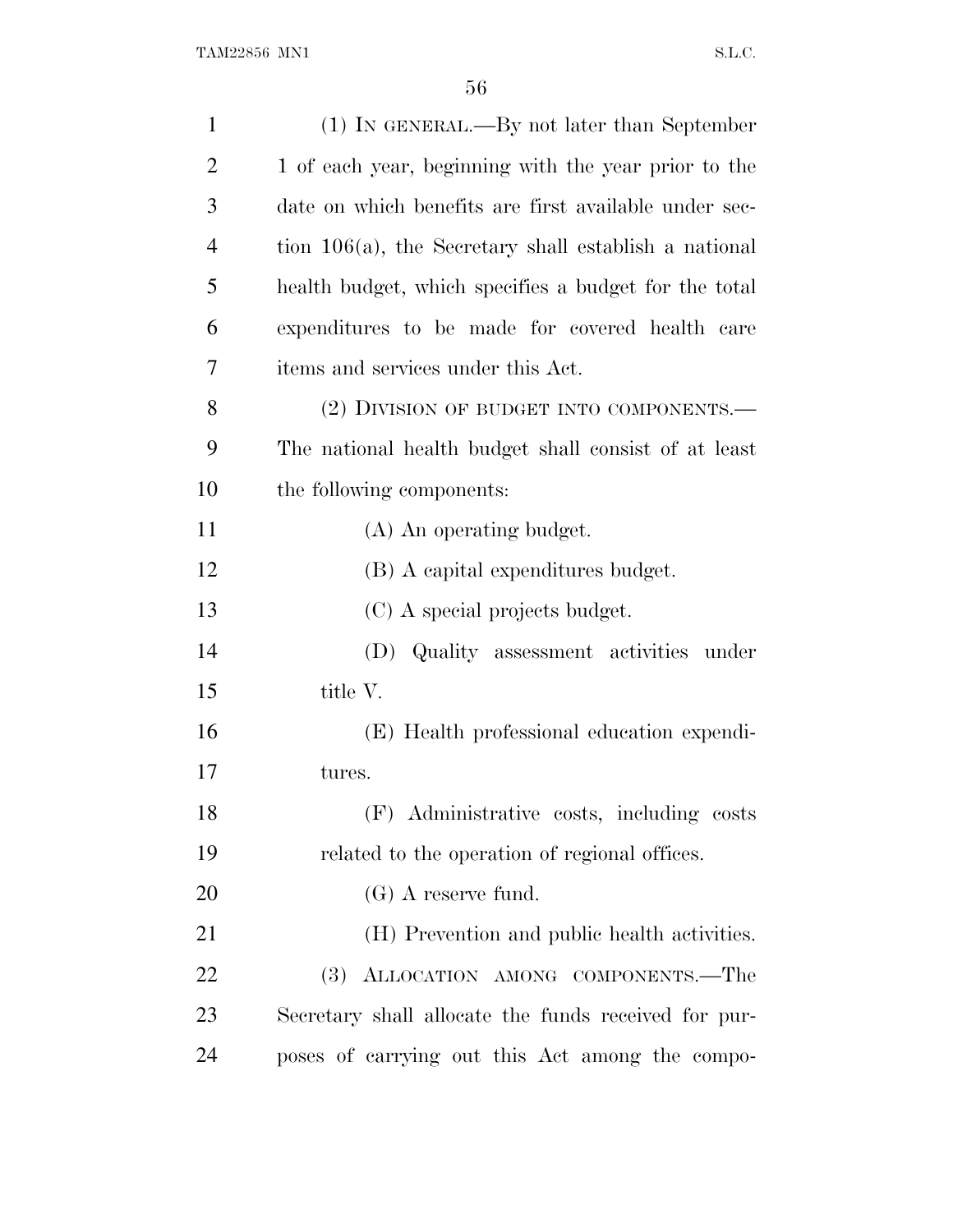| $\mathbf{1}$   | nents described in paragraph $(2)$ in a manner that    |
|----------------|--------------------------------------------------------|
| $\overline{2}$ | ensures-                                               |
| 3              | (A) that the operating budget allows for               |
| $\overline{4}$ | every participating provider in the Medicare for       |
| 5              | All Program to meet the needs of their respec-         |
| 6              | tive patient populations;                              |
| 7              | (B) that the special projects budget is suf-           |
| 8              | ficient to meet the health care needs within           |
| 9              | area described in paragraph $(2)(C)$ through the       |
| 10             | construction, renovation, and staffing of health       |
| 11             | care facilities in a reasonable time frame;            |
| 12             | (C) a fair allocation for quality assessment           |
| 13             | activities; and                                        |
| 14             | (D) that the health professional education             |
| 15             | expenditure component is sufficient to provide         |
| 16             | for the amount of health professional education        |
| 17             | expenditures sufficient to meet the need for cov-      |
| 18             | ered health care services.                             |
| 19             | (4) FOR REGIONAL ALLOCATION.—The Sec-                  |
| 20             | retary shall annually provide each regional office     |
| 21             | with an allotment the Secretary determines appro-      |
| 22             | priate for purposes of carrying out this Act in such   |
| 23             | region, including payments to providers in such re-    |
| 24             | gion, capital expenditures in such region, special     |
| 25             | projects in such region, health professional education |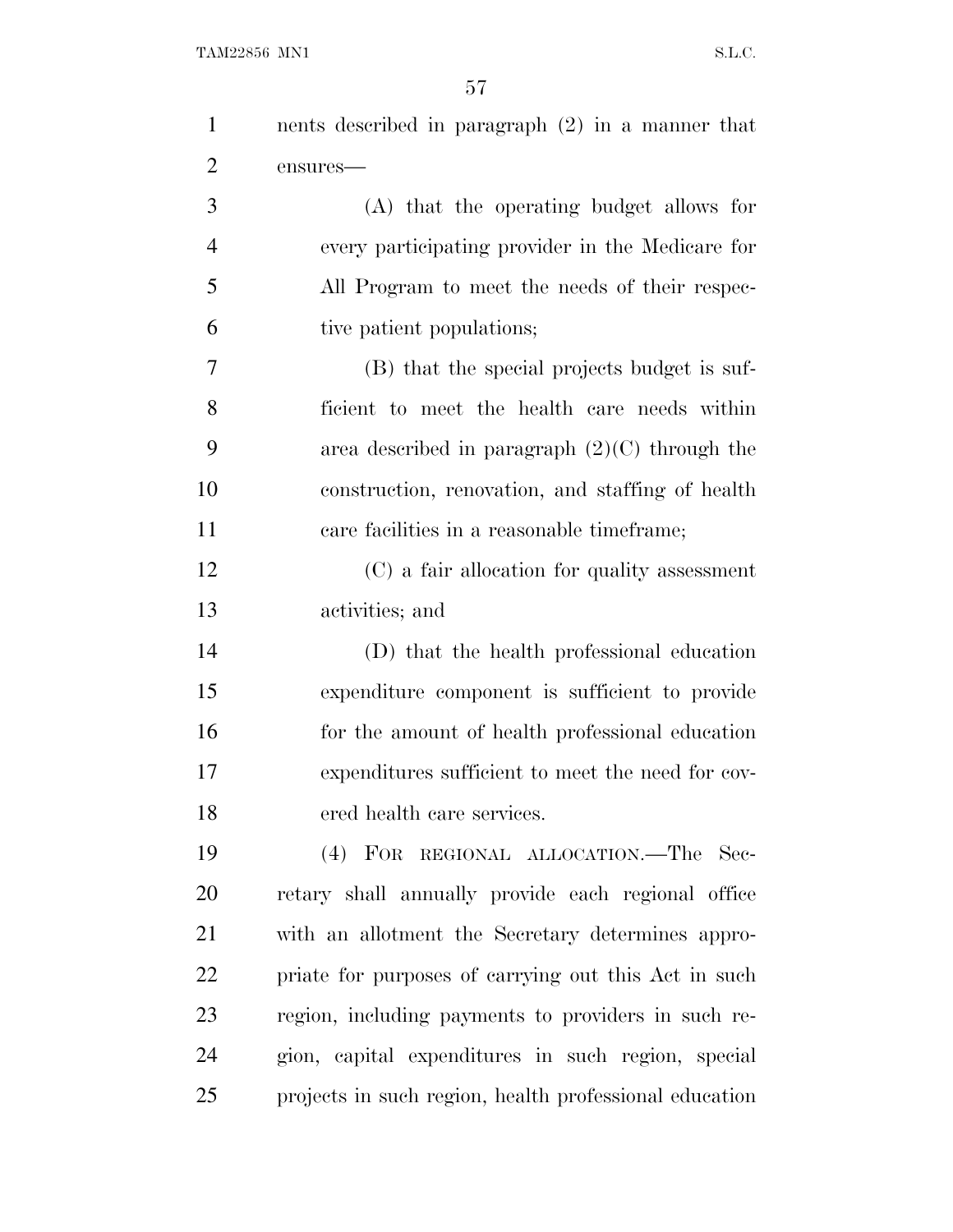| $\mathbf{1}$   | in such region, administrative expenses in such re-           |
|----------------|---------------------------------------------------------------|
| $\overline{2}$ | gion, and prevention and public health activities in          |
| 3              | such region.                                                  |
| $\overline{4}$ | (5) OPERATING BUDGET.—The operating budg-                     |
| 5              | et described in paragraph $(2)(A)$ shall be used for-         |
| 6              | (A) payments to institutional providers                       |
| 7              | pursuant to section 611; and                                  |
| 8              | (B) payments to individual providers pur-                     |
| 9              | suant to section 612.                                         |
| 10             | (6) CAPITAL EXPENDITURES BUDGET.—The                          |
| 11             | capital expenditures budget described in paragraph            |
| 12             | $(2)(B)$ shall be used for-                                   |
| 13             | (A) the construction or renovation<br>- of                    |
| 14             | health care facilities, excluding congregate or               |
| 15             | segregated facilities for individuals with disabil-           |
| 16             | ities who receive long-term care services and                 |
| 17             | support; and                                                  |
| 18             | (B) major equipment purchases.                                |
| 19             | (7) SPECIAL PROJECTS BUDGET.—The special                      |
| 20             | projects budget described in paragraph $(2)(C)$ shall         |
| 21             | be used for the purposes of allocating funds for the          |
| <u>22</u>      | construction of new facilities, major equipment pur-          |
| 23             | chases, and staffing in rural or medically under-             |
| 24             | served areas (as defined in section $330(b)(3)$ of the        |
| 25             | Public Health Service Act $(42 \text{ U.S.C. } 254b(b)(3))),$ |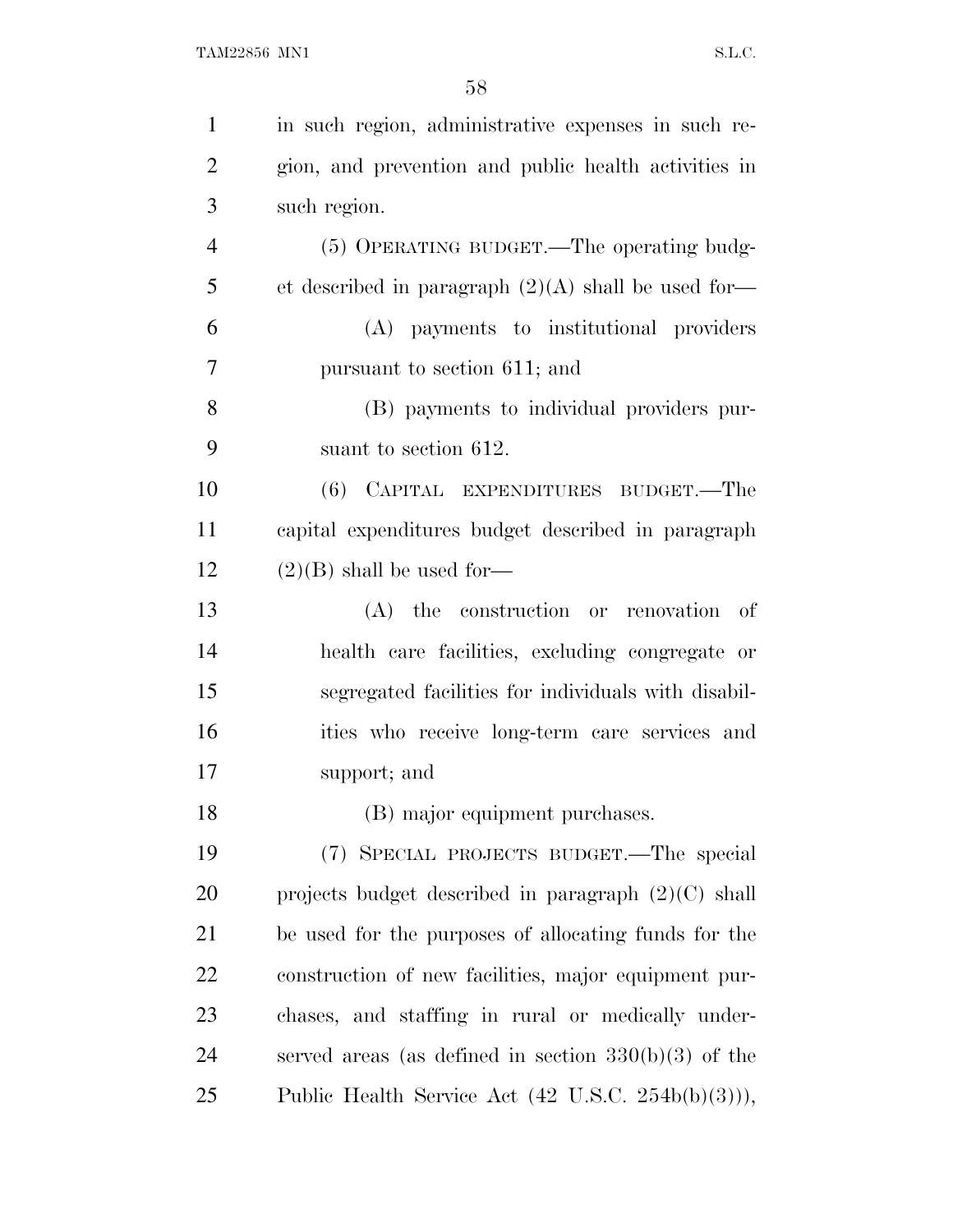TAM22856 MN1 S.L.C.

 including areas designated as health professional shortage areas (as defined in section 332(a) of the Public Health Service Act (42 U.S.C. 254e(a))), and to address health disparities, including racial, ethnic, national origin, primary language use, age, dis- ability, sex (including gender identity and sexual ori- entation), geography, or socioeconomic health dis-parities.

 (8) RESERVE FUND.—The reserve fund de-10 scribed in paragraph  $(2)(G)$  shall be used to respond to the costs of an epidemic, pandemic, natural dis- aster, or other such health emergency, or market-shift adjustments related to patient volume.

(b) DEFINITIONS.—In this section:

 (1) CAPITAL EXPENDITURES.—The term ''cap- ital expenditures'' means expenses for the purchase, lease, construction, or renovation of capital facilities and for major equipment.

 (2) HEALTH PROFESSIONAL EDUCATION EX- PENDITURES.—The term ''health professional edu- cation expenditures'' means expenditures in hospitals and other health care facilities to cover costs associ- ated with teaching and related research activities, in- cluding the impact of workforce recruitment, reten-tion, and diversity on patient outcomes.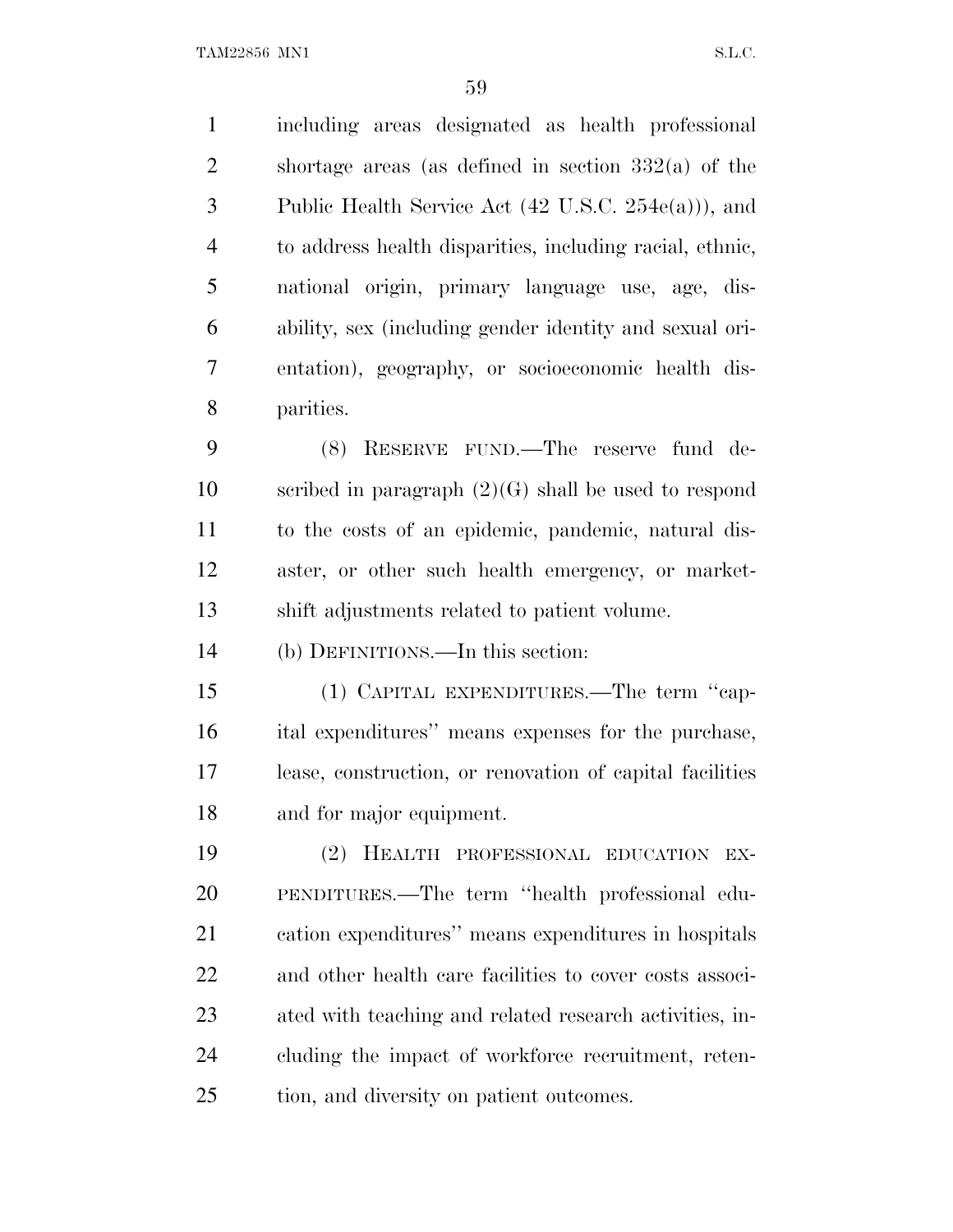#### **SEC. 602. TEMPORARY WORKER ASSISTANCE.**

 (a) I<sup>N</sup> GENERAL.—For up to 5 years following the date on which benefits are first available under section 106(a), at least 1 percent of the national health budget shall be allocated to programs providing assistance to workers who perform functions in the administration of the health insurance system, or related functions within health care institutions or organizations, who may experi- ence economic dislocation as a result of the implementa-tion of this Act.

 (b) CLARIFICATION.—Assistance described in sub- paragraph (A) shall include wage replacement, retirement benefits, job training and placement, preferential hiring, and education benefits.

## **Subtitle B—Payments to Providers SEC. 611. PAYMENTS TO INSTITUTIONAL PROVIDERS BASED ON GLOBAL BUDGETS.**

 (a) I<sup>N</sup> GENERAL.—Not later than the beginning of each fiscal quarter during which an institutional provider of care (including hospitals, skilled nursing facilities, and independent dialysis facilities) is to furnish items and services under this Act, the Secretary shall pay to such institutional provider a lump sum in accordance with the succeeding provisions of this subsection and consistent with the following: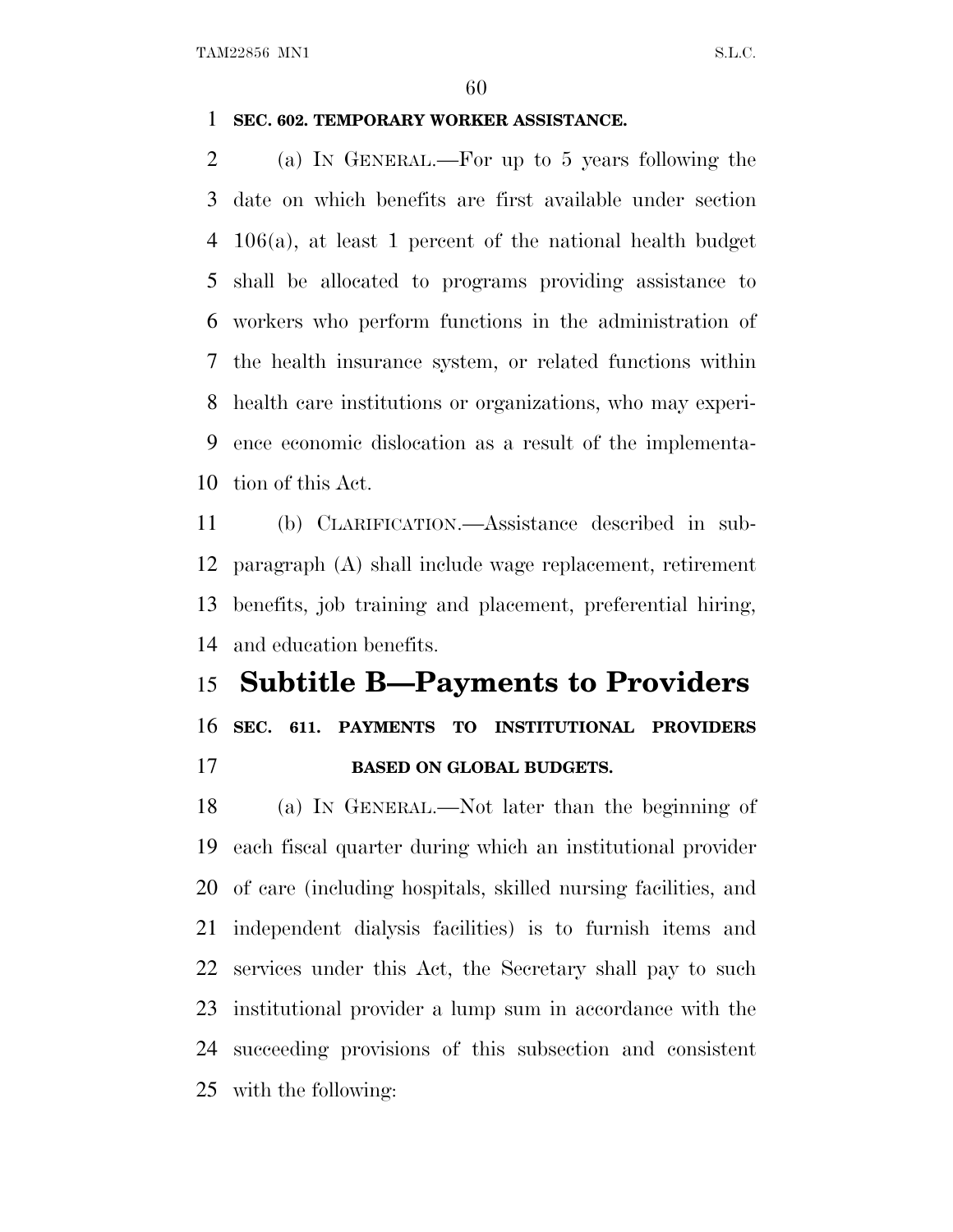(1) PAYMENT IN FULL.—Such payment shall be considered as payment in full for all operating ex- penses for items and services furnished under this Act, whether inpatient or outpatient, by such pro- vider for such quarter, including outpatient or any other care provided by the institutional provider or provided by any health care provider who provided items and services pursuant to an agreement paid through the global budget as described in paragraph (3).

 (2) QUARTERLY REVIEW.—The regional direc- tor, on a quarterly basis, shall review whether re- quirements of the institutional provider's participa- tion agreement and negotiated global budget have been performed and shall determine whether adjust- ments to such institutional provider's payment are warranted. This review shall include consideration for additional funding necessary for unanticipated items and services for individuals with complex med- ical needs or market-shift adjustments related to pa- tient volume, and an assessment of any adjustments made to ensure that accuracy and need for adjust-ment was appropriate.

 (3) AGREEMENTS FOR SALARIED PAYMENTS FOR CERTAIN PROVIDERS.—Certain group practices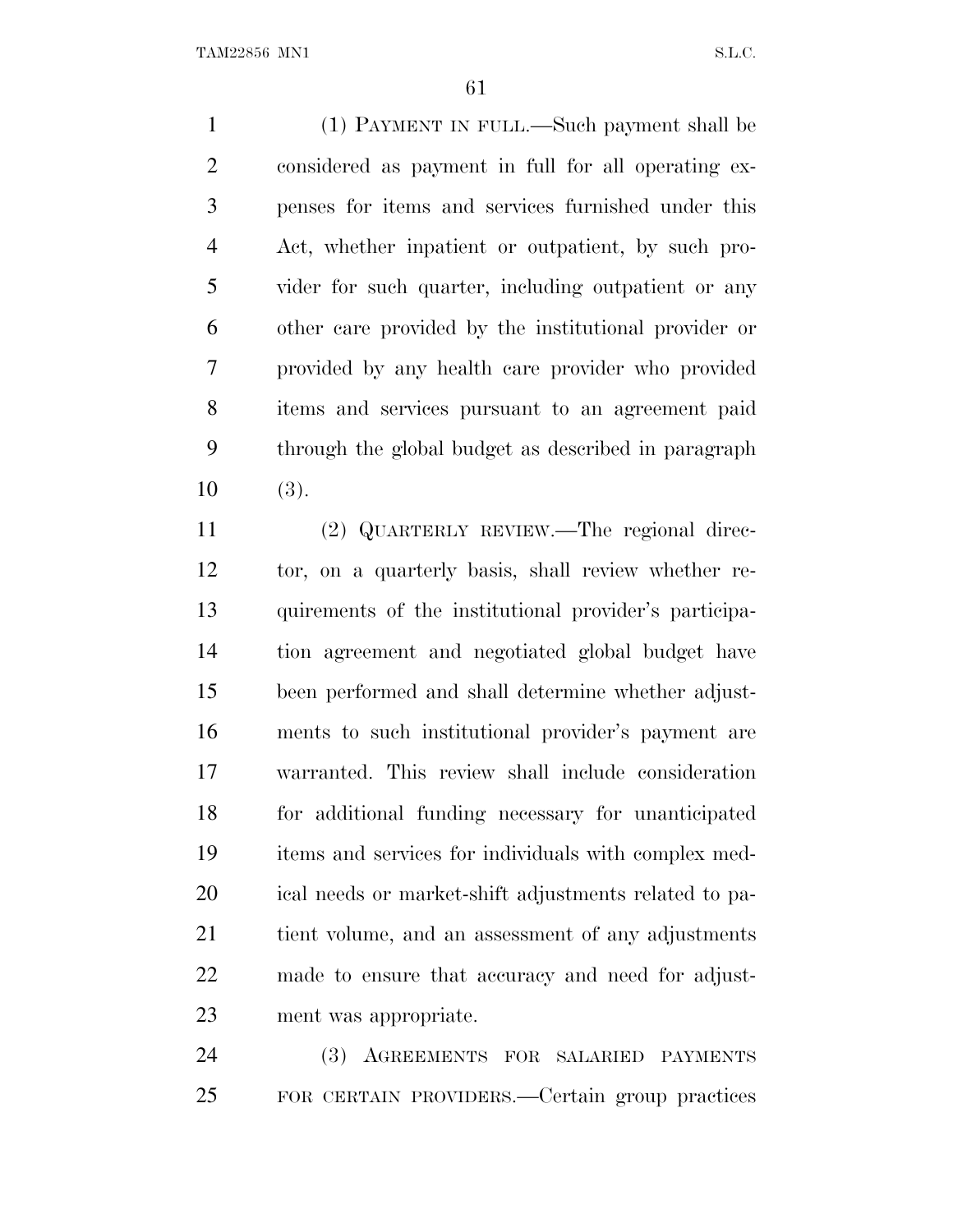and other health care providers, as determined by the Secretary, with agreements to provide items and services at a specified institutional provider paid a global budget under this subsection may elect to be paid through such institutional provider's global budget in lieu of payment under section 612. Any— (A) individual health care professional of such group practice or other provider receiving payment through an institutional provider's global budget shall be paid on a salaried basis 11 that is equivalent to salaries or other compensa- tion rates negotiated for individual health care professionals of such institutional provider; and (B) any group practice or other health care provider that receives payment through an in- stitutional provider global budget under this paragraph shall be subject to the same report- ing and disclosure requirements of the institu- tional provider. (4) INTERIM ADJUSTMENTS.—The regional di-21 rector shall consider a petition for adjustment of any payment under this section filed by an institutional provider at any time based on the following: (A) Factors that led to increased costs for the institutional provider that can reasonably be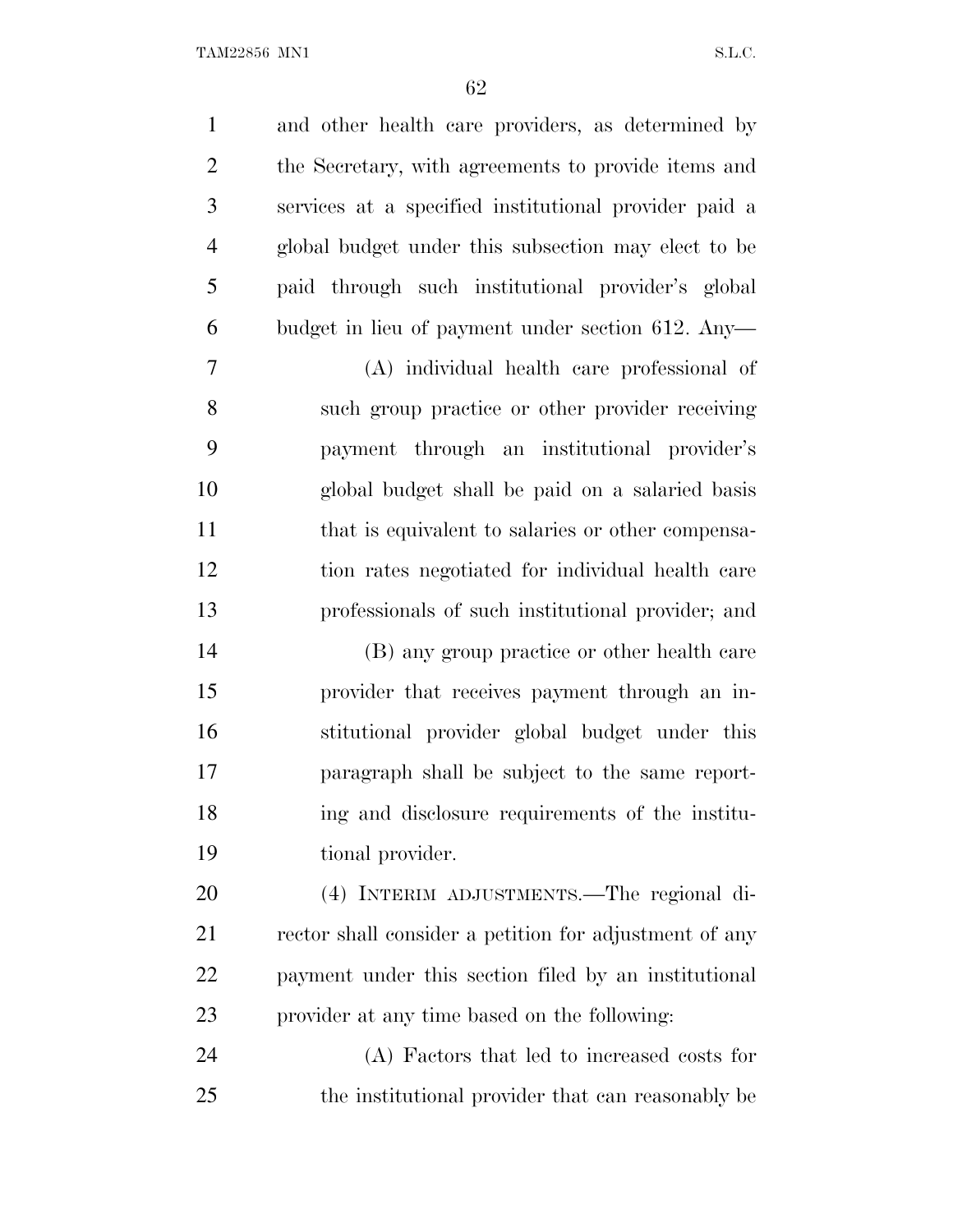| $\mathbf{1}$   | considered to be unanticipated and out of the        |
|----------------|------------------------------------------------------|
| $\overline{2}$ | control of the institutional provider, such as—      |
| 3              | (i) natural disasters;                               |
| $\overline{4}$ | (ii) public health emergencies includ-               |
| 5              | ing outbreaks of epidemics or infectious             |
| 6              | diseases;                                            |
| 7              | (iii) unexpected facility or equipment               |
| 8              | repairs or purchases;                                |
| 9              | (iv) significant and unexpected in-                  |
| 10             | creases in pharmaceutical or medical device          |
| 11             | prices; and                                          |
| 12             | (v) unanticipated increases in complex               |
| 13             | or high-cost patients or care needs.                 |
| 14             | (B) Changes in Federal or State law that             |
| 15             | result in a change in costs.                         |
| 16             | (C) Reasonable increases in labor costs, in-         |
| 17             | cluding salaries and benefits, and changes in        |
| 18             | collective bargaining agreements, prevailing         |
| 19             | wage, or local law.                                  |
| 20             | (b) PAYMENT AMOUNT.—                                 |
| 21             | (1) IN GENERAL.—The amount of each pay-              |
| 22             | ment to a provider described in subsection (a) shall |
| 23             | be determined before the start of each calendar year |
| 24             | through negotiations between the provider and the    |
| 25             | regional director with jurisdiction over such pro-   |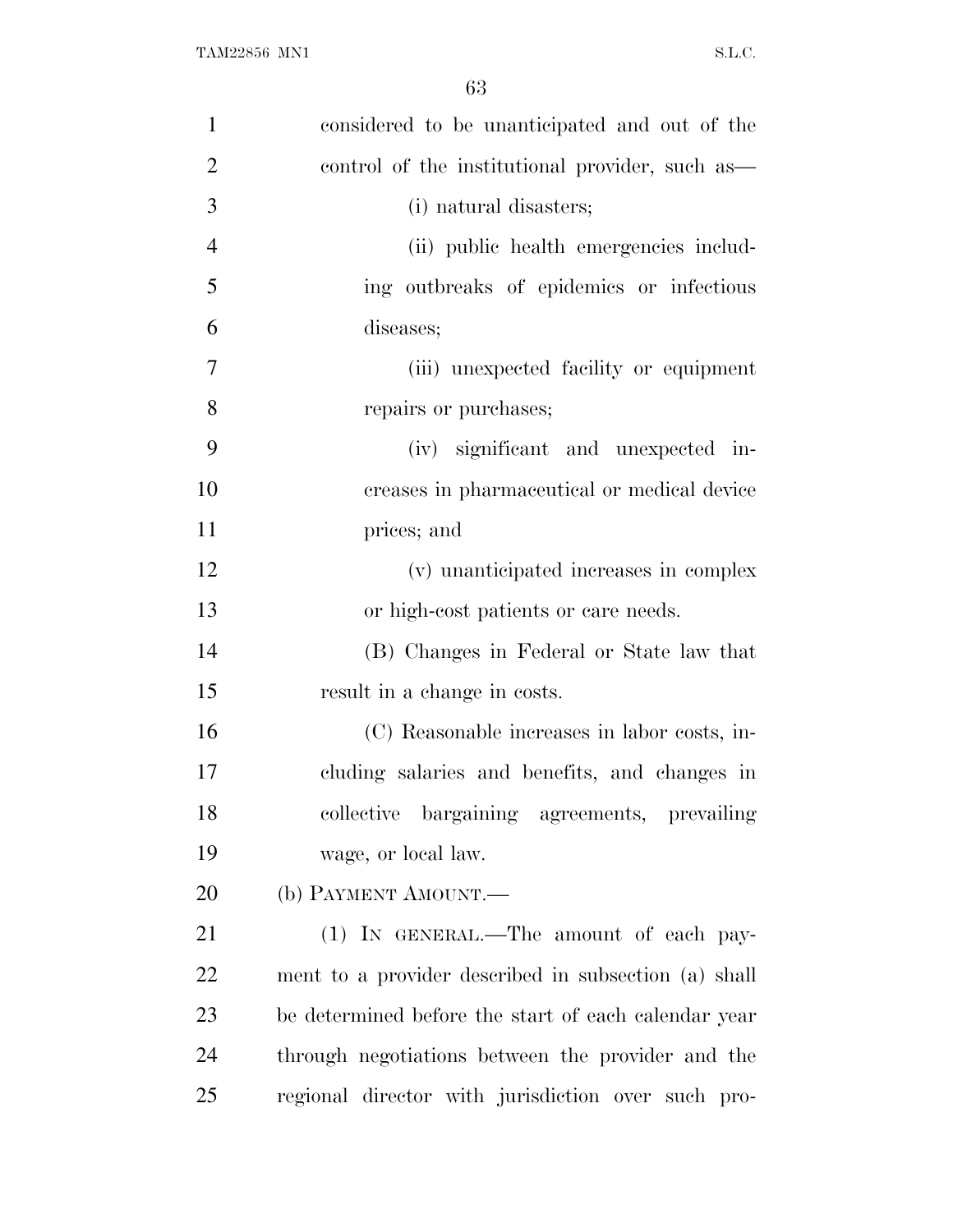| $\mathbf{1}$   | vider. Such amount shall be based on factors speci- |
|----------------|-----------------------------------------------------|
| $\overline{2}$ | fied in paragraph $(2)$ .                           |
| 3              | (2) PAYMENT FACTORS.—Payments negotiated            |
| $\overline{4}$ | pursuant to paragraph (1) shall take into account,  |
| 5              | with respect to a provider—                         |
| 6              | (A) the historical volume of services pro-          |
| 7              | vided for each item and services in the previous    |
| 8              | 3-year period;                                      |
| 9              | (B) the actual expenditures of such pro-            |
| 10             | vider in such provider's most recent cost report    |
| 11             | under title XVIII of the Social Security Act (42)   |
| 12             | U.S.C. 1395 et seq.) for each item and service      |
| 13             | compared to-                                        |
| 14             | (i) such expenditures for other institu-            |
| 15             | tional providers in the director's jurisdic-        |
| 16             | tion; and                                           |
| 17             | (ii) normative payment rates estab-                 |
| 18             | lished under comparative payment rate               |
| 19             | systems, including any adjustments, for             |
| 20             | such items and services;                            |
| 21             | (C) projected changes in the volume and             |
| 22             | type of items and services to be furnished;         |
| 23             | (D) wages for employees, including any              |
| 24             | necessary increases to ensure mandatory min-        |
| 25             | imum safe registered nurse-to-patient ratios        |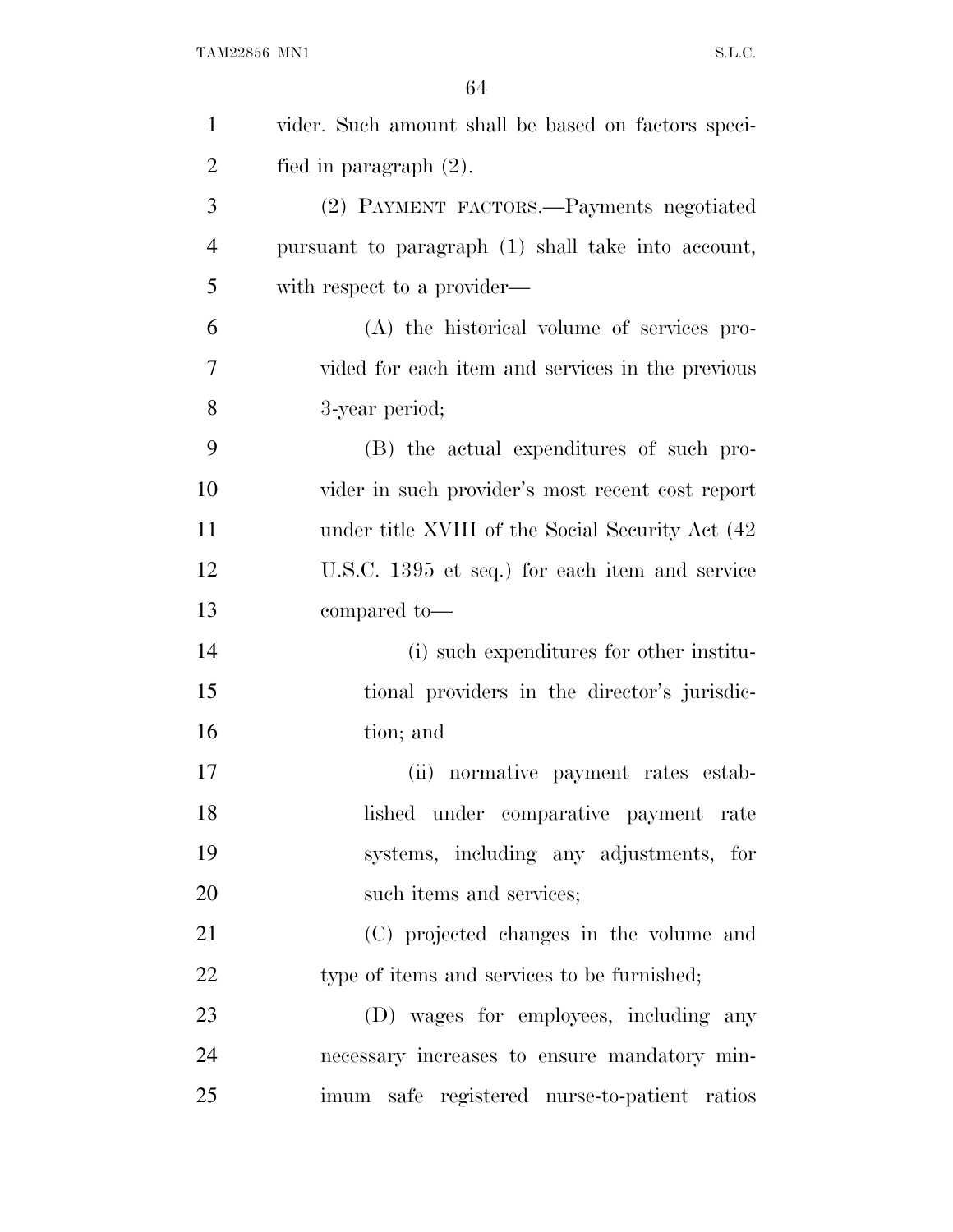| $\mathbf{1}$   | and optimal staffing levels for physicians and  |
|----------------|-------------------------------------------------|
| $\overline{2}$ | other health care workers;                      |
| 3              | (E) the provider's maximum capacity to          |
| $\overline{4}$ | provide items and services;                     |
| 5              | (F) education and prevention programs;          |
| 6              | (G) permissible adjustment to the pro-          |
| 7              | vider's operating budget due to factors such    |
| 8              | $as-$                                           |
| 9              | (i) an increase in primary or specialty         |
| 10             | care access;                                    |
| 11             | (ii) efforts to decrease health care dis-       |
| 12             | parities in rural or medically underserved      |
| 13             | areas;                                          |
| 14             | (iii) a response to emergent epidemic           |
| 15             | conditions;                                     |
| 16             | (iv) an increase in complex or high-            |
| 17             | cost patients or care needs; or                 |
| 18             | (v) proposed new and innovative pa-             |
| 19             | tient care programs at the institutional        |
| 20             | level;                                          |
| 21             | (H) whether the provider is located in a        |
| 22             | high social vulnerability index community, zip  |
| 23             | code, or census track, or is a minority-serving |
| 24             | provider; and                                   |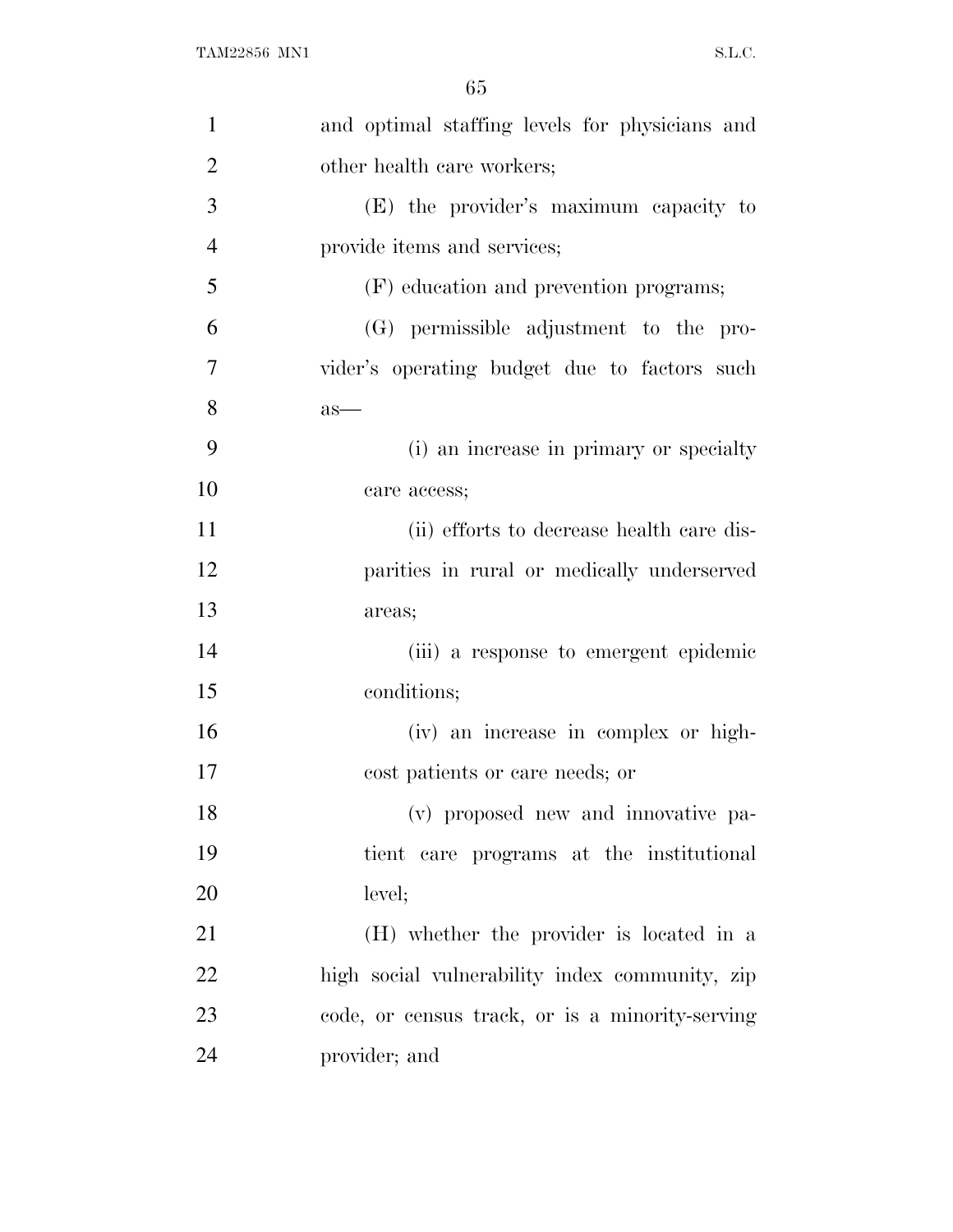| $\mathbf{1}$   | (I) any other factor determined appro-               |
|----------------|------------------------------------------------------|
| $\overline{2}$ | priate by the Secretary.                             |
| 3              | (3) LIMITATION.—Payment amounts negotiated           |
| $\overline{4}$ | pursuant to paragraph $(1)$ may not—                 |
| 5              | (A) take into account capital expenditures           |
| 6              | of the provider or any other expenditure not di-     |
| 7              | rectly associated with the provision of items and    |
| 8              | services by the provider to an individual;           |
| 9              | (B) be used by a provider for capital ex-            |
| 10             | penditures or such other expenditures;               |
| 11             | (C) exceed the provider's capacity to pro-           |
| 12             | vide care under this Act; or                         |
| 13             | (D) be used to pay or otherwise com-                 |
| 14             | pensate any board member, executive, or ad-          |
| 15             | ministrator of the institutional provider who        |
| 16             | any interest or relationship prohibited<br>has       |
| 17             | under section $301(b)(2)$ or disclosed under sec-    |
| 18             | tion 301.                                            |
| 19             | LIMITATION ON COMPENSATION.-Com-<br>(4)              |
| 20             | pensation costs for any employee or any contractor   |
| 21             | or any subcontractor employee of an institutional    |
| 22             | provider receiving global budgets under this section |
| 23             | shall meet the compensation cap established in sec-  |
| 24             | tion 702 of the Bipartisan Budget Act of 2013 (41)   |
| 25             | U.S.C. $4304(a)(16)$ and implementing regulations.   |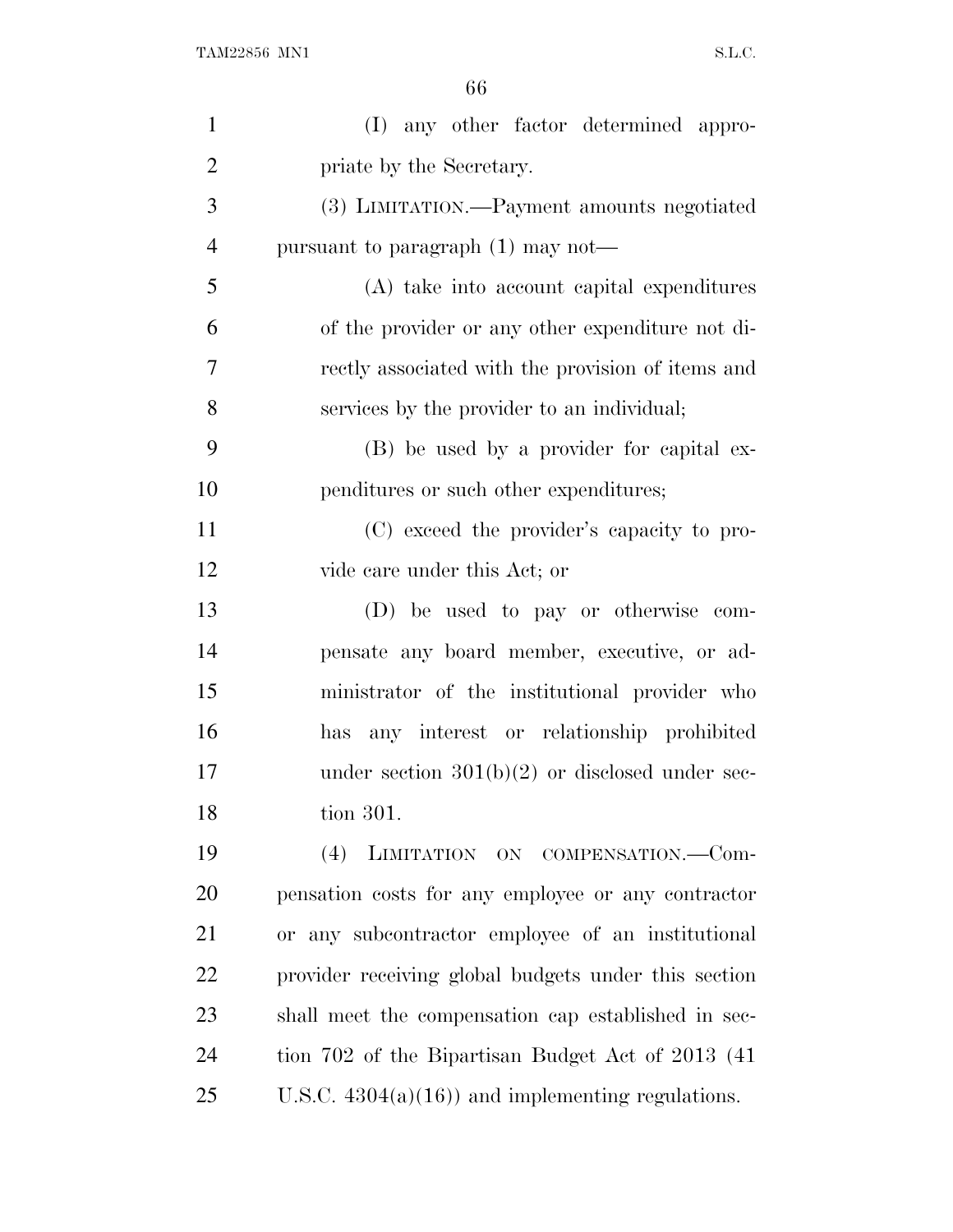(5) REGIONAL NEGOTIATIONS PERMITTED.— Subject to section 614, a regional director may nego- tiate changes to an institutional provider's global budget, including any adjustments to address un-foreseen market-shifts related to patient volume.

(c) BASELINE RATES AND ADJUSTMENTS.—

 (1) IN GENERAL.—The Secretary shall use ex- isting prospective payment systems under title XVIII of the Social Security Act to serve as the comparative payment rate system in global budget negotiations described in subsection (b). The Sec- retary shall update such comparative payment rate systems annually.

 (2) SPECIFICATIONS.—In developing the com- parative payment rate system, the Secretary shall use only the operating base payment rates under each such prospective payment systems with applica-ble adjustments.

 (3) LIMITATION.—The comparative rate system established under this subsection shall not include the value-based payment adjustments and the cap- ital expenses base payment rates that may be in-cluded in such a prospective payment system.

 (4) INITIAL YEAR.—In the first year that global budget payments under this Act are available to in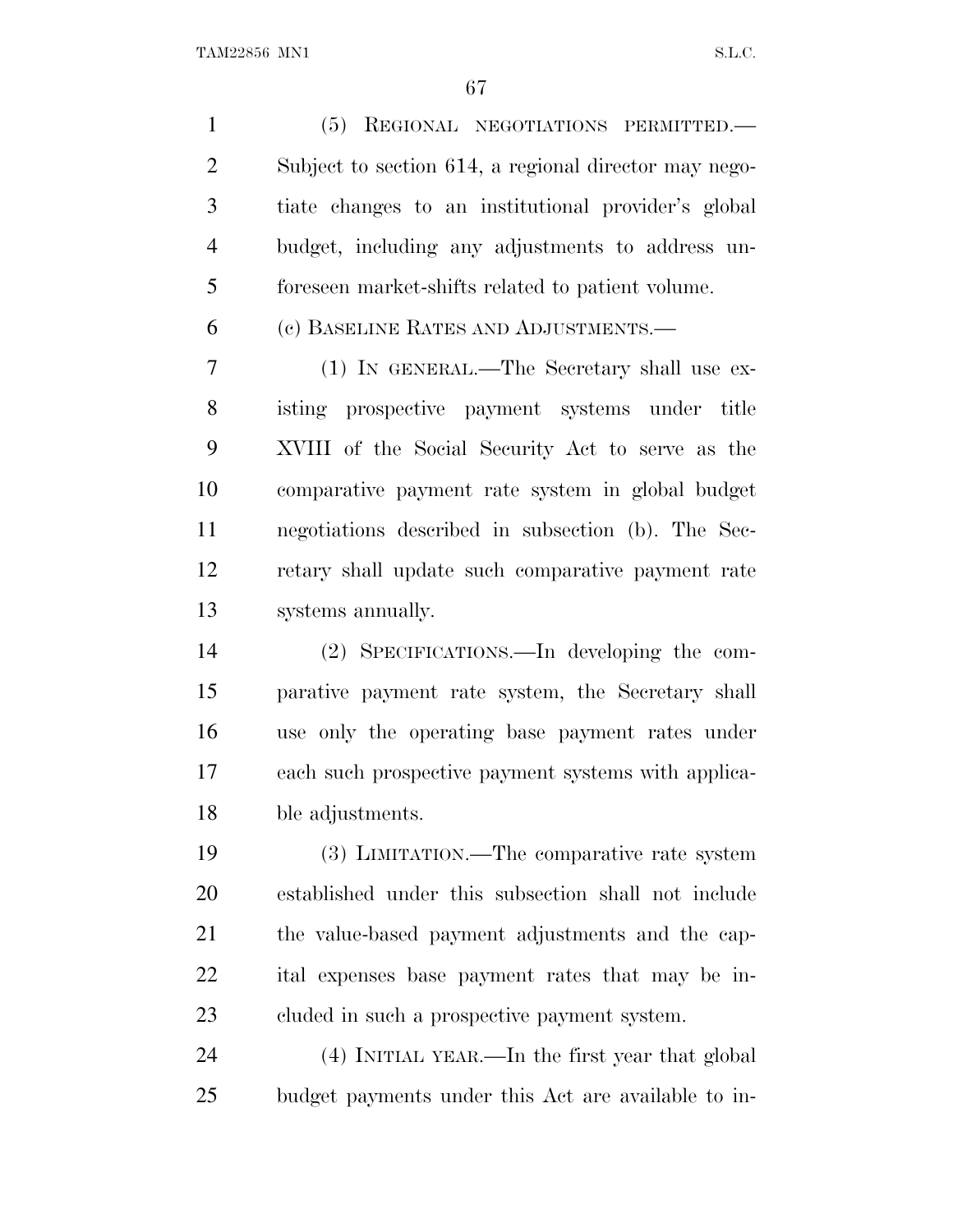TAM22856 MN1 S.L.C.

 stitutional providers and for purposes of selecting a comparative payment rate system used during initial global budget negotiations for each institutional pro- vider, the Secretary shall take into account the ap- propriate prospective payment system from the most recent year under title XVIII of the Social Security Act to determine what operating base payment the institutional provider would have been paid for cov- ered items and services furnished the preceding year with applicable adjustments, including adjustments due to any public health emergencies in the pre- ceding year, and excluding value-based payment ad- justments, based on such prospective payment sys- tem. (d) OPERATING EXPENSES.—For purposes of this title, ''operating expenses'' of a provider include the fol- lowing: (1) The cost of all items and services associated with the provision of inpatient care and outpatient care, including the following: (A) Wages and salary costs for physicians, nurses, and other health care practitioners em- ployed by an institutional provider, including mandatory minimum safe registered nurse-to-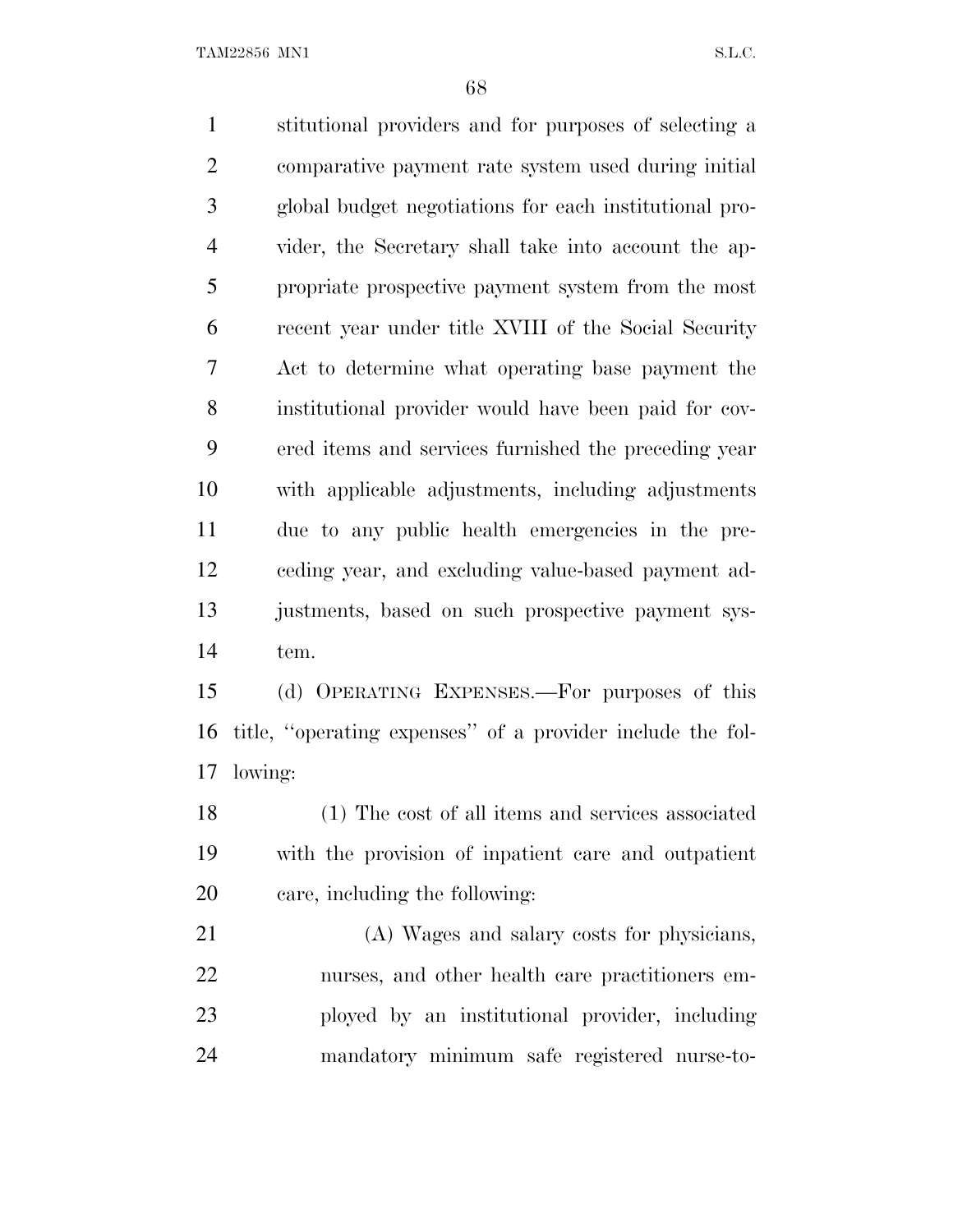| $\mathbf{1}$   | patient staffing ratios and optimal staffing lev-  |
|----------------|----------------------------------------------------|
| $\overline{2}$ | els for physicians and other healthcare workers.   |
| 3              | (B) Wages and salary costs for all ancil-          |
| $\overline{4}$ | lary staff and services.                           |
| 5              | (C) Costs of all pharmaceutical products           |
| 6              | administered by health care clinicians at the in-  |
| 7              | stitutional provider's facilities or through serv- |
| 8              | ices provided in accordance with State licensing   |
| 9              | laws or regulations under which the institu-       |
| 10             | tional provider operates.                          |
| 11             | (D) Costs for infectious disease response          |
| 12             | preparedness, including maintenance of a 1-        |
| 13             | year or 365-day stockpile of personal protective   |
| 14             | equipment, occupational testing and surveil-       |
| 15             | lance, medical services for occupational infec-    |
| 16             | tious disease exposure, and contact tracing.       |
| 17             | (E) Purchasing and maintenance of med-             |
| 18             | ical devices, supplies, and other health care      |
| 19             | technologies, including diagnostic testing equip-  |
| 20             | ment.                                              |
| 21             | (F) Costs of all incidental services nec-          |
| 22             | essary for safe patient care and handling.         |
| 23             | (G) Costs of patient care, education, and          |
| 24             | prevention programs, including occupational        |
| 25             | health and safety programs, public health pro-     |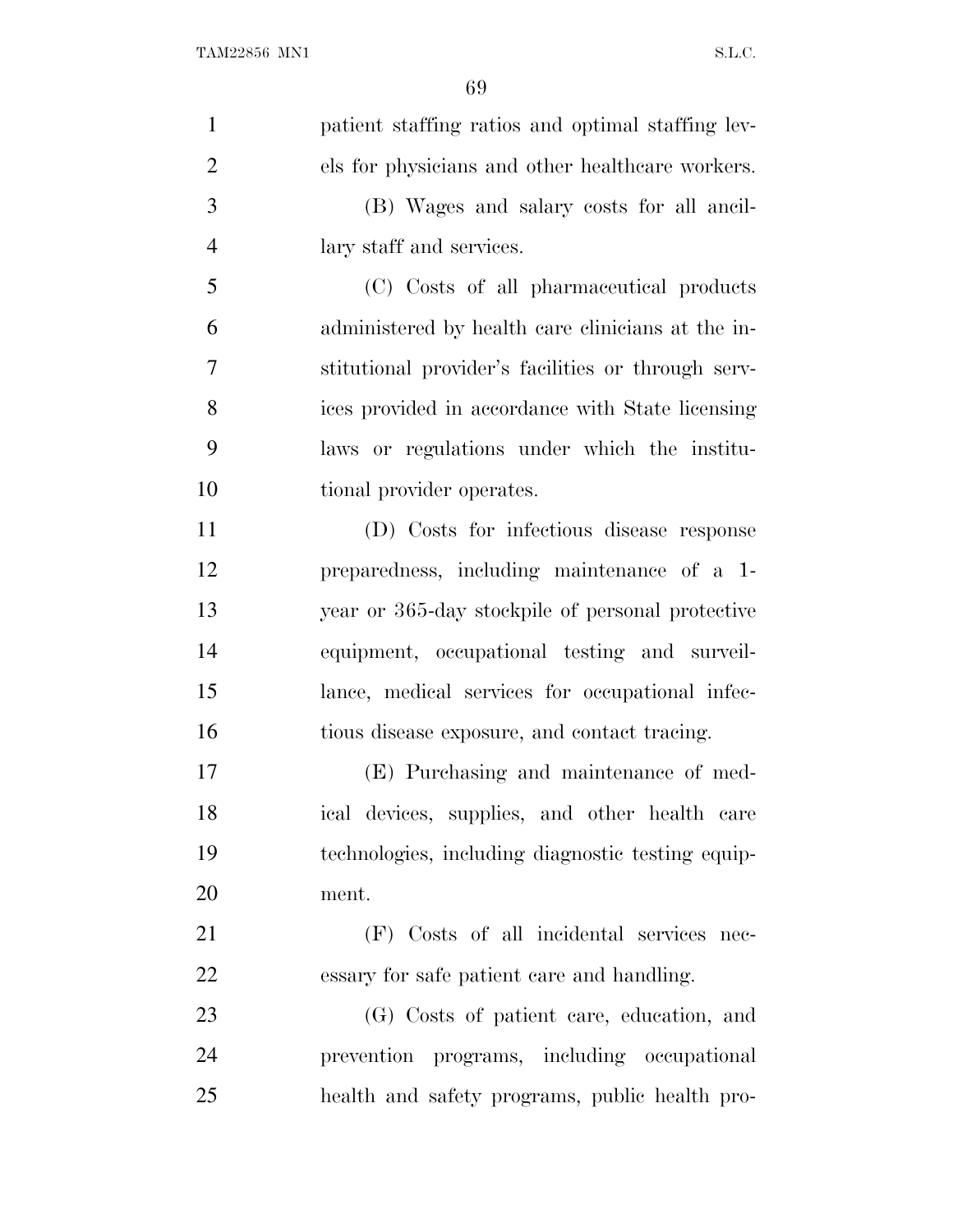| $\mathbf{1}$   | grams, and necessary staff to implement such           |
|----------------|--------------------------------------------------------|
| $\overline{2}$ | programs, for the continued education and              |
| 3              | health and safety of clinicians and other indi-        |
| $\overline{4}$ | viduals employed by the institutional provider.        |
| 5              | (2) Administrative costs for the institutional         |
| 6              | provider.                                              |
| 7              | SEC. 612. PAYMENTS TO INDIVIDUAL PROVIDERS THROUGH     |
| 8              | FEE-FOR-SERVICE.                                       |
| 9              | (a) MEDICARE FOR ALL FEE SCHEDULE.—                    |
| 10             | (1) ESTABLISHMENT.—Not later than 1 year               |
| 11             | after the date of the enactment of this Act, and in    |
| 12             | consultation with providers and regional office direc- |
| 13             | tors, the Secretary shall establish and annually up-   |
| 14             | national fee schedule that establishes<br>date<br>a    |
| 15             | amounts for items and services payable under this      |
| 16             | Act, furnished by—                                     |
| 17             | (A) individual providers;                              |
| 18             | (B) providers in group practices who are               |
| 19             | not receiving payments on a salaried basis de-         |
| 20             | scribed in section $611(a)(3)$ ;                       |
| 21             | (C) providers of home- and community-                  |
| 22             | based services; and                                    |
| 23             | (D) any other provider not described in                |
| 24             | section 611.                                           |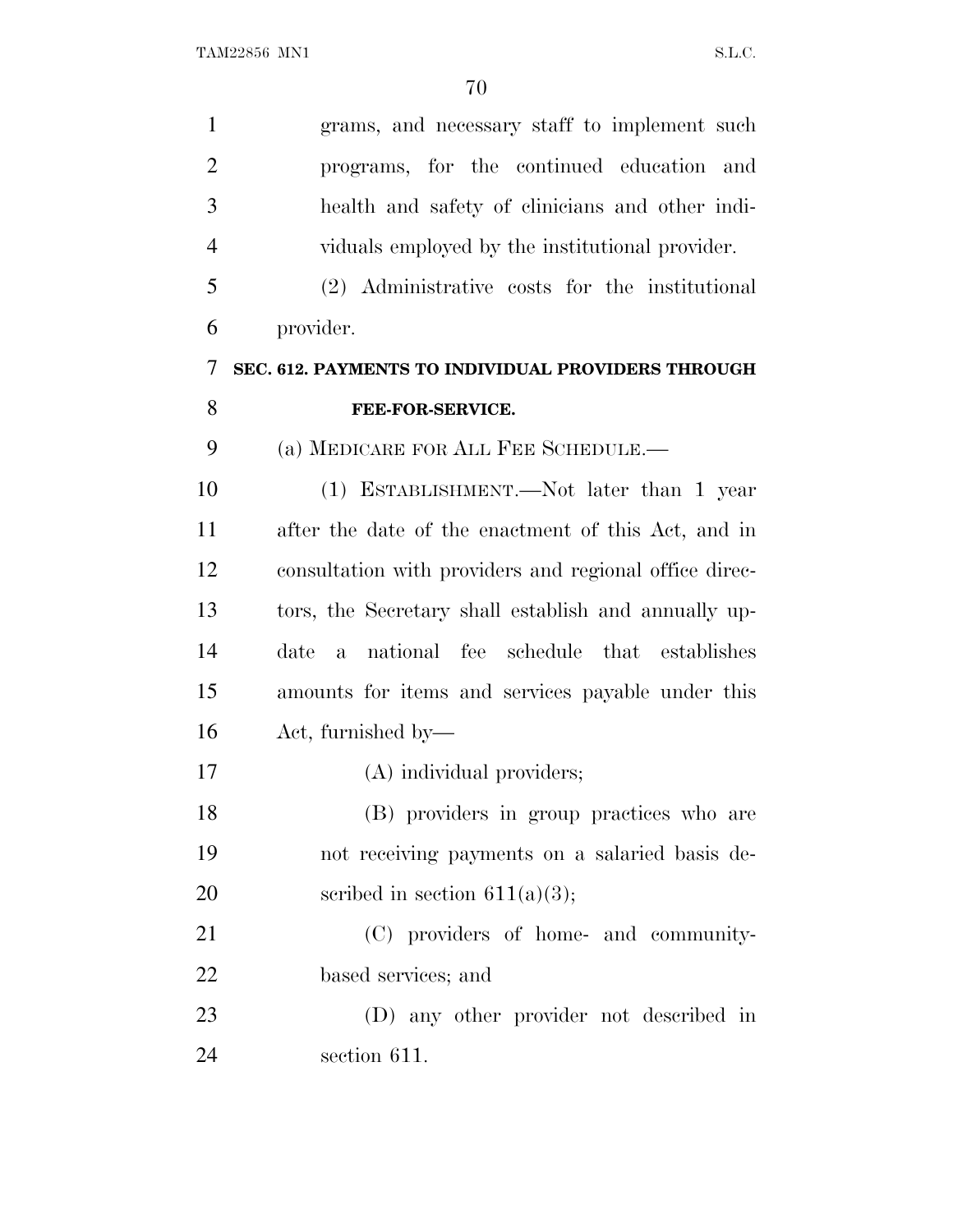| $\mathbf{1}$   | (2) AMOUNTS.—In establishing the fee schedule          |
|----------------|--------------------------------------------------------|
| $\overline{c}$ | under paragraph (1), the Secretary shall take into     |
| 3              | account-                                               |
| $\overline{4}$ | (A) the amounts payable for such items                 |
| 5              | and services under title XVIII of the Social Se-       |
| 6              | curity Act and other Federal health programs;          |
| 7              | and                                                    |
| 8              | (B) the expertise of providers and the                 |
| 9              | value of items and services furnished by such          |
| 10             | providers.                                             |
| 11             | LEVERAGING EXISTING MEDICARE PAYMENT<br>(b)            |
| 12             | PROCESSES.-                                            |
| 13             | (1)<br>APPLICATION OF PAYMENT PROCESSES                |
| 14             | UNDER TITLE XVIII.—Except as otherwise provided        |
| 15             | in this section, the Secretary shall establish, and    |
| 16             | shall annually update by regulation, the fee schedule  |
| 17             | under subsection (a) in a manner that is docu-         |
| 18             | mented, is transparent, allows for public comment,     |
| 19             | and, to the greatest extent practicable, is consistent |
| 20             | with processes for determining, revising, and making   |
| 21             | payments for items and services under title XVIII of   |
| 22             | the Social Security Act (42 U.S.C. 1395 et seq.), in-  |
| 23             | cluding the application of the provisions of, and      |
| 24             | amendments made by, section 613.                       |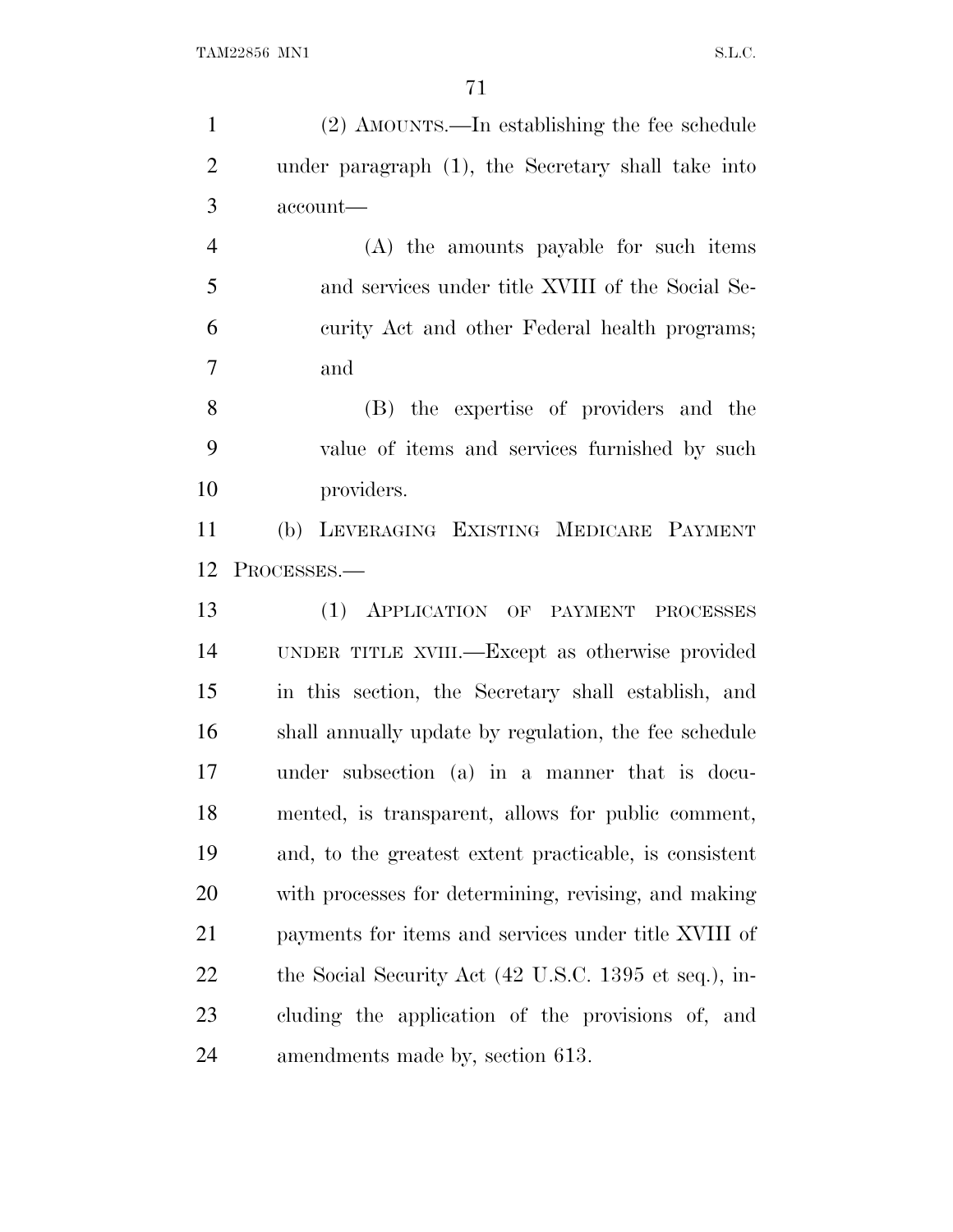(2) ELECTRONIC BILLING.—The Secretary shall establish a uniform national system for electronic billing for purposes of making payments under this section.

 (c) APPLICATION OF CURRENT AND PLANNED PAY- MENT REFORMS.—To the extent the Secretary determines such application is necessary to ensure a smooth and fair transition, the Secretary may apply payment reform ac- tivities planned or implemented with respect to such title XVIII as of the date of the enactment of this Act, includ- ing demonstrations, waivers, or any other provider pay- ment agreements, to benefits under this Act, provided that the Secretary sets forth a process for reviewing such appli- cations and making such determinations that is reason- able, transparent, and documented, and allows for public comment.

 (d) PHYSICIAN PRACTICE REVIEW BOARD.—Each di- rector of a regional office, in consultation with representa- tives of physicians practicing in that region, shall establish and appoint a physician practice review board to assure quality, cost effectiveness, and fair reimbursements for physician-delivered items and services. The use of mecha- nisms that discriminate against people with disabilities is prohibited for use in any value or cost-effectiveness assess-ments.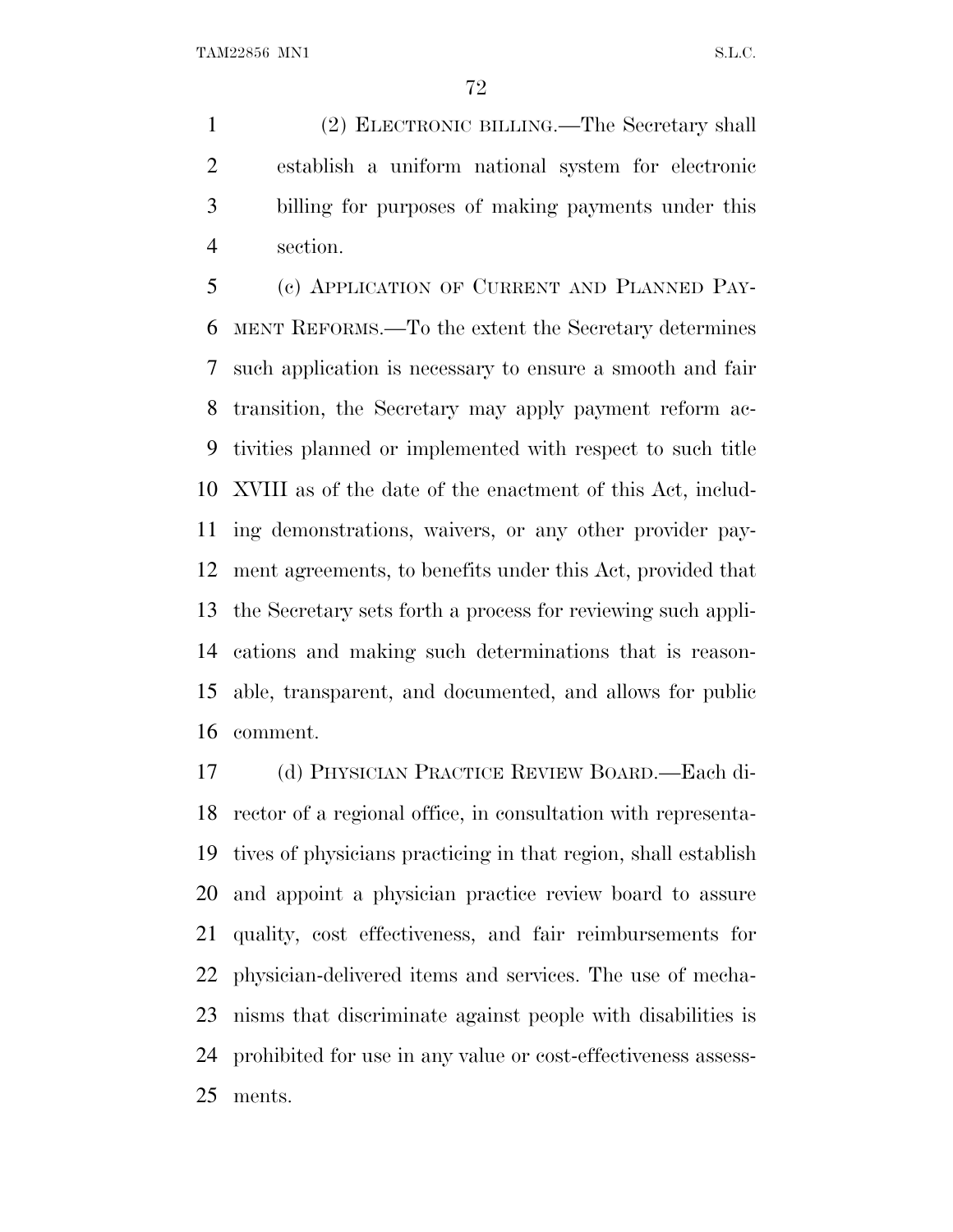| 1              | SEC. 613. ACCURATE VALUATION OF SERVICES UNDER THE                      |
|----------------|-------------------------------------------------------------------------|
| $\overline{2}$ | MEDICARE PHYSICIAN FEE SCHEDULE.                                        |
| 3              | STANDARDIZED AND DOCUMENTED<br><b>REVIEW</b><br>(a)                     |
| 4              | PROCESS.—Section $1848(c)(2)$ of the Social Security Act                |
| 5              | $(42 \text{ U.S.C. } 1395\text{w}-4(c)(2))$ is amended by adding at the |
| 6              | end the following new subparagraph:                                     |
| $\overline{7}$ | "(P) STANDARDIZED AND DOCUMENTED                                        |
| 8              | REVIEW PROCESS.                                                         |
| 9              | "(i) IN GENERAL.—Not later than one                                     |
| 10             | year after the date of enactment of this                                |
| 11             | subparagraph, the Secretary shall estab-                                |
| 12             | lish, document, and make publicly avail-                                |
| 13             | able, in consultation with the Office of Pri-                           |
| 14             | mary Health Care, a standardized process                                |
| 15             | for reviewing the relative values of physi-                             |
| 16             | cians' services under this paragraph.                                   |
| 17             | "(ii) MINIMUM REQUIREMENTS.—The                                         |
| 18             | standardized process shall include, at a                                |
| 19             | minimum, methods and criteria for identi-                               |
| 20             | fying services for review, prioritizing the                             |
| 21             | review of services, reviewing stakeholder                               |
| 22             | recommendations, and identifying addi-                                  |
| 23             | tional resources to be considered during                                |
| 24             | the review process.".                                                   |
| 25             | (b) PLANNED AND DOCUMENTED USE OF FUNDS.—                               |
| 26             | Section $1848(c)(2)(M)$ of the Social Security Act (42)                 |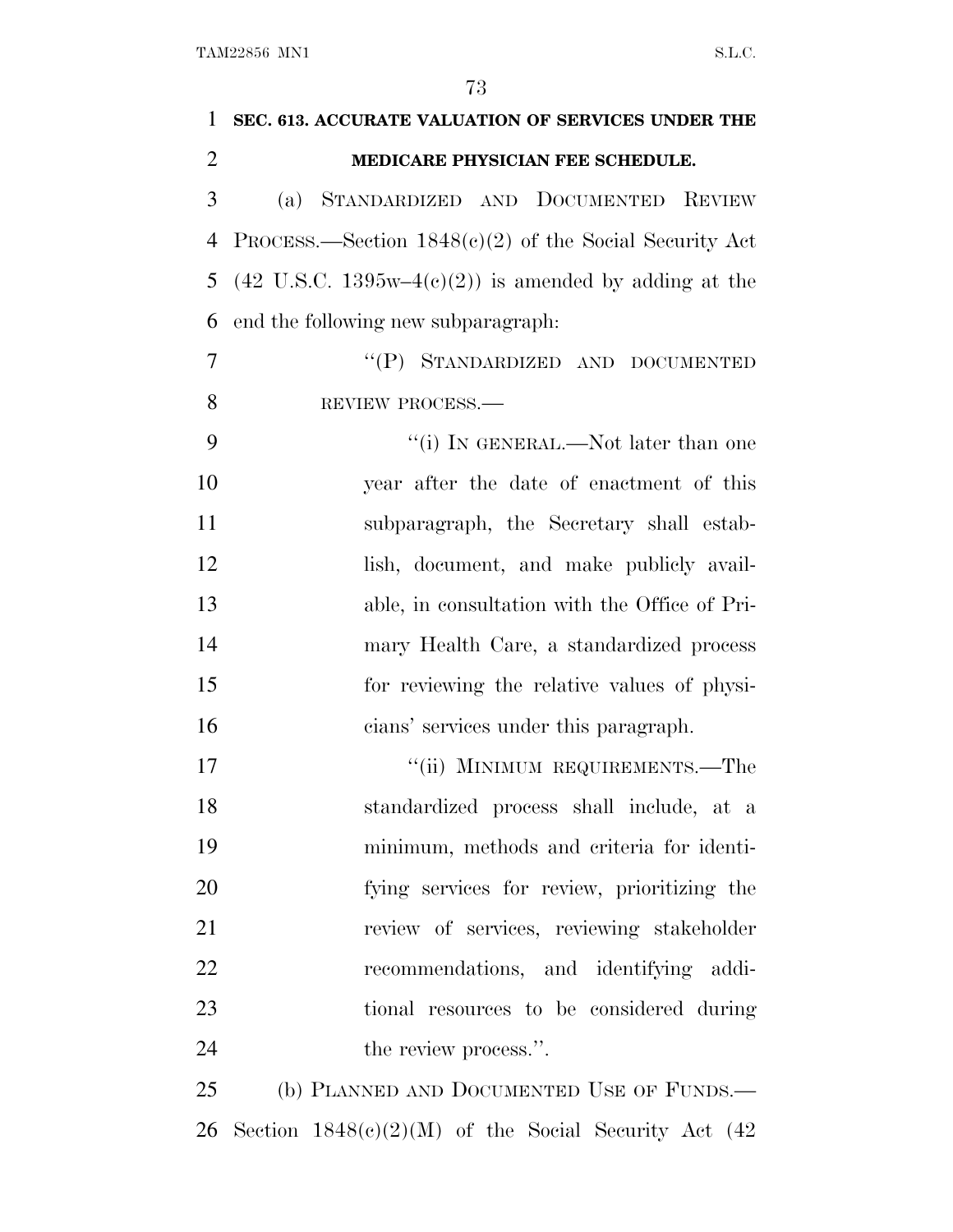1 U.S.C.  $1305w-4(c)(2)(M)$  is amended by adding at the end the following new clause:

| $\overline{3}$ | $``(x)$ PLANNED AND DOCUMENTED               |
|----------------|----------------------------------------------|
| $\overline{4}$ | USE OF FUNDS.—For each fiscal year (be-      |
| 5              | ginning with the first fiscal year beginning |
| 6              | on or after the date of enactment of this    |
| $\overline{7}$ | clause), the Secretary shall provide to Con- |
| 8              | gress a written plan for using the funds     |
| 9              | provided under clause (ix) to collect and    |
| 10             | use information on physicians' services in   |
| 11             | the determination of relative values under   |
| 12             | this subparagraph.".                         |

13 (c) INTERNAL TRACKING OF REVIEWS.—

 (1) IN GENERAL.—Not later than one year after the date of enactment of this Act, the Sec- retary shall submit to Congress a proposed plan for systematically and internally tracking the Sec- retary's review of the relative values of physicians' services, such as by establishing an internal data-20 base, under section  $1848(e)(2)$  of the Social Security 21 Act (42 U.S.C. 1395w–4 $(e)(2)$ ), as amended by this section.

 (2) MINIMUM REQUIREMENTS.—The proposal shall include, at a minimum, plans and a timeline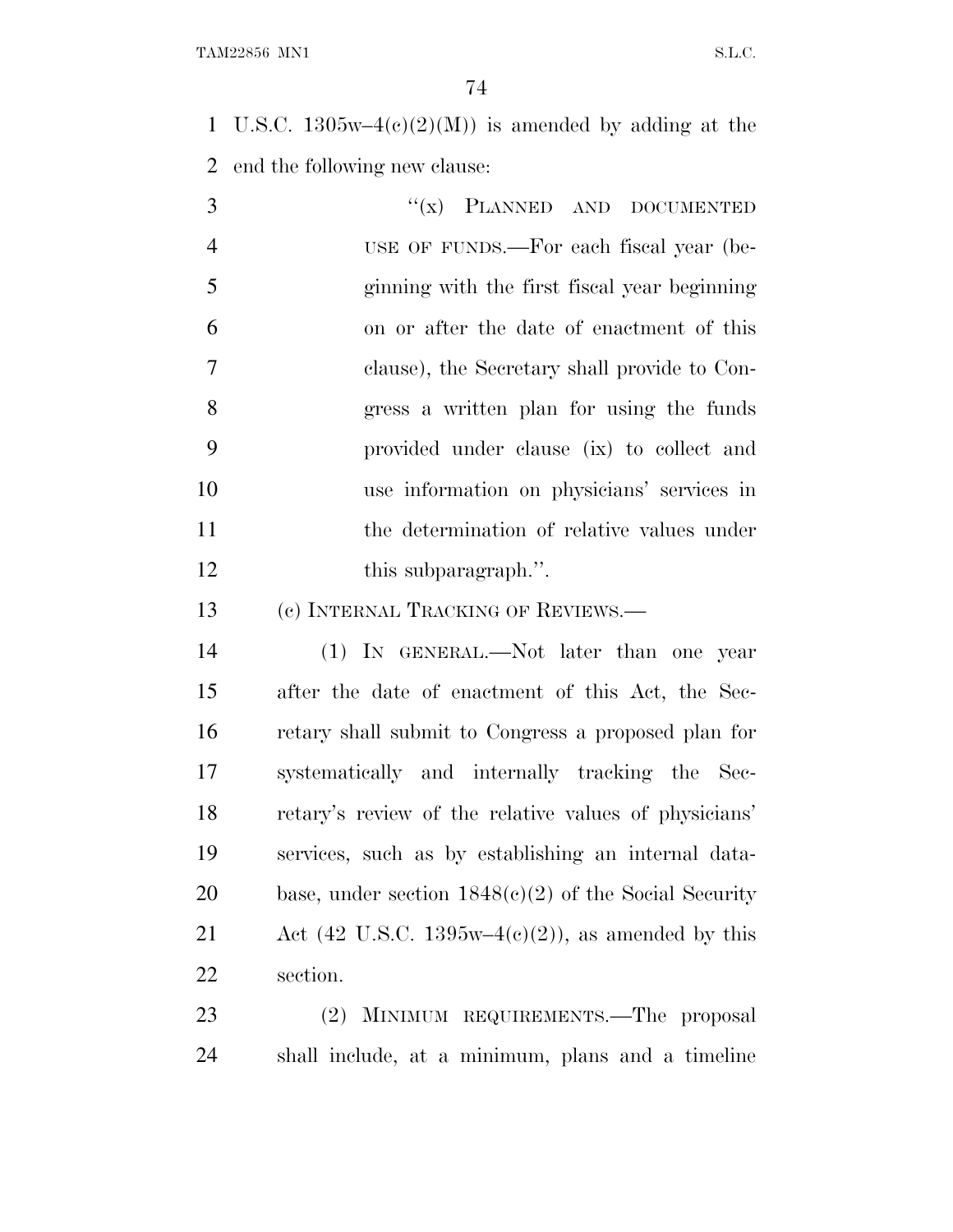| $\mathbf{1}$   | for achieving the ability to systematically and inter-                 |
|----------------|------------------------------------------------------------------------|
| $\overline{c}$ | nally track the following:                                             |
| 3              | (A) When, how, and by whom services are                                |
| $\overline{4}$ | identified for review.                                                 |
| 5              | (B) When services are reviewed or when                                 |
| 6              | new services are added.                                                |
| 7              | (C) The resources, evidence, data, and rec-                            |
| 8              | ommendations used in reviews.                                          |
| 9              | (D) When relative values are adjusted.                                 |
| 10             | (E) The rationale for final relative value                             |
| 11             | decisions.                                                             |
| 12             | (d) FREQUENCY OF REVIEW.—Section $1848(c)(2)$ of                       |
| 13             | the Social Security Act $(42 \text{ U.S.C. } 1395\text{w}-4(c)(2))$ is |
| 14             | amended—                                                               |
| 15             | (1) in subparagraph $(B)(i)$ , by striking "5" and                     |
| 16             | inserting "4"; and                                                     |
| 17             | $(2)$ in subparagraph $(K)(i)(I)$ , by striking "peri-                 |
| 18             | odically" and inserting "annually".                                    |
| 19             | (e) CONSULTATION WITH MEDICARE PAYMENT AD-                             |
| 20             | VISORY COMMISSION.-                                                    |
| 21             | (1) IN GENERAL.—Section $1848(c)(2)$ of the                            |
| 22             | Social Security Act $(42 \text{ U.S.C. } 1395\text{w}-4(c)(2))$ is     |
| 23             | amended-                                                               |
| 24             | $(A)$ in subparagraph $(B)(i)$ , by inserting                          |
| 25             | "in consultation with the Medicare Payment                             |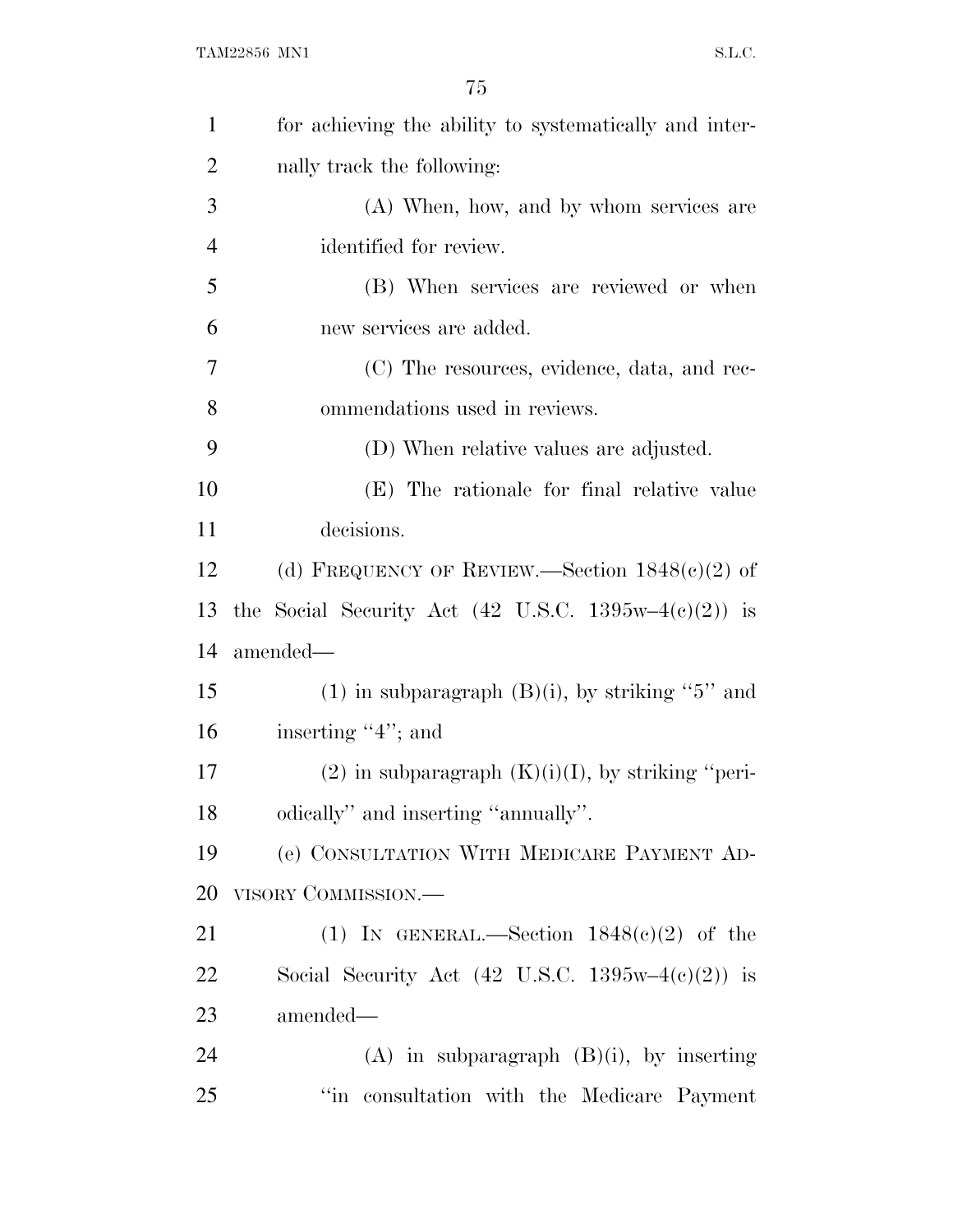| $\mathbf{1}$   | Advisory Commission," after "The Secretary,";               |
|----------------|-------------------------------------------------------------|
| $\overline{2}$ | and                                                         |
| 3              | $(B)$ in subparagraph $(K)(i)(I)$ , as amended              |
| $\overline{4}$ | by subsection $(d)(2)$ , by inserting ", in coordi-         |
| 5              | nation with the Medicare Payment Advisory                   |
| 6              | Commission," after "annually".                              |
| 7              | (2) CONFORMING AMENDMENTS.—Section 1805                     |
| 8              | of the Social Security Act (42 U.S.C. 1395b–6) is           |
| 9              | amended—                                                    |
| 10             | (A) in subsection (b)(1)(A), by inserting                   |
| 11             | the following before the semicolon at the end:              |
| 12             | "and including coordinating with the Secretary              |
| 13             | in accordance with section $1848(c)(2)$ to sys-             |
| 14             | tematically review the relative values established          |
| 15             | for physicians' services, identify potentially              |
| 16             | misvalued services, and propose adjustments to              |
| 17             | the relative values for physicians' services"; and          |
| 18             | $(B)$ in subsection $(e)(1)$ , in the second sen-           |
| 19             | tence, by inserting "or the Ranking Minority"               |
| 20             | Member" after "the Chairman".                               |
| 21             | (f) PERIODIC AUDIT BY THE COMPTROLLER GEN-                  |
| 22             | ERAL.—Section $1848(c)(2)$ of the Social Security Act (42)  |
| 23             | U.S.C. 1395w-4 $(e)(2)$ ), as amended by subsection (a), is |
| 24             | amended by adding at the end the following new subpara-     |
| 25             | graph:                                                      |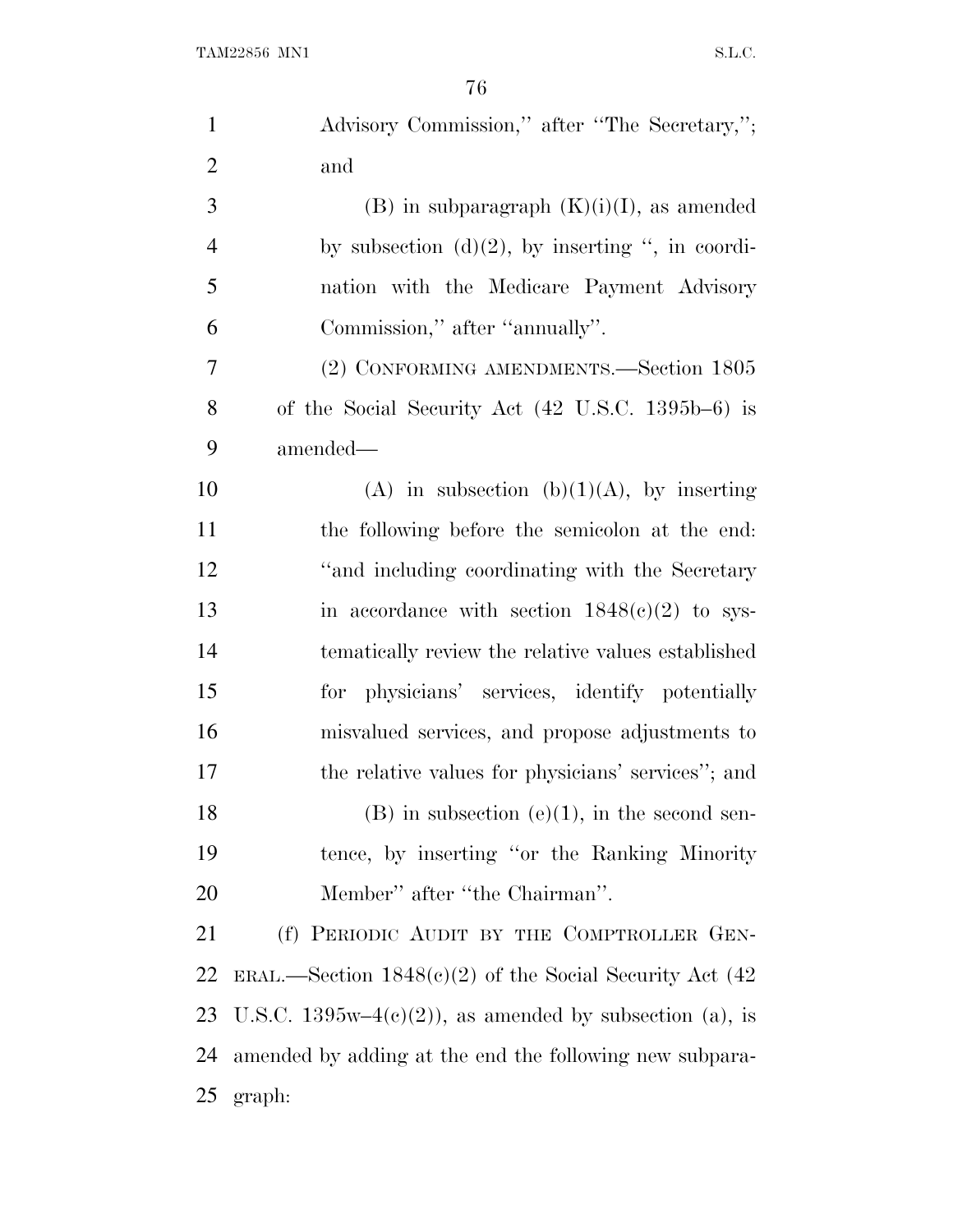| $\mathbf{1}$   | "(Q) PERIODIC AUDIT BY THE COMP-                       |
|----------------|--------------------------------------------------------|
| $\overline{2}$ | TROLLER GENERAL.-                                      |
| 3              | "(i) IN GENERAL.—The Comptroller                       |
| $\overline{4}$ | General of the United States (in this sub-             |
| 5              | paragraph referred to as the 'Comptroller              |
| 6              | General') shall periodically audit the review          |
| $\overline{7}$ | by the Secretary of relative values estab-             |
| 8              | lished under this paragraph for physicians'            |
| 9              | services.                                              |
| 10             | "(ii) ACCESS TO INFORMATION.—The                       |
| 11             | Comptroller General shall have unre-                   |
| 12             | stricted access to all deliberations, records,         |
| 13             | and data related to the activities carried             |
| 14             | out under this paragraph, in a timely man-             |
| 15             | ner, upon request.".                                   |
| 16             | SEC. 614. PAYMENTS FOR PRESCRIPTION DRUGS AND AP-      |
| 17             | PROVED DEVICES AND EQUIPMENT.                          |
| 18             | (a) NEGOTIATED PRICES.—The prices to be paid for       |
| 19             | covered pharmaceutical products, medical supplies, and |
| 20             | medically necessary assistive equipment shall be nego- |
| 21             | tiated annually by the Secretary.                      |
| 22             | (b) PRESCRIPTION DRUG FORMULARY.—                      |
| 23             | (1) IN GENERAL.—The Secretary shall establish          |
| 24             | a prescription drug formulary system, pursuant to      |
| 25             | the requirements of section 202, which shall encour-   |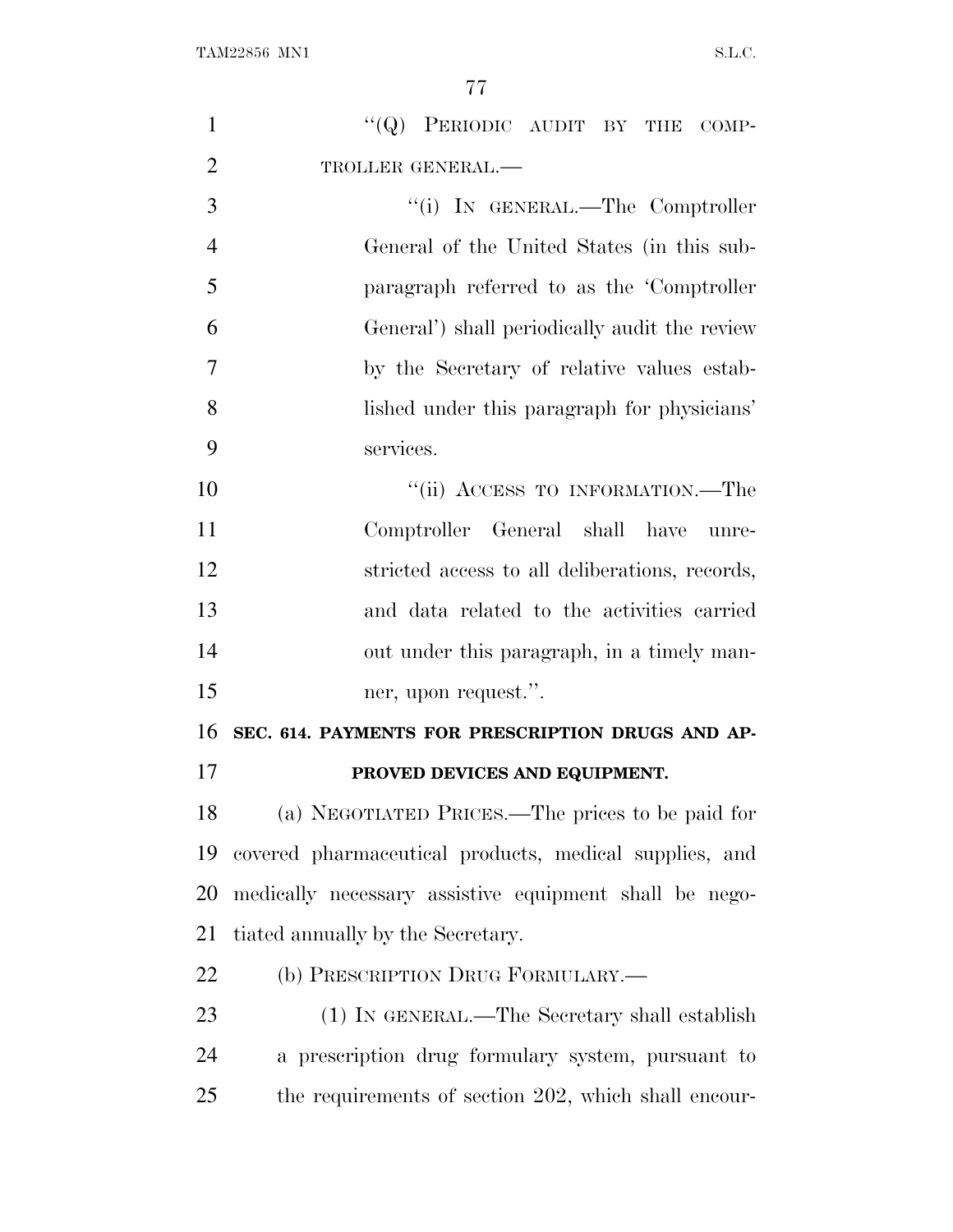| $\mathbf{1}$   | age best-practices in prescribing and discourage the       |
|----------------|------------------------------------------------------------|
| $\overline{2}$ | use of ineffective, dangerous, or excessively costly       |
| 3              | medications when better alternatives are available.        |
| $\overline{4}$ | (2) PROMOTION OF USE OF GENERICS.-The                      |
| 5              | formulary under this subsection shall promote the          |
| 6              | use of generic medications to the greatest extent          |
| 7              | possible.                                                  |
| 8              | (3)<br>FORMULARY UPDATES<br>AND<br><b>PETITION</b>         |
| 9              | RIGHTS.—The formulary under this subsection shall          |
| 10             | be updated frequently and clinicians and patients          |
| 11             | may petition the Secretary to add new pharma-              |
| 12             | ceuticals or to remove ineffective or dangerous medi-      |
| 13             | cations from the formulary.                                |
| 14             | (4) USE OF OFF-FORMULARY MEDICATIONS.—                     |
| 15             | The Secretary shall promulgate rules regarding the         |
| 16             | use of off-formulary medications which allow for pa-       |
| 17             | tient access but do not compromise the formulary.          |
| 18             | SEC. 615. PAYMENT PROHIBITIONS; CAPITAL EXPENDI-           |
| 19             | TURES; SPECIAL PROJECTS.                                   |
| 20             | (a) PROHIBITIONS.—Payments to providers under              |
| 21             | this Act may not take into account, include any process    |
|                |                                                            |
| 22             | for the provision of funding for, or be used by a provider |
| 23             | $for-$                                                     |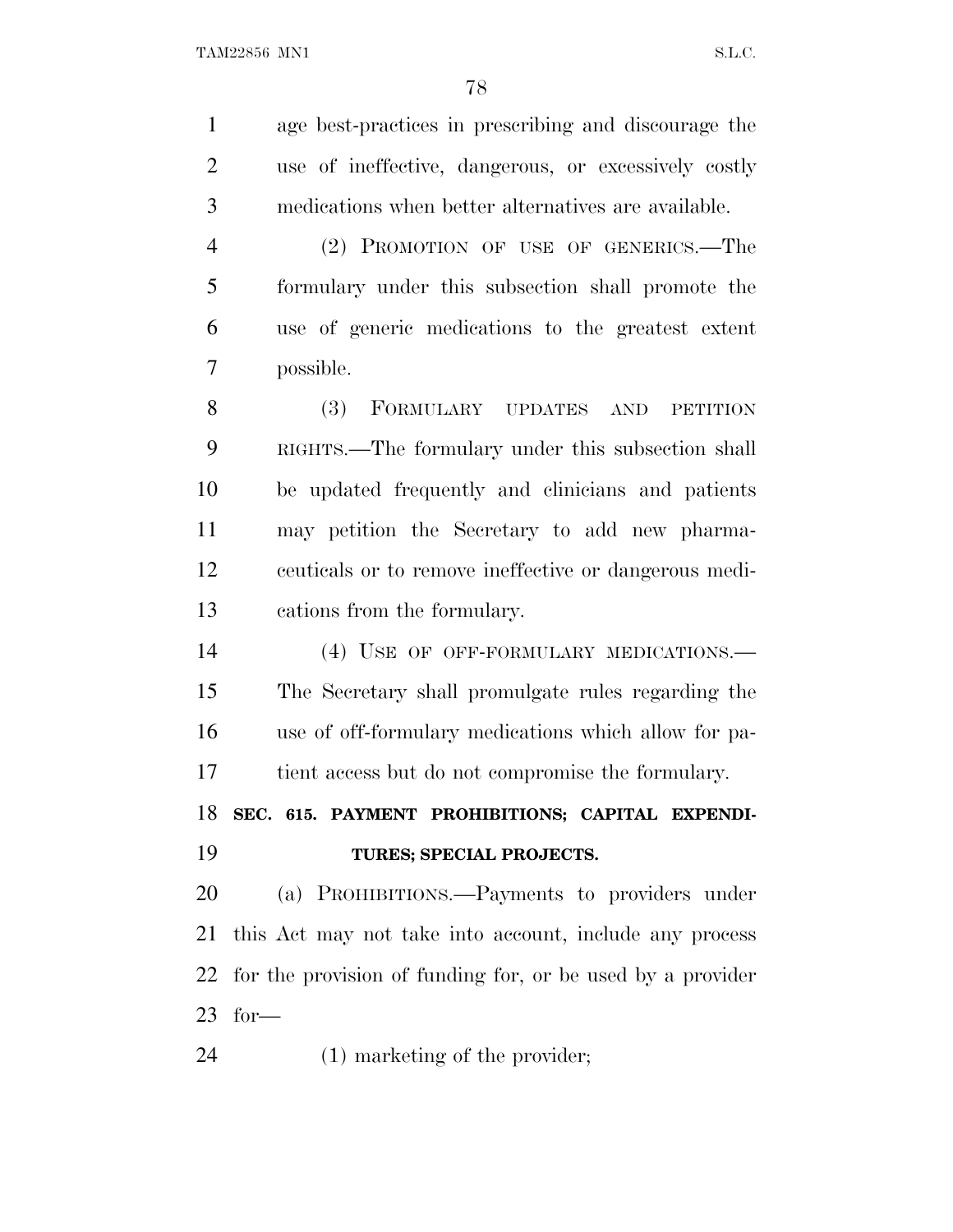| $\mathbf{1}$   | $(2)$ the profit or net revenue of the provider, or        |
|----------------|------------------------------------------------------------|
| $\overline{2}$ | increasing the profit or net revenue of the provider;      |
| 3              | (3) any agreement or arrangement described in              |
| $\overline{4}$ | section $203(a)(4)$ of the Labor-Management Report-        |
| 5              | ing and Disclosure Act of 1959 (29 U.S.C.                  |
| 6              | $433(a)(4)$ ; or                                           |
| $\overline{7}$ | (4) political or other contributions prohibited            |
| 8              | under section 317 of the Federal Elections Cam-            |
| 9              | paign Act of 1971 (52 U.S.C. 30119(a)(1)).                 |
| 10             | (b) PAYMENTS FOR CAPITAL EXPENDITURES.-                    |
| 11             | (1) IN GENERAL.—The Secretary shall pay,                   |
| 12             | from amounts made available for capital expendi-           |
| 13             | tures pursuant to section $601(a)(2)(B)$ , such sums       |
| 14             | determined appropriate by the Secretary to providers       |
| 15             | who have submitted an application to the regional          |
| 16             | director of the region or regions in which the pro-        |
| 17             | vider operates or seeks to operate in a time and           |
| 18             | manner specified by the Secretary for purposes of          |
| 19             | funding capital expenditures of such providers.            |
| 20             | (2) PRIORITY.—The Secretary shall prioritize               |
| 21             | allocation of funding under paragraph (1) to               |
| 22             | projects that propose to use such funds to improve         |
| 23             | service in a medically underserved area (as defined        |
| 24             | in section $330(b)(3)$ of the Public Health Service        |
| 25             | Act $(42 \text{ U.S.C. } 254b(b)(3))$ or to address health |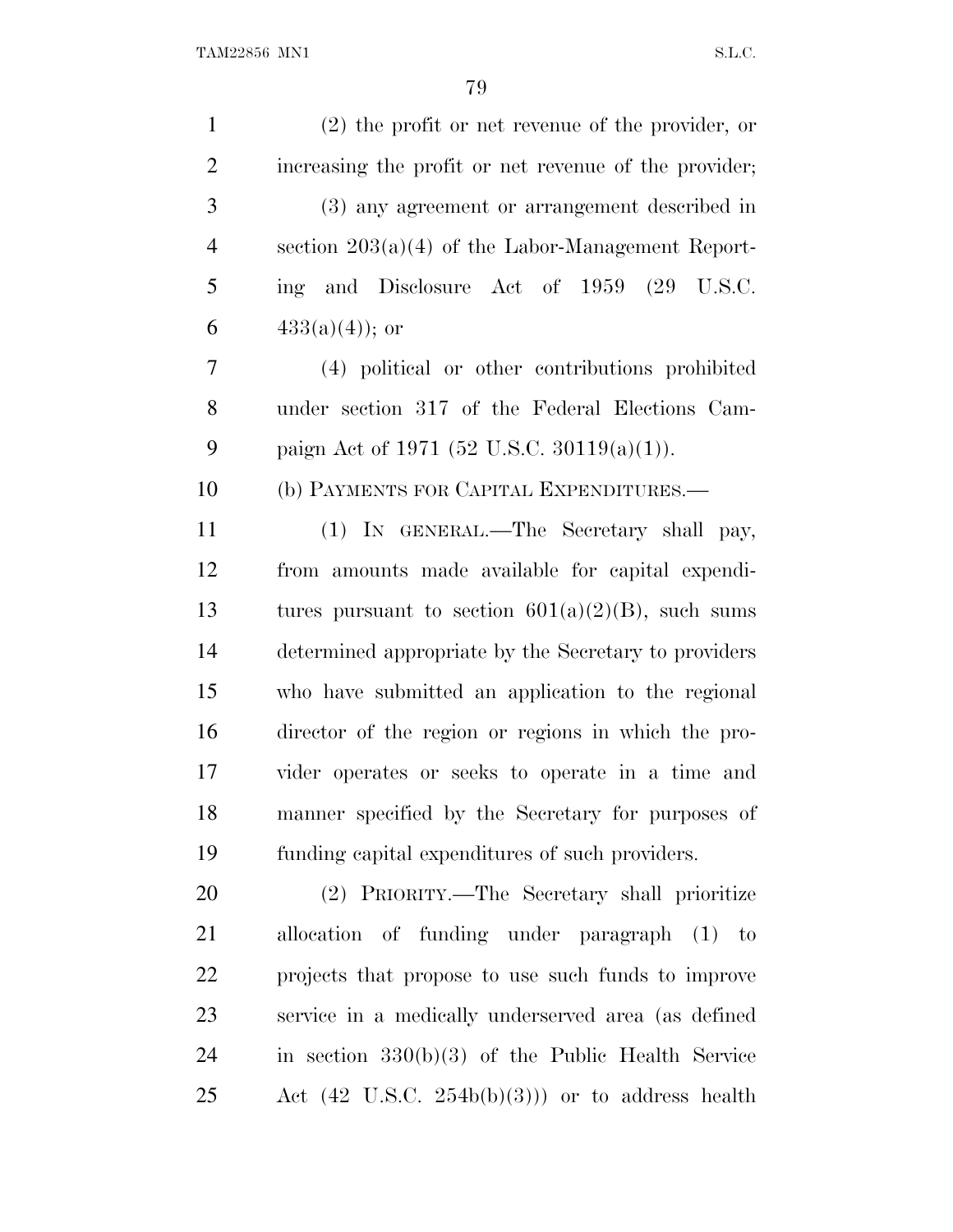TAM22856 MN1 S.L.C.

 disparities, including racial, ethnic, national origin, primary language use, age, disability, sex (including gender identity and sexual orientation), geography, or socioeconomic health disparities.

 (3) LIMITATION.—The Secretary shall not grant funding for capital expenditures under this subsection for capital projects that are financed di- rectly or indirectly through the diversion of private or other non-Medicare for All Program funding that results in reductions in care to patients, including reductions in registered nursing staffing patterns and changes in emergency room or primary care services or availability.

 (4) CAPITAL ASSETS NOT FUNDED BY THE MEDICARE FOR ALL PROGRAM.—Operating expenses and funds shall not be used by an institutional pro- vider receiving payment for capital expenditures under this subsection for a capital asset that was not funded by the Medicare for All Program without the approval of the regional director or directors of the region or regions where the capital asset is lo-cated.

 (c) PROHIBITION AGAINST CO-MINGLING OPER-ATING AND CAPITAL FUNDS.—Providers that receive pay-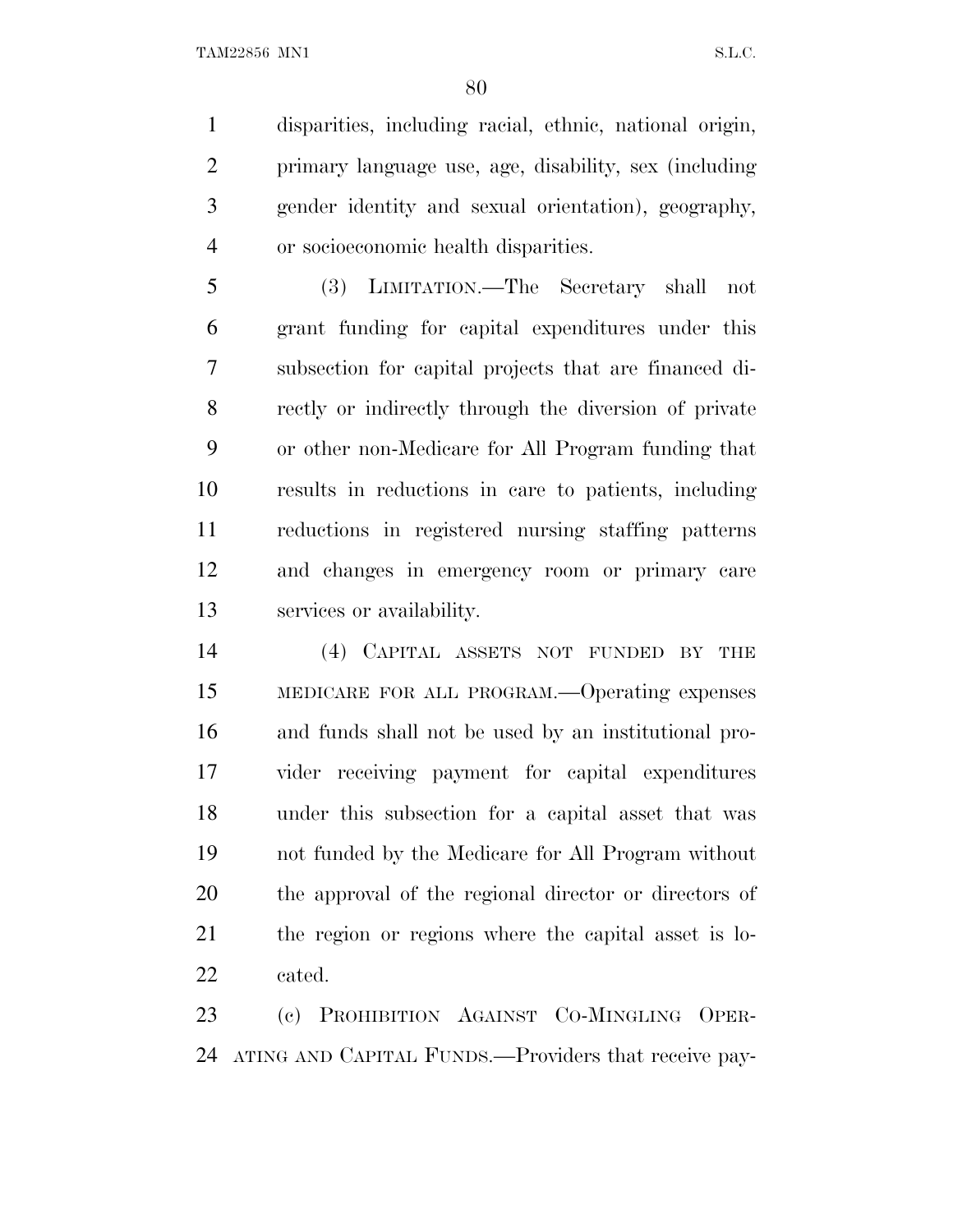ment under this title shall be prohibited from using, with respect to funds made available under this Act—

 (1) funds designated for operating expenditures for capital expenditures or for profit; or

 (2) funds designated for capital expenditures for operating expenditures.

(d) PAYMENTS FOR SPECIAL PROJECTS.—

 (1) IN GENERAL.—The Secretary shall allocate to each regional director, from amounts made avail- able for special projects pursuant to section 601(a)(2)(C), such sums determined appropriate by the Secretary for purposes of funding projects de- scribed in such section, including the construction, renovation, or staffing of health care facilities in rural, underserved, or health professional or medical shortage areas within such region and to address health disparities, including racial, ethnic, national origin, primary language use, age, disability, sex, in- cluding gender identity and sexual orientation, geog- raphy, or socioeconomic health disparities. Each re- gional director shall, prior to distributing such funds in accordance with paragraph (2), present a budget describing how such funds will be distributed to the Secretary.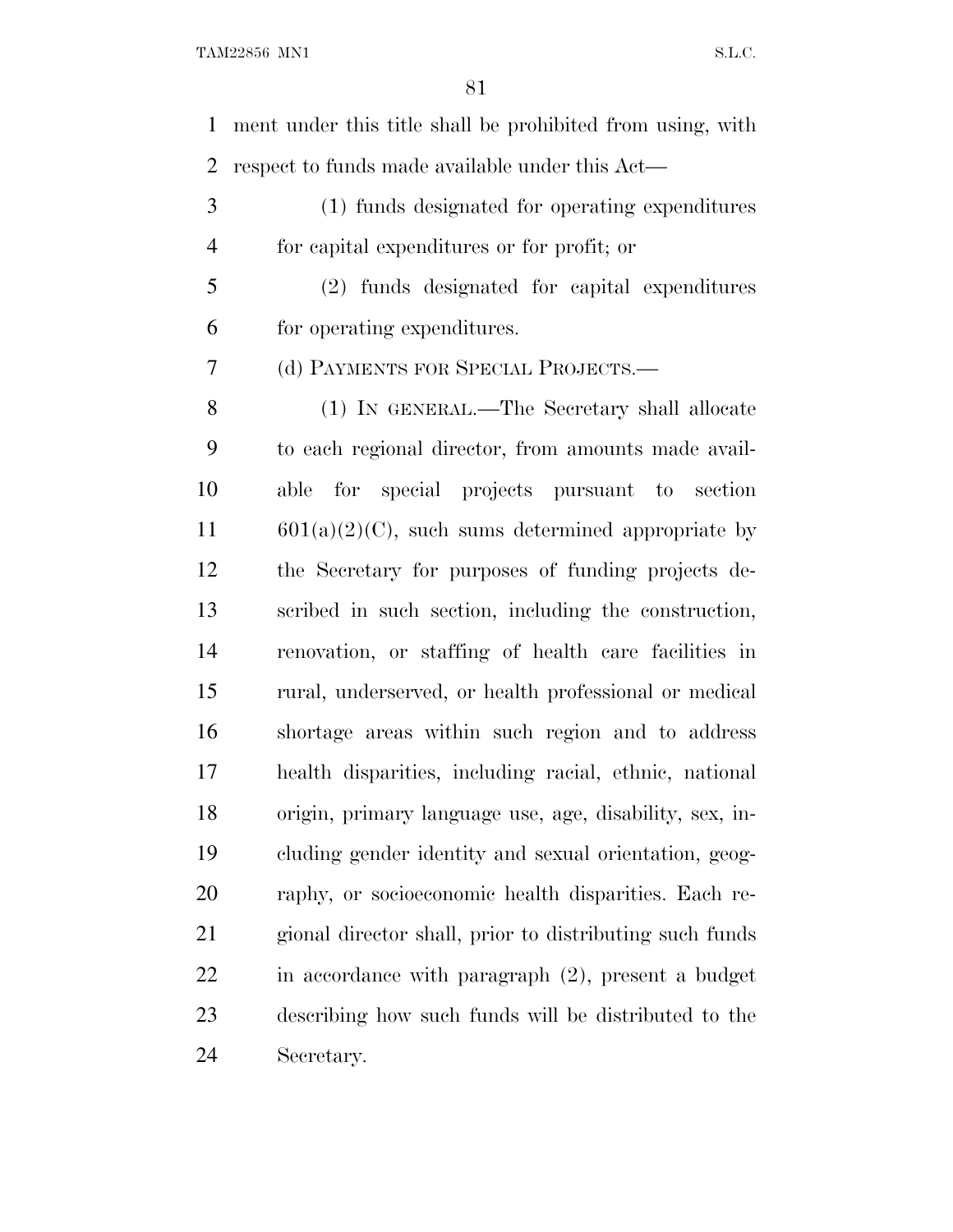(2) DISTRIBUTION.—A regional director shall distribute funds to providers operating in the region of such director's jurisdiction in a manner deter-mined appropriate by the director.

 (e) PROHIBITION ON FINANCIAL INCENTIVE METRICS IN PAYMENT DETERMINATIONS.—The Sec- retary may not utilize any quality metrics or standards for the purposes of establishing provider payment meth- odologies, programs, modifiers, or adjustments for pro-vider payments under this title.

### **SEC. 616. OFFICE OF HEALTH EQUITY.**

 Title XVII of the Public Health Service Act (42 U.S.C. 300u et seq.) is amended by adding at the end the following:

#### **''SEC. 1712. OFFICE OF HEALTH EQUITY.**

 ''(a) I<sup>N</sup> GENERAL.—There is established, in the Of- fice of the Secretary of Health and Human Services, an Office of Health Equity, to be headed by a Director, to ensure coordination and collaboration across the programs and activities of the Department of Health and Human Services with respect to ensuring health equity.

22 "(b) MONITORING, TRACKING, AND AVAILABILITY OF DATA.—

24  $\frac{1}{2}$  (1) IN GENERAL.—In carrying out subsection (a), the Director of the Office of Health Equity shall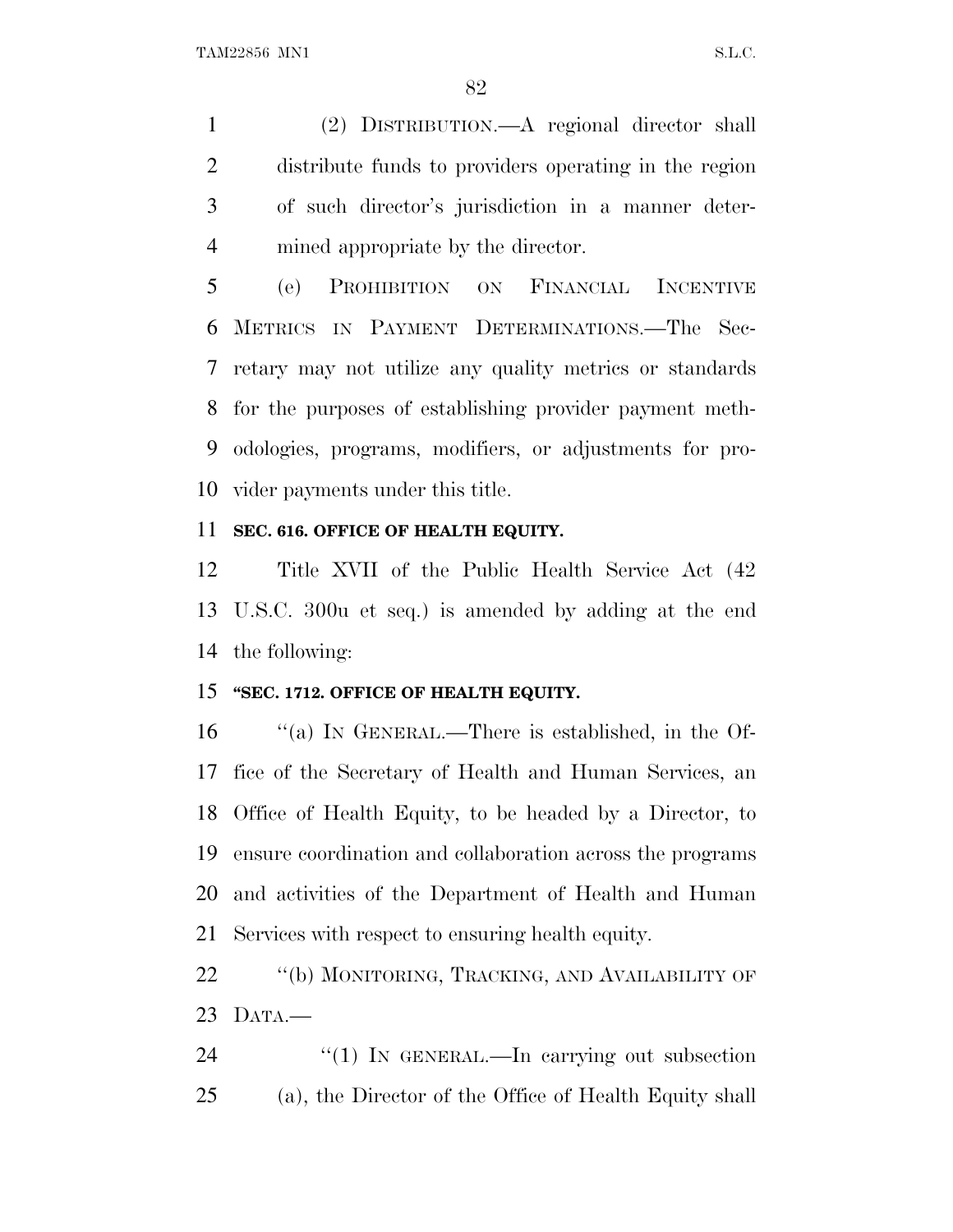monitor, track, and make publicly available data on—

 $\langle (A)$  the disproportionate burden of dis- ease and death among people of color, disaggregated by race, major ethnic group, Tribal affiliation, national origin, primary lan- guage use, English proficiency status, immigra-8 tion status, length of stay in the United States, age, disability, sex (including gender identity and sexual orientation), incarceration, home-lessness, geography, and socioeconomic status;

12 "(B) barriers to health, including such barriers relating to income, education, housing, food insecurity (including availability, access, utilization, and stability), employment status, working conditions, and conditions related to the physical environment (including pollutants and population density);

19  $\cdot$  (C) barriers to health care access, includ-ing—

| 21 |  |  |  | "(i) lack of trust and awareness; |
|----|--|--|--|-----------------------------------|
|----|--|--|--|-----------------------------------|

22  $\frac{((ii) \text{ lack of transportation}}{(iii)}$ 

23  $\frac{1}{\sin} \text{geography};$ 

24  $''(iv)$  hospital and service closures;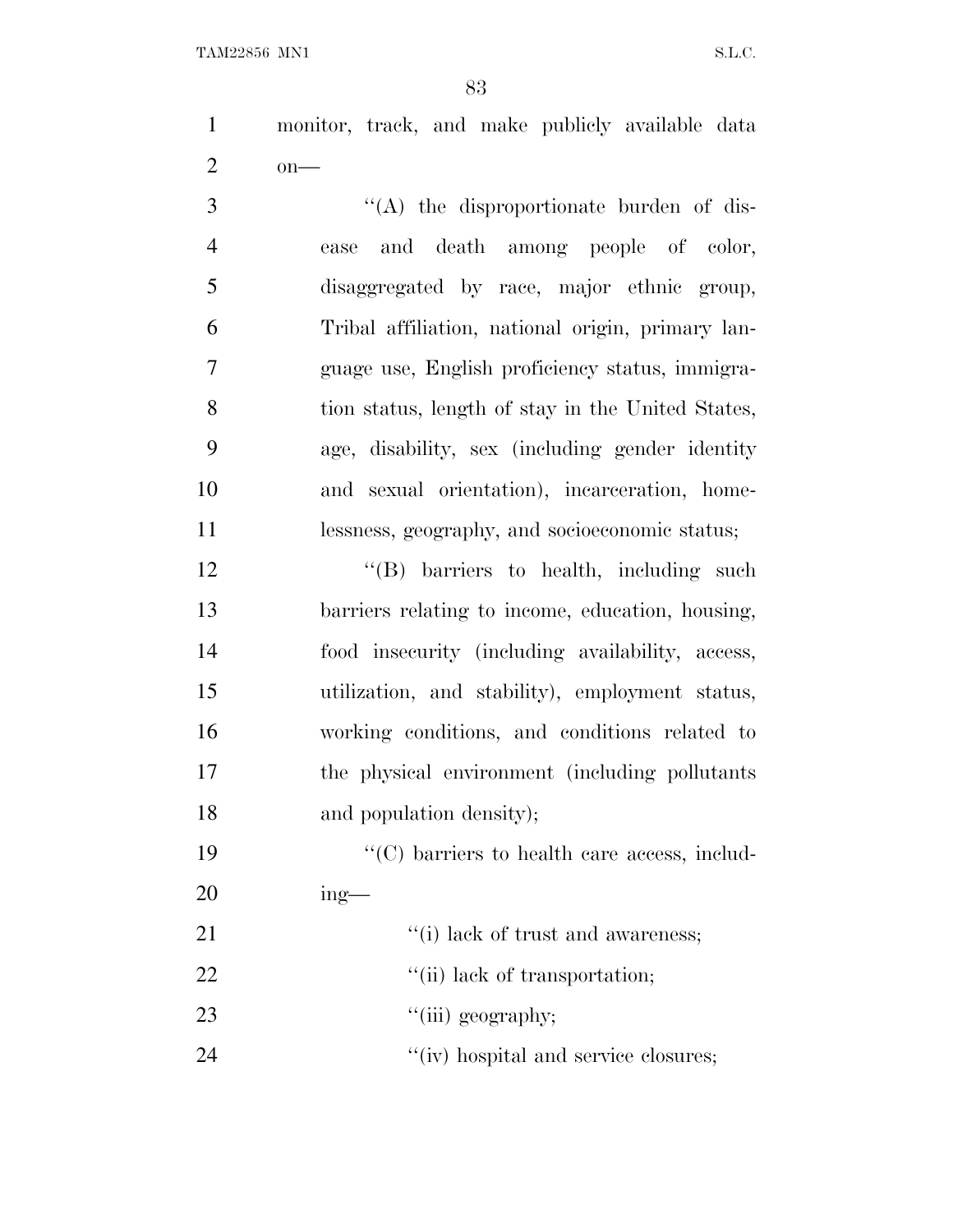| $\mathbf{1}$   | $f'(v)$ lack of health care infrastructure                 |
|----------------|------------------------------------------------------------|
| $\overline{2}$ | and facilities; and                                        |
| 3              | $\lq\lq$ (vi) lack of health care professional             |
| $\overline{4}$ | staffing and recruitment;                                  |
| 5              | $\lq\lq$ . (D) disparities in quality of care received,    |
| 6              | including discrimination in health care settings           |
| $\overline{7}$ | and the use of racially-biased practice guide-             |
| 8              | lines and algorithms; and                                  |
| 9              | $\lq\lq$ (E) disparities in utilization of care.           |
| 10             | $``(2)$ ANALYSIS OF CROSS-SECTIONAL INFORMA-               |
| 11             | TION.—The Director of the Office of Health Equity          |
| 12             | shall ensure that the data collection and reporting        |
| 13             | process under paragraph (1) allows for the analysis        |
| 14             | of cross-sectional information on people's identities.     |
| 15             | "(c) POLICIES.—In carrying out subsection (a), the         |
| 16             | Director of the Office of Health Equity shall develop, co- |
| 17             | ordinate, and promote policies that enhance health equity, |
| 18             | including by—                                              |
| 19             | $\cdot\cdot(1)$ providing recommendations on-              |
| 20             | "(A) cultural competence, implicit bias,                   |
| 21             | and ethics training with respect to health care            |
| 22             | workers;                                                   |
| 23             | "(B) increasing diversity in the health care               |
| 24             | workforce; and                                             |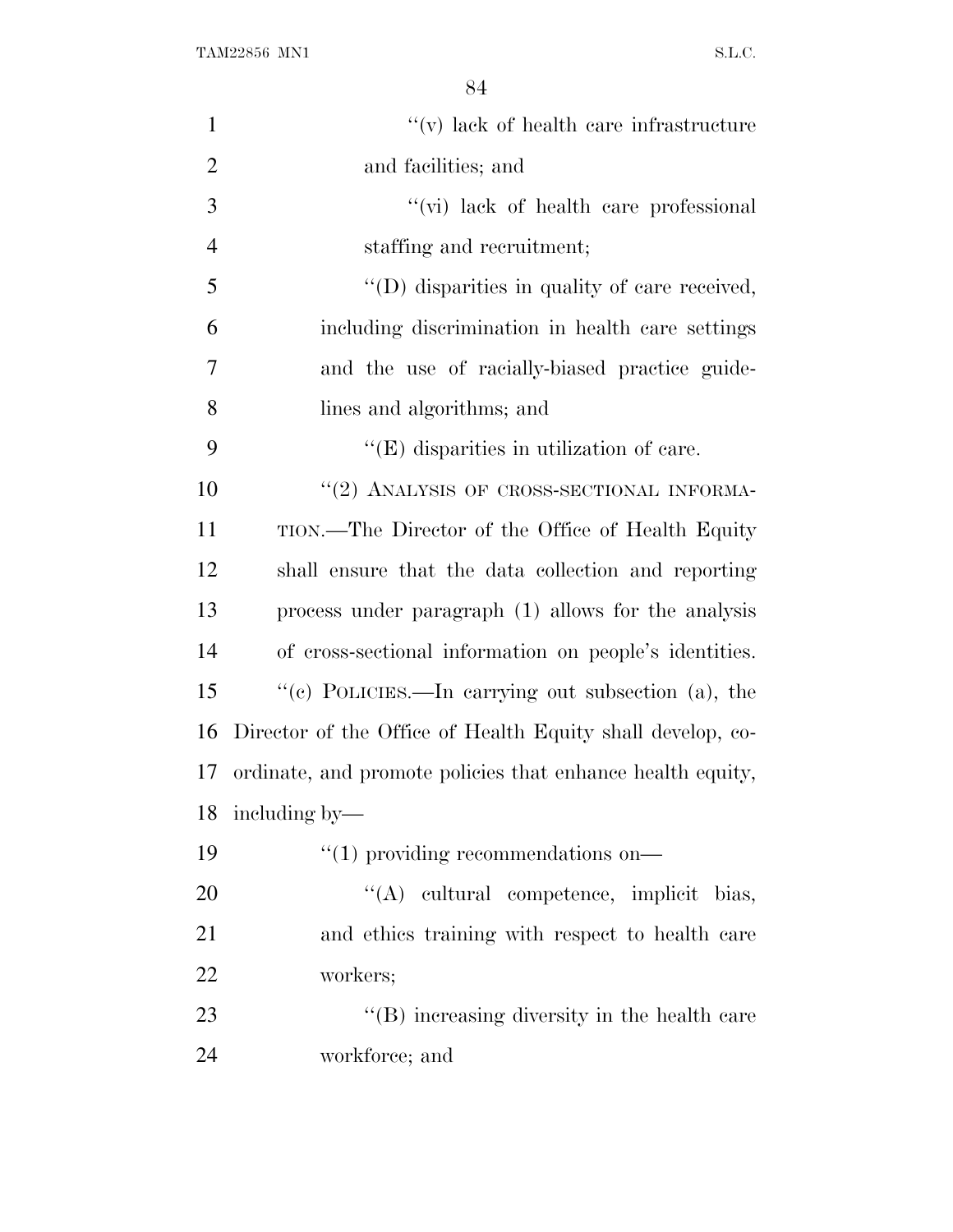| $\mathbf{1}$   | "(C) ensuring sufficient health care profes-                 |
|----------------|--------------------------------------------------------------|
| $\overline{2}$ | sionals and facilities; and                                  |
| 3              | $f'(2)$ ensuring adequate public health funding at           |
| $\overline{4}$ | the local and State levels to address health dispari-        |
| 5              | ties.                                                        |
| 6              | "(d) CONSULTATION.—In carrying out subsection                |
| 7              | (a), the Director of the Office of Health Equity, in coordi- |
| 8              | nation with the Director of the Indian Health Service,       |
| 9              | shall consult with Indian Tribes and with Urban Indian       |
| 10             | organizations on data collection, reporting, and implemen-   |
| 11             | tation of policies.                                          |
| 12             | "(e) ANNUAL REPORT.—In carrying out subsection               |
| 13             | (a), the Director of the Office of Health Equity shall de-   |
| 14             | velop and publish an annual report on—                       |
| 15             | $\cdot$ (1) statistics collected by the Office;              |
| 16             | $\lq(2)$ proposed evidence-based solutions to miti-          |
| 17             | gate health inequities; and                                  |
| 18             | $(3)$ health care professional staffing levels and           |
| 19             | access to facilities.                                        |
| 20             | "(f) CENTRALIZED ELECTRONIC REPOSITORY.—In                   |
| 21             | carrying out subsection (a), the Director of the Office of   |
| 22             | Health Equity shall—                                         |
| 23             | $\cdot$ (1) establish and maintain a centralized elec-       |
| 24             | tronic repository to incorporate data collected across       |
| 25             | Federal departments and agencies on race, ethnicity,         |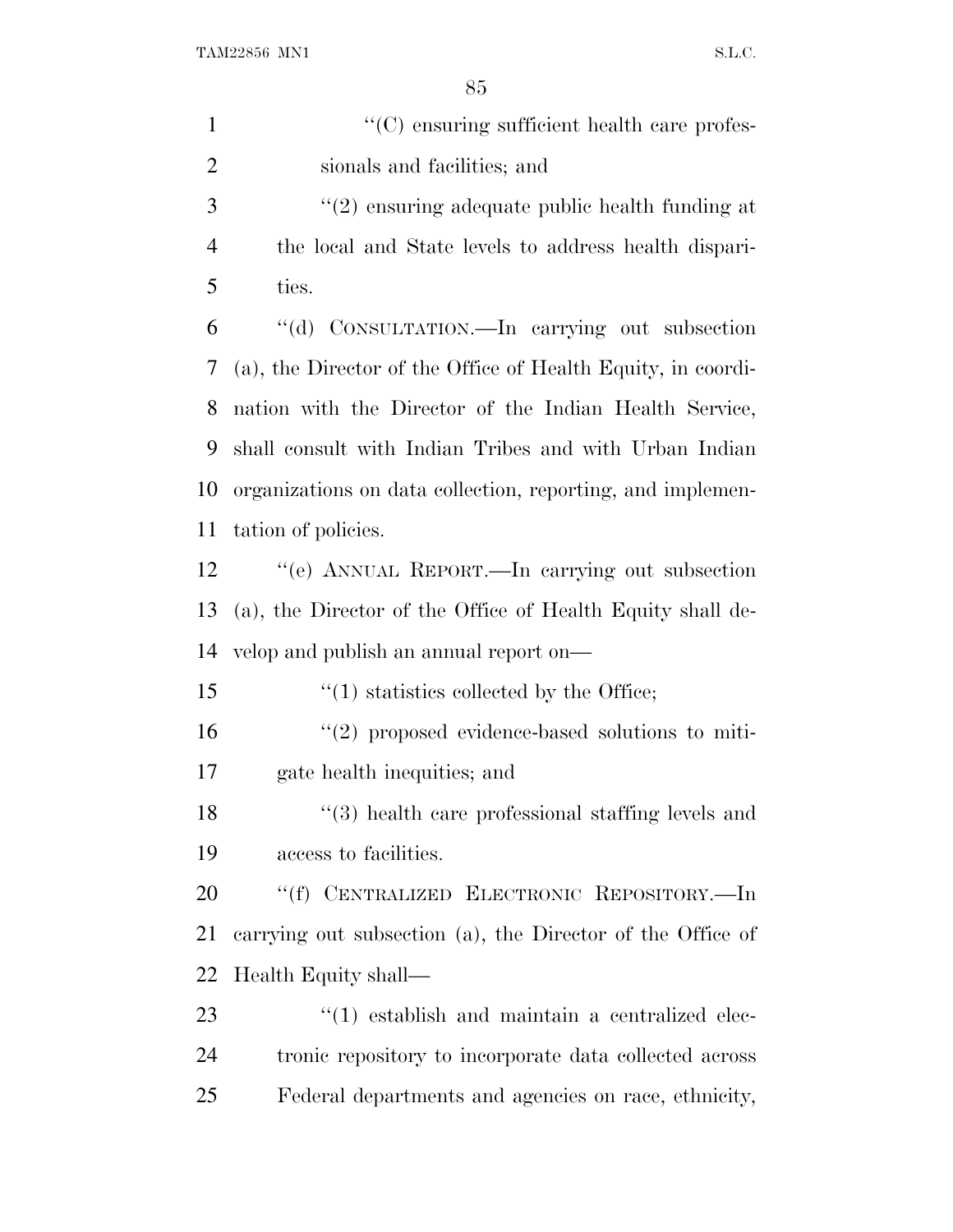Tribal affiliation, national origin, primary language use, English proficiency status, immigration status, length of stay in the United States, age, disability, sex (including gender identity and sexual orienta- tion), incarceration, homelessness, geography, and socioeconomic status; and

 $7 \t$  ''(2) make such data available for public use and analysis.

 ''(g) PRIVACY.—Notwithstanding any other Federal or State law, no Federal or State official or employee or other entity shall disclose, or use, for any law enforcement or immigration purpose, any personally identifiable infor- mation (including with respect to an individual's religious beliefs, practices, or affiliation, national origin, ethnicity, or immigration status) that is collected or maintained pur-suant to this section.''.

#### **SEC. 617. OFFICE OF PRIMARY HEALTH CARE.**

 Title XVII of the Public Health Service Act (42 U.S.C. 300u et seq.), as amended by section 616, is fur-ther amended by adding at the end the following:

### **''SEC. 1713. OFFICE OF PRIMARY HEALTH CARE.**

 $\frac{1}{2}$  (a) In GENERAL.—There is established, in the Of- fice of Health Equity established under section 1712, an Office of Primary Health Care, to be headed by a Direc-tor, to ensure coordination and collaboration across the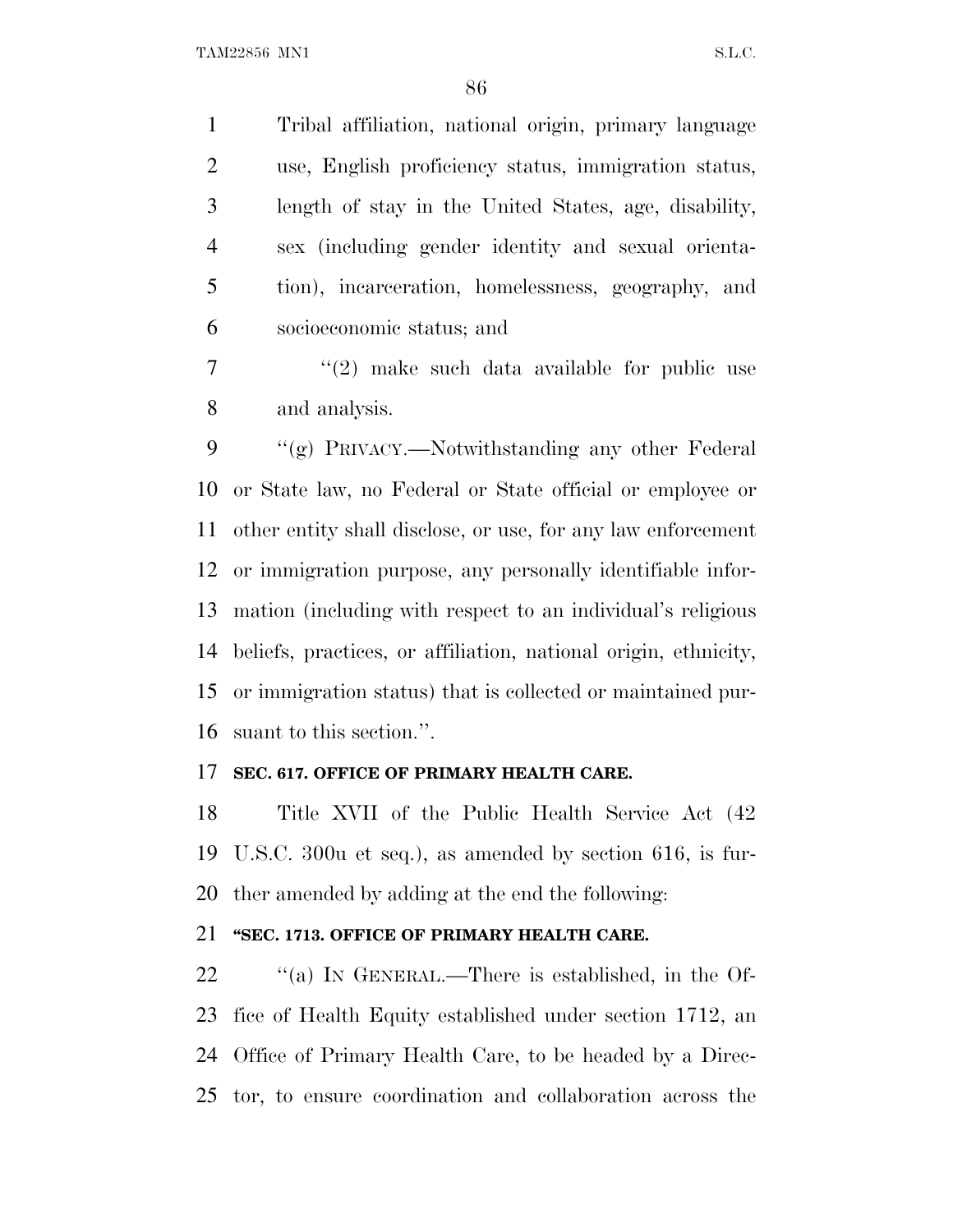TAM22856 MN1 S.L.C.

 programs and activities of the Department of Health and Human Services with respect to increasing access to high- quality primary health care, particularly in underserved areas and for underserved populations.

 ''(b) NATIONAL GOALS.—Not later than 1 year after the date of enactment of this section, the Director of the Office of Primary Health Care shall publish national goals—

 ''(1) to increase access to high-quality primary health care, particularly in underserved areas and for underserved populations; and

 ''(2) to address health disparities, including with respect to race, ethnicity, national origin (disaggregated by major ethnic group and Tribal af- filiation), primary language use, English proficiency status, immigration status, length of stay in the United States, age, disability, sex (including gender identity and sexual orientation), incarceration, home-lessness, geography, and socioeconomic status.

 ''(c) OTHER RESPONSIBILITIES.—In carrying out subsections (a) and (b), the Director of the Office of Pri-mary Health Care shall—

23  $\frac{1}{2}$  (1) coordinate, in consultation with the Sec-retary, health professional education policies and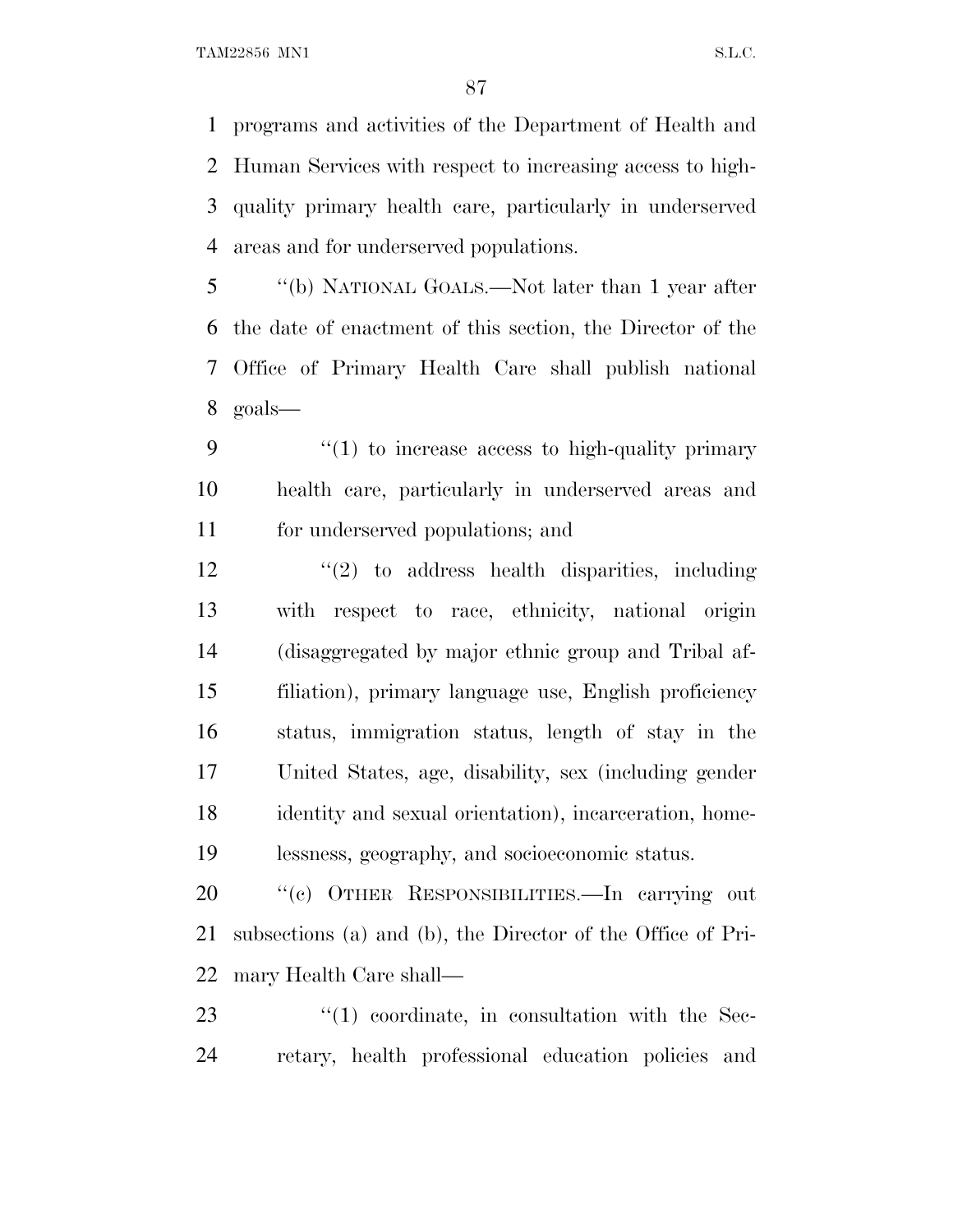|   | goals to achieve the national goals published pursu- |
|---|------------------------------------------------------|
| 2 | ant to subsection (b);                               |
| 3 | $\lq(2)$ develop and maintain a system to monitor    |
|   | the number and specialties of individuals pursuing   |

 careers in, or practicing, primary health care through their health professional education, any postgraduate training, and professional practice;

8 "(3) develop, coordinate, and promote policies that expand the number of primary health care prac- titioners including primary medical, dental, and be- havioral health care providers, registered nurses, and other mid-level practitioners;

 $\frac{13}{2}$  recommend appropriate workforce train- ing, technical assistance, and patient protection en- hancements for primary health care practitioners, in- cluding registered nurses, to achieve uniform high quality and patient safety;

 ''(5) provide recommendations on targeted pro- grams and resources for federally qualified health centers, community health centers, rural health cen-21 ters, behavioral health clinics, and other community-based organizations;

23  $(6)$  provide recommendations for broader pa- tient referral to additional resources, not limited to health care, and collaboration with other organiza-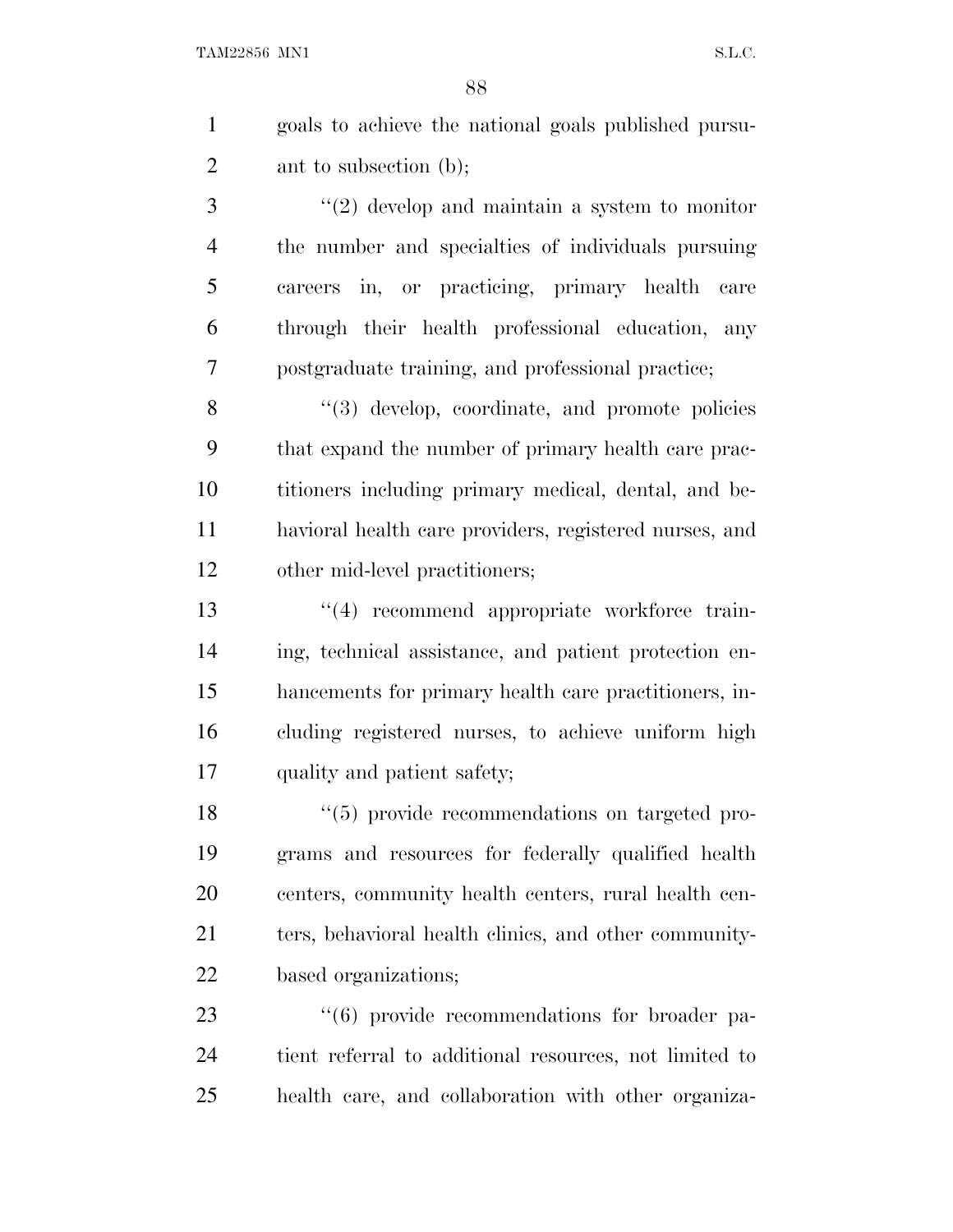|                | 89                                                      |
|----------------|---------------------------------------------------------|
| $\mathbf{1}$   | tions and sectors that influence health outcomes;       |
| $\overline{2}$ | and                                                     |
| 3              | $\lq(7)$ consult with the Secretary on the alloca-      |
| 4              | tion of the special projects budget under section       |
| 5              | $601(a)(2)(C)$ of the Medicare for All Act of 2022.     |
| 6              | "(d) RULE OF CONSTRUCTION.—Nothing in this sec-         |
| $\overline{7}$ | tion shall be construed—                                |
| 8              | $\lq(1)$ to preempt any provision of State law es-      |
| 9              | tablishing practice standards or guidelines for health  |
| 10             | care professionals, including professional licensing or |
| 11             | practice laws or regulations; or                        |
| 12             | $\lq(2)$ to require that any State impose additional    |
| 13             | educational standards or guidelines for health care     |
| 14             | professionals.".                                        |
| 15             | <b>TITLE VII—UNIVERSAL</b>                              |
| 16             | <b>MEDICARE TRUST FUND</b>                              |
| 17             | SEC. 701. UNIVERSAL MEDICARE TRUST FUND.                |
| 18             | (a) IN GENERAL.—There is hereby created on the          |
| 19             | books of the Treasury of the United States a trust fund |
|                |                                                         |

 books of the Treasury of the United States a trust fund to be known as the Universal Medicare Trust Fund (in this section referred to as the ''Trust Fund''). The Trust Fund shall consist of such gifts and bequests as may be made and such amounts as may be deposited in, or appro-priated to, such Trust Fund as provided in this Act.

(b) APPROPRIATIONS INTO TRUST FUND.—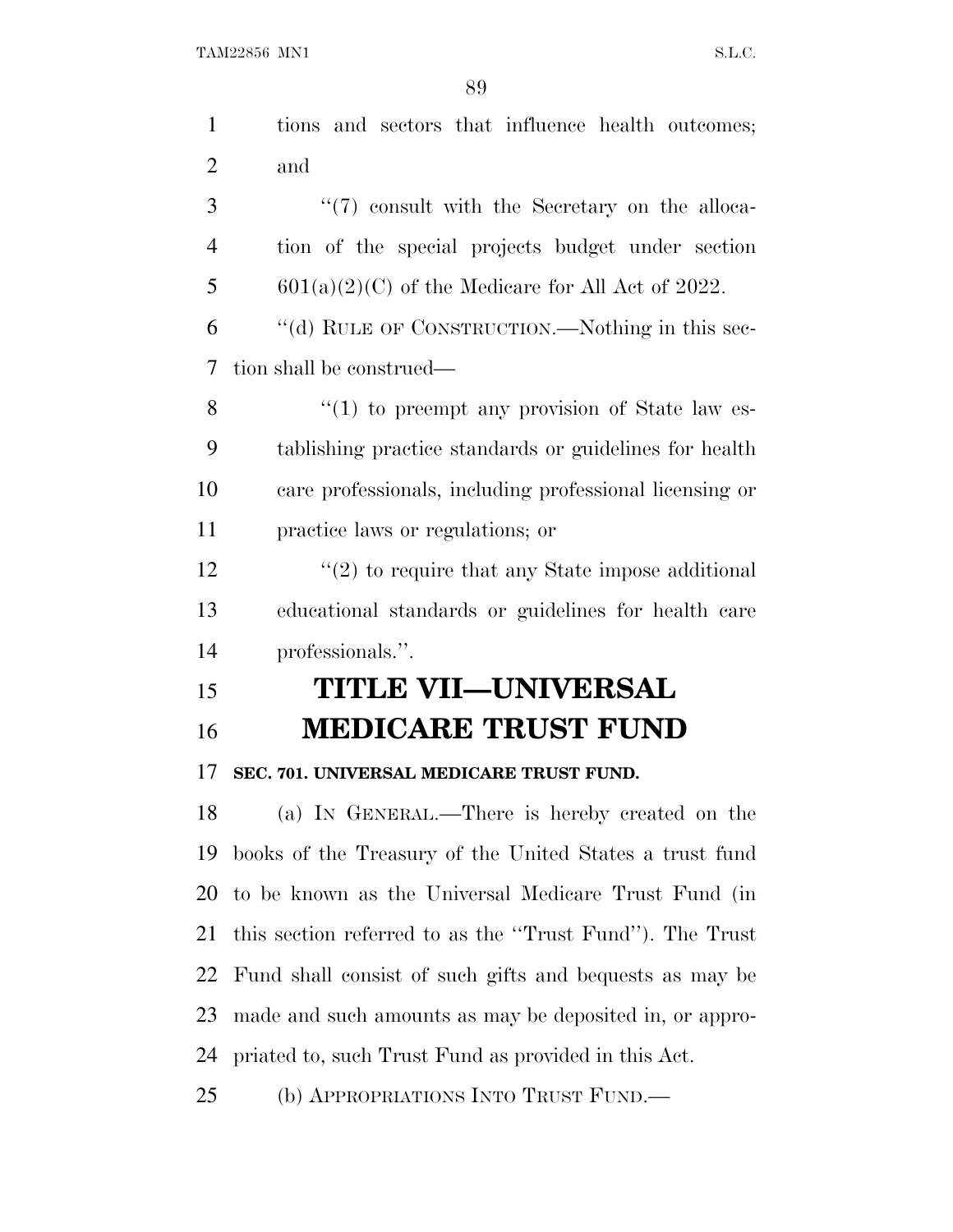(1) TAXES.—There are appropriated to the Trust Fund for each fiscal year beginning with the fiscal year which includes the date on which benefits are first available under section 106(a), out of any moneys in the Treasury not otherwise appropriated, amounts equivalent to 100 percent of the net in- crease in revenues to the Treasury which is attrib- utable to the amendments made by sections 801 and 902. The amounts appropriated by the preceding sentence shall be transferred from time to time (but not less frequently than monthly) from the general fund in the Treasury to the Trust Fund, such amounts to be determined on the basis of estimates by the Secretary of the Treasury of the taxes paid to or deposited into the Treasury, and proper adjust- ments shall be made in amounts subsequently trans- ferred to the extent prior estimates were in excess of or were less than the amounts that should have been so transferred.

## 20 (2) CURRENT PROGRAM RECEIPTS.—

 (A) INITIAL YEAR.—Notwithstanding any other provision of law, there are hereby appro- priated to the Trust Fund for the first fiscal year beginning at least one year after the date of the enactment of this Act, an amount equal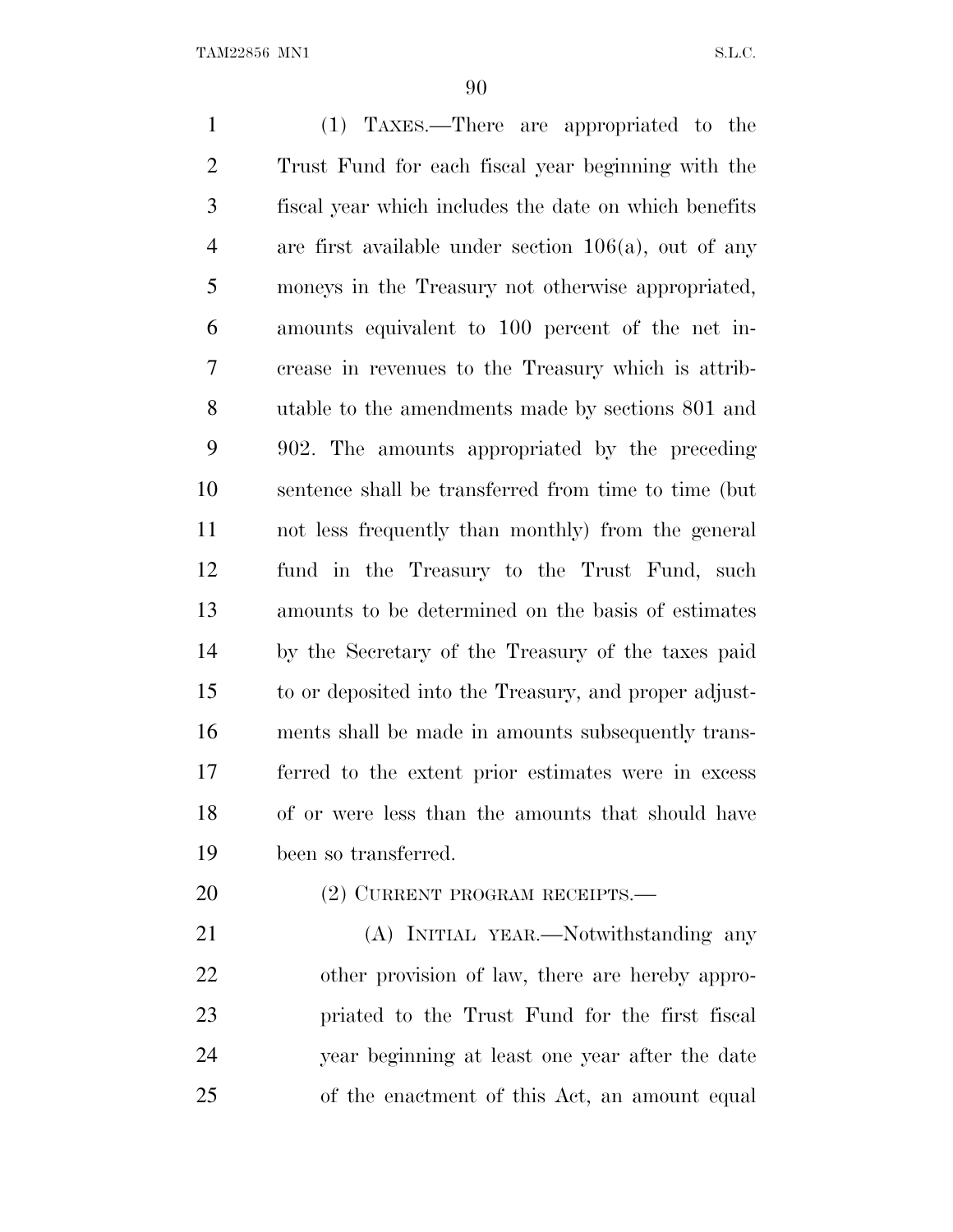| $\mathbf{1}$   | to the aggregate amount appropriated for the   |
|----------------|------------------------------------------------|
| $\overline{2}$ | preceding fiscal year for the following (in-   |
| 3              | creased by the consumer price index for all    |
| $\overline{4}$ | urban consumers for the fiscal year involved): |
| 5              | (i) The Medicare program under title           |
| 6              | XVIII of the Social Security Act (other        |
| 7              | than amounts attributable to any pre-          |
| 8              | miums under such title).                       |
| 9              | (ii) The Medicaid program under                |
| 10             | State plans approved under title XIX of        |
| 11             | such Act.                                      |
| 12             | (iii) The Federal Employees Health             |
| 13             | Benefits program, under chapter 89 of title    |
| 14             | 5, United States Code.                         |
| 15             | (iv) The maternal and child health             |
| 16             | program (under title V of the Social Secu-     |
| 17             | rity Act), vocational rehabilitation pro-      |
| 18             | grams, programs for drug abuse and men-        |
| 19             | tal health services under the Public Health    |
| 20             | Service Act, programs providing general        |
| 21             | hospital or medical assistance, and any        |
| 22             | other Federal program identified by the        |
| 23             | Secretary, in consultation with the Sec-       |
| 24             | retary of the Treasury, to the extent the      |
| 25             | programs provide for payment for health        |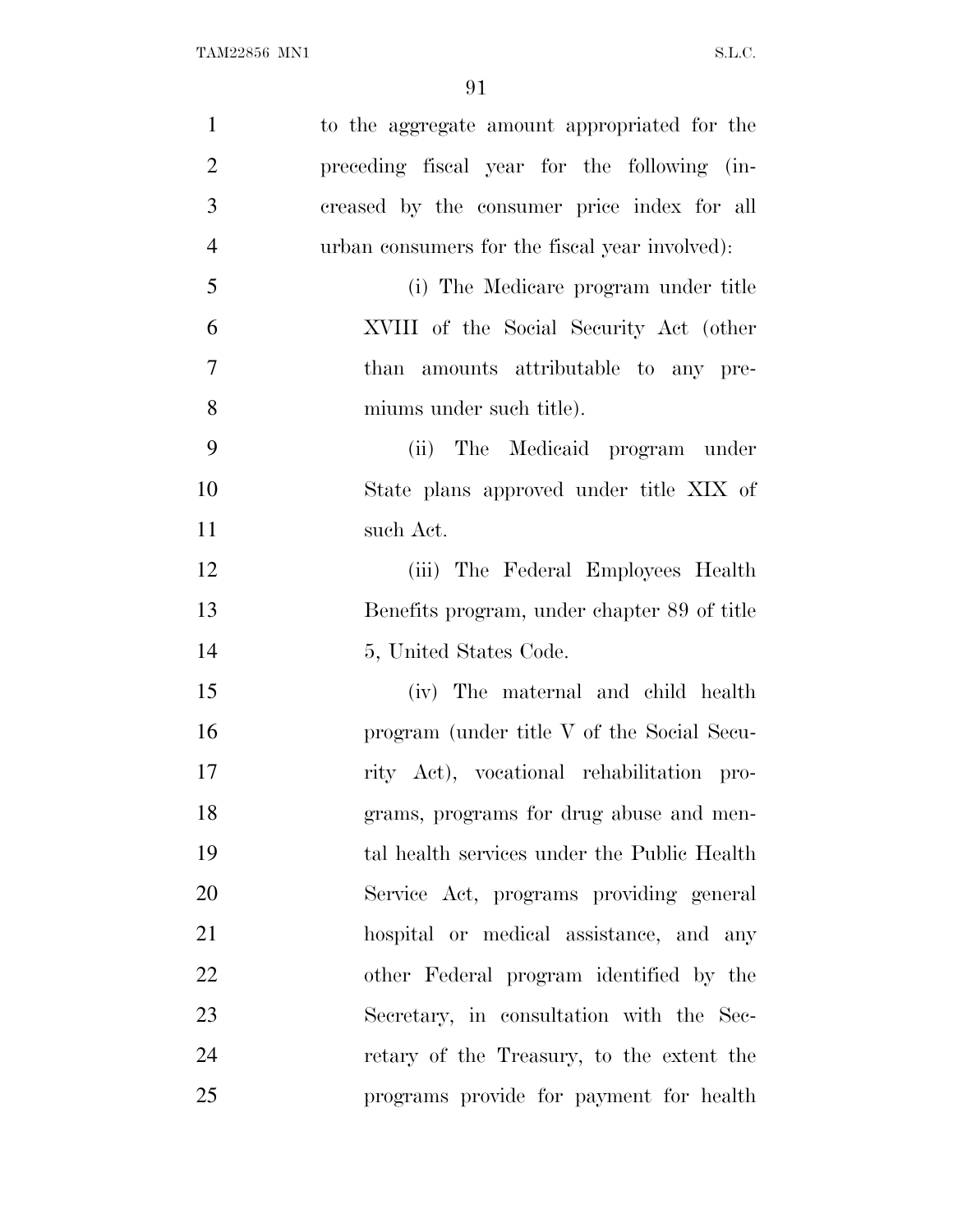|                |                      | services the payment of which may be |  |  |
|----------------|----------------------|--------------------------------------|--|--|
| $\overline{2}$ | made under this Act. |                                      |  |  |

 (B) SUBSEQUENT YEARS.—Notwith- standing any other provision of law, there is ap- propriated to the trust fund for each fiscal year following the fiscal year in which the appropria- tion is made under subparagraph (A), an amount equal to the amount appropriated to the Trust Fund for the previous year, adjusted for reductions in costs resulting from the imple- mentation of this Act, changes in the consumer price index for all urban consumers for the fis- cal year involved, and other factors determined appropriate by the Secretary.

 (3) RESTRICTIONS SHALL NOT APPLY.—Any other provision of law in effect on the date of enact- ment of this Act restricting the use of Federal funds for any reproductive health service shall not apply to monies in the Trust Fund.

20 (c) INCORPORATION OF PROVISIONS.—The provisions of subsections (b) through (i) of section 1817 of the Social Security Act (42 U.S.C. 1395i) shall apply to the Trust Fund under this section in the same manner as such pro- visions applied to the Federal Hospital Insurance Trust Fund under such section 1817, except that, for purposes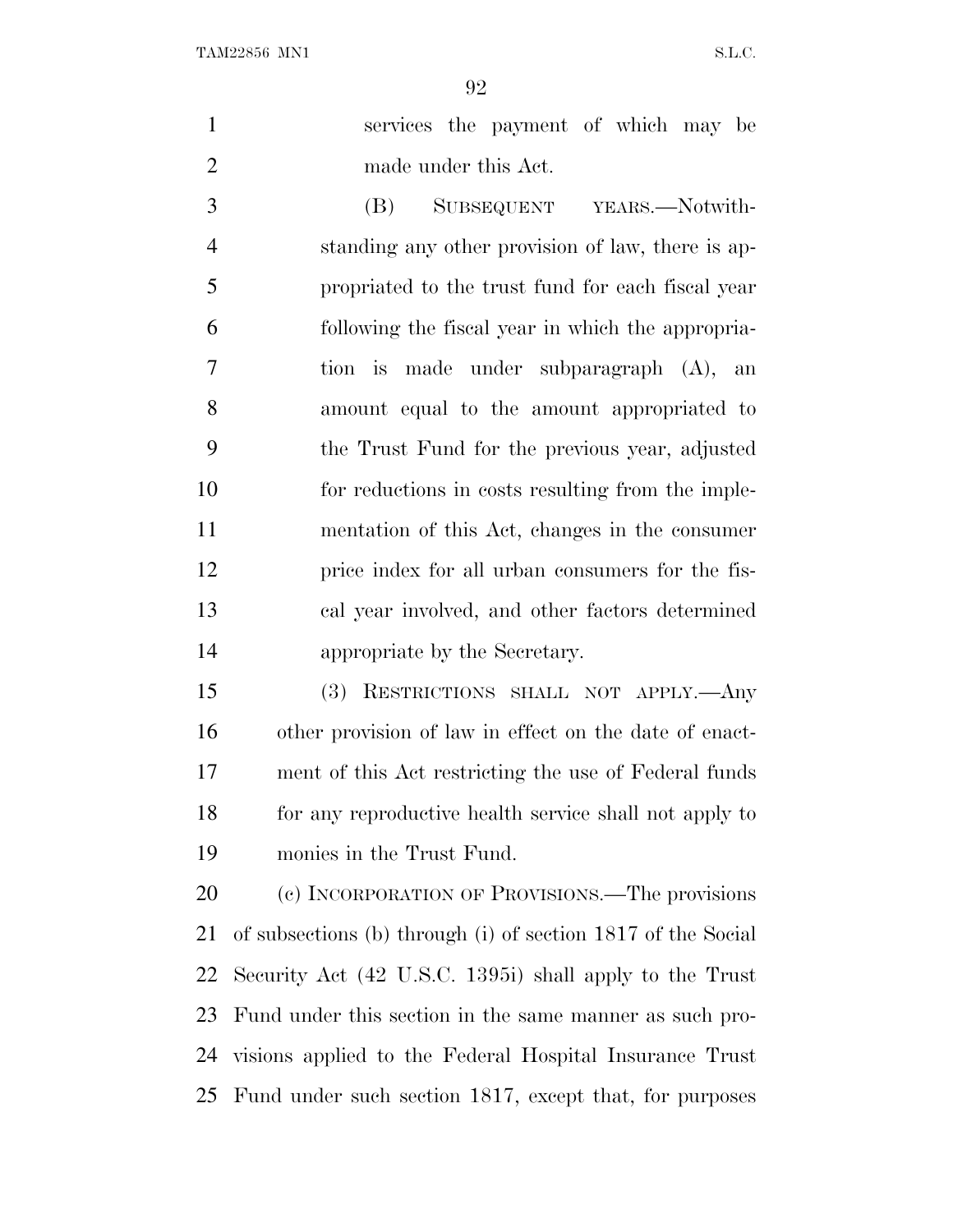of applying such subsections to this section, the ''Board of Trustees of the Trust Fund'' shall mean the ''Sec-retary''.

 (d) TRANSFER OF FUNDS.—Any amounts remaining in the Federal Hospital Insurance Trust Fund under sec- tion 1817 of the Social Security Act (42 U.S.C. 1395i) or the Federal Supplementary Medical Insurance Trust Fund under section 1841 of such Act (42 U.S.C. 1395t) after the payment of claims for items and services fur- nished under title XVIII of such Act have been completed, shall be transferred into the Universal Medicare Trust Fund under this section.

# **TITLE VIII—CONFORMING AMENDMENTS TO THE EM- PLOYEE RETIREMENT IN- COME SECURITY ACT OF 1974 SEC. 801. PROHIBITION OF EMPLOYEE BENEFITS DUPLICA- TIVE OF BENEFITS UNDER THE MEDICARE FOR ALL PROGRAM; COORDINATION IN CASE OF WORKERS' COMPENSATION.** (a) I<sup>N</sup> GENERAL.—Part 5 of subtitle B of title I of

 the Employee Retirement Income Security Act of 1974 (29 U.S.C. 1131 et seq.) is amended by adding at the end the following new section: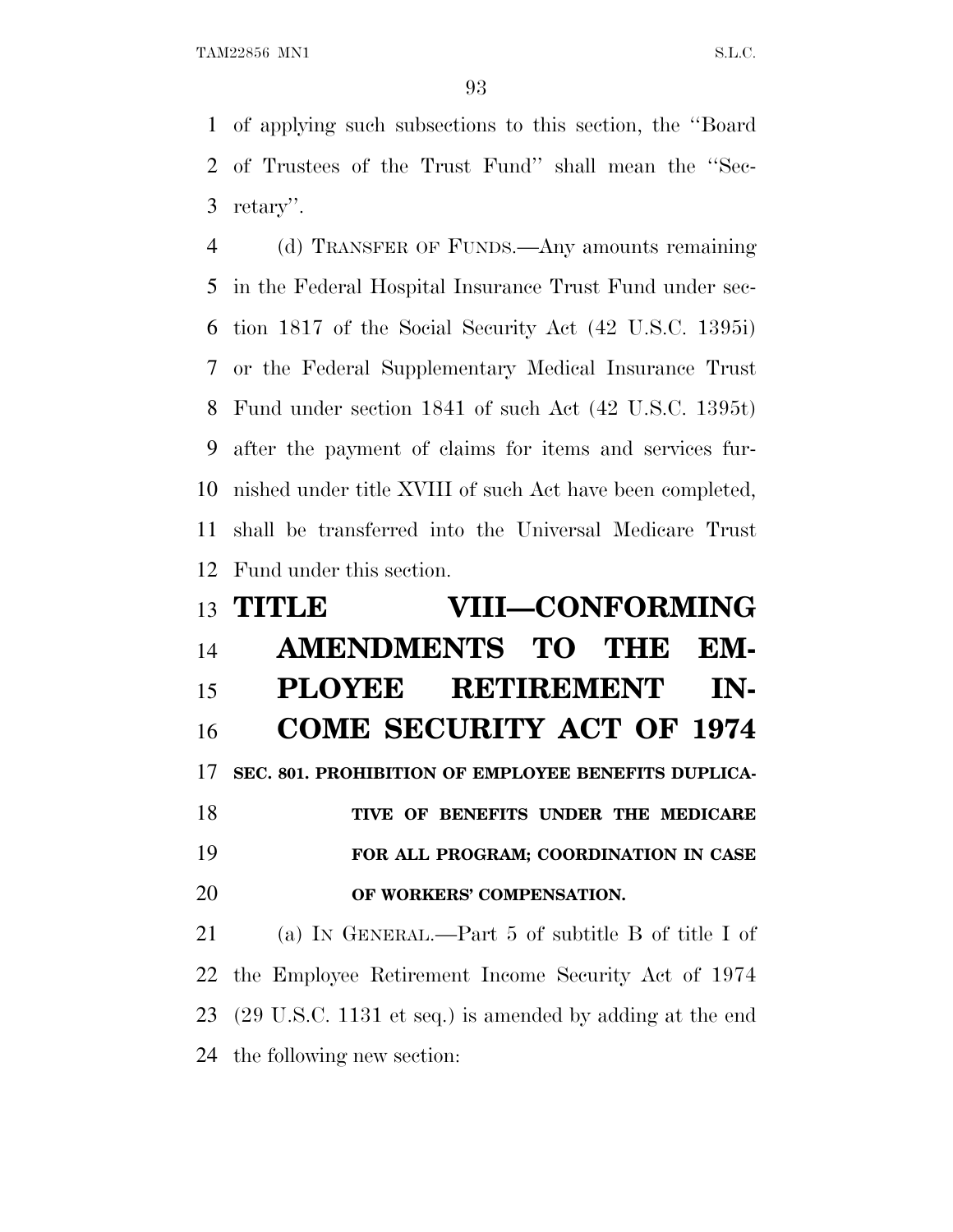TAM22856 MN1 S.L.C.

| 1 "SEC. 523. PROHIBITION OF EMPLOYEE BENEFITS DUPLI- |
|------------------------------------------------------|
| CATIVE OF MEDICARE FOR ALL PROGRAM                   |
| BENEFITS: COORDINATION IN CASE OF                    |
| WORKERS' COMPENSATION.                               |

 ''(a) I<sup>N</sup> GENERAL.—Subject to subsection (b), no em- ployee benefit plan may provide benefits that duplicate payment for any items or services for which payment may be made under the Medicare for All Act of 2022.

 ''(b) REIMBURSEMENT.—Each workers compensation carrier that is liable for payment for workers compensa- tion services furnished in a State shall reimburse the Medicare for All Program for the cost of such services. 13 "'(c) DEFINITIONS.—In this subsection—

 $\frac{1}{2}$  (1) the term 'workers compensation carrier' means an insurance company that underwrite work- ers compensation medical benefits with respect to one or more employers and includes an employer or fund that is financially at risk for the provision of workers compensation medical benefits;

  $\qquad$   $\qquad$   $(2)$  the term 'workers compensation medical benefits' means, with respect to an enrollee who is an employee subject to the workers compensation laws of a State, the comprehensive medical benefits for work-related injuries and illnesses provided for under such laws with respect to such an employee; and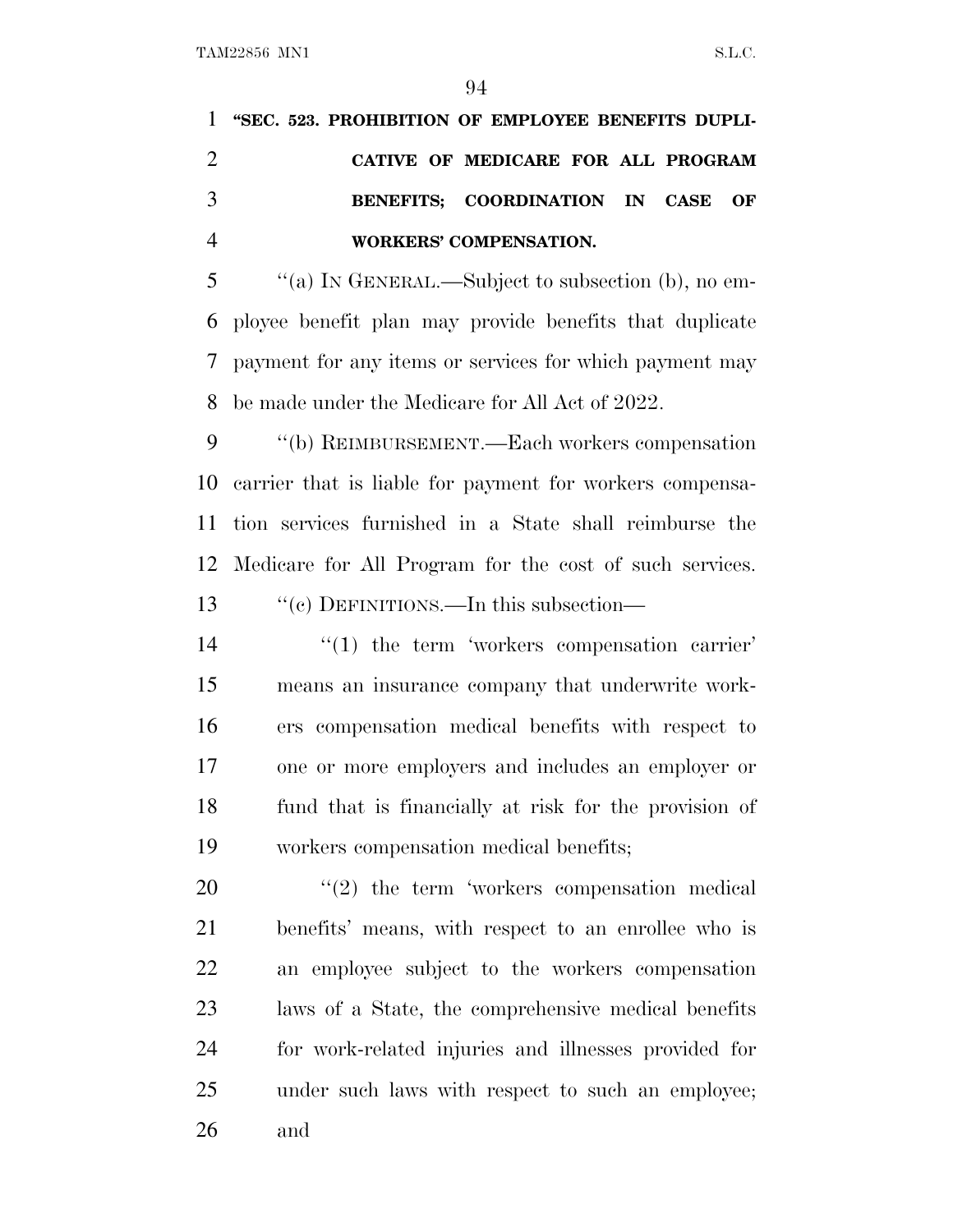$\frac{1}{2}$   $\frac{1}{2}$  the term 'workers compensation services' means items and services included in workers com- pensation medical benefits and includes items and services (including rehabilitation services and long- term care services) commonly used for treatment of work-related injuries and illnesses.''. (b) CONFORMING AMENDMENT.—Section 4(b) of the

 Employee Retirement Income Security Act of 1974 (29 U.S.C. 1003(b)) is amended by adding at the end the fol- lowing: ''Paragraph (3) shall apply subject to section 523(b) (relating to reimbursement of the Medicare for All Program by workers compensation carriers).''.

 (c) CLERICAL AMENDMENT.—The table of contents in section 1 of such Act is amended by inserting after the

item relating to section 522 the following new item:

''Sec. 523. Prohibition of employee benefits duplicative of Medicare for All Program benefits; coordination in case of workers' compensation.''.

 **SEC. 802. REPEAL OF CONTINUATION COVERAGE REQUIRE- MENTS UNDER ERISA AND CERTAIN OTHER REQUIREMENTS RELATING TO GROUP HEALTH PLANS.** (a) I<sup>N</sup> GENERAL.—Part 6 of subtitle B of title I of the Employee Retirement Income Security Act of 1974 (29 U.S.C. 1161 et seq.) is repealed. 23 (b) CONFORMING AMENDMENTS.—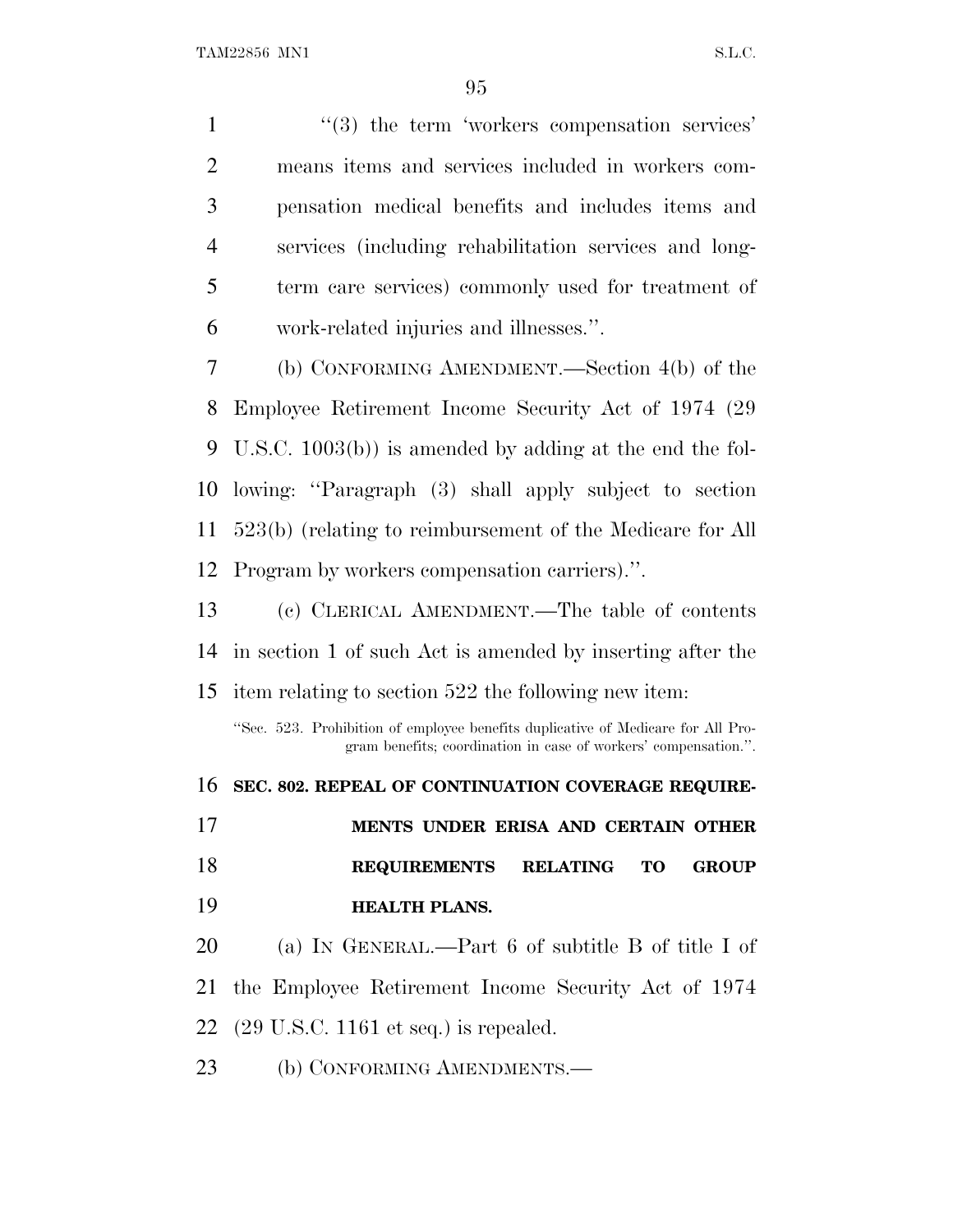| $\mathbf{1}$   | $(1)$ Section 502(a) of such Act $(29 \text{ U.S.C.})$    |
|----------------|-----------------------------------------------------------|
| $\overline{2}$ | $1132(a)$ ) is amended—                                   |
| 3              | $(A)$ by striking paragraph $(7)$ ; and                   |
| $\overline{4}$ | $(B)$ by redesignating paragraphs $(8)$ , $(9)$ ,         |
| 5              | and $(10)$ as paragraphs $(7)$ , $(8)$ , and $(9)$ , re-  |
| 6              | spectively.                                               |
| 7              | (2) Section $502(c)(1)$ of such Act (29 U.S.C.            |
| 8              | $1132(c)(1)$ is amended by striking "paragraph $(1)$      |
| 9              | or $(4)$ of section 606,".                                |
| 10             | $(3)$ Section 514(b) of such Act $(29 \text{ U.S.C.})$    |
| 11             | $1144(b)$ ) is amended—                                   |
| 12             | $(A)$ in paragraph $(7)$ , by striking "section           |
| 13             | $206(d)(3)(B(i))$ ."; and                                 |
| 14             | $(B)$ by striking paragraph $(8)$ .                       |
| 15             | $(4)$ The table of contents in section 1 of the           |
| 16             | Employee Retirement Income Security Act of 1974           |
| 17             | is amended by striking the items relating to part 6       |
| 18             | of subtitle B of title I of such Act.                     |
| 19             | SEC. 803. EFFECTIVE DATE OF TITLE.                        |
| 20             | The provisions of and amendments made by this title       |
| 21             | shall take effect on the date on which benefits are first |
| 22             | available under section $106(a)$ .                        |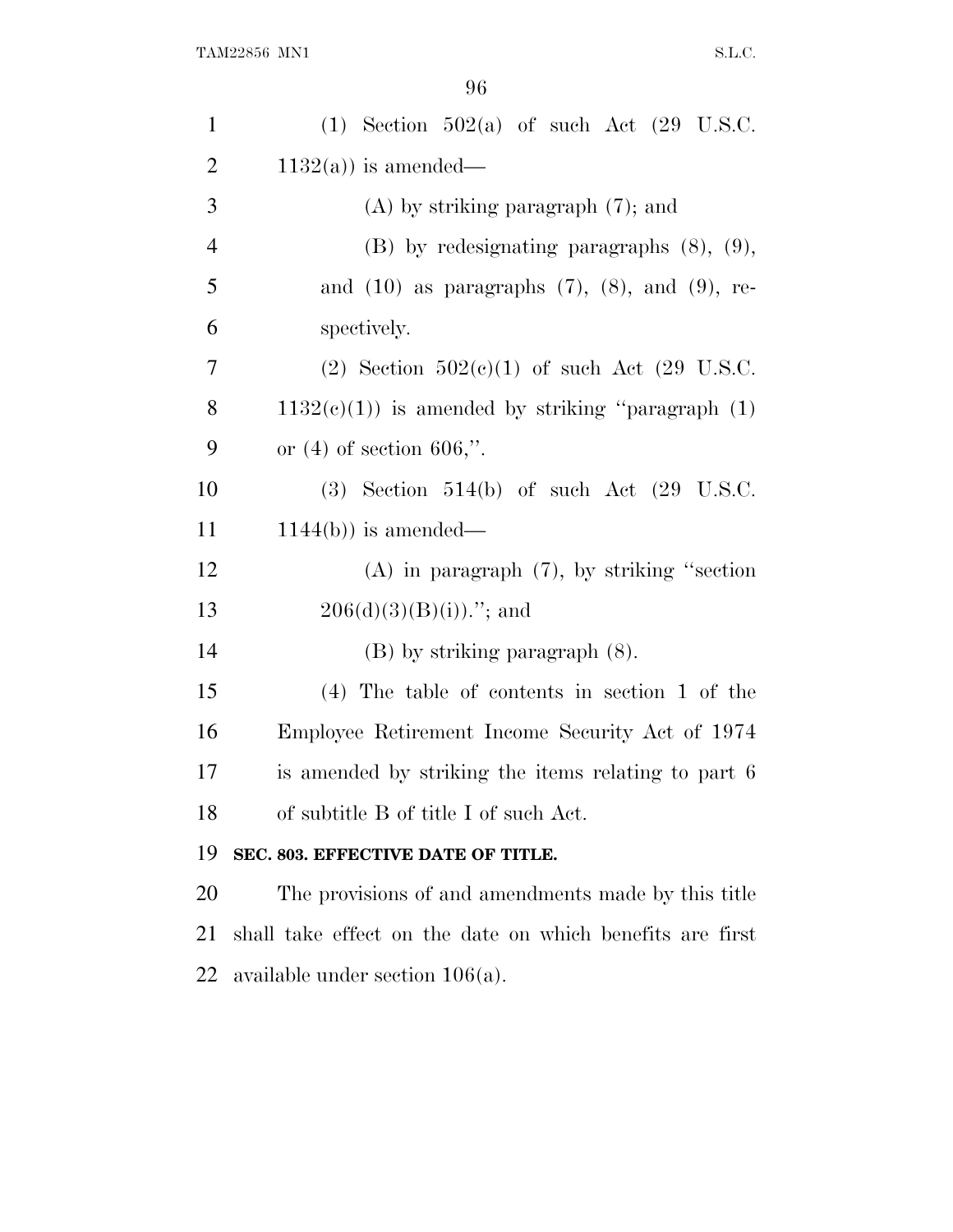| 1              | <b>TITLE IX-ADDITIONAL</b>                           |
|----------------|------------------------------------------------------|
| $\overline{2}$ | <b>CONFORMING AMENDMENTS</b>                         |
| 3              | SEC. 901. RELATIONSHIP TO EXISTING FEDERAL HEALTH    |
| $\overline{4}$ | PROGRAMS.                                            |
| 5              | (a) MEDICARE, MEDICAID, AND STATE CHILDREN'S         |
| 6              | HEALTH INSURANCE PROGRAM (SCHIP).-                   |
| 7              | (1) IN GENERAL.—Notwithstanding any other            |
| 8              | provision of law, subject to paragraphs (2) and      |
| 9              | $(3)$ —                                              |
| 10             | (A) no benefits shall be available under             |
| 11             | title XVIII of the Social Security Act for any       |
| 12             | item or service furnished beginning on or after      |
| 13             | the date on which benefits are first available       |
| 14             | under section $106(a)$ ;                             |
| 15             | (B) no individual is entitled to medical as-         |
| 16             | sistance under a State plan approved under           |
| 17             | title XIX of such Act for any item or service        |
| 18             | furnished on or after such date;                     |
| 19             | (C) no individual is entitled to medical as-         |
| 20             | sistance under a State child health plan under       |
| 21             | title XXI of such Act for any item or service        |
| 22             | furnished on or after such date; and                 |
| 23             | (D) no payment shall be made to a State              |
| 24             | under section $1903(a)$ or $2105(a)$ of such Act     |
| 25             | respect to medical assistance<br>with<br>child<br>or |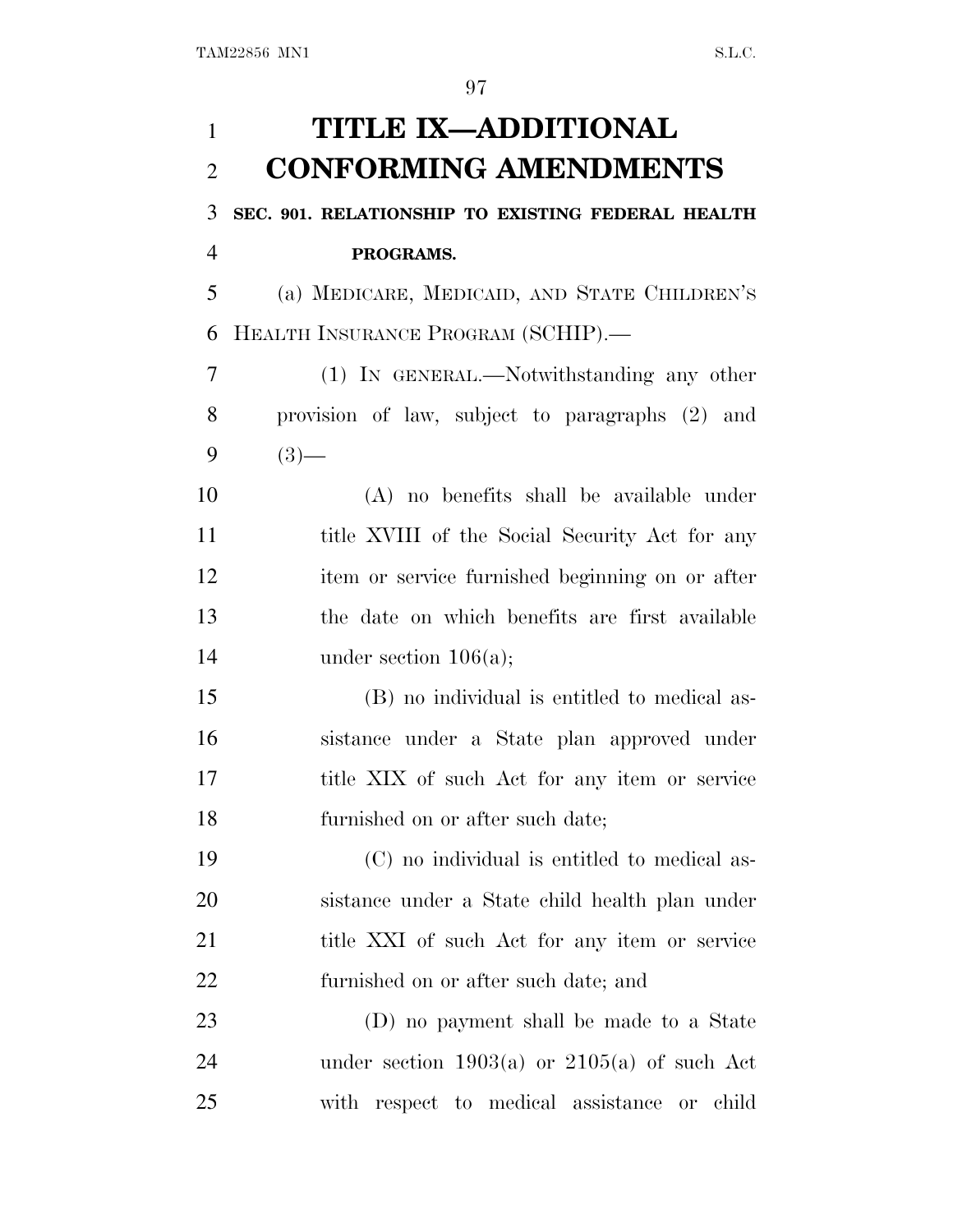health assistance for any item or service fur-2 nished on or after such date.

 (2) TRANSITION.—In the case of inpatient hos- pital services and extended care services during a continuous period of stay which began before the date on which benefits are first available under sec- tion 106(a), and which had not ended as of such date, for which benefits are provided under title XVIII of the Social Security Act, under a State plan under title XIX of such Act, or under a State child health plan under title XXI of such Act, the Sec- retary shall provide for continuation of benefits under such title or plan until the end of the period of stay.

 (3) CONTINUED COVERAGE OF LONG-TERM CARE AND OTHER CERTAIN SERVICES UNDER MED-ICAID.—

 (A) IN GENERAL.—This subsection shall not apply to entitlement to medical assistance provided under title XIX of the Social Security Act for—

 (i) institutional long-term care serv- ices (as defined in section 1948(b) of such Act); or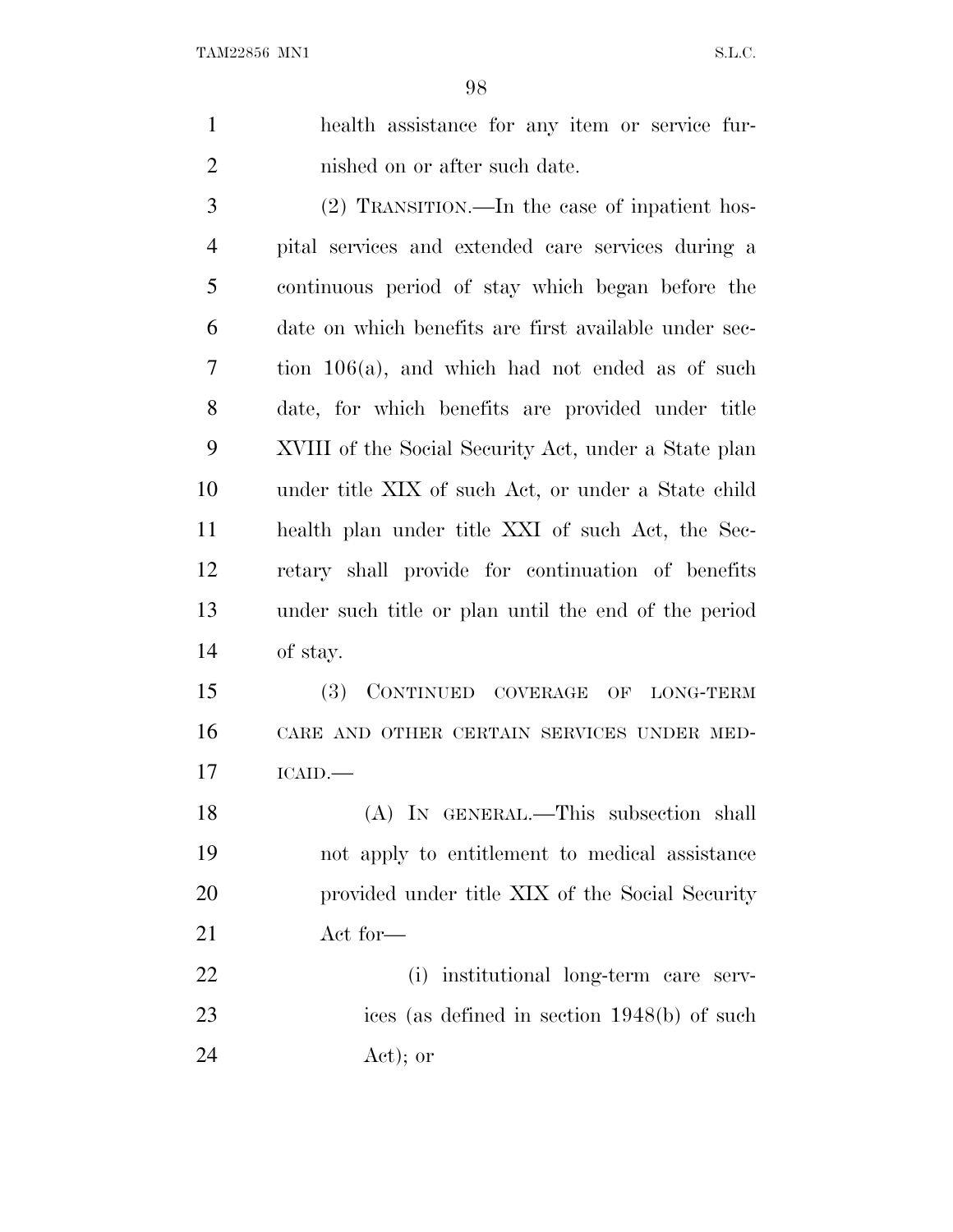| $\mathbf{1}$   | (ii) any other service for which bene-            |
|----------------|---------------------------------------------------|
| $\mathbf{2}$   | fits are not available under this Act and         |
| $\mathfrak{Z}$ | which is furnished under a State plan             |
| $\overline{4}$ | under title XIX of the Social Security Act        |
| 5              | which provided for medical assistance for         |
| 6              | such service on January 1, 2022.                  |
| $\tau$         | (B) COORDINATION BETWEEN SECRETARY                |
| 8              | AND STATES.—The Secretary shall coordinate        |
| 9              | with the directors of State agencies responsible  |
| 10             | for administering State plans under title XIX     |
| 11             | of the Social Security Act to—                    |
| 12             | (i) identify services described in sub-           |
| 13             | paragraph $(A)(ii)$ with respect to each          |
| 14             | State plan; and                                   |
| 15             | (ii) ensure that such services continue           |
| 16             | to be made available under such plan.             |
| 17             | (C) STATE MAINTENANCE OF EFFORT RE-               |
| 18             | QUIREMENT.—With respect to any service de-        |
| 19             | scribed in subparagraph $(A)(ii)$ that is made    |
| 20             | available under a State plan under title XIX of   |
| 21             | the Social Security Act, the maintenance of ef-   |
| 22             | fort requirements described in section $1948(c)$  |
| 23             | of such Act (related to eligibility standards and |
| 24             | required expenditures) shall apply to such serv-  |
| 25             | ice in the same manner that such requirements     |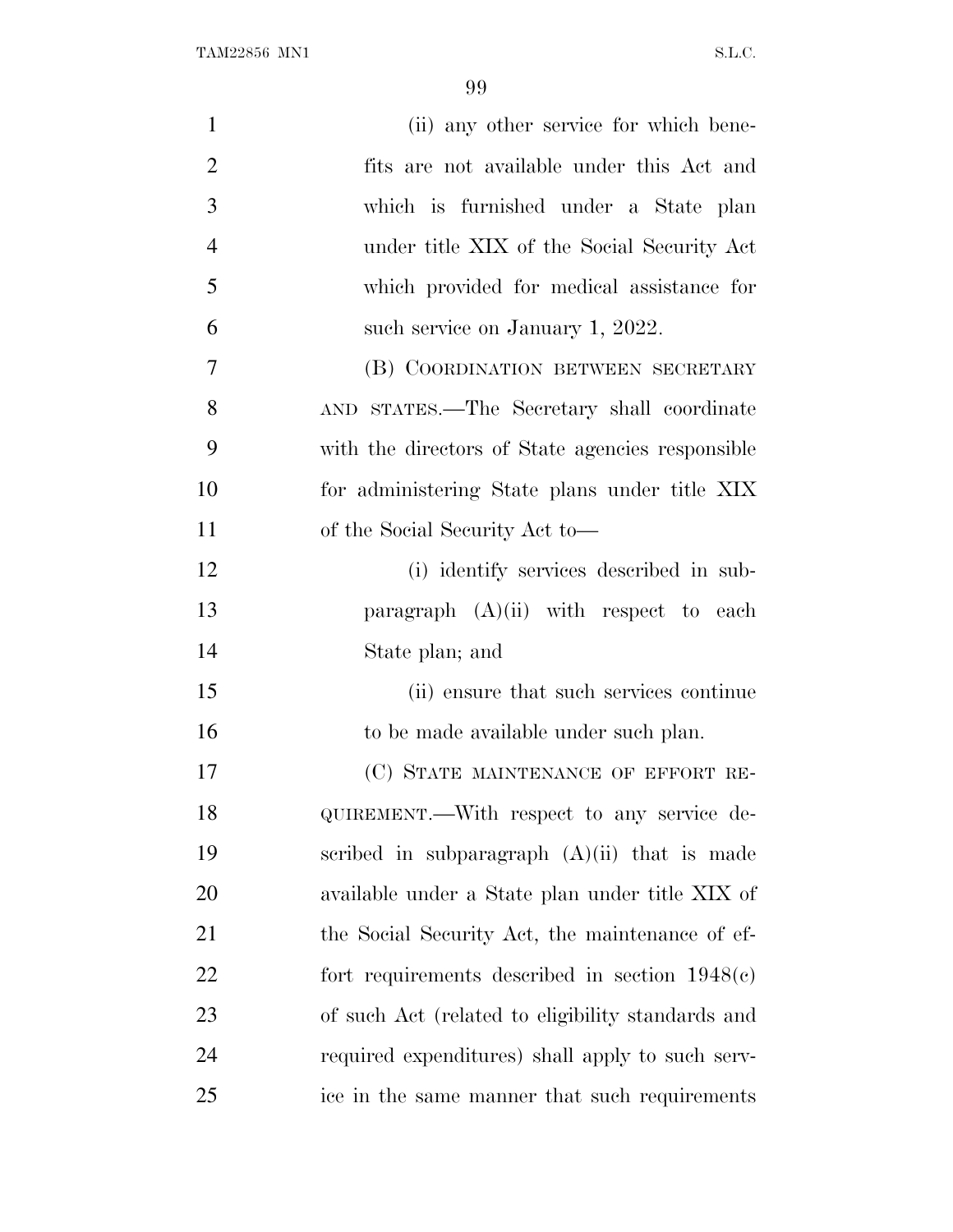$\begin{minipage}{0.9\linewidth} \textbf{TAM22856} \textbf{ MNI} \end{minipage}$ 

| $\mathbf{1}$   | apply to institutional long-term care services (as          |
|----------------|-------------------------------------------------------------|
| $\overline{2}$ | defined in section $1948(b)$ of such Act).                  |
| 3              | (b) FEDERAL EMPLOYEES HEALTH BENEFITS PRO-                  |
| 4              | GRAM.—No benefits shall be made available under chapter     |
| 5              | 89 of title 5, United States Code with respect to items     |
| 6              | and services furnished to any individual eligible to enroll |
| 7              | under this Act.                                             |
| 8              | (c) TREATMENT OF BENEFITS FOR VETERANS AND                  |
| 9              | NATIVE AMERICANS.-                                          |
| 10             | (1) IN GENERAL.—Nothing in this Act shall af-               |
| 11             | fect the eligibility of veterans for the medical bene-      |
| 12             | fits and services provided under title 38, United           |
| 13             | States Code, the eligibility of individuals for             |
| 14             | TRICARE medical benefits and services provided              |
| 15             | under sections 1079 and 1086 of title 10, United            |
| 16             | States Code, or of Indians for the medical benefits         |
| 17             | and services provided by or through the Indian              |
| 18             | Health Service.                                             |
| 19             | (2) REEVALUATION.—No reevaluation of the                    |
| 20             | Indian Health Service shall be undertaken without           |
| 21             | consultation with Tribal leaders and stakeholders.          |
| 22             | SEC. 902. SUNSET OF PROVISIONS RELATED TO THE STATE         |
| 23             | <b>EXCHANGES.</b>                                           |
| 24             | Effective on the date on which benefits are first avail-    |

able under section 106(a), the Federal and State Ex-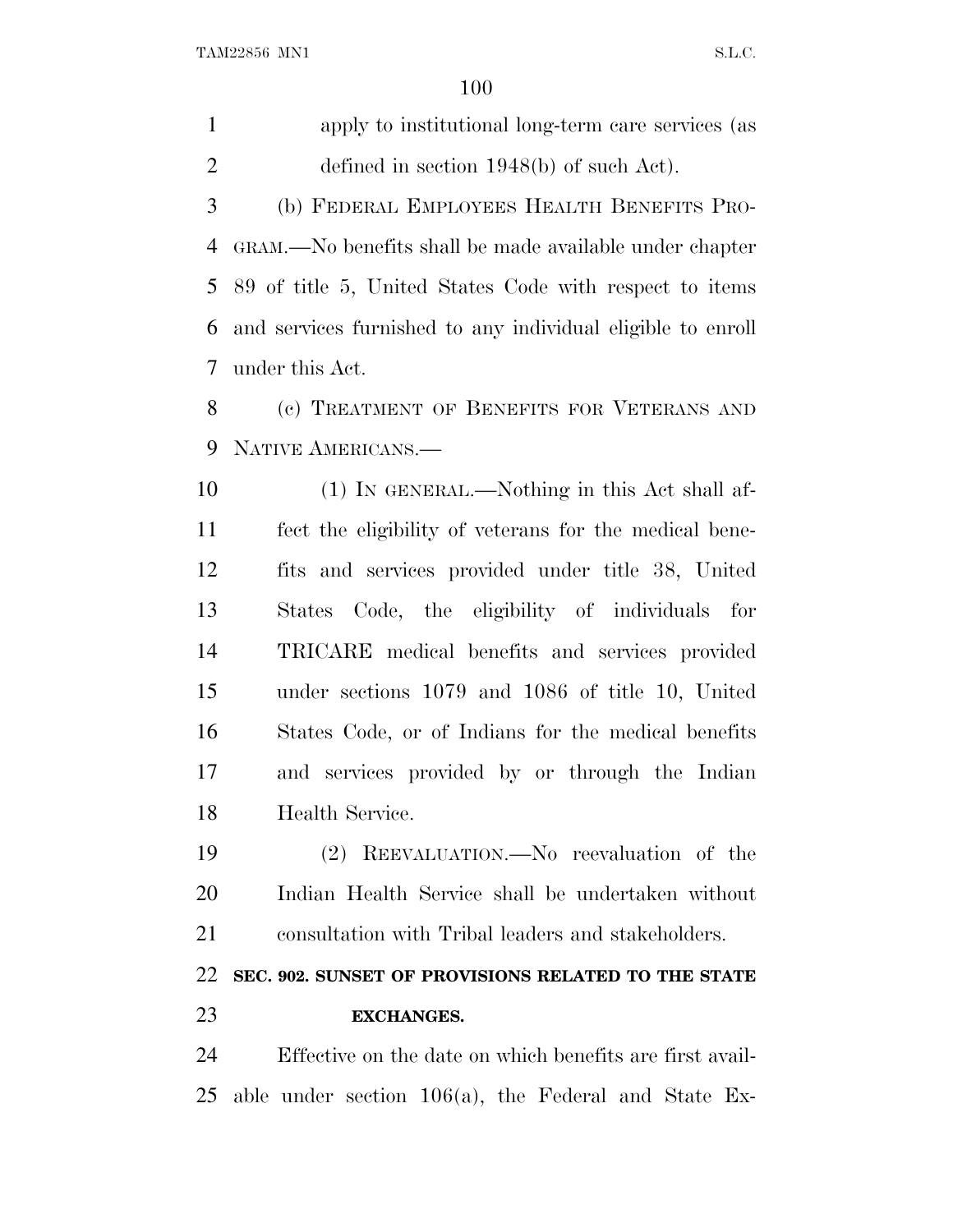changes established pursuant to title I of the Patient Pro- tection and Affordable Care Act (Public Law 111–148) shall terminate, and any other provision of law that relies upon participation in or enrollment through such an Ex- change, including such provisions of the Internal Revenue Code of 1986, shall cease to have force or effect. **TITLE X—TRANSITION TO**

# **MEDICARE FOR ALL Subtitle A—Improvements to Medicare**

 **SEC. 1001. PROTECTING MEDICARE FEE-FOR-SERVICE BENEFICIARIES FROM HIGH OUT-OF-POCKET COSTS.**

 (a) PROTECTION AGAINST HIGH OUT-OF-POCKET EXPENDITURES.—Title XVIII of the Social Security Act (42 U.S.C. 1395 et seq.) is amended by adding at the end the following new section:

''PROTECTION AGAINST HIGH OUT-OF-POCKET

# EXPENDITURES

 ''SEC. 1899C. (a) I<sup>N</sup> GENERAL.—Notwithstanding any other provision of this title, in the case of an indi- vidual entitled to, or enrolled for, benefits under part A or enrolled in part B, if the amount of the out-of-pocket cost-sharing of such individual for a year (effective the year beginning January 1 of the year following the date of enactment of the Medicare for All Act of 2022) equals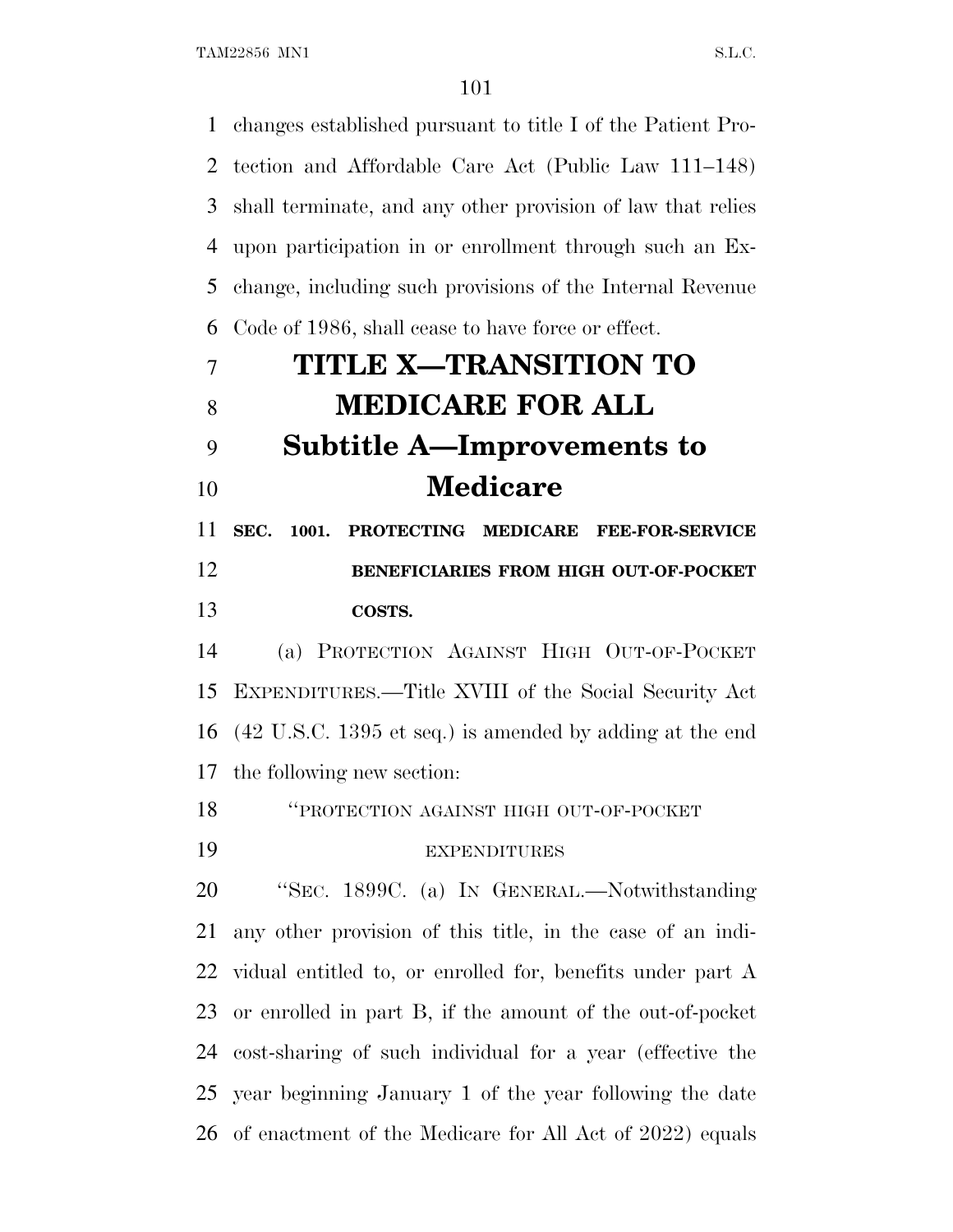TAM22856 MN1 S.L.C.

| 1              | or exceeds \$1,500, the individual shall not be responsible |
|----------------|-------------------------------------------------------------|
| 2              | for additional out-of-pocket cost-sharing occurred during   |
| 3              | that year.                                                  |
| $\overline{4}$ | "(b) OUT-OF-POCKET COST-SHARING DEFINED.—                   |
| 5              | "(1) IN GENERAL.—Subject to paragraphs $(2)$                |
| 6              | and $(3)$ , in this section, the term 'out-of-pocket cost-  |
| 7              | sharing' means, with respect to an individual, the          |
| 8              | amount of the expenses incurred by the individual           |
| 9              | that are attributable to-                                   |
| 10             | $\lq\lq$ coinsurance and copayments applica-                |
| 11             | ble under part A or B; or                                   |
| 12             | "(B) for items and services that would                      |
| 13             | have otherwise been covered under part A or B               |
| 14             | but for the exhaustion of those benefits.                   |
| 15             | $``(2)$ CERTAIN COSTS NOT INCLUDED.—                        |
| 16             | "(A) NON-COVERED ITEMS AND<br>${\rm SERV}$ -                |
| 17             | ICES.—Expenses incurred for items and serv-                 |
| 18             | ices which are not included (or treated as being            |
| 19             | included) under part A or B shall not be con-               |
| 20             | sidered incurred expenses for purposes of deter-            |
| 21             | mining out-of-pocket cost-sharing under para-               |
| 22             | $graph(1)$ .                                                |
| 23             | $\lq\lq (B)$<br>ITEMS AND SERVICES NOT<br>FUR-              |
| 24             | NISHED ON AN ASSIGNMENT-RELATED BASIS.—                     |
| 25             | If an item or service is furnished to an indi-              |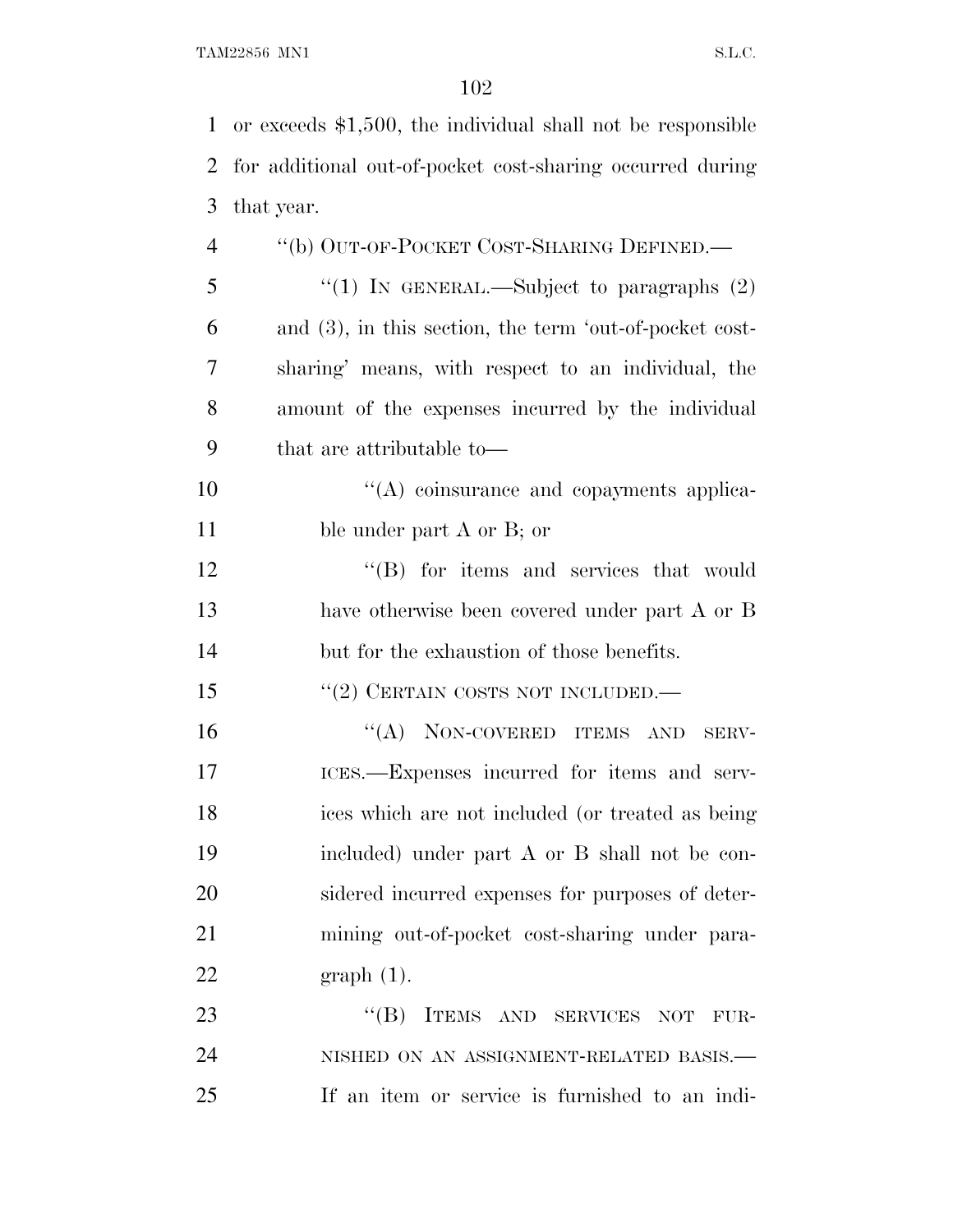| $\mathbf{1}$   | vidual under this title and is not furnished on               |
|----------------|---------------------------------------------------------------|
| $\overline{2}$ | an assignment-related basis, any additional ex-               |
| 3              | penses the individual incurs above the amount                 |
| $\overline{4}$ | the individual would have incurred if the item                |
| 5              | or service was furnished on an assignment-re-                 |
| 6              | lated basis shall not be considered incurred ex-              |
| 7              | penses for purposes of determining out-of-pock-               |
| 8              | et cost-sharing under paragraph (1).                          |
| 9              | "(3) SOURCE OF PAYMENT.-For purposes of                       |
| 10             | paragraph (1), the Secretary shall consider expenses          |
| 11             | to be incurred by the individual without regard to            |
| 12             | whether the individual or another person, including           |
| 13             | a State program or other third-party coverage, has            |
| 14             | paid for such expenses.".                                     |
| 15             | ELIMINATION OF PARTS A AND<br>B<br>(b)                        |
| 16             | DEDUCTIBLES.—                                                 |
| 17             | $(1)$ PART A.—Section 1813(b) of the Social Se-               |
| 18             | curity Act $(42 \text{ U.S.C. } 1395e(b))$ is amended by add- |
| 19             | ing at the end the following new paragraph.                   |
| 20             | "(4) For each year (beginning January 1 of the year           |
| 21             | following the date of enactment of the Medicare for All       |
| 22             | Act of 2022), the inpatient hospital deductible for the year  |
| 23             | shall be $$0."$ .                                             |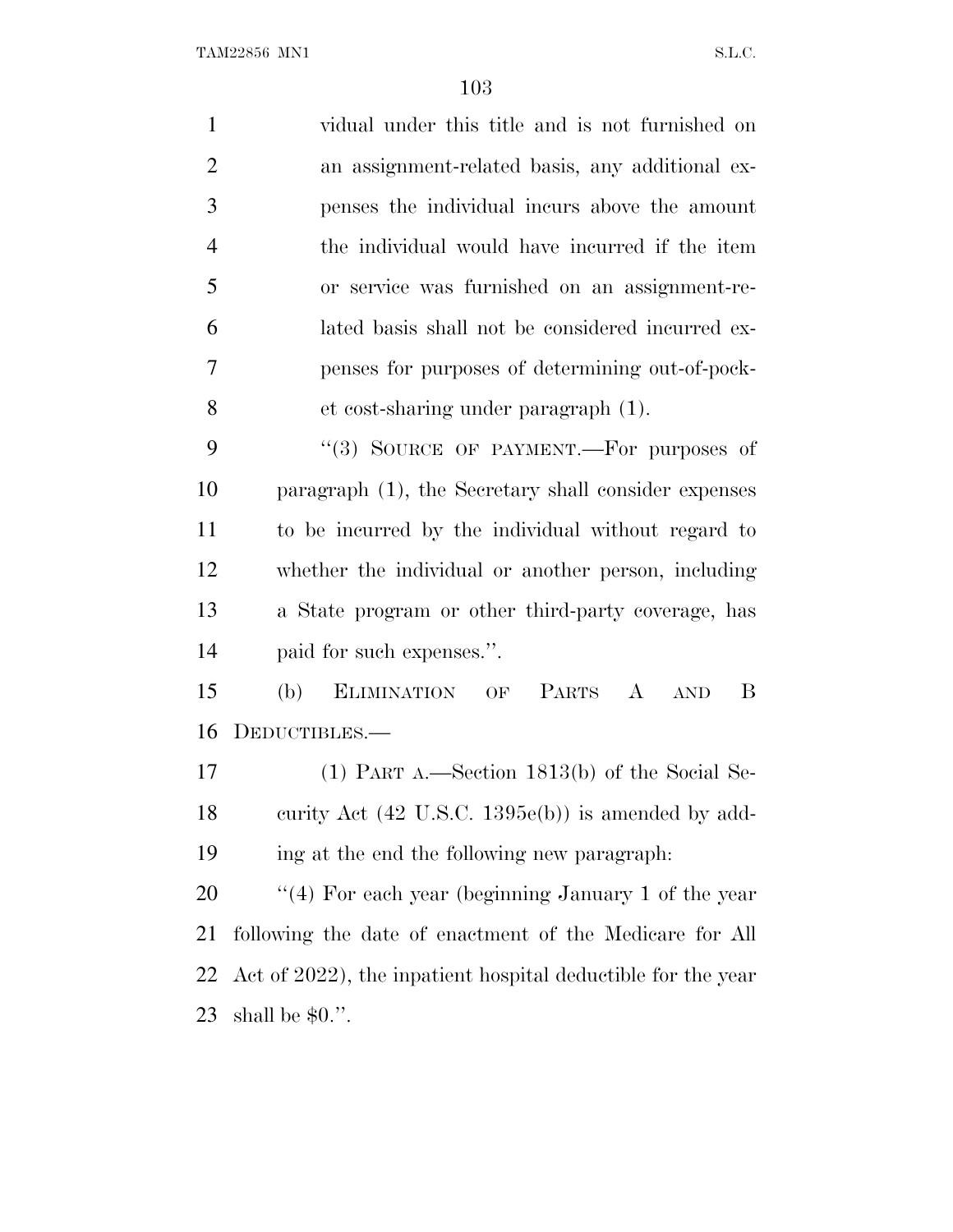| $\mathbf{1}$   | $(2)$ PART B.—Section 1833(b) of the Social Se-                       |
|----------------|-----------------------------------------------------------------------|
| $\overline{2}$ | curity Act $(42 \text{ U.S.C. } 1395l(b))$ is amended, in the         |
| 3              | first sentence—                                                       |
| $\overline{4}$ | $(A)$ by striking "and for a subsequent"                              |
| 5              | year" and inserting "for each of 2006 through                         |
| 6              | the year that includes the date of enactment of                       |
| 7              | the Medicare for All Act of 2022"; and                                |
| 8              | (B) by inserting ", and \$0 for each year                             |
| 9              | subsequent year" after "\$1)".                                        |
| 10             | SEC. 1002. REDUCING MEDICARE PART D ANNUAL OUT-OF-                    |
| 11             | <b>POCKET</b><br><b>THRESHOLD</b><br><b>AND</b><br><b>ELIMINATING</b> |
| 12             | <b>COST-SHARING ABOVE THAT THRESHOLD.</b>                             |
| 13             | (a) REDUCTION.—Section $1860D-2(b)(4)(B)$ of the                      |
| 14             | Social Security Act (42 U.S.C. 1395w-102(b)(4)(B)) is                 |
| 15             | amended—                                                              |
| 16             | (1) in clause (i), by striking "For purposes"                         |
| 17             | and inserting "Subject to clause (iii), for purposes";                |
| 18             | and                                                                   |
| 19             | $(2)$ by adding at the end the following new                          |
| 20             | clause:                                                               |
| 21             | "(iii) REDUCTION IN THRESHOLD                                         |
| 22             | DURING TRANSITION PERIOD.                                             |
| 23             | "(I) IN GENERAL.—Subject to                                           |
| 24             | subclause (II), for plan years begin-                                 |
| 25             | ning on or after January 1 following                                  |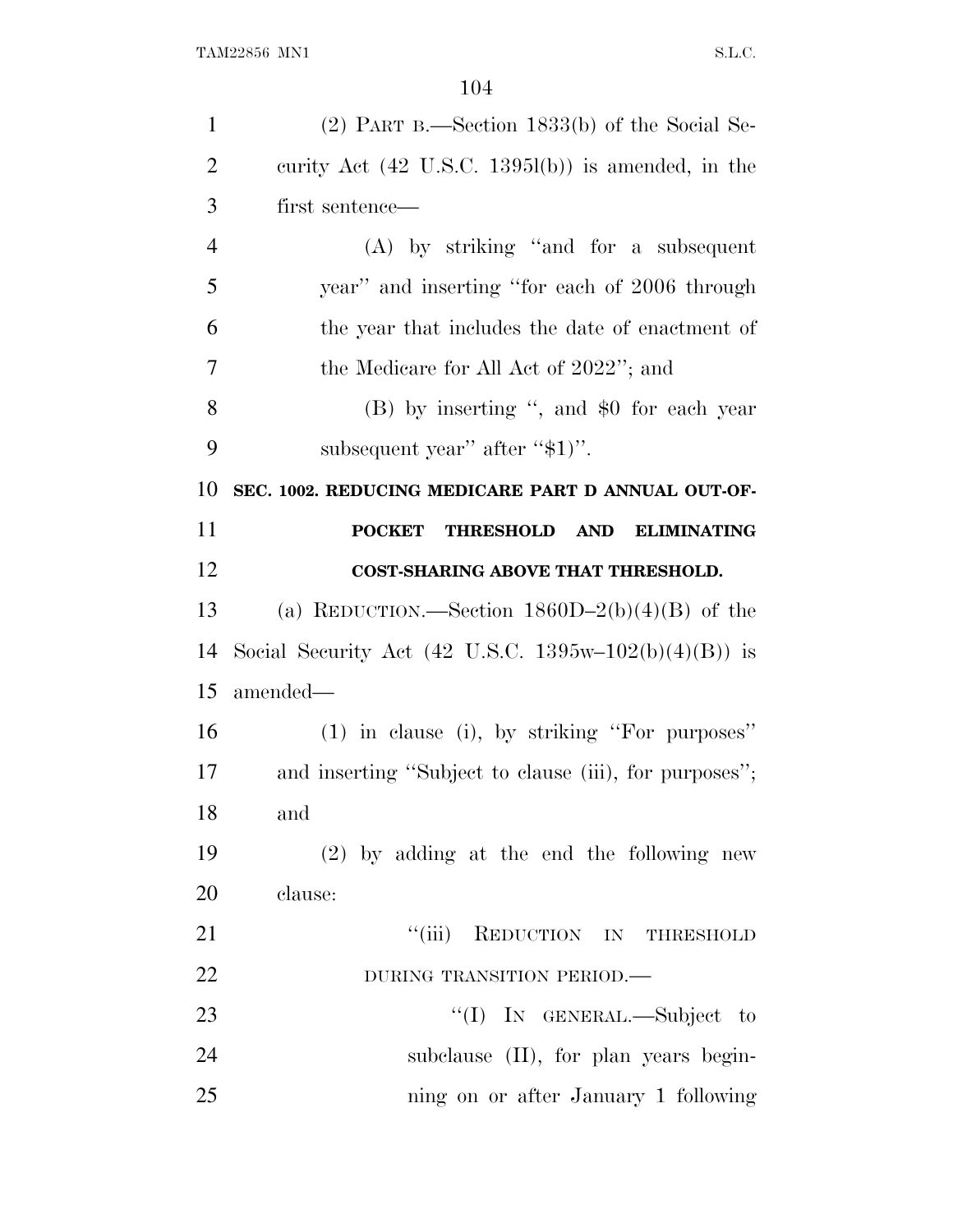| $\mathbf{1}$   | the date of enactment of the Medicare                    |
|----------------|----------------------------------------------------------|
| $\overline{2}$ | for All Act of 2022 and before Janu-                     |
| 3              | ary 1 of the year that is 4 years fol-                   |
| $\overline{4}$ | lowing such date of enactment, not-                      |
| 5              | withstanding clauses (i) and (ii), the                   |
| 6              | 'annual out-of-pocket threshold' speci-                  |
| $\overline{7}$ | fied in this subparagraph is equal to                    |
| 8              | \$305.                                                   |
| 9              | "(II) AUTHORITY TO EXEMPT                                |
| 10             | <b>BRAND-NAME</b><br>DRUGS<br>IF<br><b>GENERIC</b>       |
| 11             | AVAILABLE.—In applying subclause                         |
| 12             | (I), the Secretary may exempt costs                      |
| 13             | incurred for a covered part D drug                       |
| 14             | that is an applicable drug under sec-                    |
| 15             | tion $1860D-14A(g)(2)$ if the Sec-                       |
| 16             | retary determines that a generic                         |
| 17             | version of that drug is available.".                     |
| 18             | (b)<br>ELIMINATION OF COST-SHARING.-Section              |
| 19             | $1860D-2(b)(4)(A)$ of the Social Security Act (42 U.S.C. |
| 20             | $1395w-102(b)(4)(A))$ is amended—                        |
| 21             | $(1)$ in clause $(i)$ —                                  |
| <u>22</u>      | $(A)$ by redesignating subclauses $(I)$ and              |
| 23             | (II) as items (aa) and (bb), respectively;               |
|                |                                                          |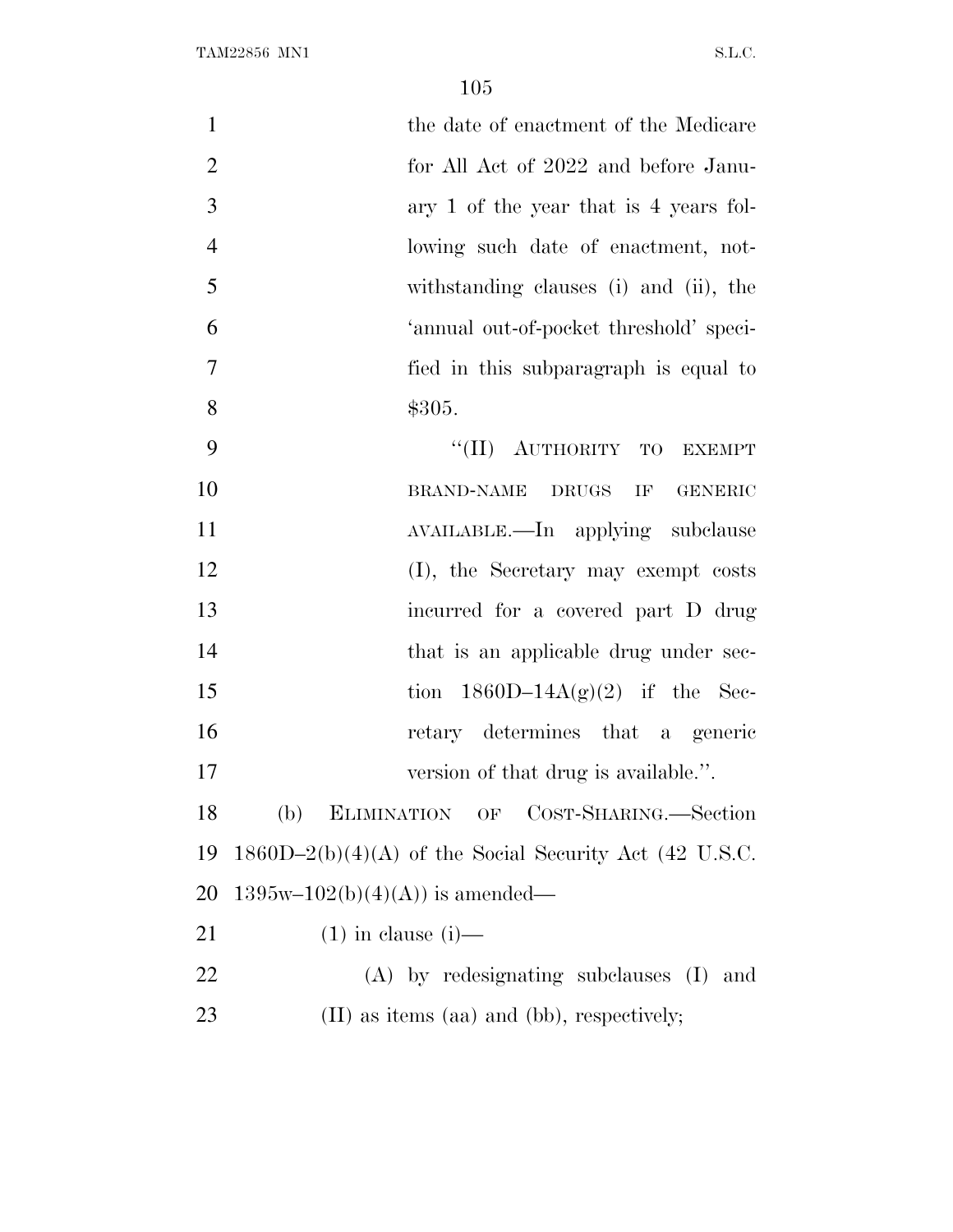| $\mathbf{1}$   | (B) by striking "subparagraph (B), with            |
|----------------|----------------------------------------------------|
| $\overline{2}$ | cost-sharing" and inserting the following: "sub-   |
| 3              | paragraph $(B)$ —                                  |
| $\overline{4}$ | "(I) for plan years $2006$ through                 |
| 5              | the plan year ending December 31 fol-              |
| 6              | lowing the date of enactment of the                |
| 7              | Medicare for All Act of 2022, with                 |
| 8              | cost-sharing";                                     |
| 9              | $(C)$ in item (bb), as redesignated by sub-        |
| 10             | paragraph $(A)$ , by striking the period at the    |
| 11             | end and inserting "; and"; and                     |
| 12             | (D) by adding at the end the following new         |
| 13             | subclause:                                         |
| 14             | $\lq\lq$ (II) for the plan year beginning          |
| 15             | January 1 following the date of enact-             |
| 16             | ment of the Medicare for All Act of                |
| 17             | 2022 and the two subsequent plan                   |
| 18             | years, without any cost-sharing."; and             |
| 19             | $(2)$ in clause $(ii)$ —                           |
| 20             | (A) by striking "clause $(i)(I)$ " and insert-     |
| 21             | ing "clause $(i)(I)(aa)$ "; and                    |
| 22             | (B) by adding at the end the following new         |
| 23             | sentence: "The Secretary shall continue to cal-    |
| 24             | culate the dollar amounts specified in clause      |
| 25             | $(i)(I)(aa)$ , including with the adjustment under |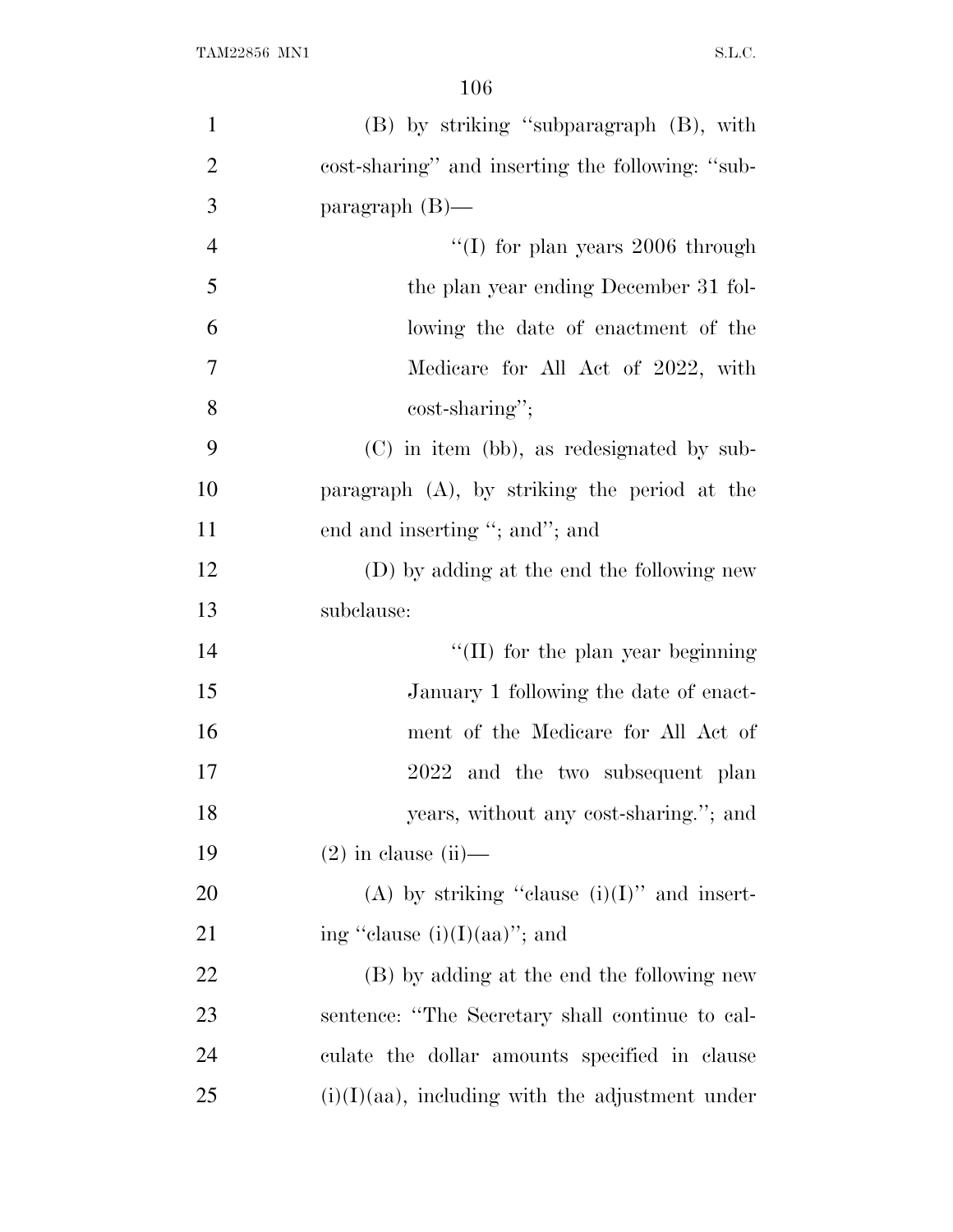| $\mathbf{1}$   | this clause, after plan year 2018 for purposes             |
|----------------|------------------------------------------------------------|
| $\overline{2}$ | of $1860D-14(a)(1)(D)(iii)$ .".                            |
| 3              | (c) CONFORMING AMENDMENTS TO LOW-INCOME                    |
| $\overline{4}$ | $SUBSIDY$ . Section 1860D-14(a) of the Social Security     |
| 5              | Act $(42 \text{ U.S.C. } 1395\text{w}-114(a))$ is amended— |
| 6              | $(1)$ in paragraph $(1)$ —                                 |
| $\overline{7}$ | $(A)$ in subparagraph $(D)(iii)$ , by striking             |
| 8              | " $1860D-2(b)(4)(A)(i)(I)$ " and inserting                 |
| 9              | "1860D-2(b)(4)(A)(i)(I)(aa)"; and                          |
| 10             | $(B)$ in subparagraph $(E)$ —                              |
| 11             | (i) in the heading, by inserting                           |
| 12             | "PRIOR TO<br>THE ELIMINATION OF<br><b>SUCH</b>             |
| 13             | COST-SHARING FOR ALL INDIVIDUALS"                          |
| 14             | after "THRESHOLD"; and                                     |
| 15             | (ii) by striking "The elimination" and                     |
| 16             | inserting "For plan years 2006 through                     |
| 17             | the plan year ending December 31 fol-                      |
| 18             | lowing the date of enactment of the Medi-                  |
| 19             | care for All Act of 2022, the elimination";                |
| 20             | and                                                        |
| 21             | $(2)$ in paragraph $(2)(E)$ —                              |
| 22             | $(A)$ in the heading, by inserting "PRIOR TO               |
| 23             | THE ELIMINATION OF SUCH COST-SHARING FOR                   |
| 24             | ALL INDIVIDUALS" after "THRESHOLD";                        |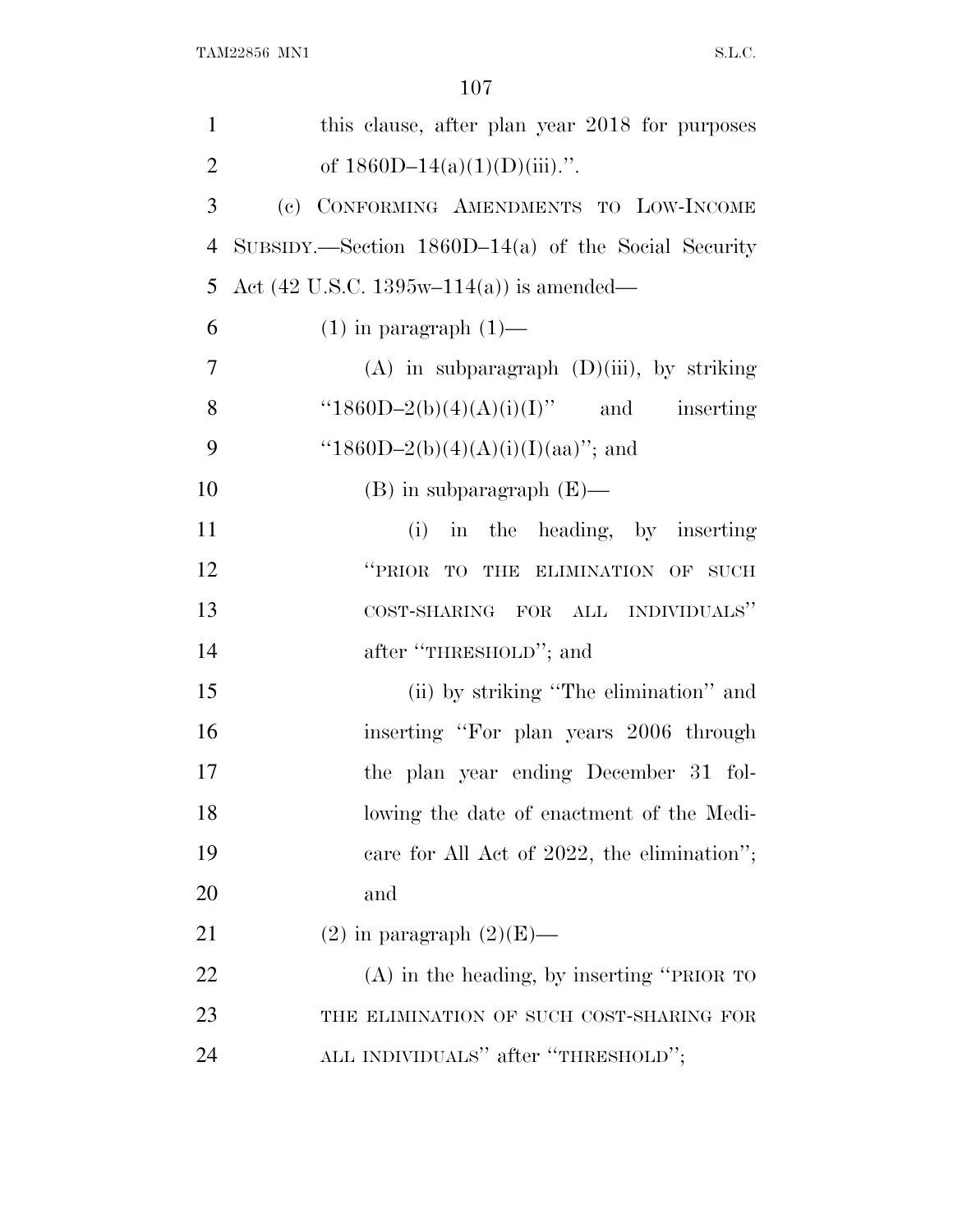| $\mathbf{1}$   | (B) by striking "Subject to" and inserting                   |
|----------------|--------------------------------------------------------------|
| $\overline{2}$ | "For plan years 2006 through the plan year                   |
| 3              | ending December 31 following the date of en-                 |
| 4              | actment of the Medicare for All Act of 2022,                 |
| 5              | subject to"; and                                             |
| 6              | (C) by striking "1860D-2(b)(4)(A)(i)(I)"                     |
| 7              | and inserting "1860D-2(b)(4)(A)(i)(I)(aa)".                  |
| 8              | SEC. 1003. EXPANDING MEDICARE TO COVER DENTAL AND            |
| 9              | VISION SERVICES AND HEARING AIDS AND                         |
| 10             | <b>EXAMINATIONS UNDER PART B.</b>                            |
| 11             | (a) DENTAL SERVICES.—                                        |
| 12             | (1)<br>REMOVAL OF EXCLUSION FROM<br>$COV -$                  |
| 13             | ERAGE.—Section $1862(a)$ of the Social Security Act          |
| 14             | $(42 \text{ U.S.C. } 1395y(a))$ is amended by striking para- |
| 15             | $graph(12)$ .                                                |
| 16             | $(2)$ COVERAGE.—                                             |
| 17             | (A) IN GENERAL.—Section $1861(s)(2)$ of                      |
| 18             | the Social Security Act $(42 \text{ U.S.C. } 1395x(s)(2))$   |
| 19             | is amended—                                                  |
| 20             | (i) in subparagraph $(GG)$ , by striking                     |
| 21             | "and" at the end;                                            |
| 22             | (ii) in subparagraph (HH), by strik-                         |
| 23             | ing the period at the end and inserting ";                   |
| 24             | and"; and                                                    |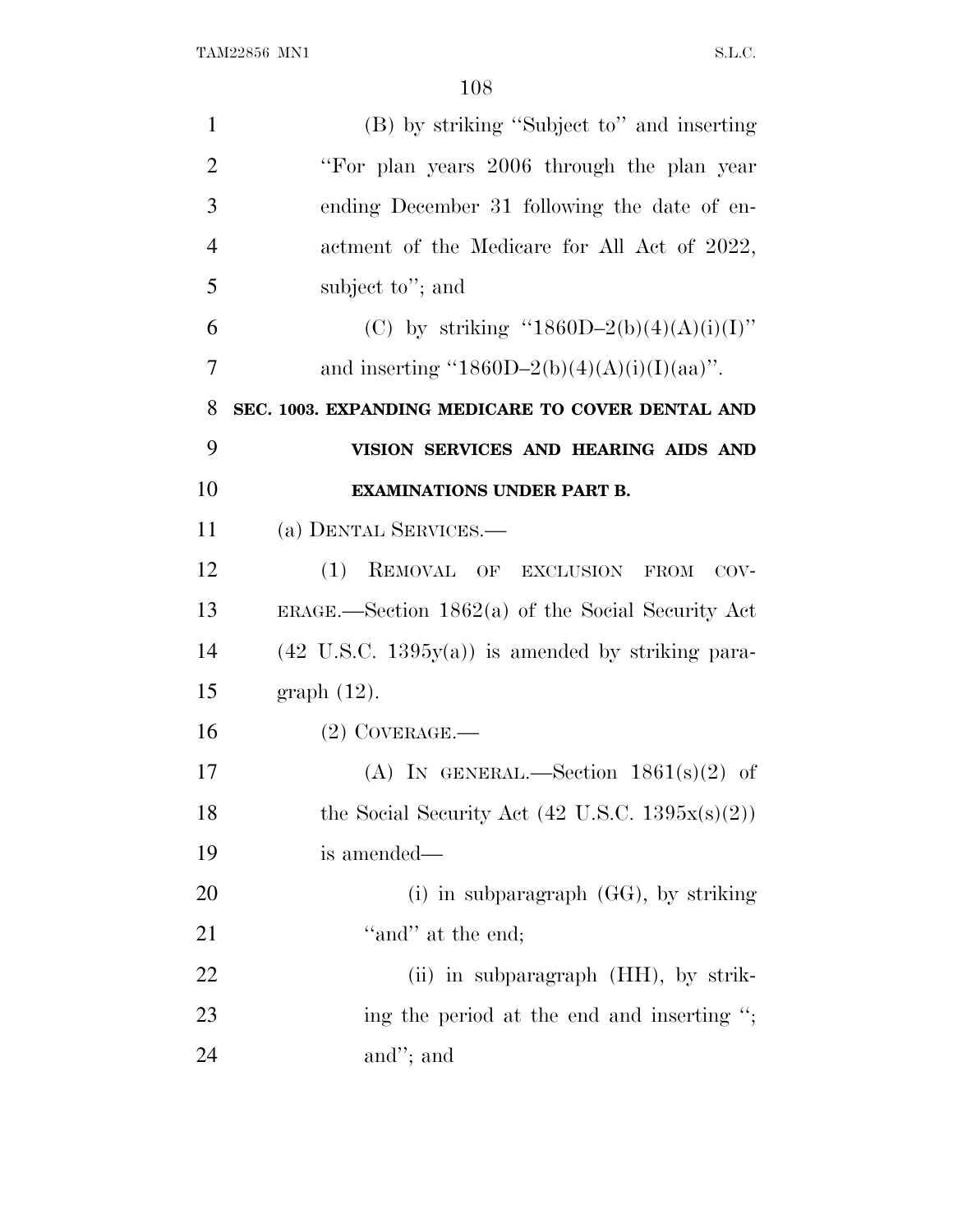| $\mathbf{1}$   | (iii) by adding at the end the fol-                         |
|----------------|-------------------------------------------------------------|
| $\overline{2}$ | lowing new subparagraph:                                    |
| 3              | $\lq\lq$ (II) dental services;".                            |
| $\overline{4}$ | (B) PAYMENT.—Section $1833(a)(1)$ of the                    |
| 5              | Social Security Act $(42 \text{ U.S.C. } 1395l(a)(1))$ is   |
| 6              | amended—                                                    |
| 7              | (i) by striking "and" before " $(DD)$ ";                    |
| 8              | and                                                         |
| 9              | (ii) by inserting before the semicolon                      |
| 10             | at the end the following: "and (EE) with                    |
| 11             | respect to dental services described in sec-                |
| 12             | tion $1861(s)(2)(II)$ , the amount paid shall               |
| 13             | be an amount equal to 80 percent of the                     |
| 14             | lesser of the actual charge for the services                |
| 15             | or the amount determined under the fee                      |
| 16             | schedule<br>established under<br>section                    |
| 17             | $1848(b)$ .".                                               |
| 18             | (C) EFFECTIVE DATE.—The amendments                          |
| 19             | made by this subsection shall apply to items                |
| 20             | and services furnished on or after January 1                |
| 21             | following the date of the enactment of this Act.            |
| 22             | (b) VISION SERVICES.—                                       |
| 23             | (1) IN GENERAL.—Section $1861(s)(2)$ of the                 |
| 24             | Social Security Act $(42 \text{ U.S.C. } 1395x(s)(2))$ , as |
| 25             | amended by subsection (a), is amended—                      |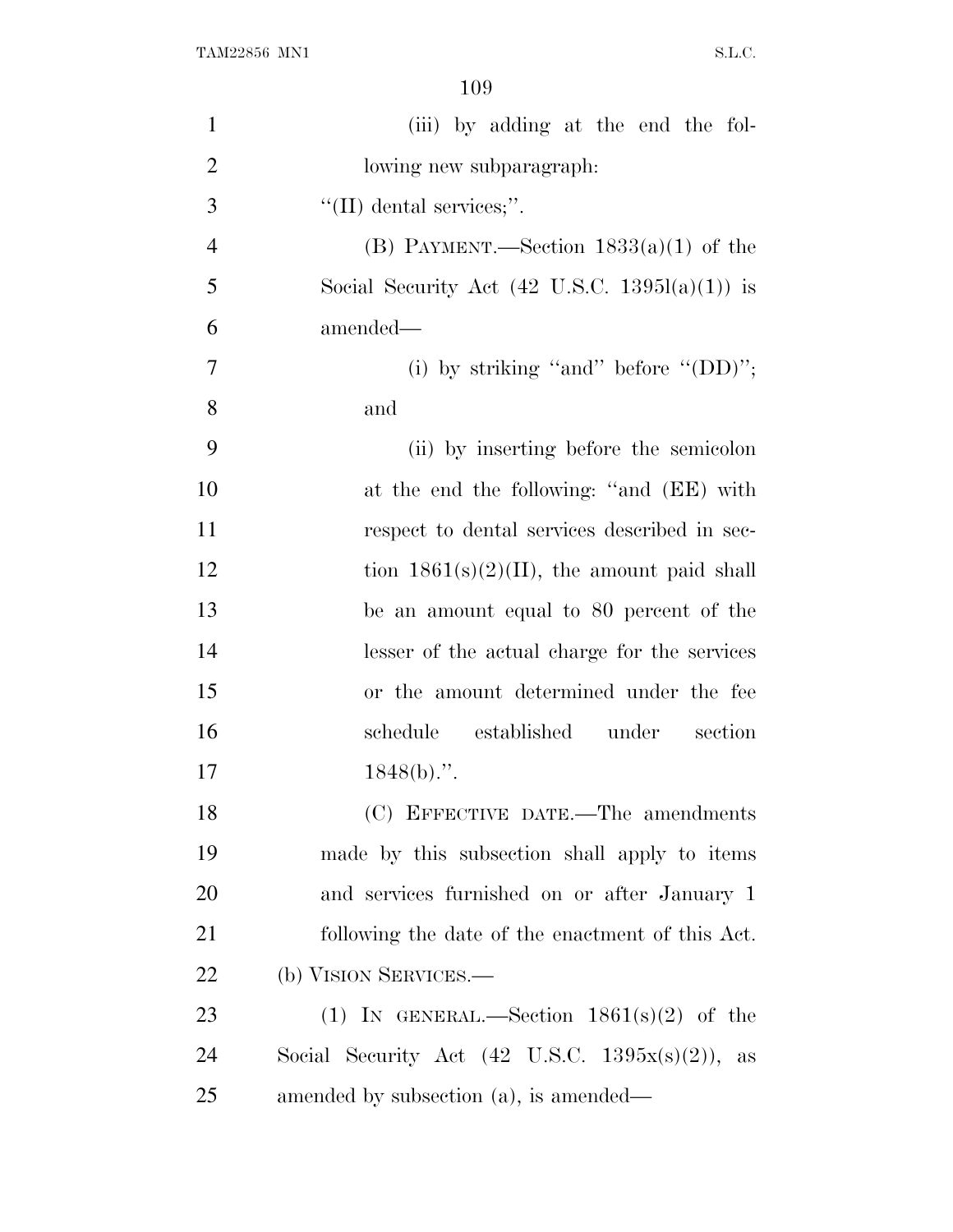| $\mathbf{1}$   | (A) in subparagraph (HH), by striking                            |
|----------------|------------------------------------------------------------------|
| $\overline{2}$ | "and" at the end;                                                |
| 3              | $(B)$ in subparagraph $(II)$ , by inserting                      |
| $\overline{4}$ | "and" at the end; and                                            |
| 5              | (C) by adding at the end the following new                       |
| 6              | subparagraph:                                                    |
| $\overline{7}$ | " $(JJ)$ vision services;".                                      |
| 8              | (2) PAYMENT.—Section $1833(a)(1)$ of the So-                     |
| 9              | cial Security Act $(42 \text{ U.S.C. } 1395l(a)(1))$ , as amend- |
| 10             | ed by subsection (a), is amended—                                |
| 11             | (A) by striking "and" before " $(EE)$ "; and                     |
| 12             | (B) by inserting before the semicolon at                         |
| 13             | the end the following: ", and (FF) with respect                  |
| 14             | vision services described<br>section<br>$\sin$<br>to             |
| 15             | $1861(s)(2)(JJ)$ , the amount paid shall be an                   |
| 16             | amount equal to 80 percent of the lesser of the                  |
| 17             | actual charge for the services or the amount de-                 |
| 18             | termined under the fee schedule established                      |
| 19             | under section $1848(b)$ .".                                      |
| 20             | (3) EFFECTIVE DATE.—The amendments made                          |
| 21             | by this subsection shall apply to items and services             |
| 22             | furnished on or after January 1 following the date               |
| 23             | of the enactment of this Act.                                    |
| 24             | (c) HEARING AIDS AND EXAMINATIONS THERE-                         |
| 25             | $FOR$ .                                                          |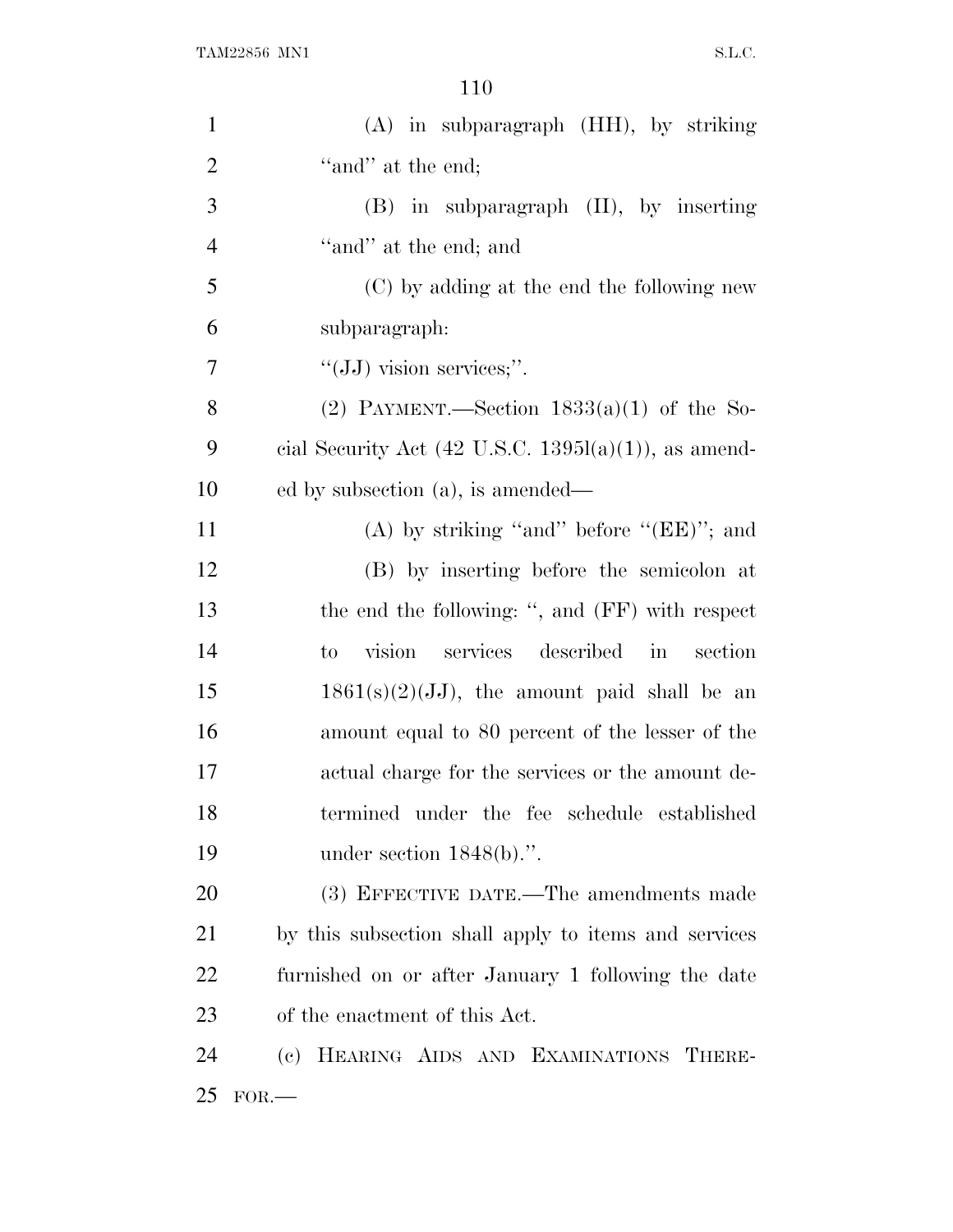| $\mathbf{1}$   | (1) IN GENERAL.—Section $1862(a)(7)$ of the               |
|----------------|-----------------------------------------------------------|
| $\overline{2}$ | Social Security Act $(42 \text{ U.S.C. } 1395y(a)(7))$ is |
| 3              | amended by striking "hearing aids or examinations"        |
| $\overline{4}$ | therefor,".                                               |
| 5              | (2) EFFECTIVE DATE.—The amendment made                    |
| 6              | by this subsection shall apply to items and services      |
| 7              | furnished on or after January 1 following the date        |
| 8              | of the enactment of this Act.                             |
| 9              | SEC. 1004. ELIMINATING THE 24-MONTH WAITING PERIOD        |
| 10             | FOR MEDICARE COVERAGE FOR INDIVID-                        |
| 11             | <b>UALS WITH DISABILITIES.</b>                            |
| 12             | (a) IN GENERAL.—Section $226(b)$ of the Social Secu-      |
| 13             | rity Act $(42 \text{ U.S.C. } 426(b))$ is amended—        |
| 14             | (1) in paragraph $(2)(A)$ , by striking ", and has        |
| 15             | for 24 calendar months been entitled to,";                |
| 16             | $(2)$ in paragraph $(2)(B)$ , by striking ", and has      |
| 17             | been for not less than 24 months,";                       |
| 18             | (3) in paragraph $(2)(C)(ii)$ , by striking ", in-        |
| 19             | cluding the requirement that he has been entitled to      |
| 20             | the specified benefits for 24 months,";                   |
| 21             | $(4)$ in the first sentence, by striking "for each        |
| 22             | month beginning with the later of $(I)$ July 1973 or      |
| 23             | (II) the twenty-fifth month of his entitlement or sta-    |
| 24             | tus as a qualified railroad retirement beneficiary de-    |
| 25             | scribed in paragraph (2), and inserting "for              |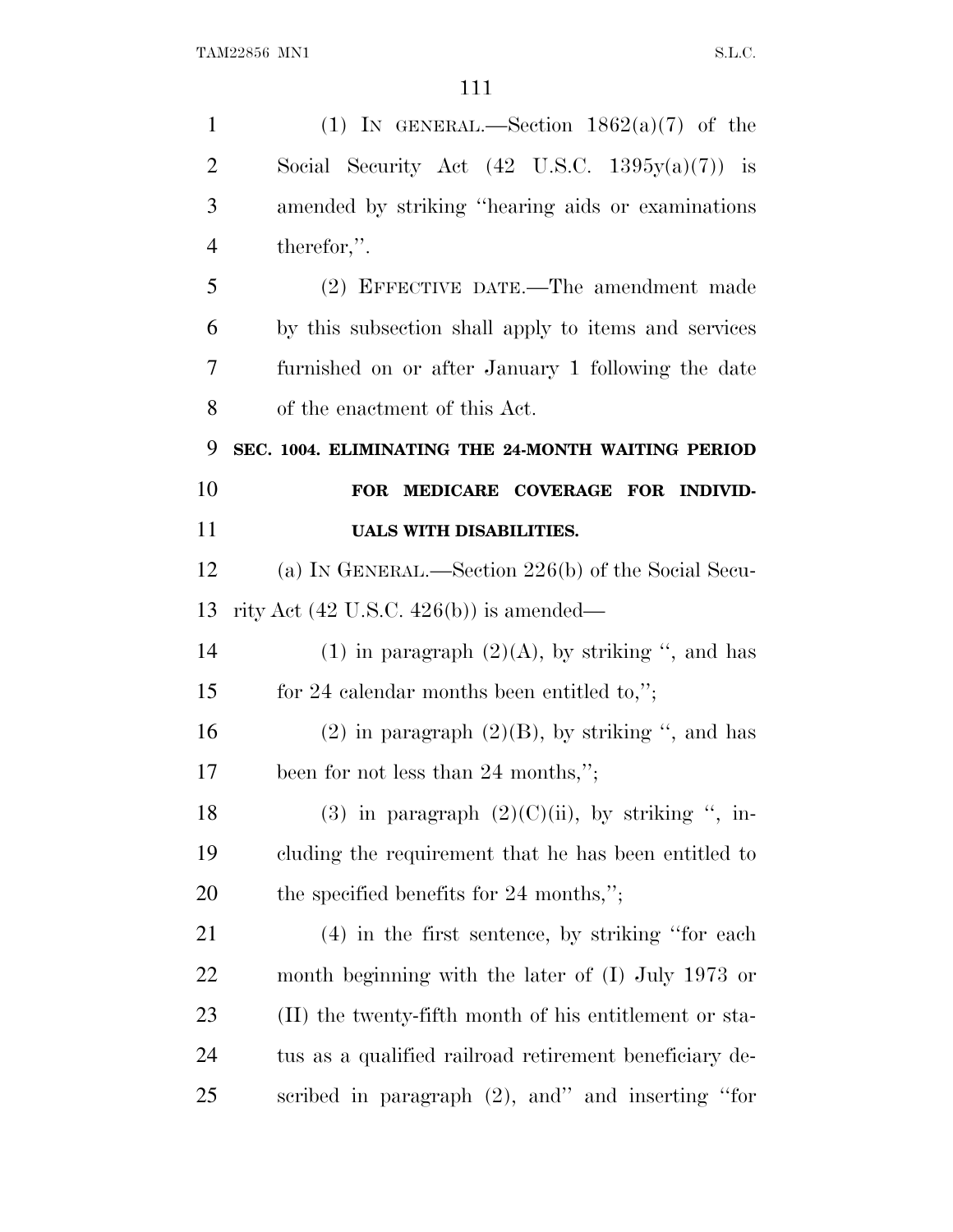| $\mathbf{1}$   | each month for which the individual meets the re-             |
|----------------|---------------------------------------------------------------|
| $\overline{c}$ | quirements of paragraph (2), beginning with the               |
| 3              | month following the month in which the individual             |
| 4              | meets the requirements of such paragraph, and";               |
| 5              | and                                                           |
| 6              | $(5)$ in the second sentence, by striking "the                |
| 7              | 'twenty-fifth month of his entitlement'" and all that         |
| 8              | follows through "paragraph $(2)(C)$ and".                     |
| 9              | (b) CONFORMING AMENDMENTS.—                                   |
| 10             | (1) SECTION 226.—Section 226 of the Social                    |
| 11             | Security Act (42 U.S.C. 426) is amended—                      |
| 12             | (A) by striking subsections (e)(1)(B), (f),                   |
| 13             | and $(h)$ ; and                                               |
| 14             | (B) by redesignating subsections (g) and                      |
| 15             | (i) as subsections (f) and (g), respectively.                 |
| 16             | (2) MEDICARE DESCRIPTION.—Section $1811(2)$                   |
| 17             | of the Social Security Act $(42 \text{ U.S.C. } 1395c(2))$ is |
| 18             | amended by striking "have been entitled for not less          |
| 19             | than 24 months" and inserting "are entitled".                 |
| <b>20</b>      | (3) MEDICARE COVERAGE.—Section $1837(g)(1)$                   |
| 21             | of the Social Security Act $(42 \text{ U.S.C. } 1395p(g)(1))$ |
| <u>22</u>      | is amended by striking "25th month of" and insert-            |
| 23             | ing "month following the first month of".                     |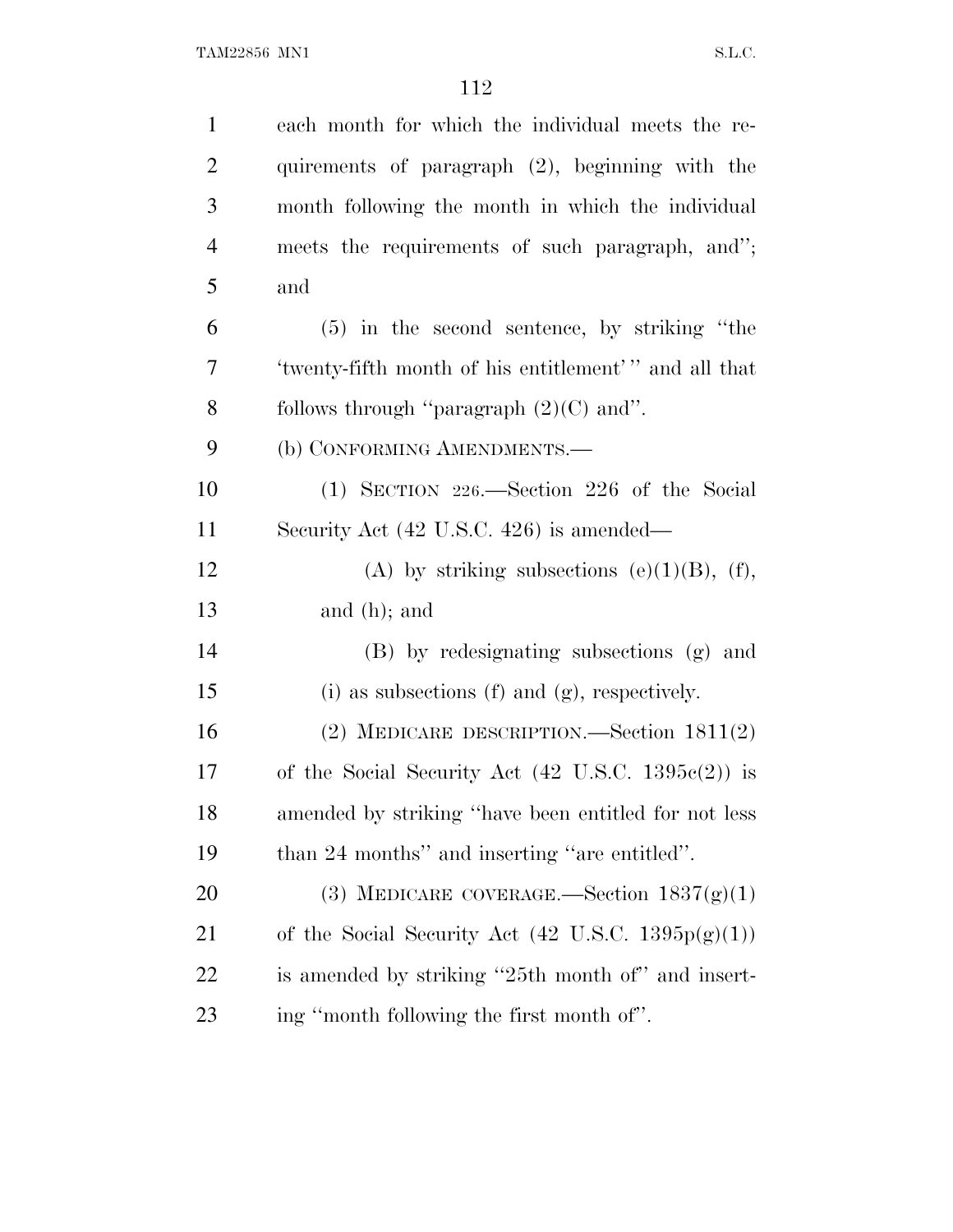| (4) RAILROAD RETIREMENT SYSTEM.—Section                       |
|---------------------------------------------------------------|
| $7(d)(2)(ii)$ of the Railroad Retirement Act of 1974          |
| $(45 \text{ U.S.C. } 231f(d)(2)(ii))$ is amended—             |
| (A) by striking "has been entitled to an                      |
| annuity" and inserting "is entitled to an annu-               |
| $ity$ ";                                                      |
| (B) by striking ", for not less than 24                       |
| months"; and                                                  |
| (C) by striking "could have been entitled                     |
| for 24 calendar months, and".                                 |
| (c) EFFECTIVE DATE.—The amendments made by                    |
| this section shall apply to insurance benefits under title    |
| 13 XVIII of the Social Security Act with respect to items and |
| services furnished in months beginning after December 1       |
| following the date of enactment of this Act, and before       |
| 16 January 1 of the year that is 4 years after such date of   |
| enactment.                                                    |
| 18 SEC. 1005. GUARANTEED ISSUE OF MEDIGAP POLICIES.           |
| Section 1882 of the Social Security Act (42 U.S.C.            |
| 1395ss) is amended by adding at the end the following         |
| new subsection:                                               |
| "(aa) GUARANTEED ISSUE FOR ALL MEDIGAP-ELI-                   |
| GIBLE MEDICARE BENEFICIARIES.—Notwithstanding                 |
| 24 paragraphs $(2)(A)$ and $(2)(D)$ of subsection (s) or any  |
|                                                               |

other provision of this section, on or after the date of en-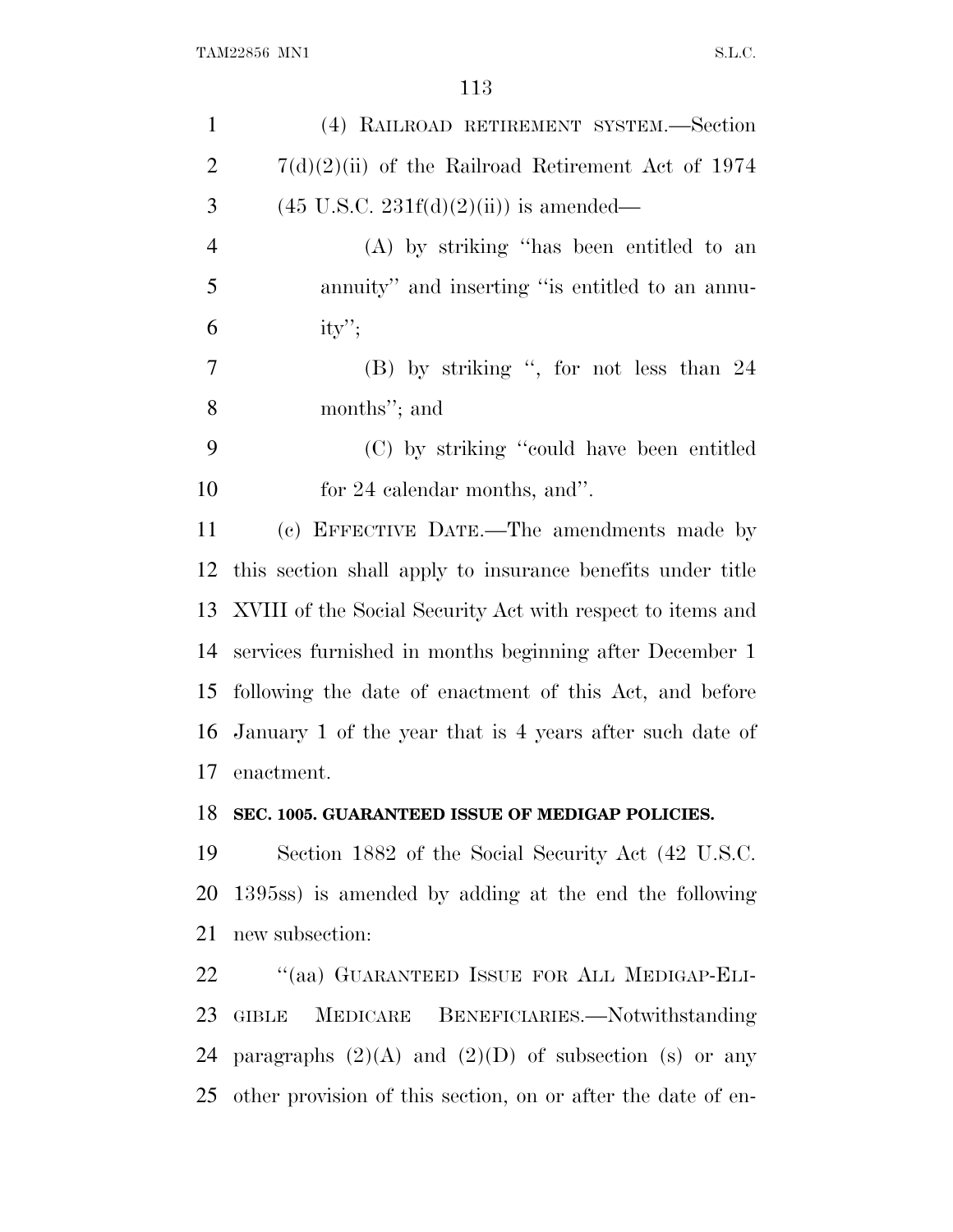actment of this subsection, the issuer of a Medicare sup- plemental policy may not deny or condition the issuance or effectiveness of a Medicare supplemental policy, or dis- criminate in the pricing of the policy, because of health status, claims experience, receipt of health care, or medical condition in the case of any individual entitled to, or en- rolled for, benefits under part A and enrolled for benefits under part B.''.

## **Subtitle B—Temporary Medicare Buy-In Option and Temporary Public Option**

### **SEC. 1011. LOWERING THE MEDICARE AGE.**

 (a) I<sup>N</sup> GENERAL.—Title XVIII of the Social Security Act (42 U.S.C. 1395c et seq.), as amended by section 1001, is amended by adding at the end the following new section:

''TEMPORARY MEDICARE BUY-IN OPTION FOR CERTAIN

INDIVIDUALS

 ''SEC. 1899E. (a) N<sup>O</sup> EFFECT ON OTHER BENEFITS FOR INDIVIDUALS OTHERWISE ELIGIBLE OR ON TRUST FUNDS.—The Secretary shall implement the provisions of this section in such a manner to ensure that such provi-sions

24  $\frac{1}{2}$  (1) have no effect on the benefits under this title for individuals who are entitled to, or enrolled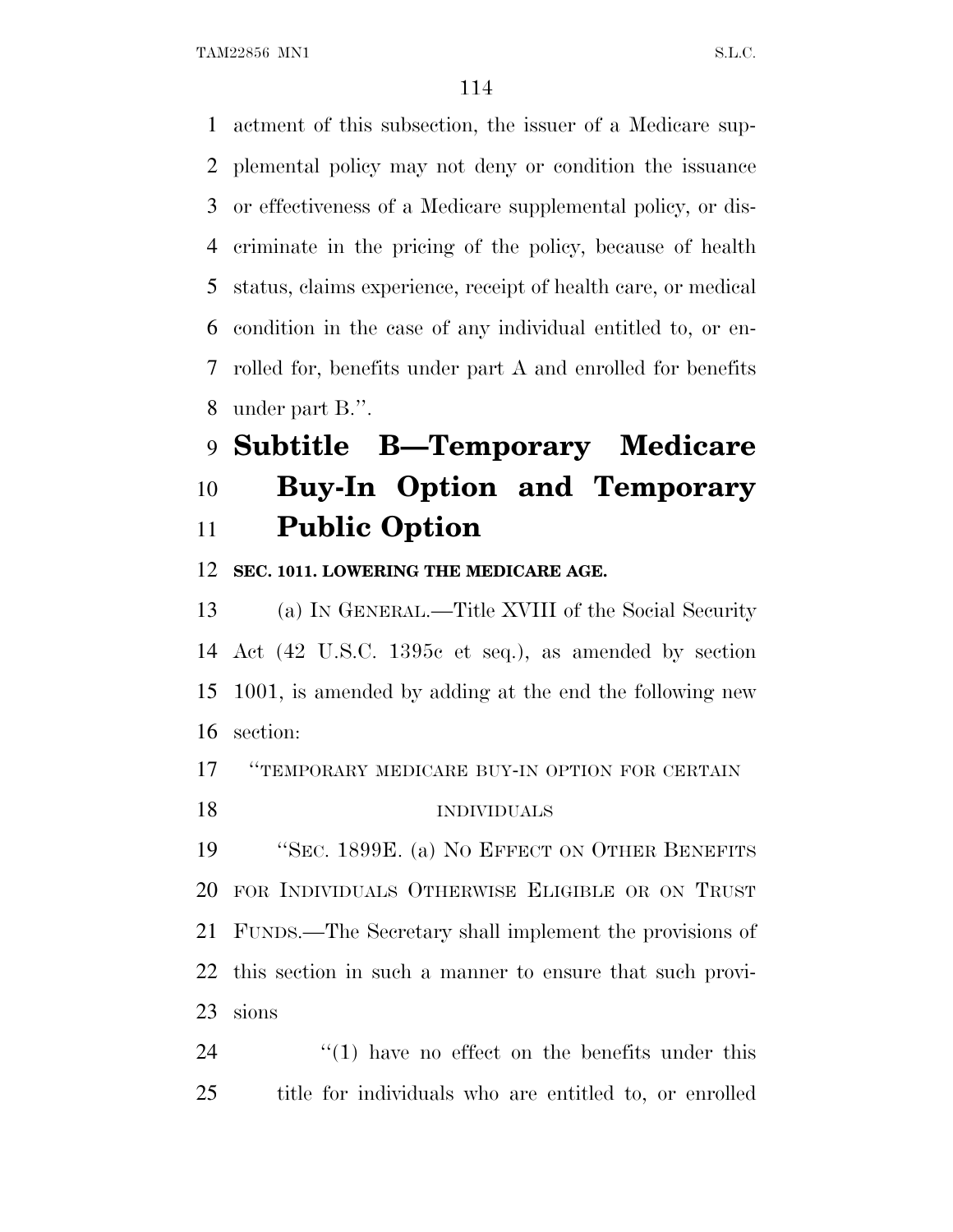| $\mathbf{1}$   | for, such benefits other than through this section;    |  |
|----------------|--------------------------------------------------------|--|
| $\overline{2}$ | and                                                    |  |
| 3              | $\lq(2)$ have no negative impact on the Federal        |  |
| $\overline{4}$ | Hospital Insurance Trust Fund or the Federal Sup-      |  |
| 5              | plementary Medical Insurance Trust Fund (includ-       |  |
| 6              | ing the Medicare Prescription Drug Account within      |  |
| 7              | such Trust Fund).                                      |  |
| 8              | "(b) OPTION.—                                          |  |
| 9              | "(1) IN GENERAL.—Every individual who meets            |  |
| 10             | the requirements described in paragraph (3) shall be   |  |
| 11             | eligible to enroll under this section.                 |  |
| 12             | "(2) PART A, B, AND D BENEFITS. An indi-               |  |
| 13             | vidual enrolled under this section is entitled to the  |  |
| 14             | same benefits (and shall receive the same protec-      |  |
| 15             | tions) under this title as an individual who is enti-  |  |
| 16             | tled to benefits under part A and enrolled under       |  |
| 17             | parts B and D, including the ability to enroll in a    |  |
| 18             | private plan that provides qualified prescription drug |  |
| 19             | coverage.                                              |  |
| 20             | (3)<br>REQUIREMENTS FOR ELIGIBILITY.-The               |  |
| 21             | requirements described in this paragraph are the fol-  |  |
| 22             | lowing:                                                |  |
| 23             | $\lq\lq$ . The individual is a resident of the         |  |
| 24             | United States.                                         |  |
| 25             | "(B) The individual is—                                |  |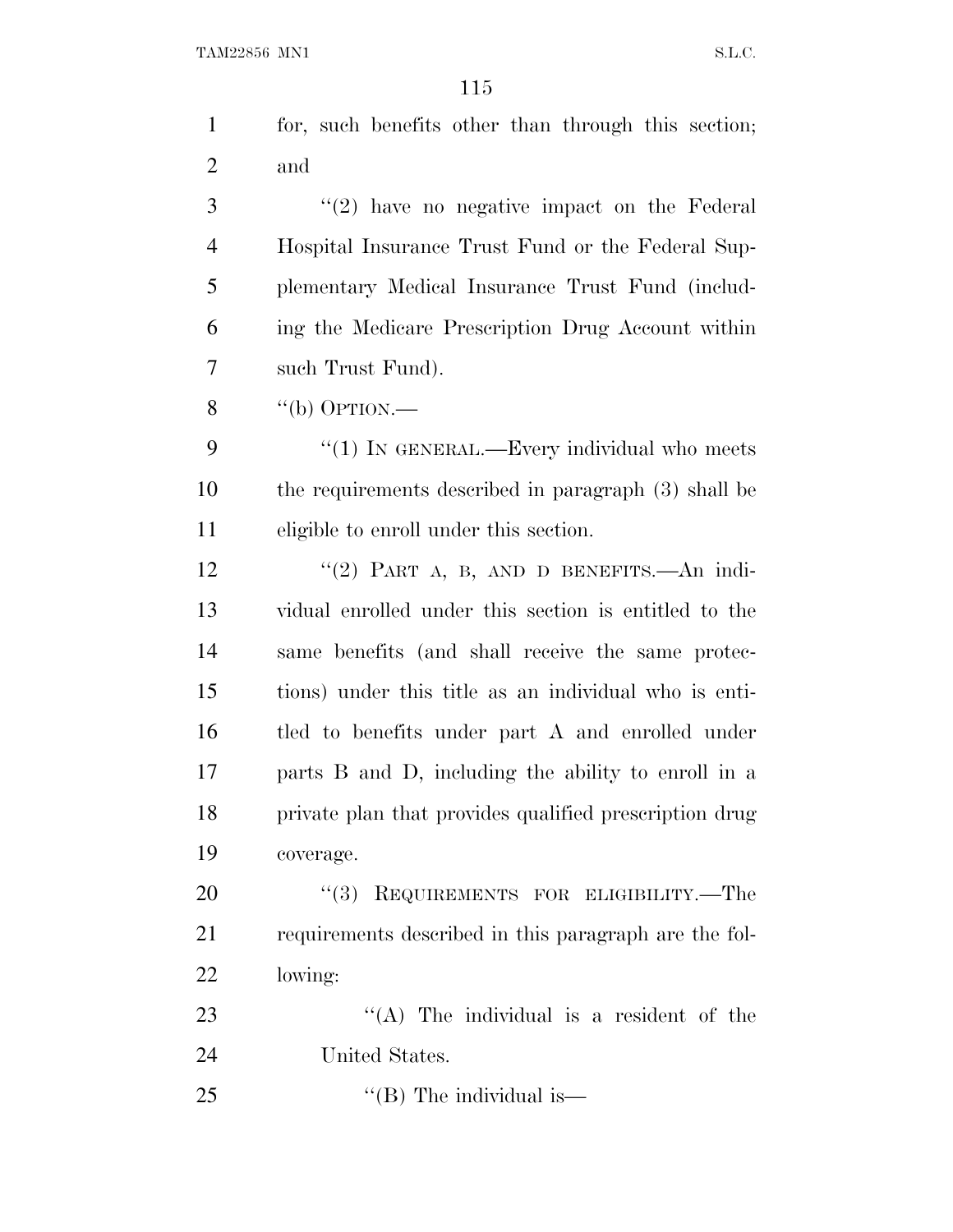| $\mathbf{1}$   | "(i) a citizen or national of the United                     |
|----------------|--------------------------------------------------------------|
| $\overline{2}$ | States; or                                                   |
| 3              | "(ii) an alien lawfully admitted for                         |
| $\overline{4}$ | permanent residence.                                         |
| 5              | "(C) The individual is not otherwise enti-                   |
| 6              | tled to benefits under part A or eligible to en-             |
| 7              | roll under part A or part B.                                 |
| 8              | "(D) The individual has attained the appli-                  |
| 9              | cable years of age but has not attained 65 years             |
| 10             | of age.                                                      |
| 11             | "(4) APPLICABLE YEARS OF AGE DEFINED.                        |
| 12             | For purposes of this section, the term 'applicable           |
| 13             | years of age' means—                                         |
| 14             | "(A) effective January 1 of the first year                   |
| 15             | following the date of enactment of the Medicare              |
| 16             | for All Act of 2022, the age of $55$ ;                       |
| 17             | "(B) effective January 1 of the second                       |
| 18             | year following such date of enactment, the age               |
| 19             | of $45$ ; and                                                |
| 20             | "(C) effective January 1 of the third year                   |
| 21             | following such date of enactment, the age of 35.             |
| 22             | "(c) ENROLLMENT; COVERAGE.—The Secretary shall               |
| 23             | establish enrollment periods and coverage under this sec-    |
| 24             | tion consistent with the principles for establishment of en- |
| 25             | rollment periods and coverage for individuals under other    |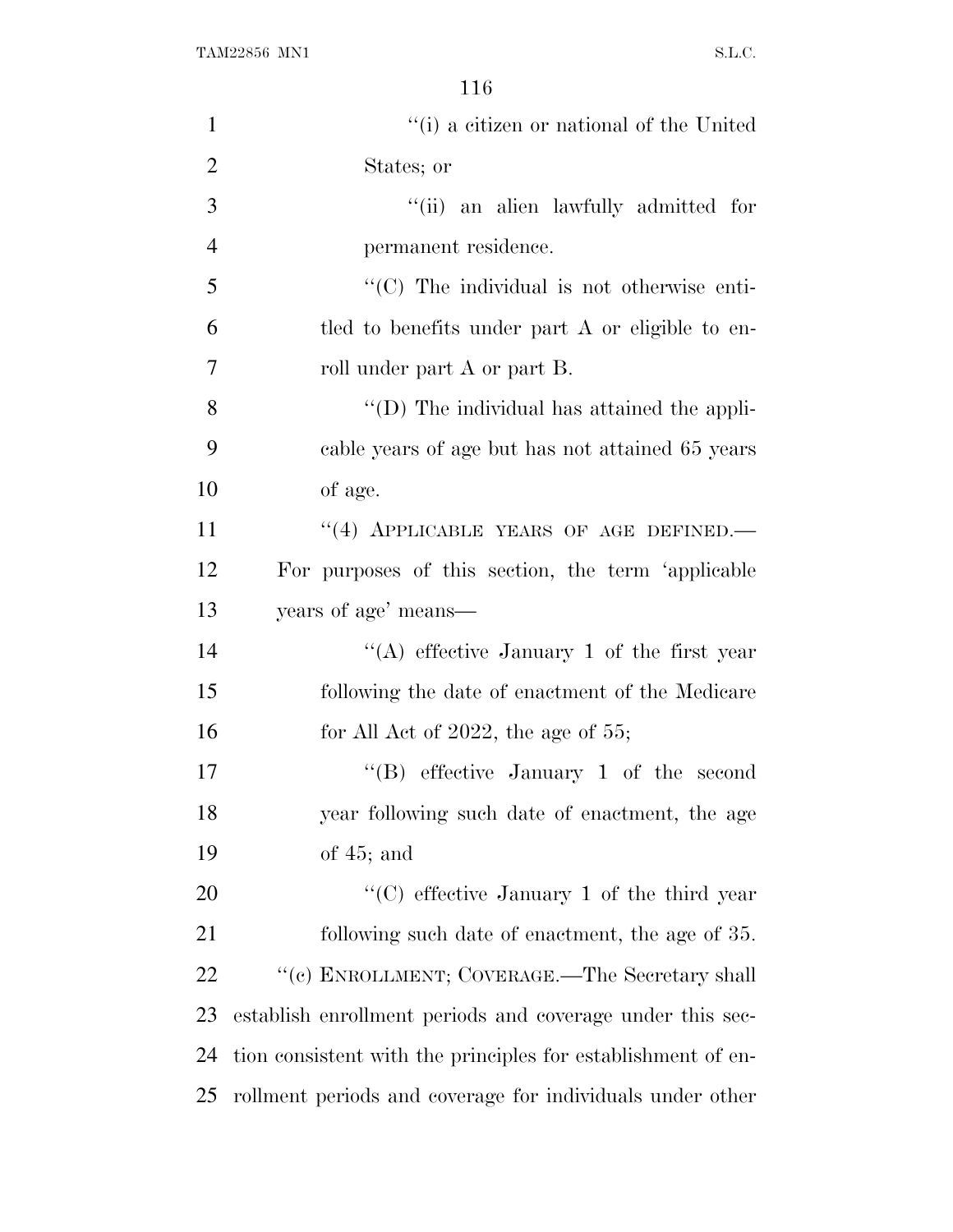provisions of this title. The Secretary shall establish such periods so that coverage under this section shall first begin on January 1 of the year on which an individual first be-comes eligible to enroll under this section.

"(d) PREMIUM.—

6 "(1) AMOUNT OF MONTHLY PREMIUMS.—The Secretary shall, during September of each year (be- ginning with the first September following the date of enactment of the Medicare for All Act of 2022), determine a monthly premium for all individuals en- rolled under this section. Such monthly premium 12 shall be equal to  $\frac{1}{12}$  of the annual premium com- puted under paragraph (2)(B), which shall apply with respect to coverage provided under this section for any month in the succeeding year.

16 "(2) ANNUAL PREMIUM.—

17 "(A) COMBINED PER CAPITA AVERAGE FOR ALL MEDICARE BENEFITS.—The Secretary shall estimate the average, annual per capita amount for benefits and administrative expenses that will be payable under parts A, B, and D in the year for all individuals enrolled under this sec-tion.

24 "(B) ANNUAL PREMIUM.—The annual pre-mium under this subsection for months in a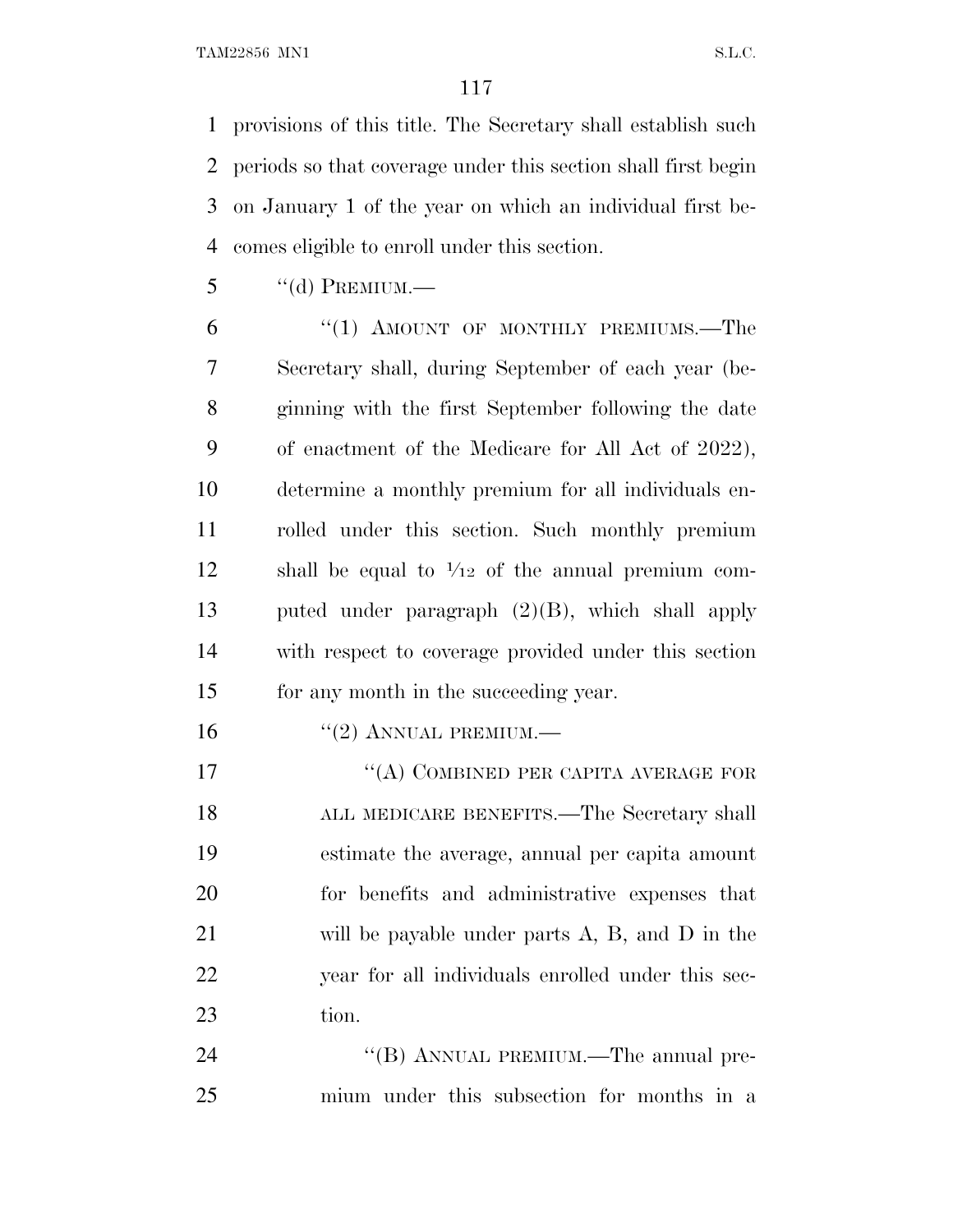year is equal to the average, annual per capita amount estimated under subparagraph (A) for the year.

4 "(3) INCREASED PREMIUM FOR COMPLEMEN- TARY PLANS.—Nothing in this section shall preclude an individual from choosing a prescription drug plan or other complementary plans which requires the in- dividual to pay an additional amount (because of supplemental benefits or because it is a more expen- sive plan). In such case the individual would be re-sponsible for the increased monthly premium.

12 "(e) PAYMENT OF PREMIUMS.—

 ''(1) IN GENERAL.—Premiums for enrollment under this section shall be paid to the Secretary at such times, and in such manner, as the Secretary determines appropriate.

17 "(2) DEPOSIT.—Amounts collected by the Sec- retary under this section shall be deposited in the Federal Hospital Insurance Trust Fund and the Federal Supplementary Medical Insurance Trust Fund (including the Medicare Prescription Drug Ac- count within such Trust Fund) in such proportion as the Secretary determines appropriate.

 ''(f) NOT ELIGIBLE FOR MEDICARE COST-SHARING ASSISTANCE.—An individual enrolled under this section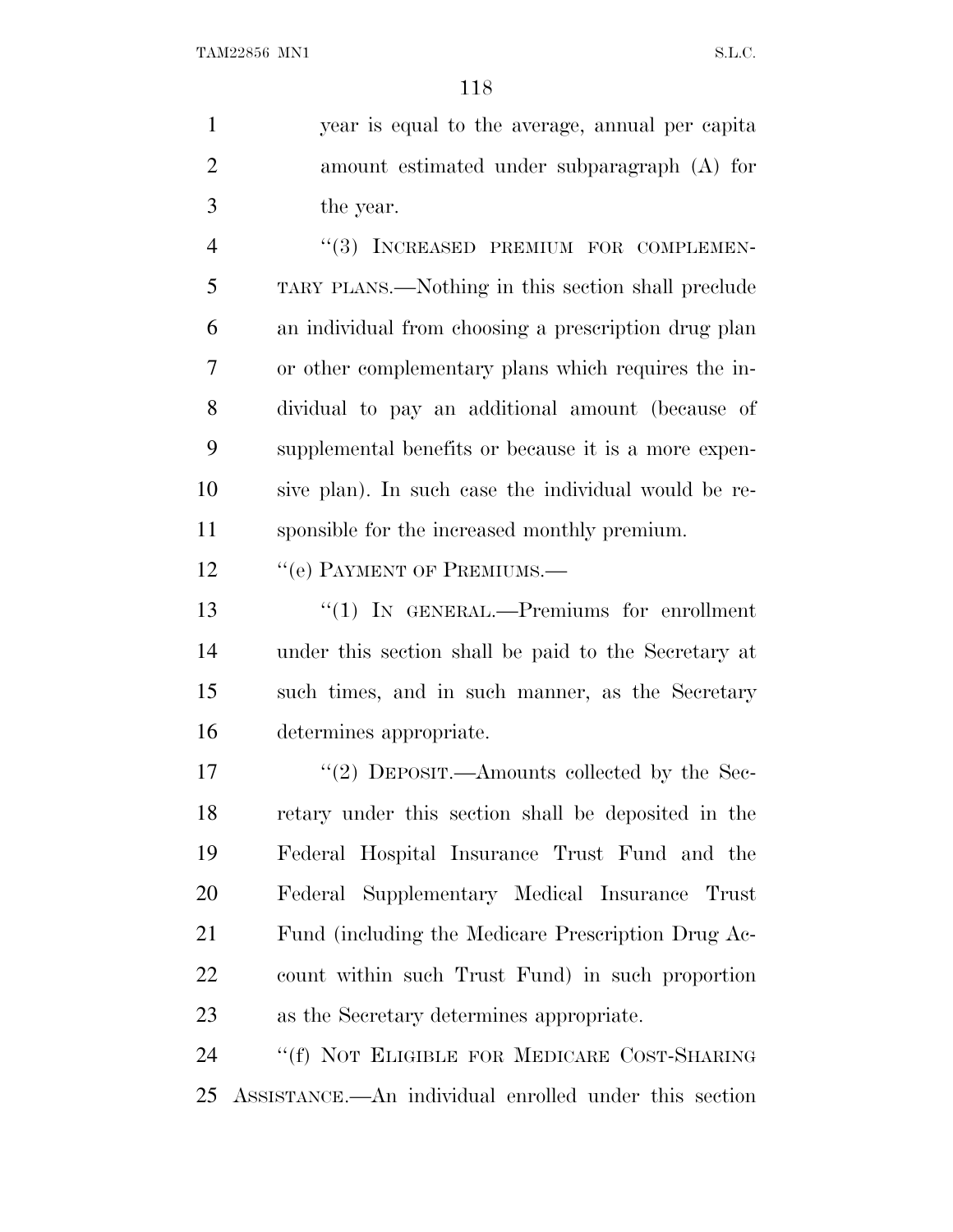shall not be treated as enrolled under any part of this title for purposes of obtaining medical assistance for Medicare cost-sharing or otherwise under title XIX.

 ''(g) TREATMENT IN RELATION TO THE AFFORD-ABLE CARE ACT.—

6 "(1) SATISFACTION OF INDIVIDUAL MAN- DATE.—For purposes of applying section 5000A of the Internal Revenue Code of 1986, the coverage provided under this section constitutes minimum es-10 sential coverage under subsection  $(f)(1)(A)(i)$  of 11 such section 5000A.

**''(2) ELIGIBILITY FOR PREMIUM ASSISTANCE.** Coverage provided under this section—

14 ''(A) shall be treated as coverage under a qualified health plan in the individual market enrolled in through the Exchange where the in- dividual resides for all purposes of section 36B of the Internal Revenue Code of 1986 other 19 than subsection  $(c)(2)(B)$  thereof; and

20  $\langle (B)$  shall not be treated as eligibility for other minimum essential coverage for purposes 22 of subsection  $(e)(2)(B)$  of such section 36B.

 The Secretary shall determine the applicable second lowest cost silver plan which shall apply to coverage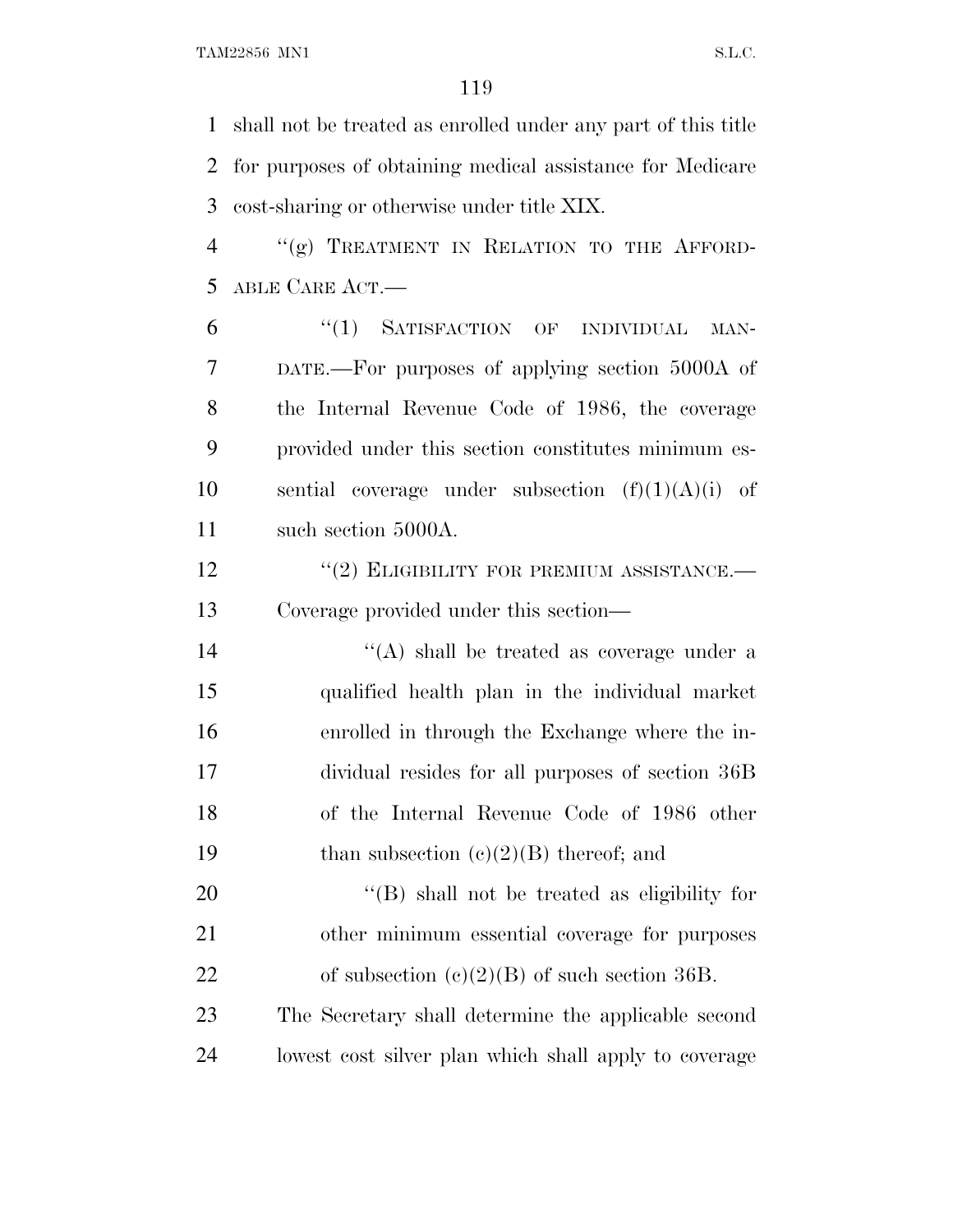| $\mathbf{1}$   | under this section for purposes of section 36B of           |
|----------------|-------------------------------------------------------------|
| $\overline{2}$ | such Code.                                                  |
| 3              | (3)<br>ELIGIBILITY FOR COST-SHARING<br>$\rm SUB$ -          |
| $\overline{4}$ | SIDIES.—For purposes of applying section 1402 of            |
| 5              | the Patient Protection and Affordable Care Act (42          |
| 6              | $U.S.C. 18071$ —                                            |
| $\overline{7}$ | $\lq\lq$ coverage provided under this section               |
| 8              | shall be treated as coverage under a qualified              |
| 9              | health plan in the silver level of coverage in the          |
| 10             | individual market offered through an Exchange;              |
| 11             | and                                                         |
| 12             | "(B) the Secretary shall be treated as the                  |
| 13             | issuer of such plan.                                        |
| 14             | "(h) CONSULTATION.—In promulgating regulations              |
| 15             | to implement this section, the Secretary shall consult with |
| 16             | interested parties, including groups representing bene-     |
| 17             | ficiaries, health care providers, employers, and insurance  |
| 18             | companies.".                                                |
| 19             | SEC. 1012. ESTABLISHMENT OF THE MEDICARE TRANSI-            |
| 20             | TION PLAN.                                                  |
| 21             | (a) IN GENERAL.—To carry out the purpose of this            |
| 22             | section, for plan years beginning with the first plan year  |
| 23             | that begins after the date of enactment of this Act and     |
| 24             | ending with the date on which benefits are first available  |
| 25             | under section $106(a)$ , the Secretary, acting through the  |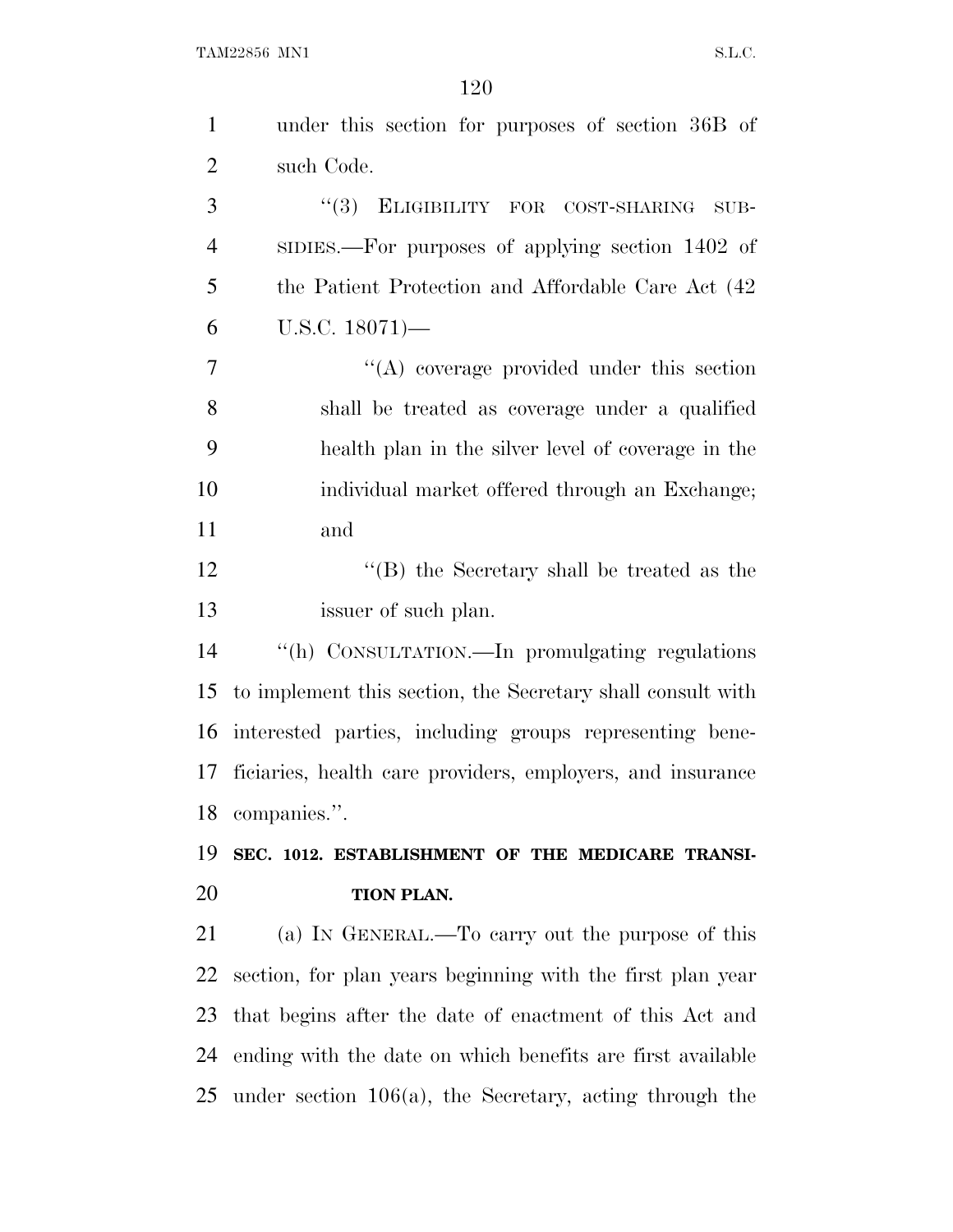TAM22856 MN1 S.L.C.

 Administrator of the Centers for Medicare & Medicaid (re- ferred to in this section as the ''Administrator''), shall es- tablish, and provide for the offering through the Ex- changes, of a public health plan (in this Act referred to as the ''Medicare Transition plan'') that provides afford- able, high-quality health benefits coverage throughout the United States.

 (b) ADMINISTRATING THE MEDICARE TRANSI-TION.—

 (1) ADMINISTRATOR.—The Administrator shall administer the Medicare Transition plan in accord-ance with this section.

 (2) APPLICATION OF ACA REQUIREMENTS.— Consistent with this section, the Medicare Transition plan shall comply with requirements under title I of 16 the Patient Protection and Affordable Care Act (and the amendments made by that title) and title XXVII of the Public Health Service Act (42 U.S.C. 300gg et seq.) that are applicable to qualified health plans offered through the Exchanges, subject to the limita-21 tion under subsection  $(e)(2)$ .

22 (3) OFFERING THROUGH EXCHANGES.—The Medicare Transition plan shall be made available only through the Exchanges, and shall be available to individuals wishing to enroll and to qualified em-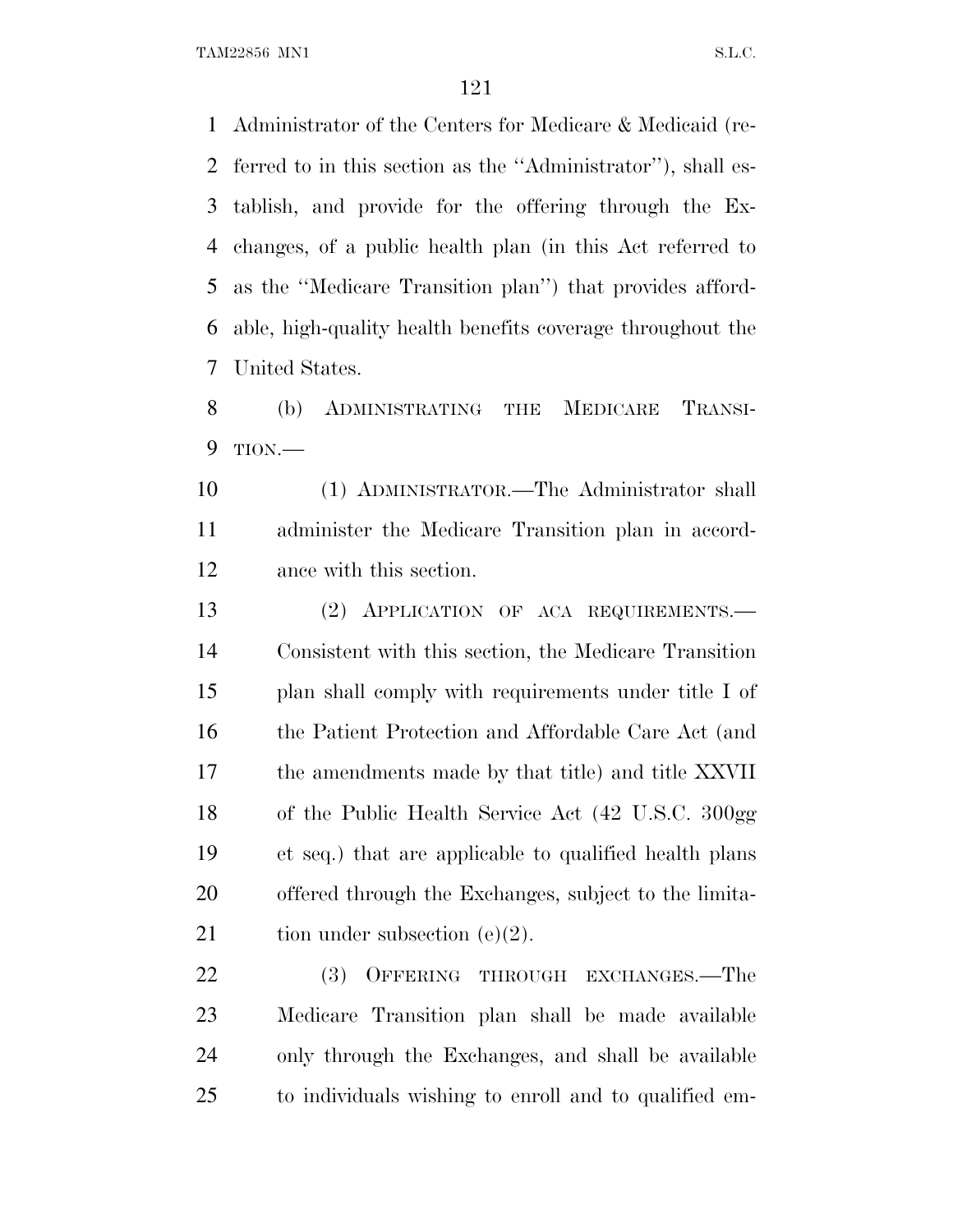1 ployers (as defined in section  $1312(f)(2)$  of the Pa- tient Protection and Affordable Care Act (42 U.S.C. 18032)) who wish to make such plan available to their employees. (4) ELIGIBILITY TO PURCHASE.—Any United States resident may enroll in the Medicare Transi- tion plan. (c) BENEFITS; ACTUARIAL VALUE.—In carrying out this section, the Administrator shall ensure that the Medi- care Transition plan provides— (1) coverage for the benefits required to be cov- ered under title II; and (2) coverage of benefits that are actuarially equivalent to 90 percent of the full actuarial value of the benefits provided under the plan. (d) PROVIDERS AND REIMBURSEMENT RATES.— (1) IN GENERAL.—With respect to the reim- bursement provided to health care providers for cov- ered benefits, as described in section 201, provided under the Medicare Transition plan, the Adminis-21 trator shall reimburse such providers at rates deter- mined for equivalent items and services under the original Medicare fee-for-service program under parts A and B of title XVIII of the Social Security Act (42 U.S.C. 1395c et seq.). For items and serv-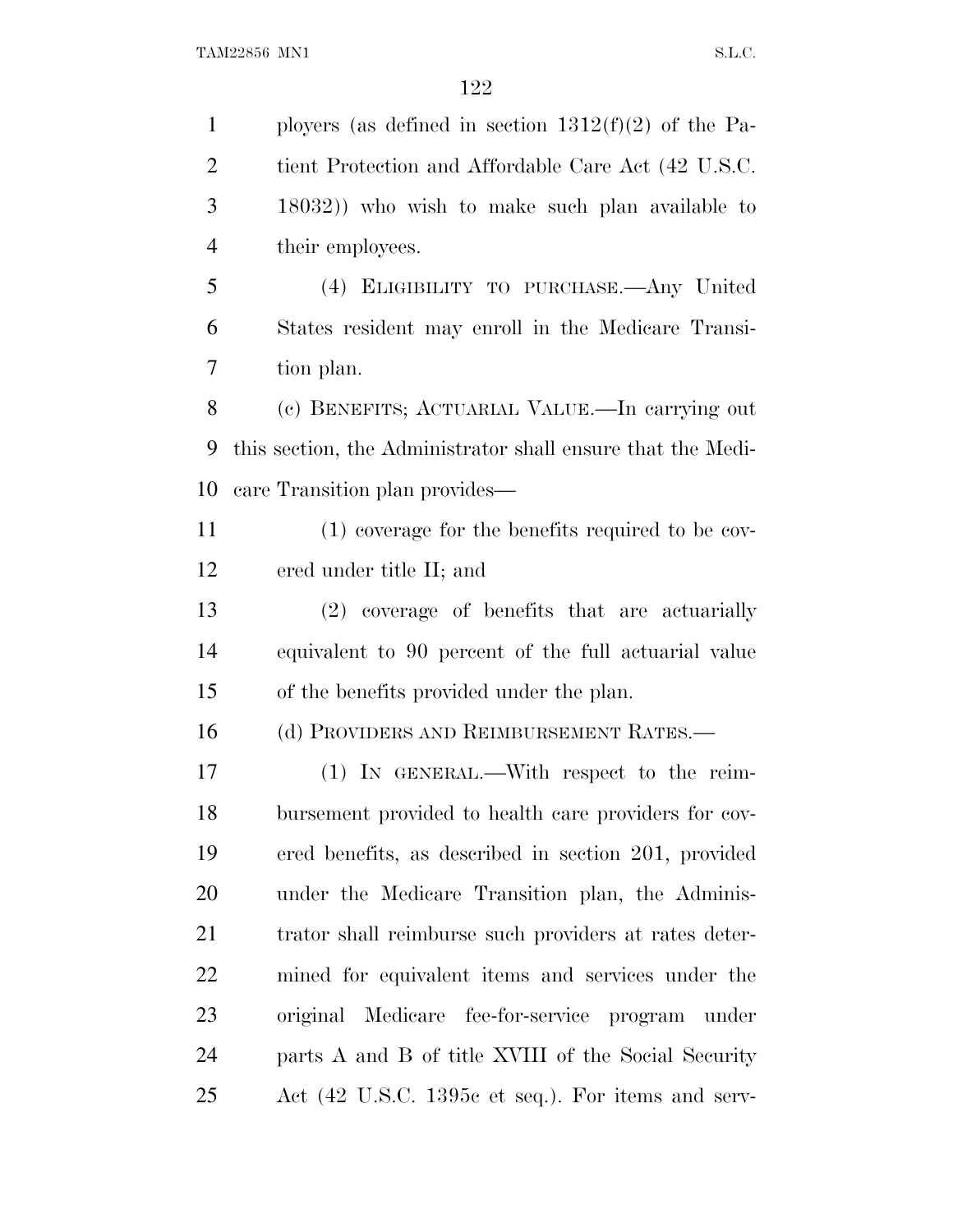ices covered under the Medicare Transition plan but not covered under such parts A and B, the Adminis- trator shall reimburse providers at rates set by the Administrator in a manner consistent with the man- ner in which rates for other items and services were set under the original Medicare fee-for-service pro-gram.

 (2) PRESCRIPTION DRUGS.—Any payment rate under this subsection for a prescription drug shall be at a rate negotiated by the Administrator with the manufacturer of the drug. If the Administrator is unable to reach a negotiated agreement on such a reimbursement rate, the Administrator shall estab-lish the rate at an amount equal to the lesser of—

 (A) the price paid by the Secretary of Vet- erans Affairs to procure the drug under the laws administered by the Secretary of Veterans Affairs;

 (B) the price paid to procure the drug under section 8126 of title 38, United States Code; or

22 (C) the best price determined under sec-23 tion  $1927(e)(1)(C)$  of the Social Security Act 24 (42 U.S.C. 1396r–8(c)(1)(C)) for the drug. (3) PARTICIPATING PROVIDERS.—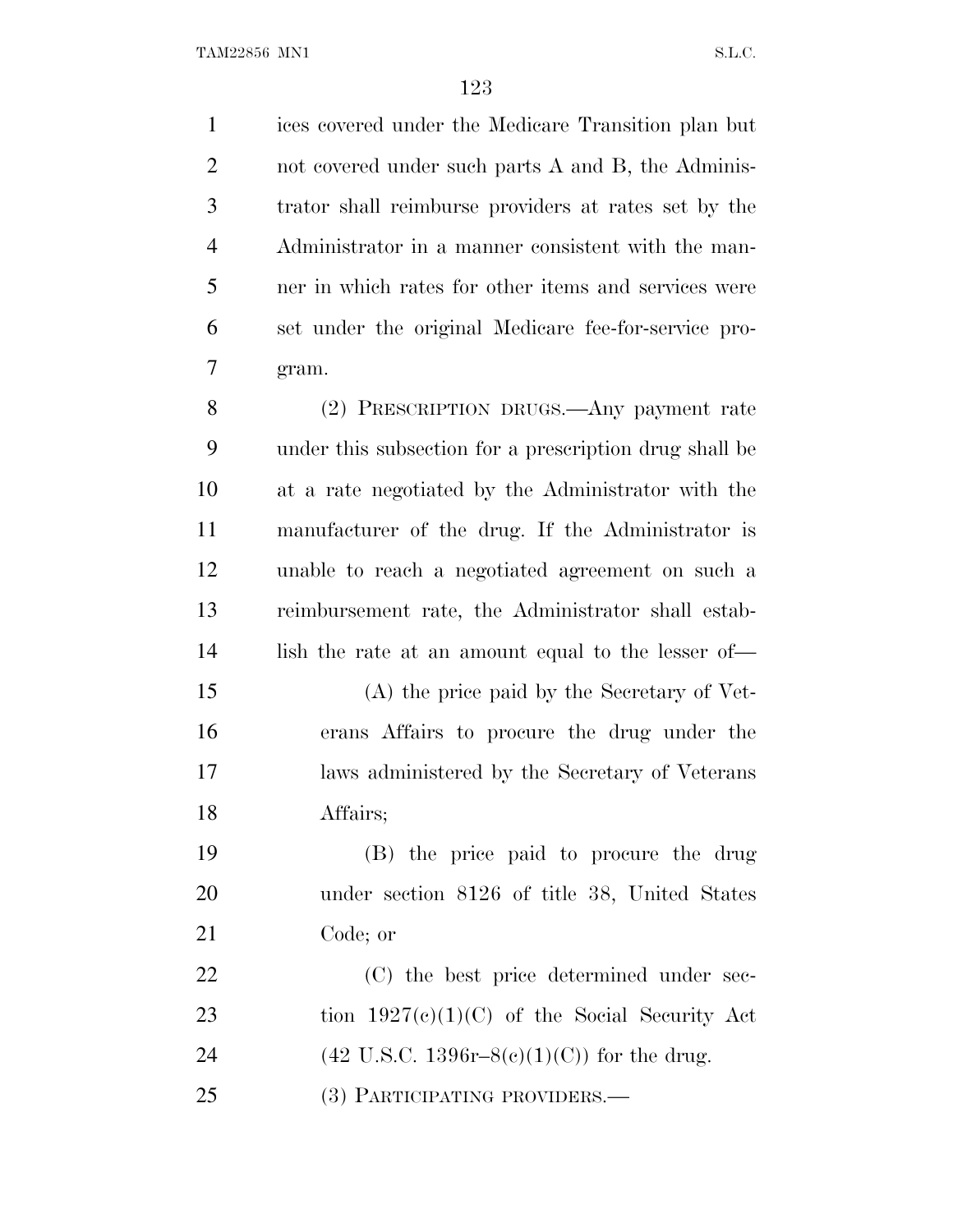(A) IN GENERAL.—A health care provider that is a participating provider of services or supplier under the Medicare program under 4 title XVIII of the Social Security Act (42 U.S.C. 1395 et seq.) or under a State Medicaid plan under title XIX of such Act (42 U.S.C. 1396 et seq.) on the date of enactment of this Act shall be a participating provider in the Medicare Transition plan. (B) ADDITIONAL PROVIDERS.—The Ad- ministrator shall establish a process to allow health care providers not described in subpara- graph (A) to become participating providers in the Medicare Transition plan. Such process shall be similar to the process applied to new providers under the Medicare program. (e) PREMIUMS.— (1) DETERMINATION.—The Administrator shall determine the premium amount for enrolling in the Medicare Transition plan, which— (A) may vary according to family or indi- vidual coverage, age, and tobacco status (con- sistent with clauses (i), (iii), and (iv) of section 24 2701(a)(1)(A) of the Public Health Service Act 25 (42 U.S.C.  $300gg(a)(1)(A))$ ; and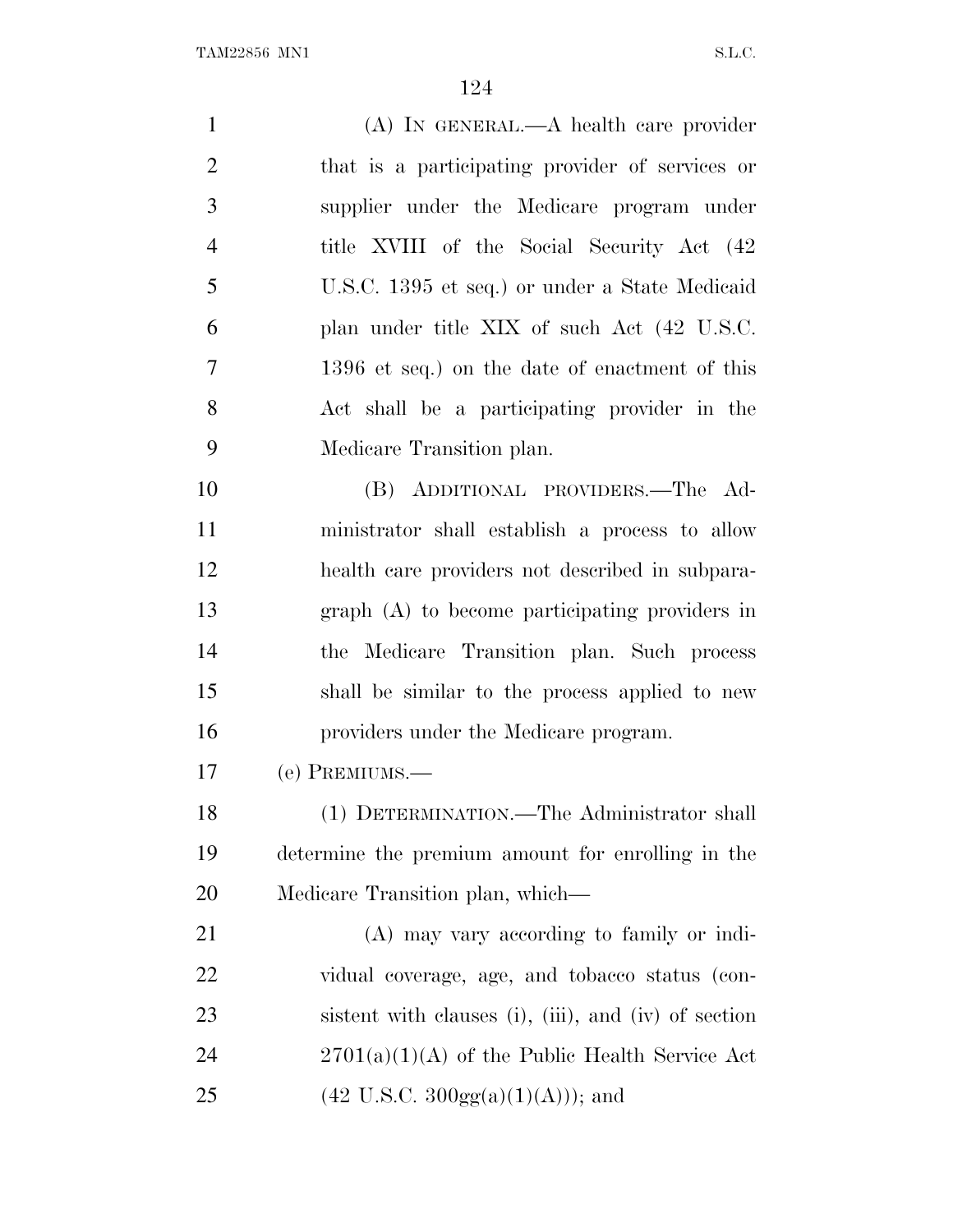| $\mathbf{1}$   | (B) shall take into account the cost-shar-                    |  |
|----------------|---------------------------------------------------------------|--|
| $\overline{2}$ | ing reductions and premium tax credits which                  |  |
| 3              | will be available with respect to the plan under              |  |
| 4              | section 1402 of the Patient Protection and Af-                |  |
| 5              | fordable Care Act (42 U.S.C. 18071) and sec-                  |  |
| 6              | tion 36B of the Internal Revenue Code of 1986,                |  |
| 7              | as amended by subsection (g).                                 |  |
| 8              | (2) LIMITATION.—Variation in premium rates                    |  |
| 9              | of the Medicare Transition plan by rating area, as            |  |
| 10             | described in clause (ii) of section $2701(a)(1)(A)(iii)$      |  |
| 11             | of the Public Health Service Act (42 U.S.C.                   |  |
| 12             | $300gg(a)(1)(A)$ is not permitted.                            |  |
| 13             | (f) TERMINATION.—This section shall cease to have             |  |
| 14             | force or effect on date on which benefits are first available |  |
| 15             | under section $106(a)$ .                                      |  |
| 16             | (g) TAX CREDITS AND COST-SHARING SUBSIDIES.—                  |  |
| 17             | (1) PREMIUM ASSISTANCE TAX CREDITS.—                          |  |
| 18             | (A) CREDITS ALLOWED TO MEDICARE                               |  |
| 19             | TRANSITION PLAN ENROLLEES AT OR ABOVE 44                      |  |
| 20             | <b>PERCENT</b><br>OF POVERTY IN NON-EXPANSION                 |  |
| 21             | STATES.—Paragraph $(1)$ of section $36B(e)$ of                |  |
| 22             | the Internal Revenue Code of 1986 is amended                  |  |
| 23             | by redesignating subparagraphs $(C)$ , $(D)$ , and            |  |
| 24             | $(E)$ as subparagraphs $(D)$ , $(E)$ , and $(F)$ , re-        |  |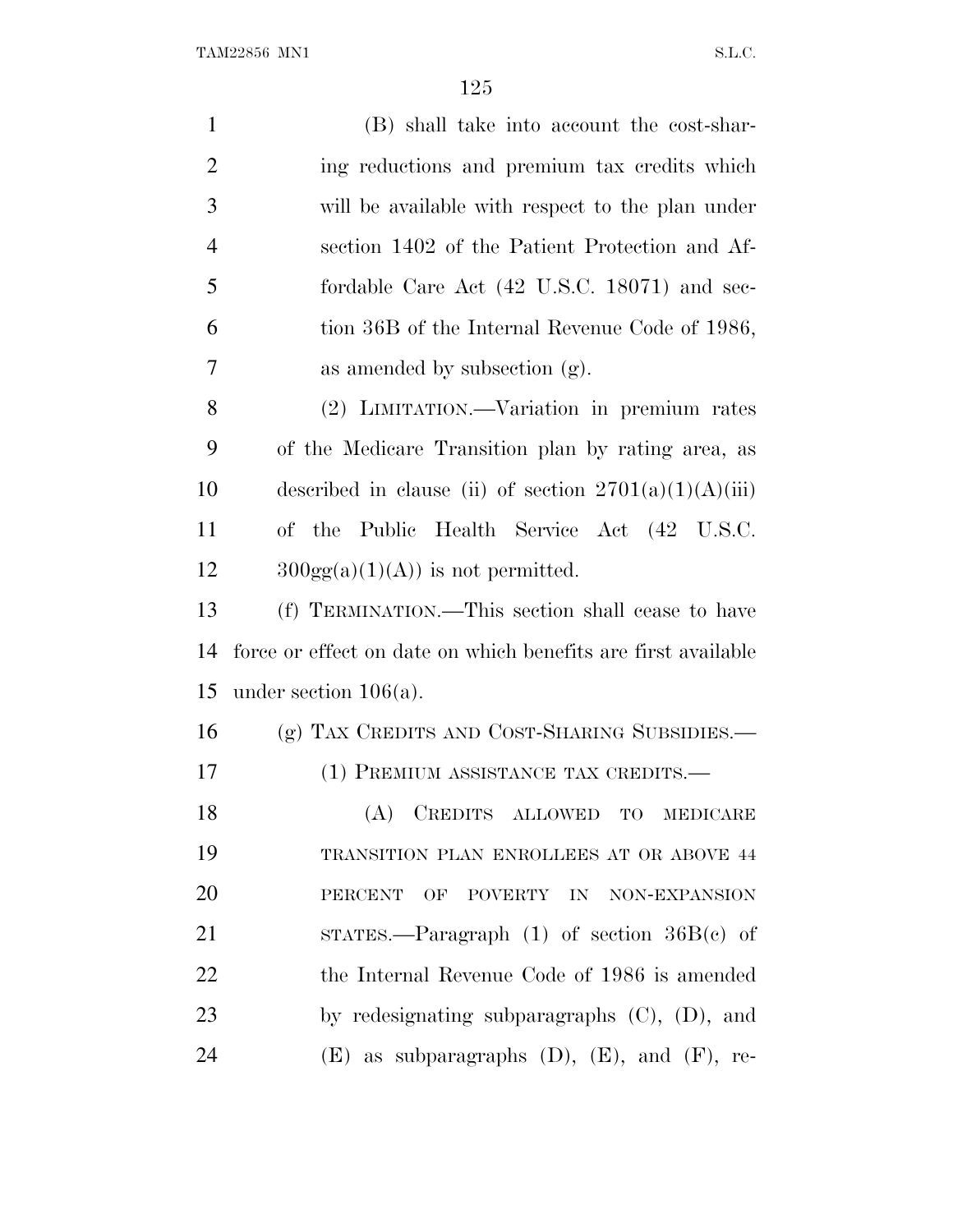| $\mathbf{1}$   | spectively, and by inserting after subparagraph |
|----------------|-------------------------------------------------|
| $\overline{2}$ | (B) the following new subparagraph:             |
| 3              | "(C) SPECIAL RULES FOR<br><b>MEDICARE</b>       |
| $\overline{4}$ | TRANSITION PLAN ENROLLEES.-                     |
| 5              | "(i) IN GENERAL.—In the case of a               |
| 6              | taxpayer who is covered, or whose spouse        |
| $\overline{7}$ | or dependent (as defined in section $152$ ) is  |
| 8              | covered, by the Medicare Transition plan        |
| 9              | established under section $1002(a)$ of the      |
| 10             | Medicare for All Act of 2022 for all            |
| 11             | months in the taxable year, subparagraph        |
| 12             | (A) shall be applied without regard to 'but     |
| 13             | does not exceed 400 percent'. The pre-          |
| 14             | eeding sentence shall not apply to any tax-     |
| 15             | able year to which subparagraph (E) ap-         |
| 16             | plies.                                          |
| 17             | ENROLLEES IN MEDICAID NON-<br>``(ii)            |
| 18             | EXPANSION STATES.—In the case of a tax-         |
| 19             | payer residing in a State which (as of the      |
| 20             | date of the enactment of the Medicare for       |
| 21             | All Act of 2022) does not provide for eligi-    |
| 22             | bility under clause (i)(VIII) or (ii)(XX) of    |
| 23             | section $1902(a)(10)(A)$ of the Social Secu-    |
| 24             | rity Act for medical assistance under title     |
| 25             | XIX of such Act (or a waiver of the State       |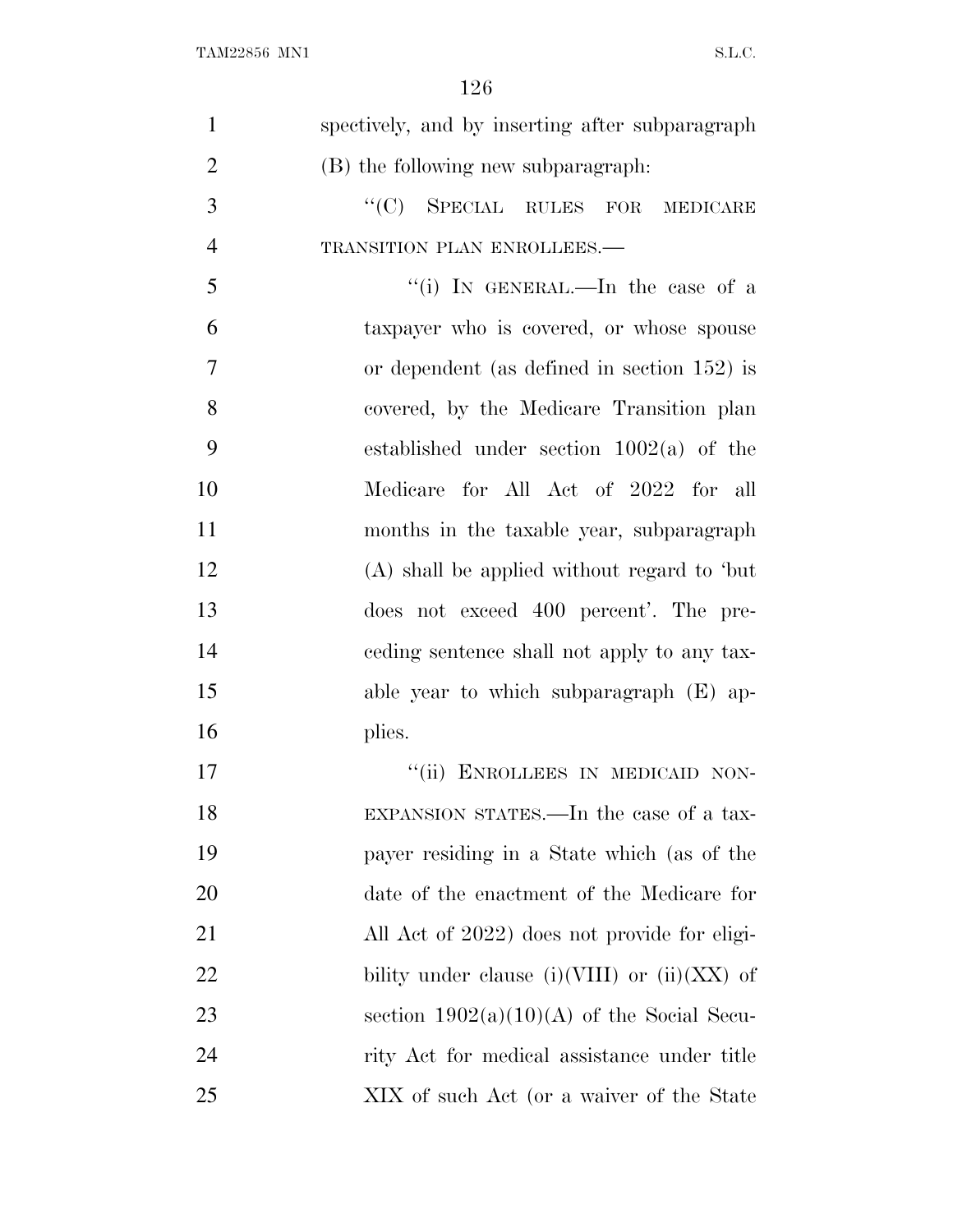| $\mathbf{1}$   | plan approved under section 1115) who is               |
|----------------|--------------------------------------------------------|
| $\overline{2}$ | covered, or whose spouse or dependent (as              |
| 3              | defined in section $152$ ) is covered, by the          |
| $\overline{4}$ | Medicare Transition plan established under             |
| 5              | section $1002(a)$ of the Medicare for All Act          |
| 6              | of 2022 for all months in the taxable year,            |
| 7              | subparagraphs (A) and (B) shall be ap-                 |
| 8              | plied by substituting '0 percent' for '100             |
| 9              | percent' each place it appears.".                      |
| 10             | (B) PREMIUM ASSISTANCE AMOUNTS FOR                     |
| 11             | TAXPAYERS ENROLLED IN MEDICARE TRANSI-                 |
| 12             | TION PLAN.-                                            |
| 13             | (i) IN GENERAL.—Subparagraph $(A)$                     |
| 14             | of section $36B(b)(3)$ of such Code is                 |
| 15             | amended—                                               |
| 16             | (I) by redesignating clauses (ii)                      |
| 17             | and (iii) as clauses (iii) and (iv), re-               |
| 18             | spectively;                                            |
| 19             | (II) by striking "clause (ii)" in                      |
| 20             | clause (i) and inserting "clauses (ii)                 |
| 21             | and $(iii)$ "; and                                     |
| 22             | (III) by inserting after clause (i)                    |
| 23             | the following new clause:                              |
| 24             | "(ii) SPECIAL RULES FOR TAXPAYERS                      |
| 25             | <b>ENROLLED</b><br>IN<br>MEDICARE<br><b>TRANSITION</b> |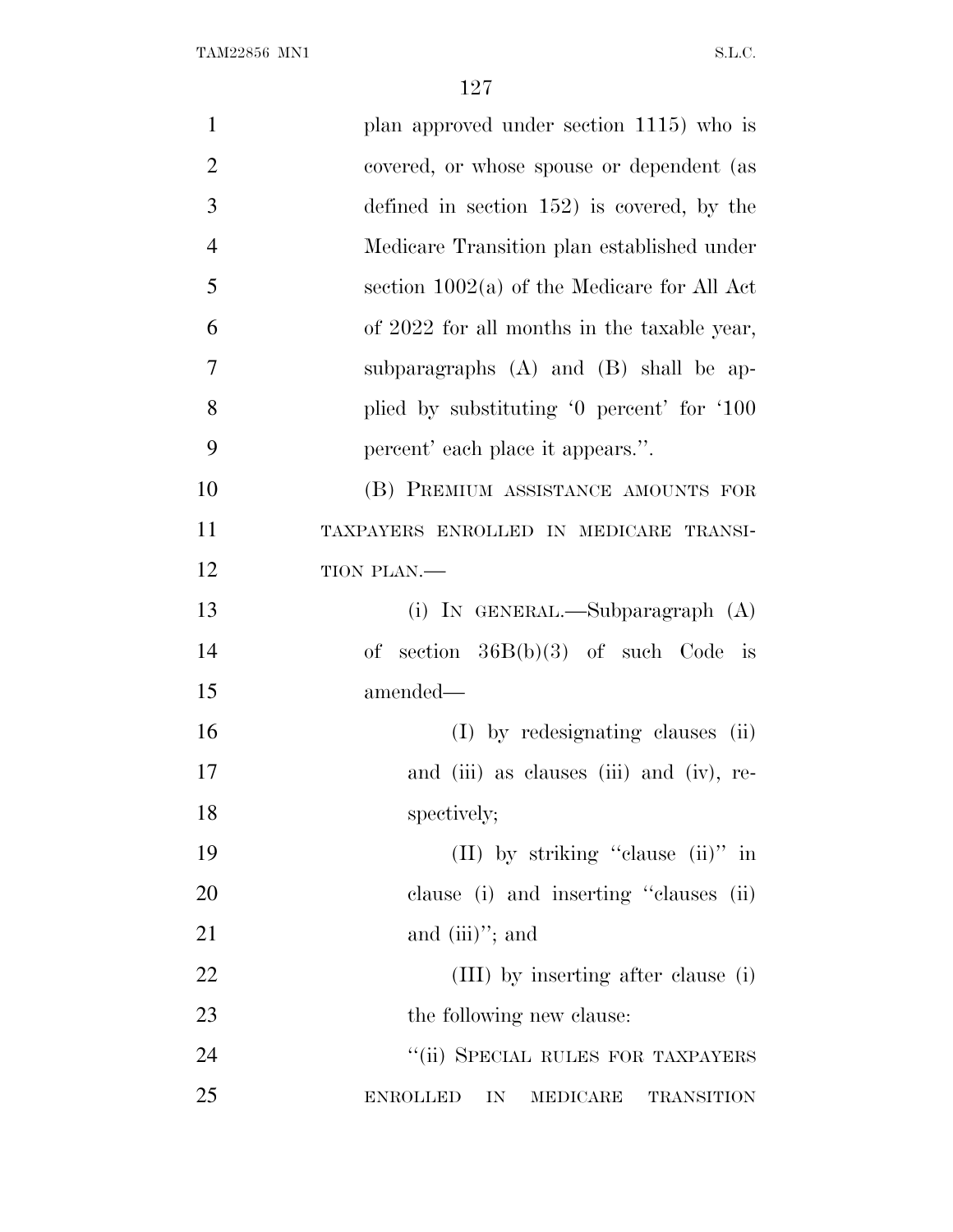| $\mathbf{1}$   | PLAN.—In the case of a taxpayer who is        |
|----------------|-----------------------------------------------|
| 2              | covered, or whose spouse or dependent (as     |
| 3              | defined in section $152$ ) is covered, by the |
| $\overline{4}$ | Medicare Transition plan established under    |
| 5              | section $1002(a)$ of the Medicare for All Act |
| 6              | of 2022 for all months in the taxable year    |
| 7              | the applicable percentage for any taxable     |
| 8              | year shall be determined in the same man-     |
| 9              | ner as under clause (i), except that the fol- |
| 10             | lowing table shall apply in lieu of the table |
| 11             | contained in such clause:                     |
|                |                                               |

| "In the case of household income"<br>(expressed as a percent of poverty line)<br>within the following income tier: | The initial<br>premium<br>percentage is— | The final<br>premium<br>percentage is— |
|--------------------------------------------------------------------------------------------------------------------|------------------------------------------|----------------------------------------|
|                                                                                                                    |                                          | 2                                      |
|                                                                                                                    | 2.04                                     | 2.04                                   |
|                                                                                                                    | 3.06                                     | 4.08                                   |
|                                                                                                                    | 4.08                                     | $\overline{5}$                         |

| 12 | The preceding sentence shall not apply to    |
|----|----------------------------------------------|
| 13 | any taxable year to which clause (iv) ap-    |
| 14 | plies.".                                     |
| 15 | (ii) CONFORMING AMENDMENT.—Sub-              |
| 16 | clause $(I)$ of clause $(iii)$ of section    |
| 17 | $36B(b)(3)$ of such Code, as redesignated    |
| 18 | by subparagraph $(A)(i)$ , is amended by in- |
| 19 | serting ", and determined after the appli-   |
| 20 | eation of clause (ii)" after "after applica- |
| 21 | tion of this clause".                        |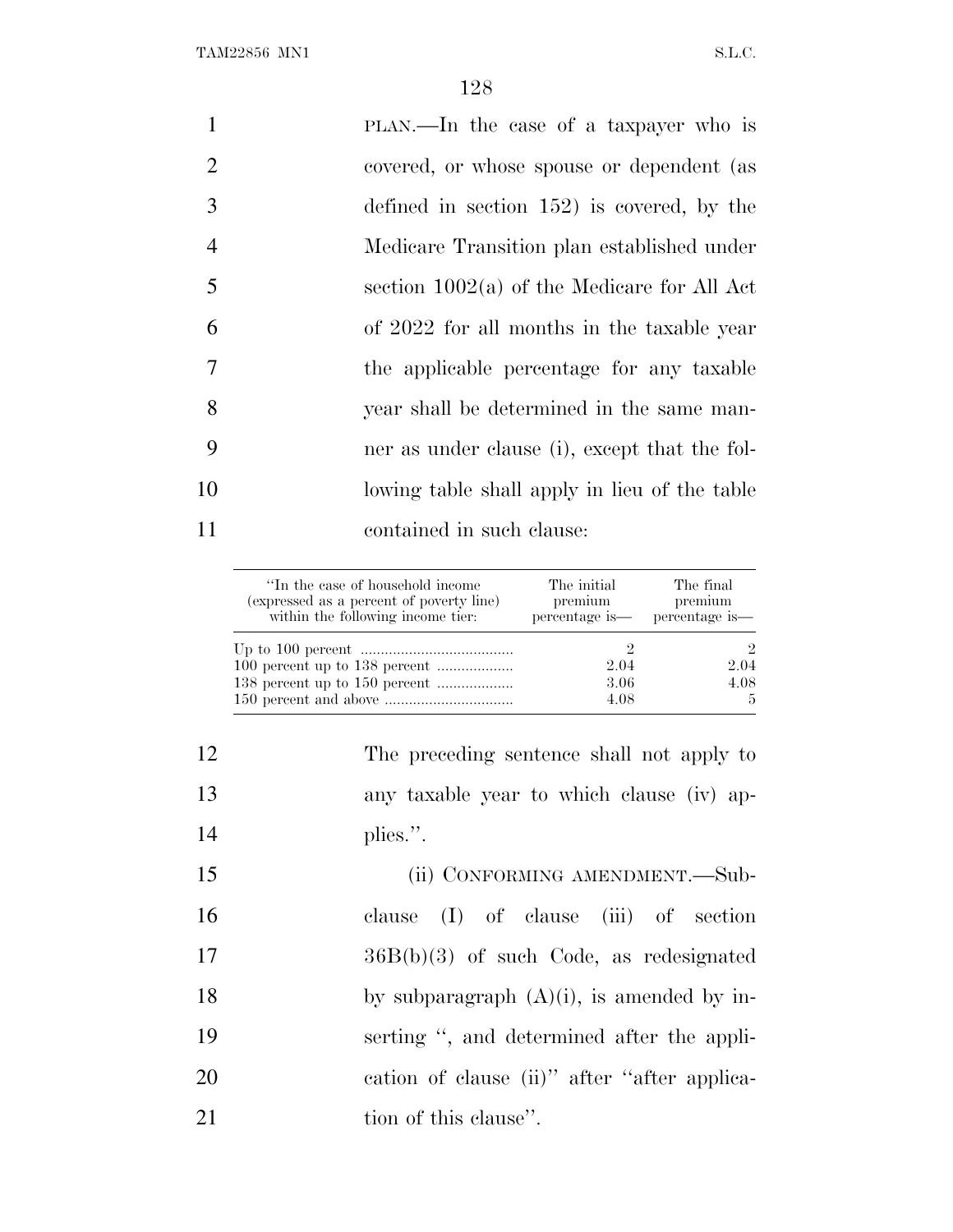| $\mathbf{1}$   | (2) COST-SHARING SUBSIDIES.—Subsection (b)                  |
|----------------|-------------------------------------------------------------|
| $\overline{2}$ | of section 1402 of the Patient Protection and Af-           |
| 3              | fordable Care Act $(42 \text{ U.S.C. } 18071(b))$ is amend- |
| $\overline{4}$ | $ed$ —                                                      |
| 5              | (A) by inserting ", or in the Medicare                      |
| 6              | Transition plan established under section                   |
| 7              | $1002(a)$ of the Medicare for All Act of 2022,"             |
| 8              | after "coverage" in paragraph (1);                          |
| 9              | (B) by redesignating paragraphs (1) (as so                  |
| 10             | amended) and $(2)$ as subparagraphs $(A)$ and               |
| 11             | (B), respectively, and by moving such subpara-              |
| 12             | graphs 2 ems to the right;                                  |
| 13             | (C) by striking "INSURED.—In this sec-                      |
| 14             | tion" and inserting "INSURED.—                              |
| 15             | "(1) IN GENERAL.—In this section";                          |
| 16             | (D) by striking the flush language; and                     |
| 17             | (E) by adding at the end the following new                  |
| 18             | paragraph:                                                  |
| 19             | $"(2)$ SPECIAL RULES.—                                      |
| 20             | "(A) INDIVIDUALS LAWFULLY PRESENT.—                         |
| 21             | In the case of an individual described in section           |
| 22             | $36B(c)(1)(B)$ of the Internal Revenue Code of              |
| 23             | 1986, the individual shall be treated as having             |
| 24             | household income equal to 100 percent of the                |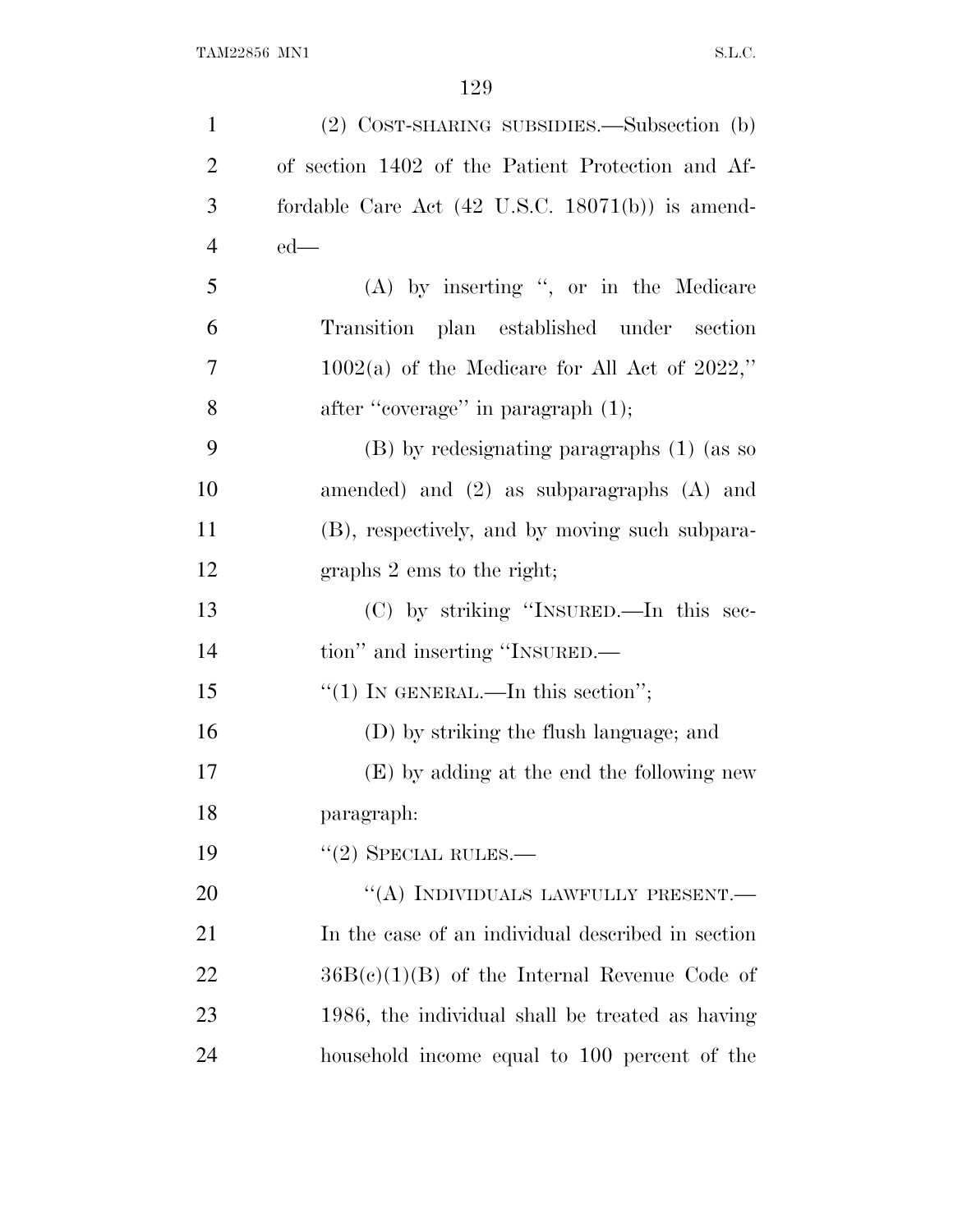poverty line for a family of the size involved for purposes of applying this section.

3 "(B) MEDICARE TRANSITION PLAN EN- ROLLEES IN MEDICAID NON-EXPANSION STATES.—In the case of an individual residing in a State which (as of the date of the enact- ment of the Medicare for All Act of 2022) does not provide for eligibility under clause (i)(VIII) 9 or (ii)(XX) of section  $1902(a)(10)(A)$  of the So- cial Security Act for medical assistance under 11 title XIX of such Act (or a waiver of the State plan approved under section 1115) who enrolls in such Medicare Transition plan, the preceding sentence, paragraph (1)(B), and paragraphs 15 (1)(A)(i) and (2)(A) of subsection (c) shall each be applied by substituting '0 percent' for '100 percent' each place it appears.

18 "(C) ADJUSTED COST-SHARING FOR MEDI- CARE TRANSITION PLAN ENROLLEES.—In the case of any individual who enrolls in such Medi- care Transition plan, in lieu of the percentages 22 under subsection  $(e)(1)(B)(i)$  and  $(e)(2)$ , the Secretary shall prescribe a method of deter- mining the cost-sharing reduction for any such individual such that the total of the cost-shar-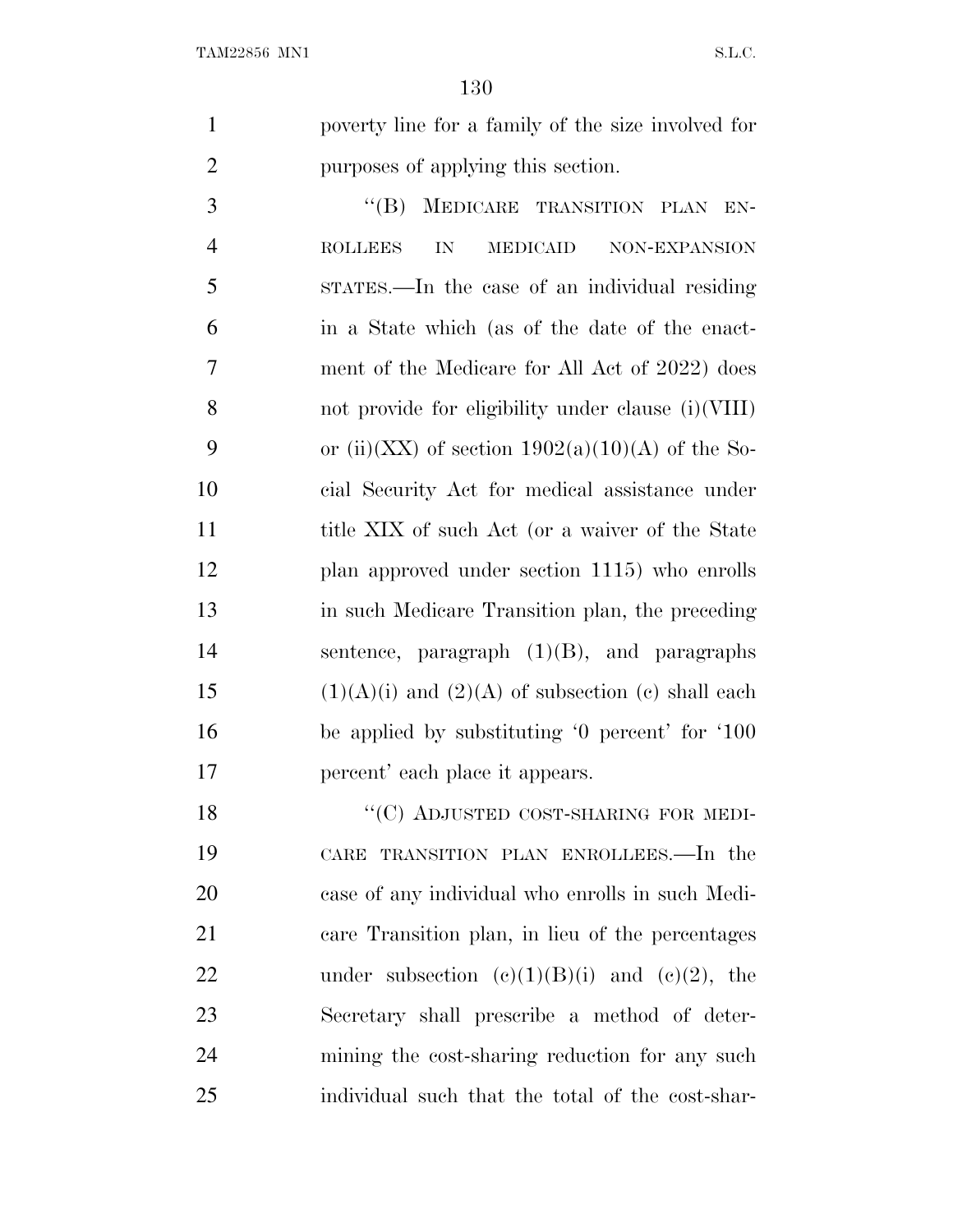| $\mathbf{1}$   | ing and the premiums paid by the individual                   |
|----------------|---------------------------------------------------------------|
| $\overline{2}$ | under such Medicare Transition plan does not                  |
| 3              | exceed the percentage of the total allowed costs              |
| $\overline{4}$ | of benefits provided under the plan equal to the              |
| 5              | final premium percentage applicable to such in-               |
| 6              | dividual under section $36B(b)(3)(A)(ii)$ of the              |
| 7              | Internal Revenue Code of 1986.".                              |
| 8              | (h) CONFORMING AMENDMENTS.-                                   |
| 9              | (1) TREATMENT AS A QUALIFIED HEALTH                           |
| 10             | PLAN.—Section $1301(a)(2)$ of the Patient Protection          |
| 11             | and Affordable Care Act $(42 \text{ U.S.C. } 18021(a)(2))$ is |
| 12             | amended—                                                      |
| 13             | $(A)$ in the paragraph heading, by inserting                  |
| 14             | ", THE MEDICARE TRANSITION PLAN," before                      |
| 15             | "AND"; and                                                    |
| 16             | (B) by inserting "The Medicare Transition"                    |
| 17             | plan," before "and a multi-State plan".                       |
| 18             | (2) LEVEL PLAYING FIELD.—Section $1324(a)$                    |
| 19             | of the Patient Protection and Affordable Care Act             |
| <b>20</b>      | $(42 \text{ U.S.C. } 18044(a))$ is amended by inserting "the  |
| 21             | Medicare Transition plan," before "or a multi-State"          |
| 22             | qualified health plan".                                       |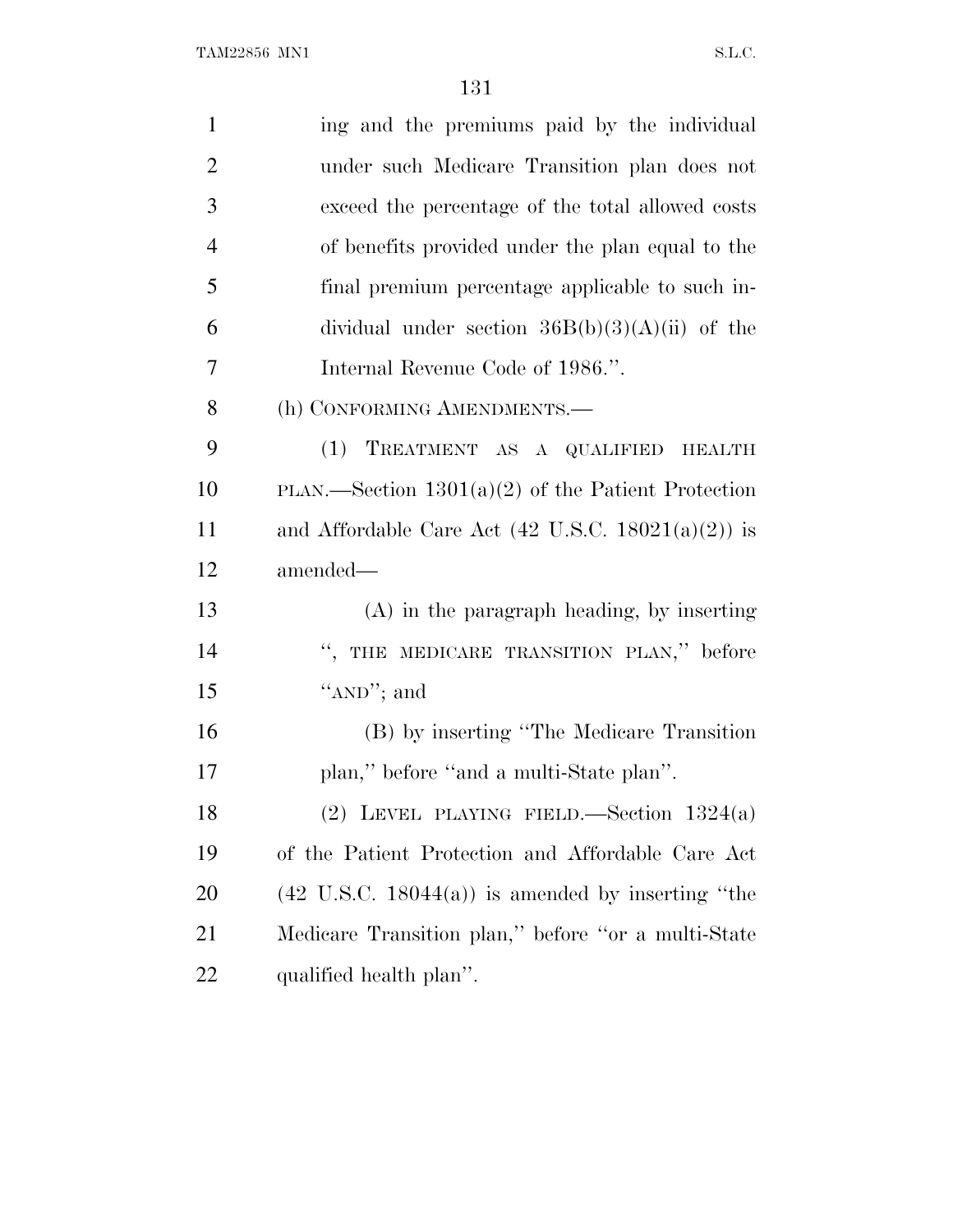# **Subtitle C—Patient Protections During Medicare for All Transi-tion Period**

#### **SEC. 1021. MINIMIZING DISRUPTIONS TO PATIENT CARE.**

 The Secretary shall ensure that all individuals en- rolled in, or who seek to enroll in, a group health plan, health insurance coverage offered by a health insurance issuer, or the plan established under section 1002 during the transition period of this Act are protected from disrup-tions in their care during the transition period.

#### **SEC. 1022. PUBLIC CONSULTATION.**

 The Secretary shall consult with communities and ad- vocacy organizations of individuals living with disabilities and other patient advocacy organizations to ensure the transition described in this section takes into account the safety and continuity of care for individuals with disabil-ities, complex medical needs, or chronic conditions.

#### **SEC. 1023. DEFINITIONS.**

 In this subtitle, the terms ''health insurance cov- erage'', ''health insurance issuer'', and ''group health plans'' have the meanings given such terms in section 2791 of the Public Health Service Act (42 U.S.C. 300gg– 91).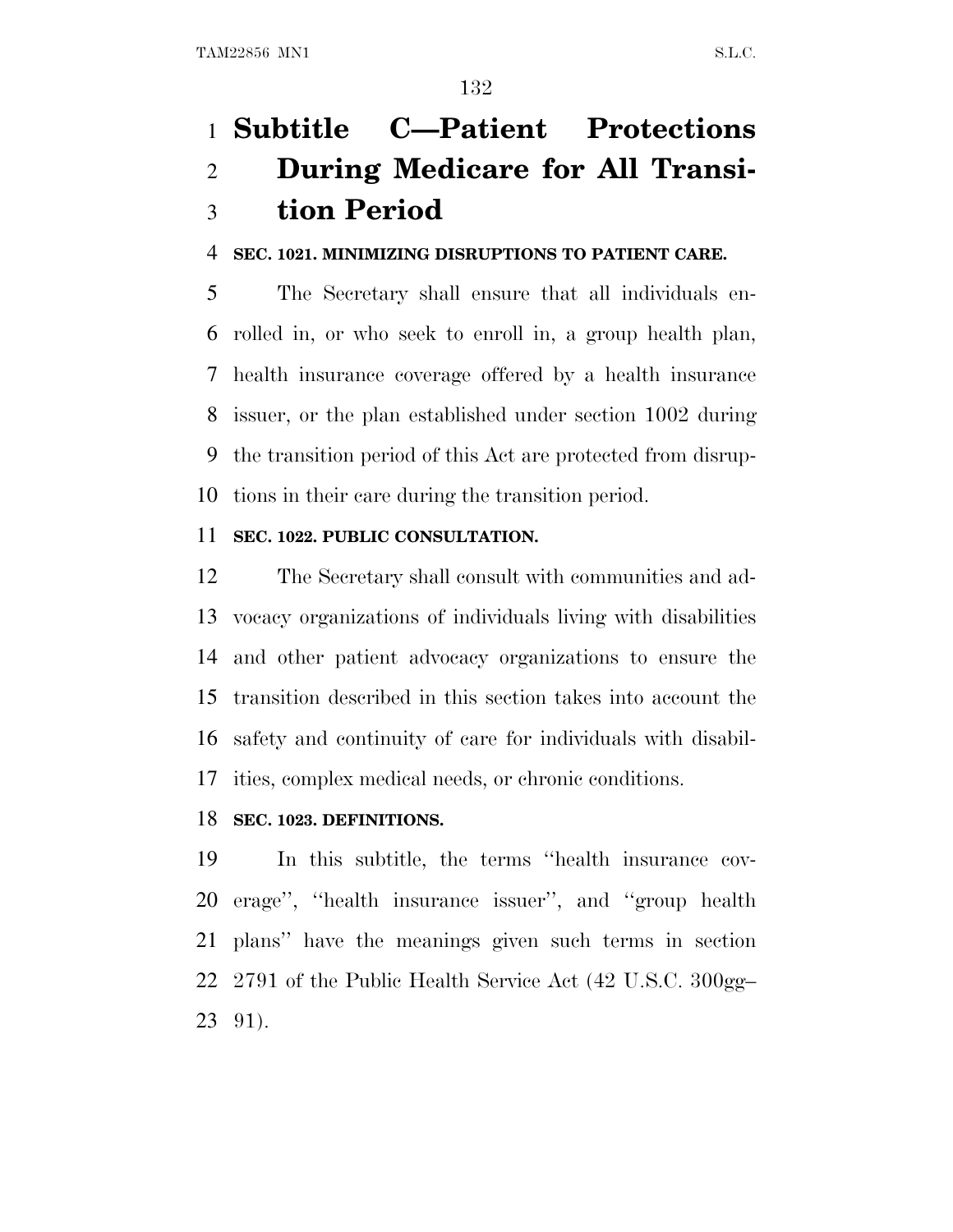| $\mathbf{1}$   | <b>TITLE XI-MISCELLANEOUS</b>                          |
|----------------|--------------------------------------------------------|
| 2              | SEC. 1101. UPDATING RESOURCE LIMITS FOR SUPPLE-        |
| 3              | <b>MENTAL SECURITY INCOME</b><br>ELIGIBILITY           |
| $\overline{4}$ | (SSI).                                                 |
| 5              | Section $1611(a)(3)$ of the Social Security Act $(42)$ |
| 6              | U.S.C. $1382(a)(3)$ is amended—                        |
| 7              | $(1)$ in subparagraph $(A)$ —                          |
| 8              | (A) by striking "and" after "January 1,                |
| 9              | $1988$ ,"; and                                         |
| 10             | $(B)$ by inserting ", and to \$6,200 on Janu-          |
| 11             | ary 1, $2022$ " before the period;                     |
| 12             | $(2)$ in subparagraph $(B)$ —                          |
| 13             | (A) by striking "and" after "January 1,                |
| 14             | $1988$ ,"; and                                         |
| 15             | $(B)$ by inserting ", and to \$4,100 on Janu-          |
| 16             | ary 1, $2022"$ before the period; and                  |
| 17             | (3) by adding at the end the following new sub-        |
| 18             | paragraph:                                             |
| 19             | "(C) Beginning with December of 2022, when-            |
| 20             | ever the dollar amounts in effect under paragraphs     |
| 21             | $(1)(A)$ and $(2)(A)$ of this subsection are increased |
| 22             | for a month by a percentage under section              |
| 23             | $1617(a)(2)$ , each of the dollar amounts in effect    |
| 24             | under this paragraph shall be increased, effective     |
| 25             | with such month, by the same percentage (and           |